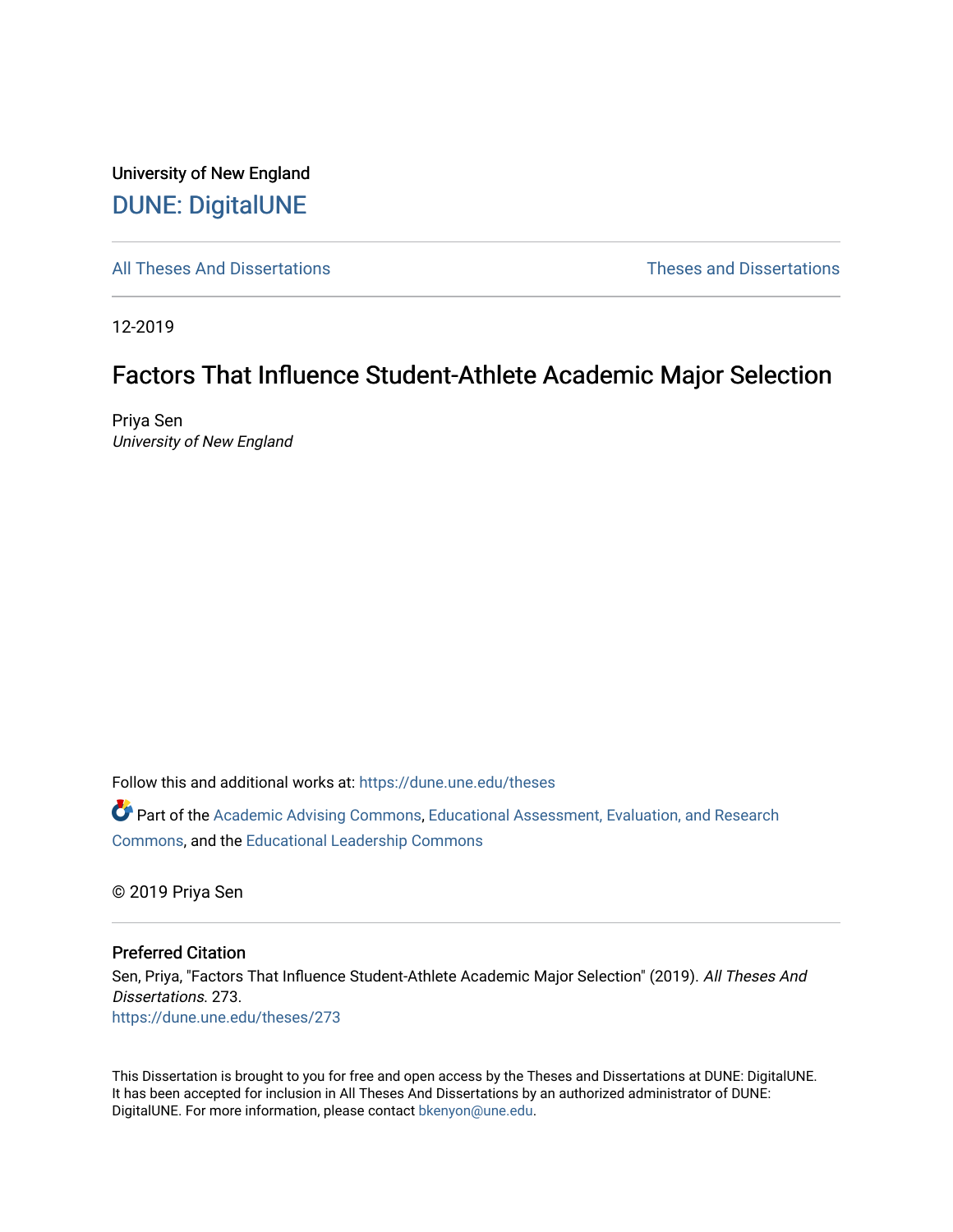## FACTORS THAT INFLUENCE STUDENT-ATHLETE ACADEMIC MAJOR SELECTION

By

Priya Sen

Bachelor of Arts in Sociology Four-Year Specialization, University of Western Ontario, 2007 Master of Arts in Education, Central Michigan University 2015

## A DISSERTATION

Presented to the Affiliated Faculty of

The College of Graduate and Professional Studies at the University of New England

Submitted in Partial Fulfillment of Requirements

For the degree of Doctor of Education

Portland & Biddeford, Maine

December, 2019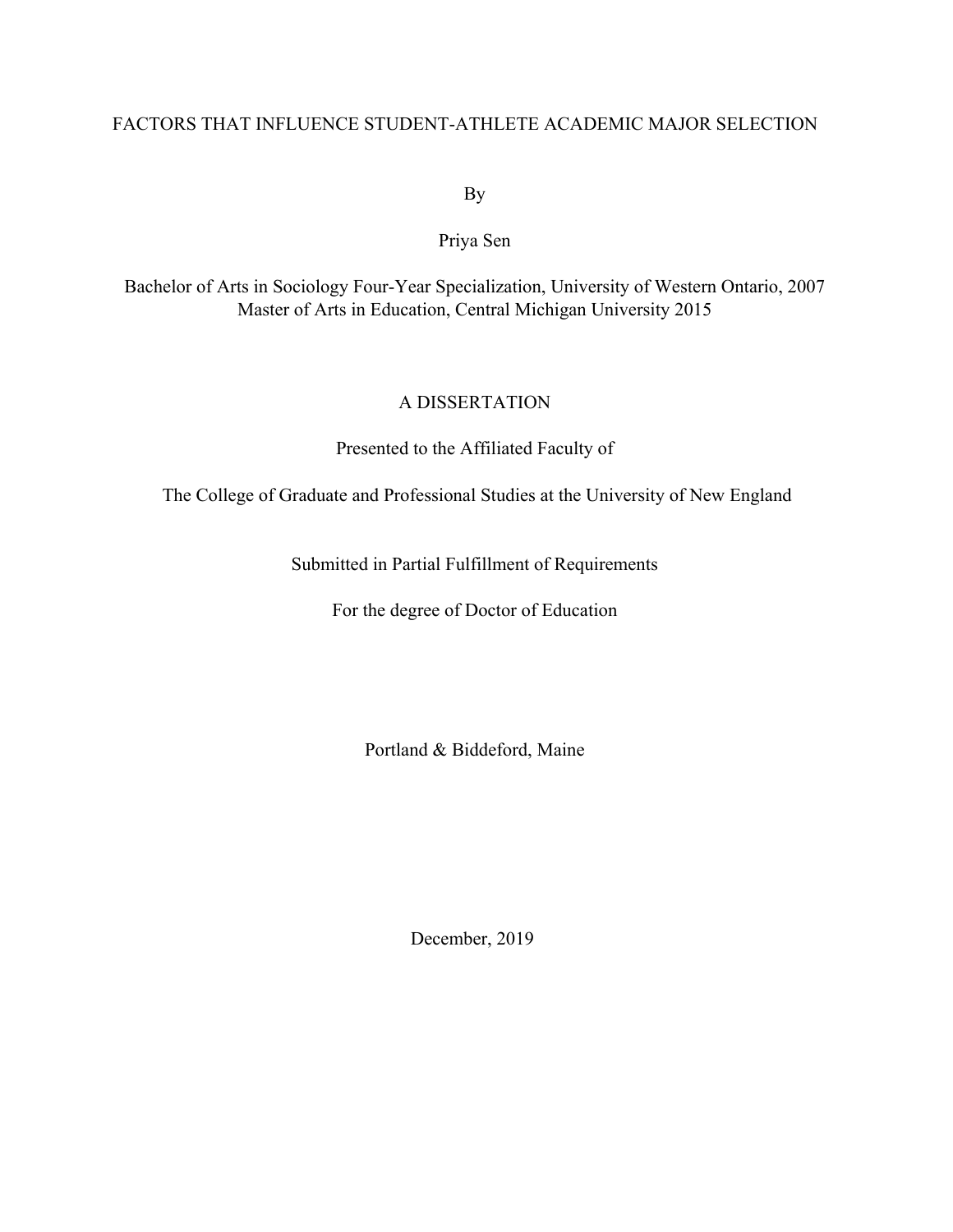Copyright by Priya Sen 2019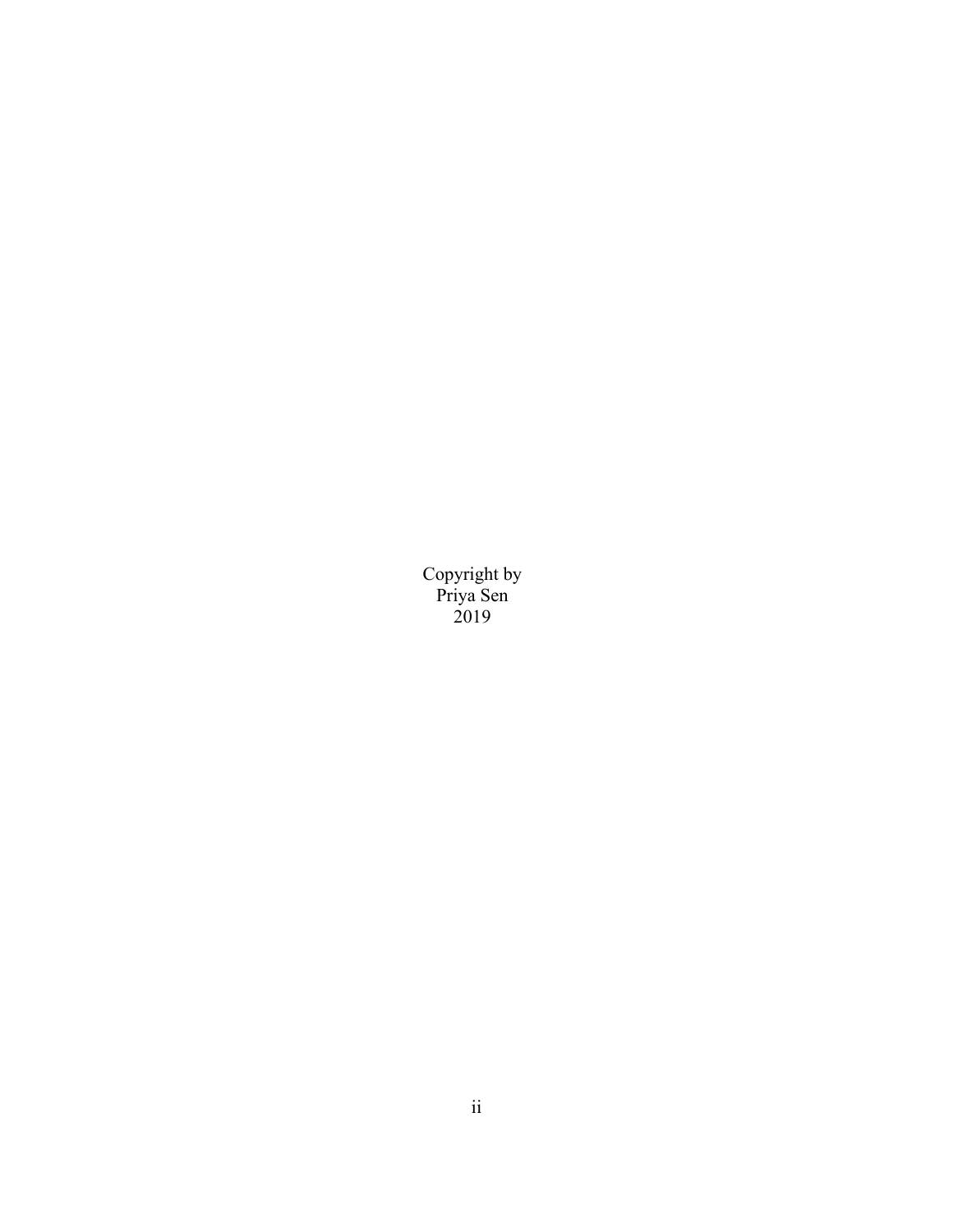# FACTORS THAT INFLUENCE STUDENT-ATHLETE ACADEMIC MAJOR SELECTION ABSTRACT

This secondary research study explored four identified factors that influence studentathlete academic major selection. The purpose of this study was to explore how each identified factor influenced student-athlete academic major selection, including athletic coaches, studentathlete identity, academic advising, and career exploration (Amran, 2013; Andrews, et al., 2017; Henrion, 2009; Kelly, 2009). There were no participants in this study and data collection was based on a content analysis of 20 peer-reviewed studies. Several themes were identified in relation to attributes directly and indirectly influencing the academic major selection for each of the four factors (Amran, 2013; Andrews et al., 2017; Henrion, 2009; Kelly, 2009). For athletic coaches, themes included Balanced Coaching for both Sport and Academic Success, Coach Prioritizes Sports Success, and Coaches' Influence on Time Management. For student-athlete identity themes included Time Dedication Based on Identity, Athletic Success as a Priority, Academic Success as a Priority, Balanced Athletic and Academic Identity, and Academic Engagement. For academic advising themes included Advising in Support of Sports and Advising in Support of Academics. Lastly, for the factor career exploration, themes included Time Management Skills, Inspirational Influences, Engaged Career Development, and Life Goals/Aspirations/Personal Interests, Disengaged Career Development, and Career Interest Development. Recommendations for this study are to develop a workshop for coaches to build a balanced academic and sport success coaching style and to provide a college success program for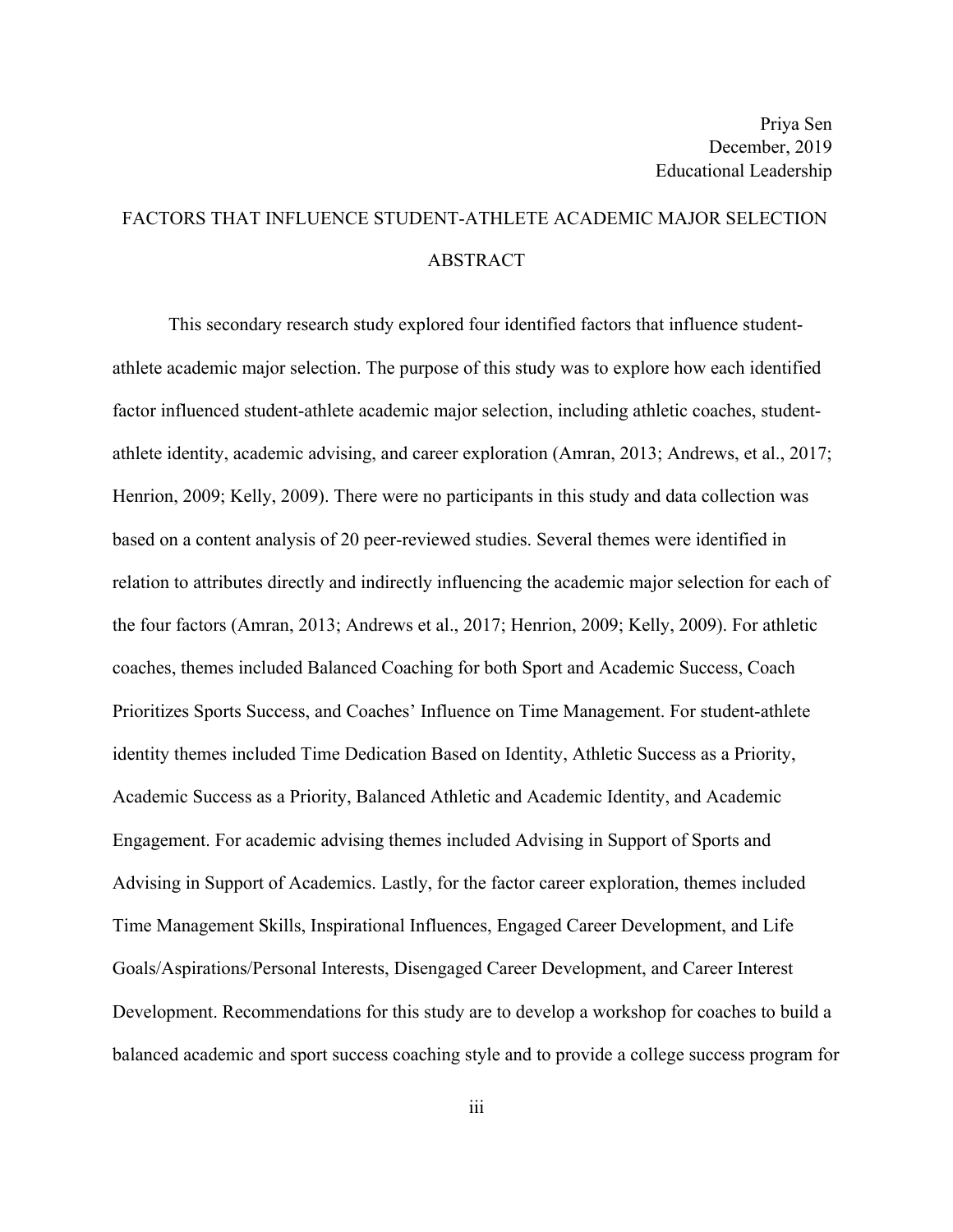student-athletes in high school to strengthen their identity in various interests and career fields as well as selecting an academic major based on their interests. Additionally, recommendations include providing time management courses in high school and during college orientation to help student-athletes balance both their sport and academics.

**Keywords:** student-athlete, academic major, athletic coaches, student-athlete identity, academic advising, career exploration.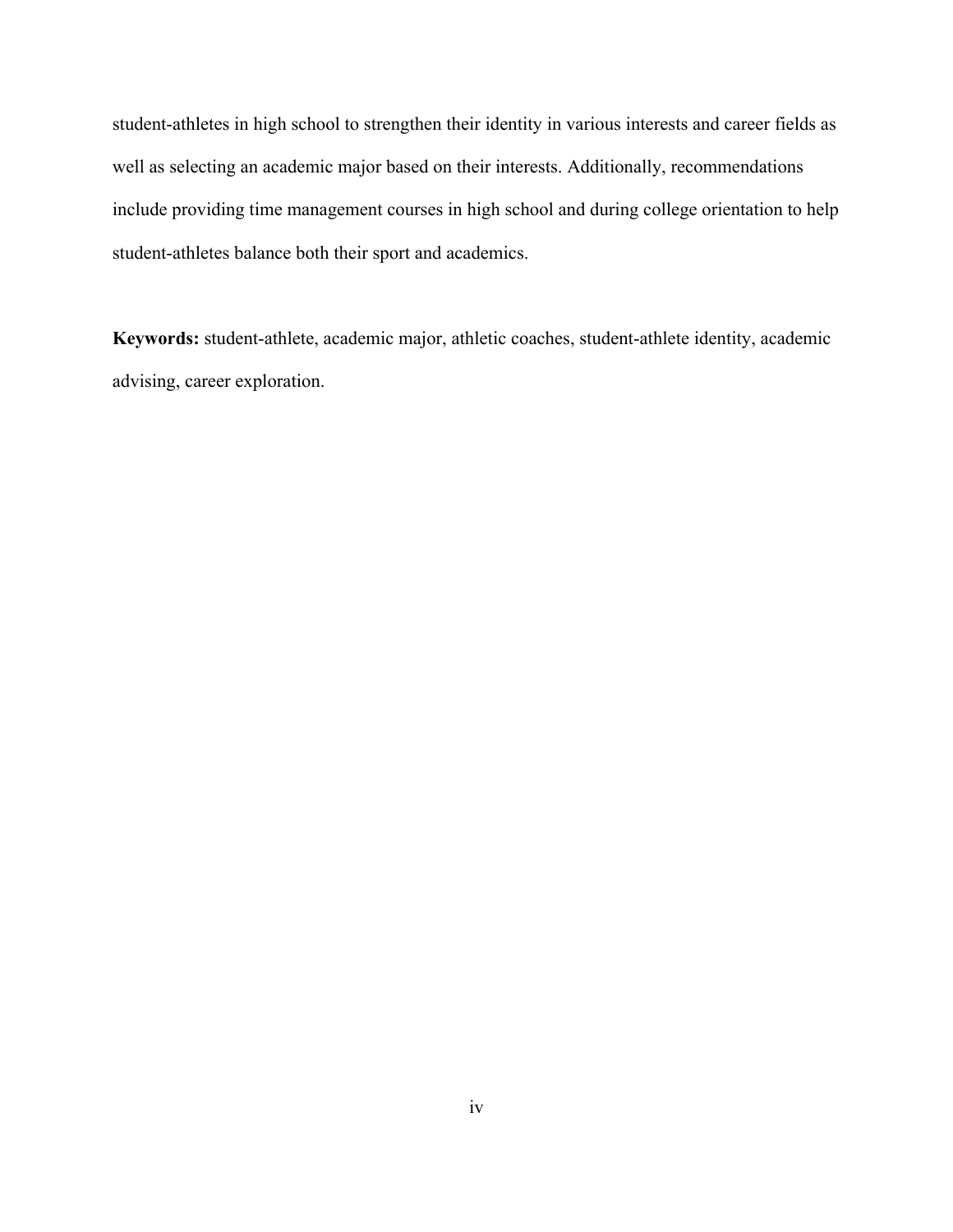University of New England

Doctor of Education Educational Leadership

This dissertation was presented by

Priya Sen

It was presented on December 18, 2019 and approved by:

Dorothy Williams, Ph.D, Lead Advisor University of New England

Andrea Disque. Ed.D, Secondary Advisor University of New England

Laura Bertonazzi, Ed.D, Affiliate Committee Member University of New England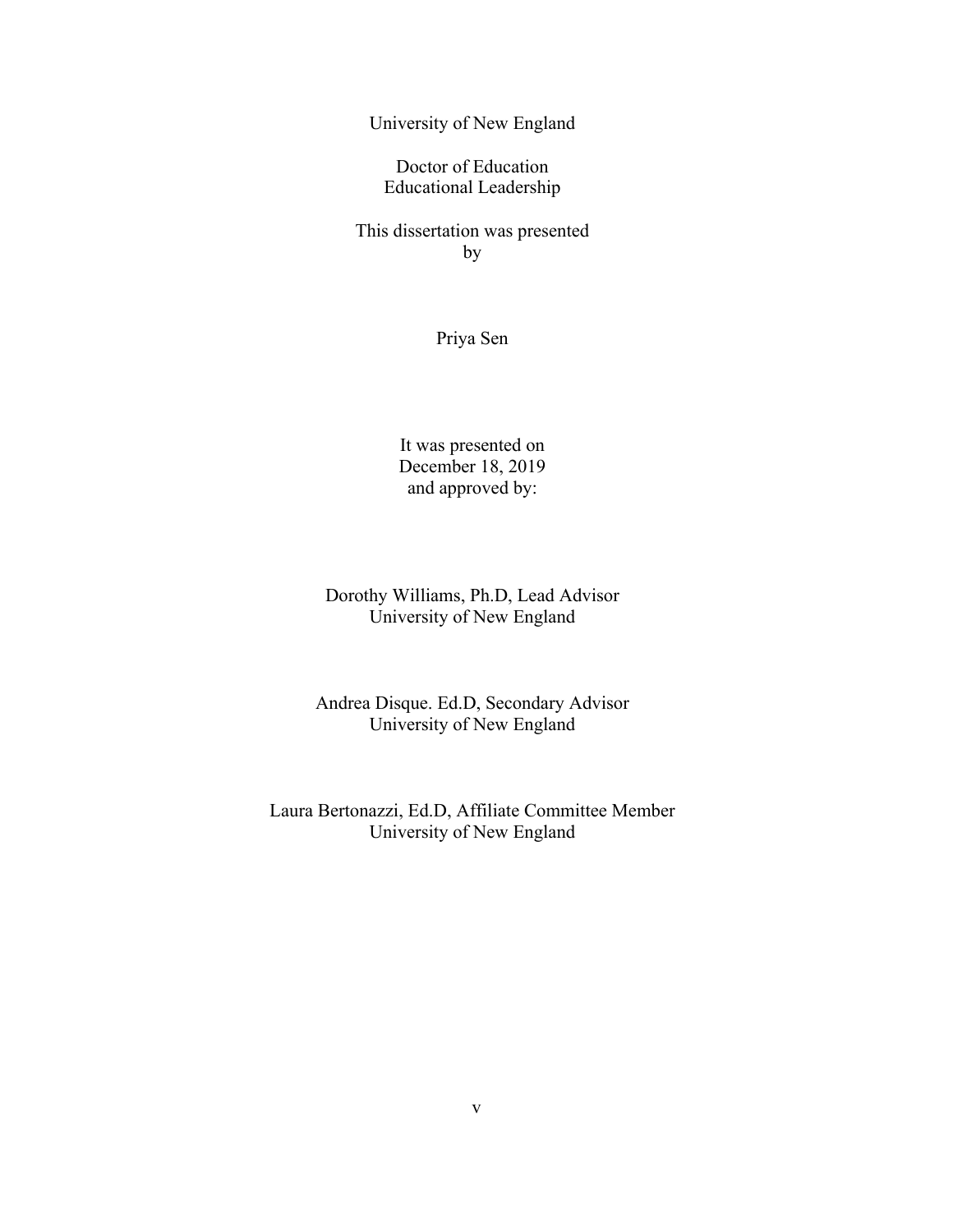## TABLE OF CONTENTS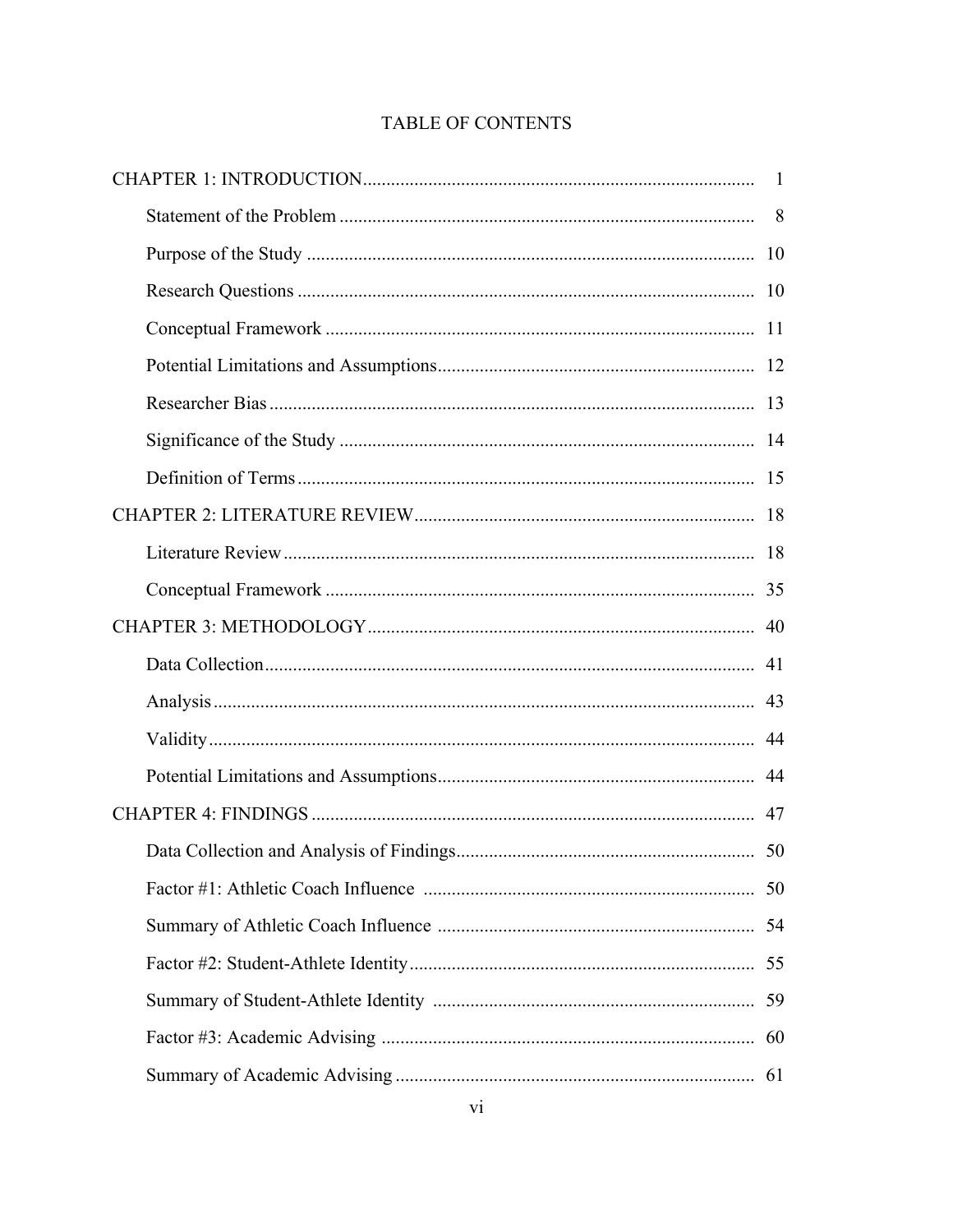## LIST OF TABLES

|  |  |  |  | Table 1: Factors, Themes in Relation to Factors, and Coded Terms | -48 |
|--|--|--|--|------------------------------------------------------------------|-----|
|--|--|--|--|------------------------------------------------------------------|-----|

## LIST OF FIGURES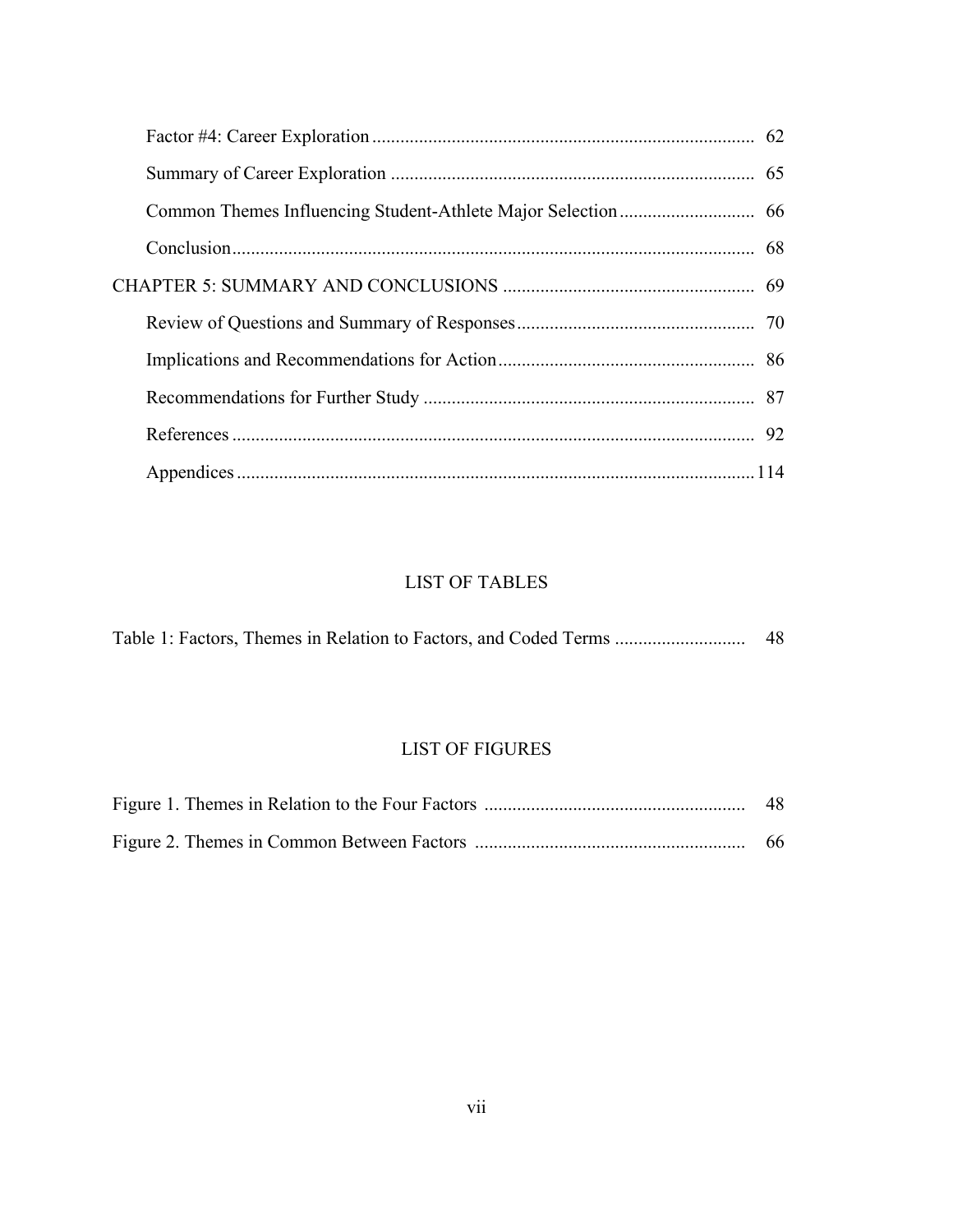#### **CHAPTER 1**

## **Introduction**

Student-athletes have been a unique group of students known for their identity as a student in pursuit of academics as well as an athlete in pursuit of their sport (Henrion, 2009). While both academics and sports have been recognized as valuable opportunities that can lead to success in sports and future career opportunities based on skills that are independent of sports talent, the reality is that often many student-athletes have struggled in achieving success both in their sport and their academics (Beauchemin, 2014). As a result, often a large number of studentathletes have prioritized their sport over their academics, leading to missed academic opportunities and missed future careers opportunities independent of their sport (Jolly, 2008). A research study completed in the year 2016 dedicated to student-athletes at Duke University highlighted that many of Duke University's student-athletes playing college sports (which are known as sports played at the college level), found that student-athletes did not allocate time to studying and completing coursework by the expected due dates (Mendes, 2016). Moreover, the outcome of not completing coursework by expected due dates may have been related to prioritizing a sport and not prioritizing their academic major (Mendes, 2016; Vermillon, 2010). On the other hand, a research study by Pauline (2010) found that lacrosse student-athletes had decided to attend a college based on academic pursuits in relation to the academic majors available and career opportunities upon academic program completion.

In further highlighting scholastic concerns, the false academic representations of 12 student-athletes who had their coursework completed by a tutor at Missouri State University were disqualified from post season college football games (Lancaster, 2019). In light of understanding the lack of academic prioritization for some student-athletes, concerns have also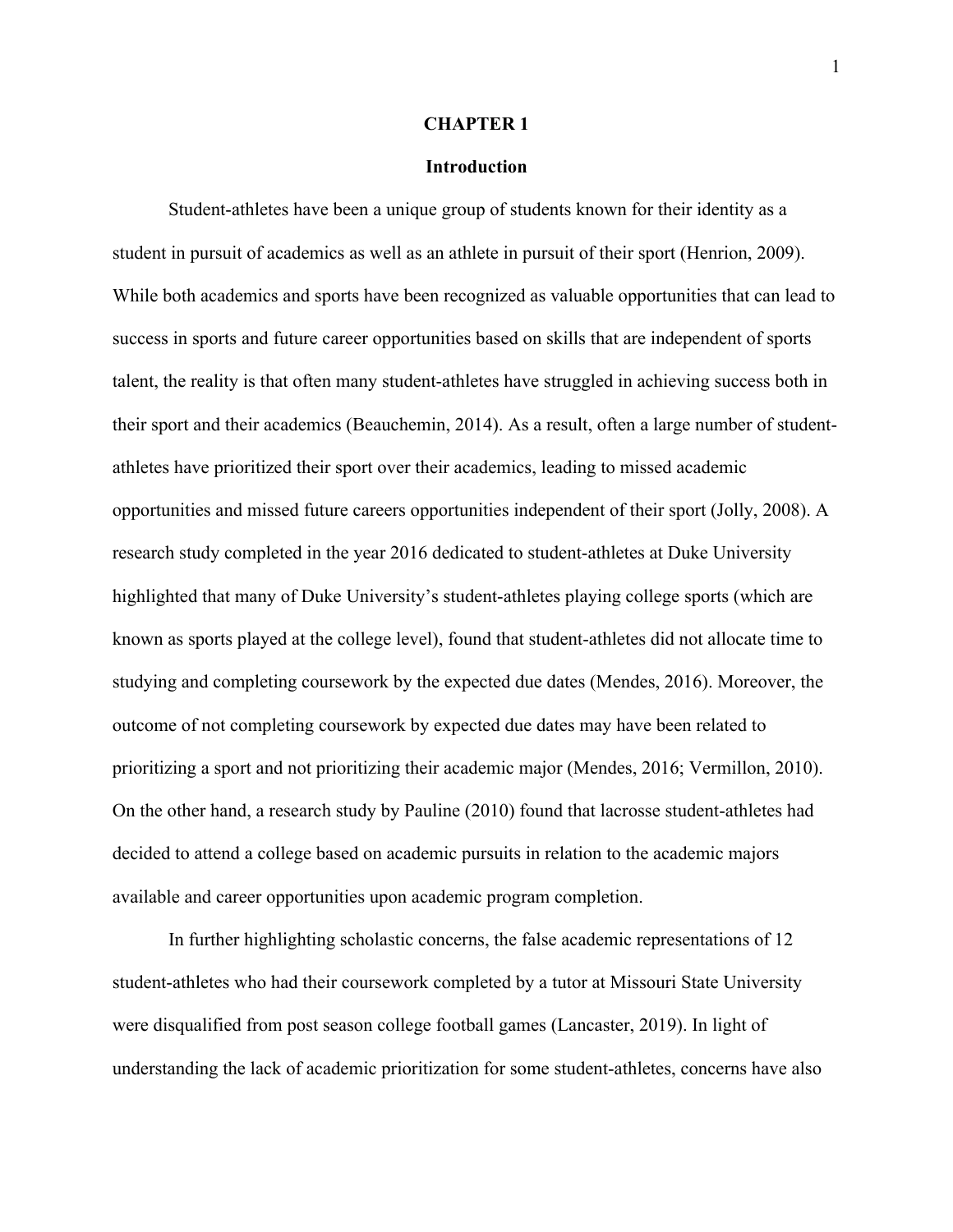arisen from student-athletes selecting academic majors based on their athletic schedules (Finch, 2007). For example, a study by Finch (2007) based on student-athletes both male and female from a variety of sports found that student-athletes aspiring towards completing a degree program often made choices that would allow them to remain eligible to play college level sports. Similarly, a study by Fisher et al. (2010) found that football student-athletes selected less academically demanding academic majors for the purposes of prioritizing their athletic interests. Moreover, an Australian study by Cosh and Tully (2014) found that student-athletes, both male and female from a wide variety of sports, prioritized achieving success in their sport over their academic success. Each example of different groups of student-athletes prioritizing excelling in athletics over academics highlighted the need for student-athletes to have a better understanding of their choices and of the value of an academic major.

Some research suggests that student-athletes' choosing to prioritize sport over selecting and pursuing an academic major has been a contributing reason for lack of academic success (Cosh & Tully, 2014; Finch, 2007; Fisher et al, 2010; Hildenbrand & Sanders, 2010). For example, some student-athletes may believe that their future career would be in sports as an athlete, thereby overlooking the importance of academic success. Some student-athletes have also engaged in academic clustering, which refers to a large group of student-athletes selecting the same academic major that is often classified as a relatively less demanding major, allowing for successful sports participation (Fisher et al., 2010). A study by Hildenbrand & Sanders (2010) found that student-athletes engaged in academic clustering because their primary interest was sports' success instead of academics. Perhaps if student-athletes achieved a stronger understanding of the importance of both sport and academic success earlier on in high school, then selecting an academic major and prioritizing coursework completion may have been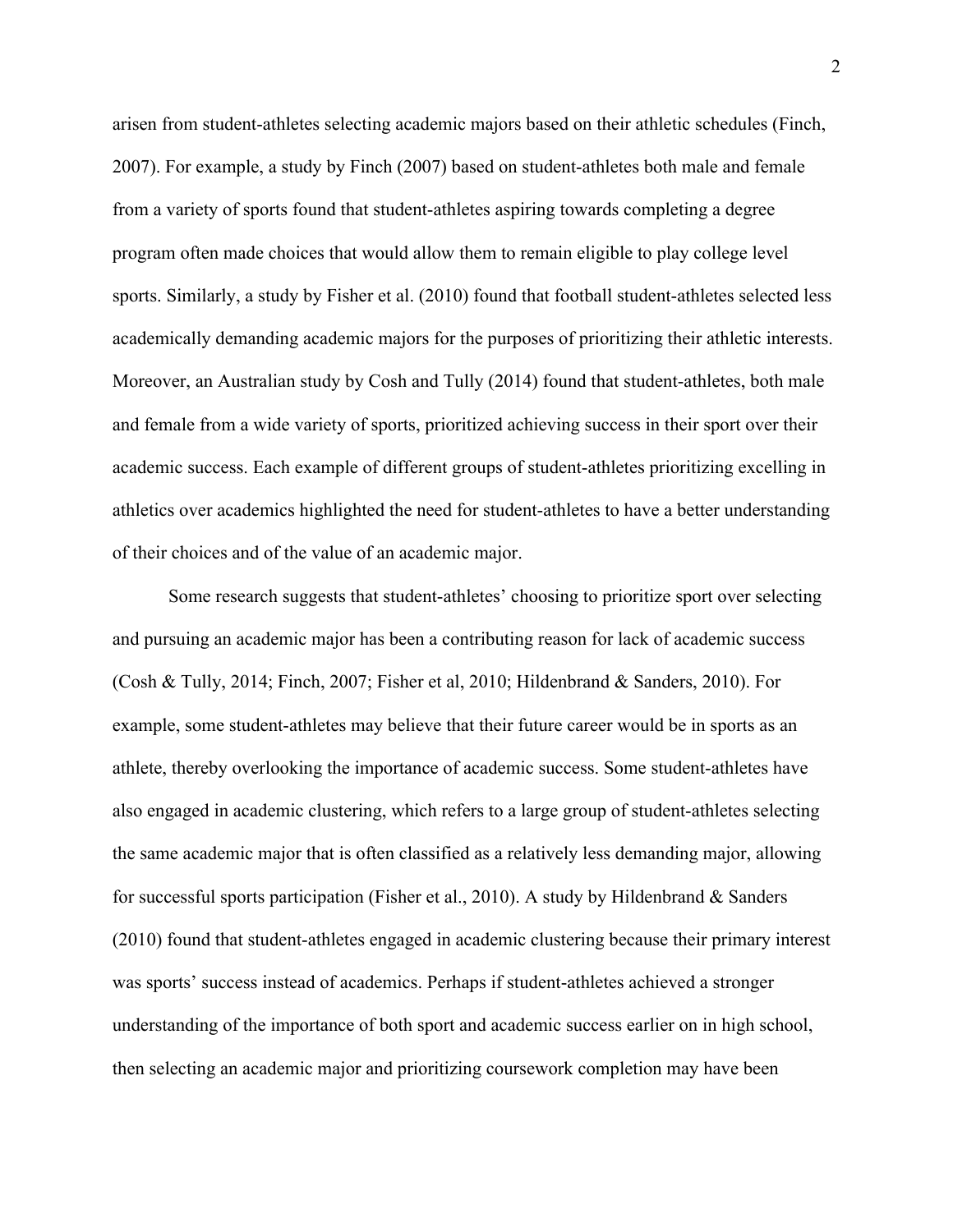strongly instilled in student-athlete outlooks towards college (Finch, 2007).

## **Student-Athletes and Academic Major Selection**

To help student-athletes identify significant attributes to consider in the decision-making process of selecting an academic major, it was important to closely examine factors that contributed towards the academic major selection process of student-athletes. Exploring each factor in depth led to identifying influential components in relation to each factor, and in relation to the influential components that contributed towards the decision-making process of selecting an academic major. The dominant factors in relation to student-athlete academic major selection that were examined in this study included athletic coaches (Amran, 2013), student-athlete identity (Henrion, 2009), academic advising (Kelly, 2009), and career exploration (Andrews et al., 2017). These four factors were identified in previous studies as influencing student-athletes in regard to academic major selection. Prior research included a study by Amran (2013) titled, 'The Perceived Importance Coaches Have on Student-Athlete Academic Performance', which emphasized the role of coaches in regard to student-athlete academic success, academic decisions, and academic choices. Additionally, a study by Henrion (2009) titled, 'Key Challenges Facing Student Athletes and Connections to Their Choice of Major', explored the connection between student-athlete identity and academic major selection. For example, some student-athletes indicated that they considered their identity to be a student just as much as an athlete, and approached academic major selection based on career or academic interests (Henrion, 2009). A study by Kelly (2009) titled, 'Advising the College Student-Athlete: Issues and Strategies', outlined how academic advising could influence academic major selection. Furthermore, a study by Andrews et al. (2017) supported by the NCAA titled, 'Student-Athlete Career Development', outlined strategies for developing career skills and tools specifically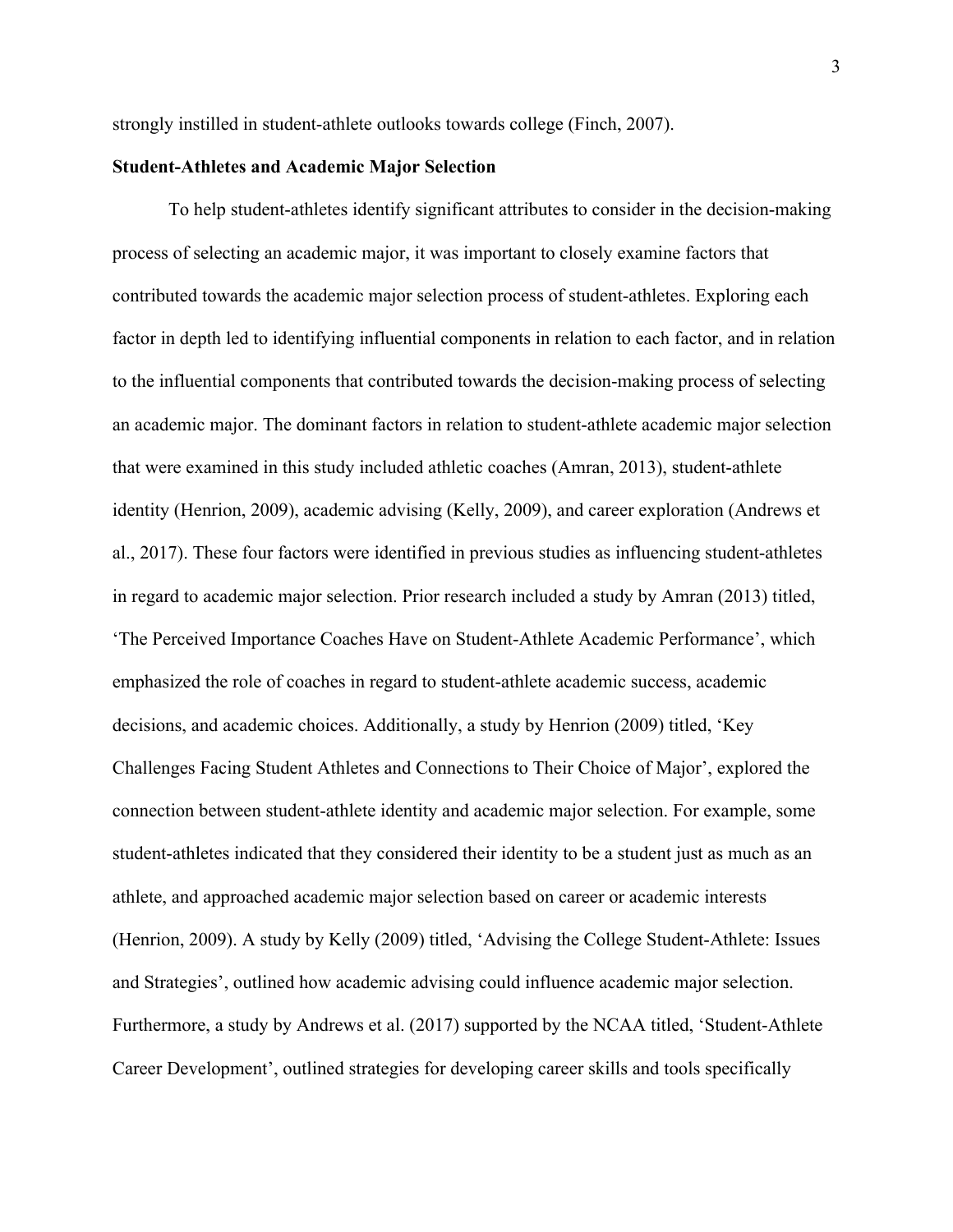catered to student-athletes.

The first factor examined was athletic coaches. A study by Wilson (2017) outlined how the NCAA held athletic coaches accountable for the academic success outcomes of studentathletes, which included graduation. Additionally, some student-athletes felt strongly influenced in selecting a college based on the athletic coaches. A study by Lin, Paulson, Romsa, Romsa,  $\&$ Walker (2017) found that the second most influential factor for college selection by both male and female track and field student-athletes was the athletic coach, with no mention of degree programs or academic major being a factor for college selection.

Coaches may also play a strong influential role in encouraging student-athlete academic careers. A study by Amran (2013) found that some coaches supported academic success through expressing the value of academic degree completion and encouraged student-athletes to attend class and study. Similarly, a Canadian-based study that focused on student-athletes by Banwell & Kerr (2016) found coaches believed that their roles were to not only help student-athletes excel in their sport, but to also take on the responsibility of helping student-athletes succeed in academics and achieve life skills.

In contrast, a study by Pellegrino  $\&$  Saffici (2012) highlighted how some athletic coaches encouraged student-athletes to select academic majors that were less demanding solely for the purposes of ensuring academic eligibility could be met. More specifically, a study by Finley & Fountain (2010) focused on football student-athletes and found that athletic coaches were often more concerned with student-athletes winning games than succeeding in their academics and future careers.

The second factor that was examined focused on the identity of student-athletes in relation to their sport. A high level of athletic identity and passion towards a sport could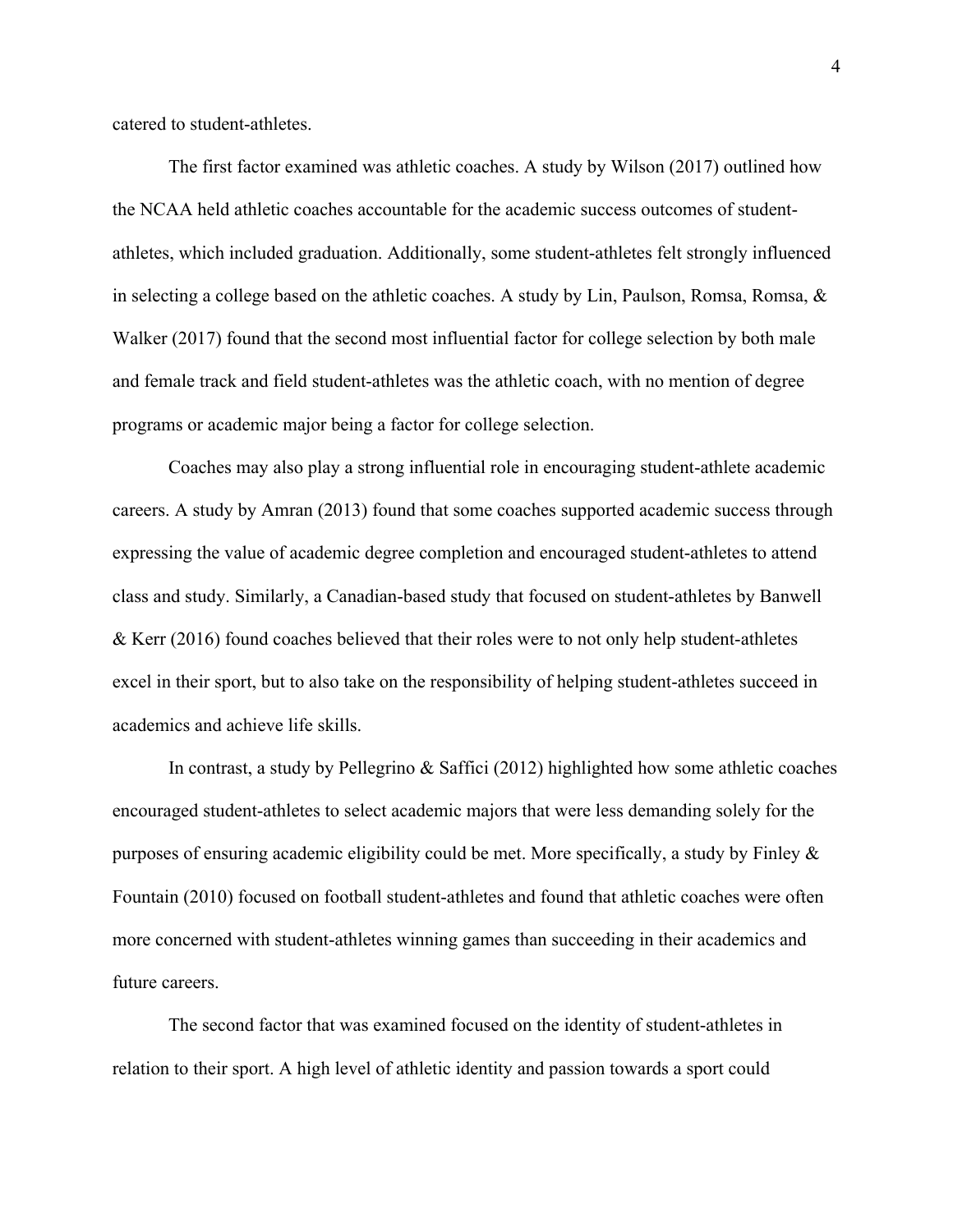influence important academic decisions, with one such decision being the selection of an academic major (Feltz, 2011). For example**,** athletes that strongly associated their identity as an athlete and not in relation to other professional skills or talents were more likely to make decisions based on achieving success as an athlete and excelling in their sport (Finch, 2007). Moreover, identifying strongly as an athlete could lead to selecting an academic major solely for the purposes of being eligible to play or dedicating more time to sports (Henrion, 2009). Therefore, by exploring additional talents and traits early on, student-athletes may associate their identity with additional passions independent of their sport (Finch, 2007; Lee & Martens, 1998).

The third factor that was examined focused on academic advising, as advisor roles have often provided guidance to student-athletes toward academic and career plans (Smith & Vaughn, 2018). For example, a study by Smith & Vaughn (2018) focused on a total of 115 athletic academic advisors from numerous Division I colleges across the United States, and highlighted that student-athlete successes achieved both academically and in sports often depended on the advisement of athletic academic advisors in college. The study also found that the outcome of student-athletes identifying career interests often led to a higher level of passion in regard to pursuing academics (Smith & Vaughn, 2018). Therefore, advisors may influence future academic major selections of student-athletes by working with student-athletes to better understand how their interests and skills relate to different careers in relation to specific academic majors (Smith & Vaugh, 2018).

Similarly, an article by Kelly (2009) highlighted various ways that advisors contribute to academic success for student-athletes. One approach involved addressing low levels of confidence many student-athletes experienced toward academics (Kelly, 2009). Advisors could also address athletes' career interests and help them identify specific academic majors that align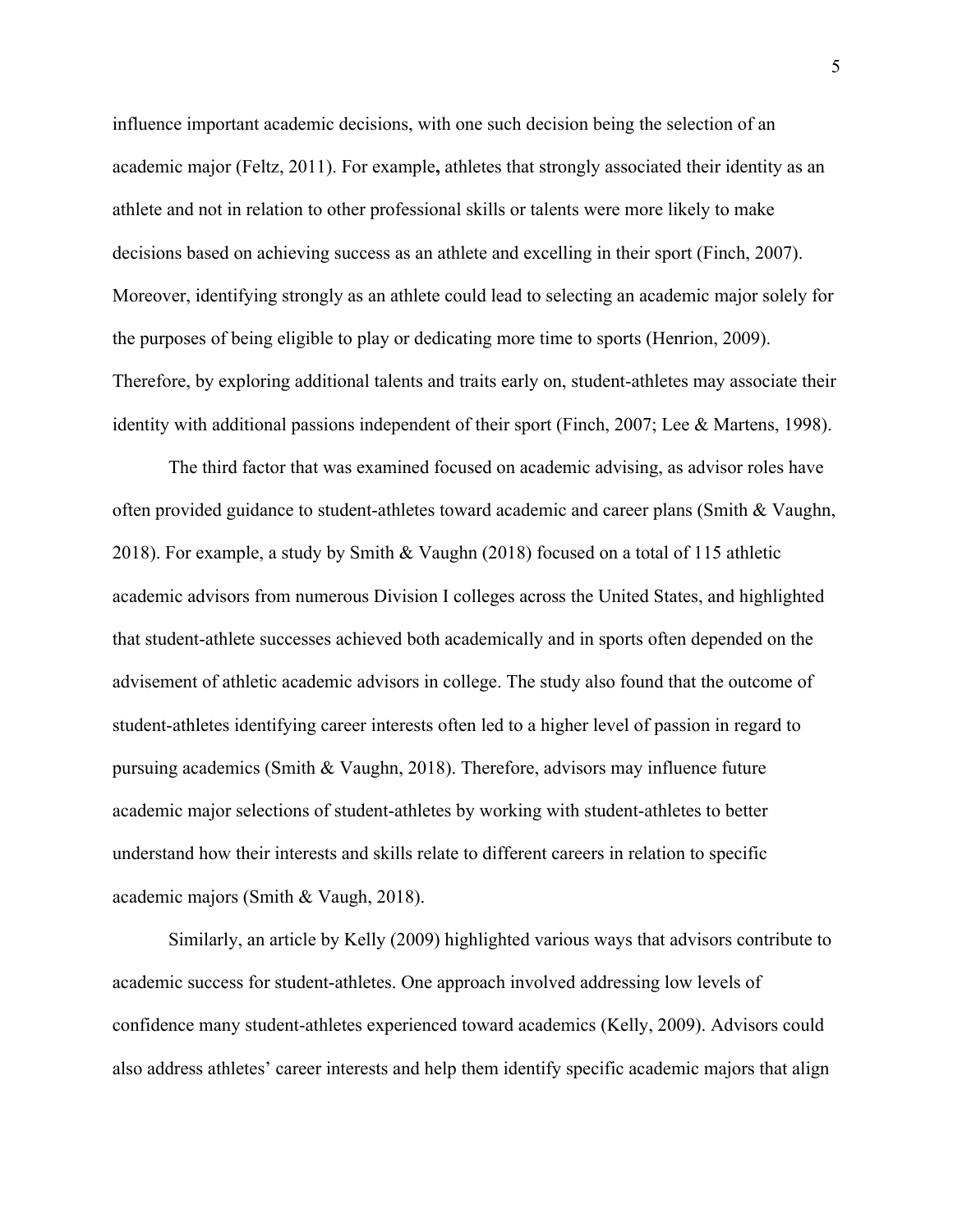with the particular career interest a student-athlete selected (Kelly, 2009). Kelly's (2009) findings further strengthened recommendations for this approach through highlighting the importance of aligning a number of academic majors with specific career fields in law, business, or medicine. In further echoing the academic success strategies by Kelly (2009), a study by Monda, Etzel, Shannon, & Wooding (2015) found that freshman football student-athletes who had clear academic goals and academic support had higher levels of motivation and interest in regard to academic success. Although the study by Monda, et al., (2015) focused on football student-athletes, the findings may also benefit student-athletes belonging to various other sports.

Finally, the fourth factor that was examined focused on skill sets identified in relation to career exploration, as engaging in career exploration could help student-athletes identify personal skills in addition to sports skills (Ihle Helledy, 2003). Identifying additional skills independent of sports skills may also incline student-athletes toward selecting future careers based on additional skills, which align with specific academic majors (Ihle Helledy, 2003). For example, Edmonson (2016) highlighted in his book titled, "Major in Happiness, Debunking the College Major", how students could select an academic major that aligned with their specific talents and future career interests. Edmonson (2016) also highlighted the importance of career exploration, which includes career assessments, personality assessments, volunteer experiences, and part-time job experiences. Although Edmonson (2016) focused on all students, with student-athletes being a part of the bigger umbrella of students, the steps and processes to select an academic major based on identifying various interests could also be beneficial to student-athletes as well in regard to uncovering various talents in addition to their sport. Similarly, a study by Ihle Helledy (2003) focused on student-athlete career development and the importance of skill development in relation to identifying career interests based on a number of factors, which included adaptability,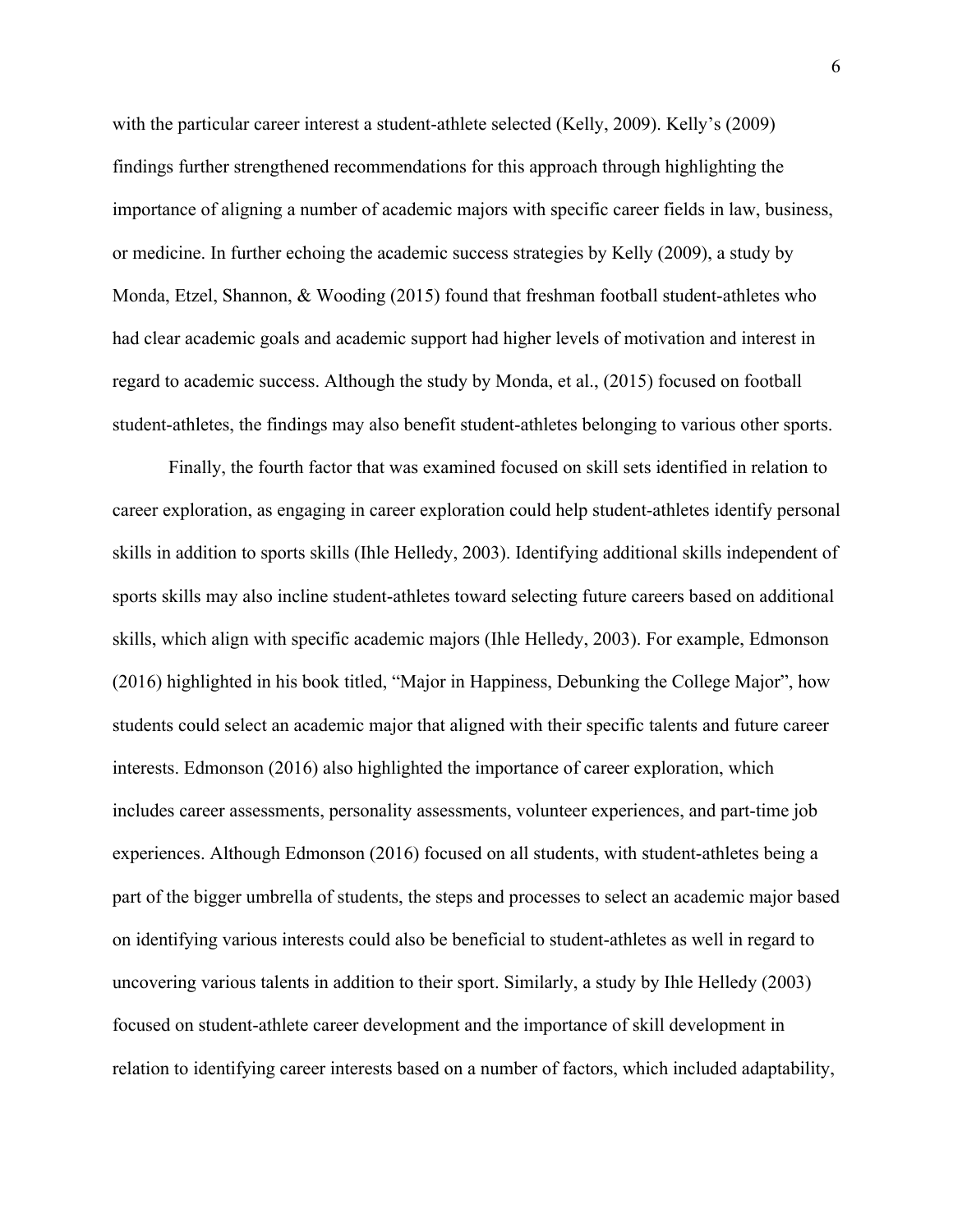informed decision-making, self-exploration, career planning, and psychosocial development. Through combining the career exploration strategies of both Edmonson (2016) and Ihle Helledy (2003) early on during high school, student-athletes may discover career interests that relate to academic majors prior to attending college for the purpose of fulfillment toward academic goals in addition to their sports goals.

Additionally, in taking a look at more specific sports-focused studies with differences in ratio of male to female participants, a study by Burns et al. (2013) focused on student-athletes, both male and female, from a variety of sports that included ice hockey, basketball, lacrosse, tennis, and track. The study found that required academic support programs for student-athletes that integrated the component of career exploration, led to positive outcomes in regard to career related decision making. As the study focused on 158 NCAA Division I student-athletes from a variety of sports, the positive outcomes from the study may also benefit up and coming studentathletes in regard to academics and career decision-making (Burns et al., 2013), with the component of career decision-making also being fundamental toward selecting the right academic major (Burns et al., 2013; Edmonson, 2016).

It is important for advisors, coaches, and any individuals that play a part in mentoring student-athletes for success both academically and in pursuit of their sport, to provide strong leadership and college success tools for student-athletes throughout their years in high school and college (Henrion, 2009). Providing student-athletes with college and career success tools early on in high school could help student-athletes make informed decisions on future academic major selections, as well as future career opportunities reflective of various talents, interests, as well as skill sets, and not simply their sport of interest (Finch, 2007).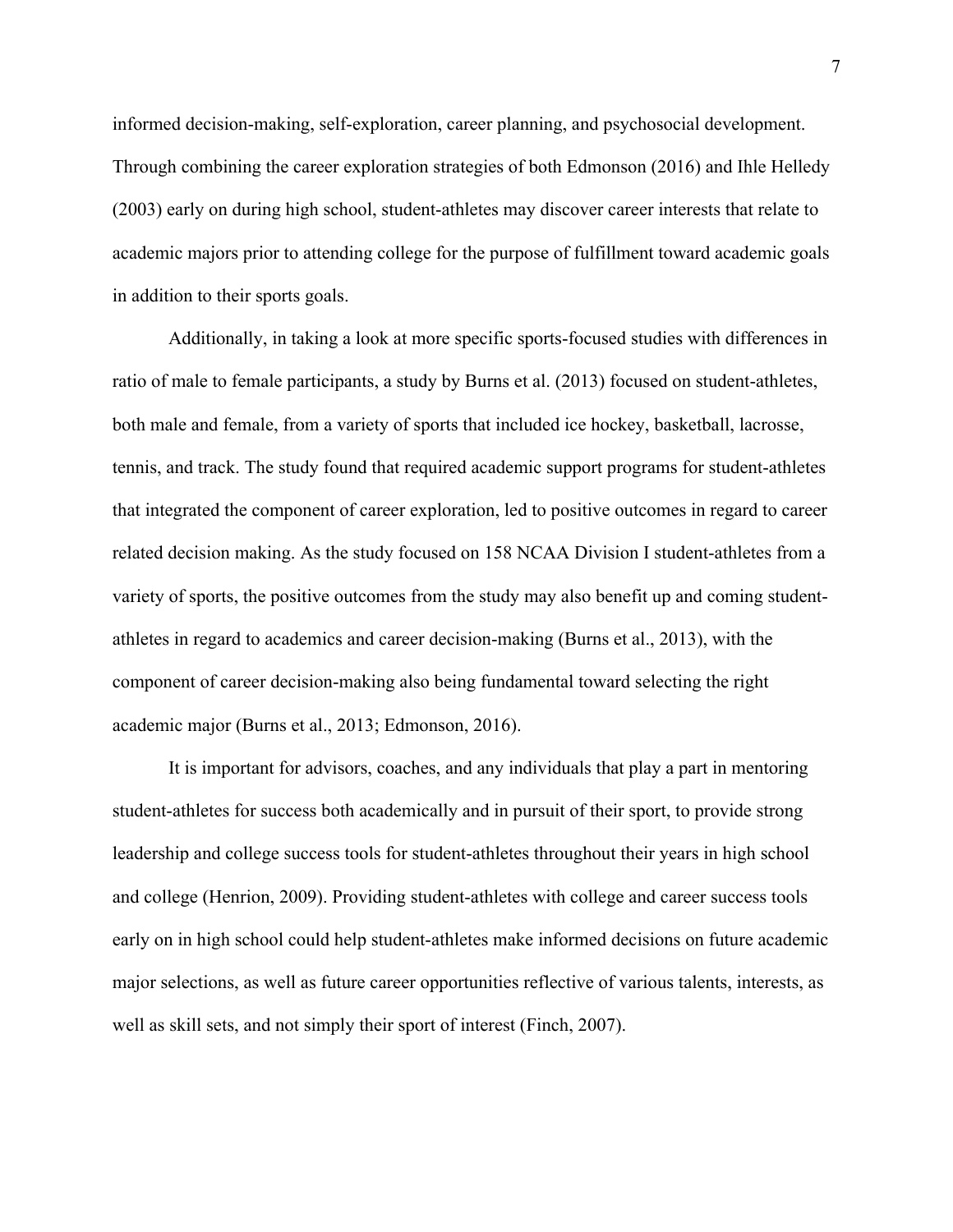Selecting an academic major has been an important step towards helping students prepare for future careers opportunities (Porter & Umbach, 2006; University of California Berkeley, *n.d.*), as well as helping students identify skills and interests in relation to future academic and career interests (Nantz, Nunn, Rotrosen, & Schanzenbach, 2017). Selecting academic majors have also been important from a knowledge perspective and provides insight into the types of career opportunities that students may pursue. Additionally, placing importance on carefully selecting an academic major may prevent students from being involved in a career that they dislike, and instead pursue a career that they are skilled towards based on an academic major that they have selected (Williams, 2017). As student-athletes are considered students first (NCAA, *n.d.*), the importance of selecting an academic major may also impact student-athletes.

Nevertheless, some student-athletes may be geared towards dedicating their future career in sports, leading to prioritizing sports over academics, which highlights the importance of student-athletes identifying skills and interests in relation to academic majors that are independent of their sport (Lederman, 2003; Andrews, et al., 2017). With sports being one skill set, it is important for student-athletes to not limit themselves to simply one skill set in relation to potential future careers, but to also have made the most of their academic major by seeking value in aligning an academic major selection with additional interest based careers (Lederman, 2003; Andrews, et al., 2017).

## **Statement of the Problem**

For student-athletes, selecting an academic major reflective of future career interests in addition to their sport is an important step (Henrion, 2009). Specific factors have been identified in previous research studies as significant determinants that influence student-athlete academic major selection, which include athletic coaches, student-athlete identity, academic advising, and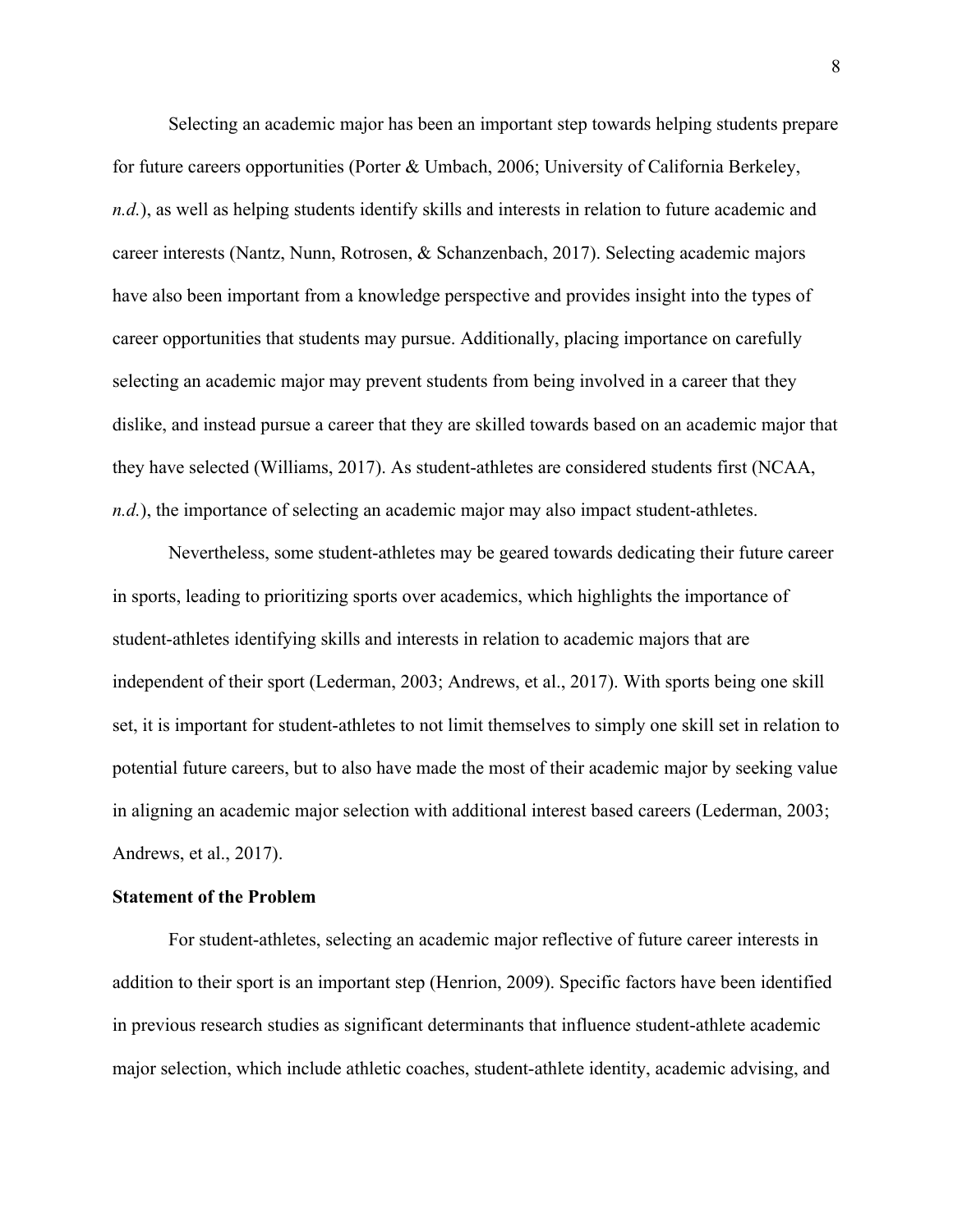career exploration (Amran, 2013; Andrews, et al., 2017; Henrion, 2009; Kelly, 2009). As identifying key factors that have been influential in the academic major selected by studentathletes has provided a stronger understanding of general influences in the academic major decision-making process (Amran, 2013; Andrews, et al.; Henrion, 2009; Kelly, 2009), it is also important to achieve a better understanding of how each identified factor has influenced the academic major selected by student-athletes for the purposes of discovering detailed attributes that are a shared influence found within each identified factor, and between each of the four factors, while also exploring influences found in influencing academic major selection towards specific academic interests and career fields, or in supporting eligibility to play college level sports.

With minimal literature available in relation to exploring how each identified factor has influenced student-athlete academic major selection based on a collection of studies, the statement of the problem for this study is the limited information available concerning how each identified factor has influenced the academic major selected by student-athletes (Amran, 2013; Andrews, et al., 2017; Henrion, 2009; Kelly, 2009). There is a paucity of information relating to influential attributes found within each of the identified factors individually, as well as common influences between the four identified factors towards student-athlete academic major selection (Amran, 2013; Andrews, et al., 2017; Henrion, 2009; Kelly, 2009). For example, with athletic coaches being an identified factor, a better understanding of the influence of athletic coaches towards student-athlete academic major selection is essential. Achieving a better understanding of how each factor has influenced student-athlete academic major selection within and between each identified factor can be beneficial in helping student-athletes become more informed of specific attributes to consider incorporating in their decision-making process when selecting an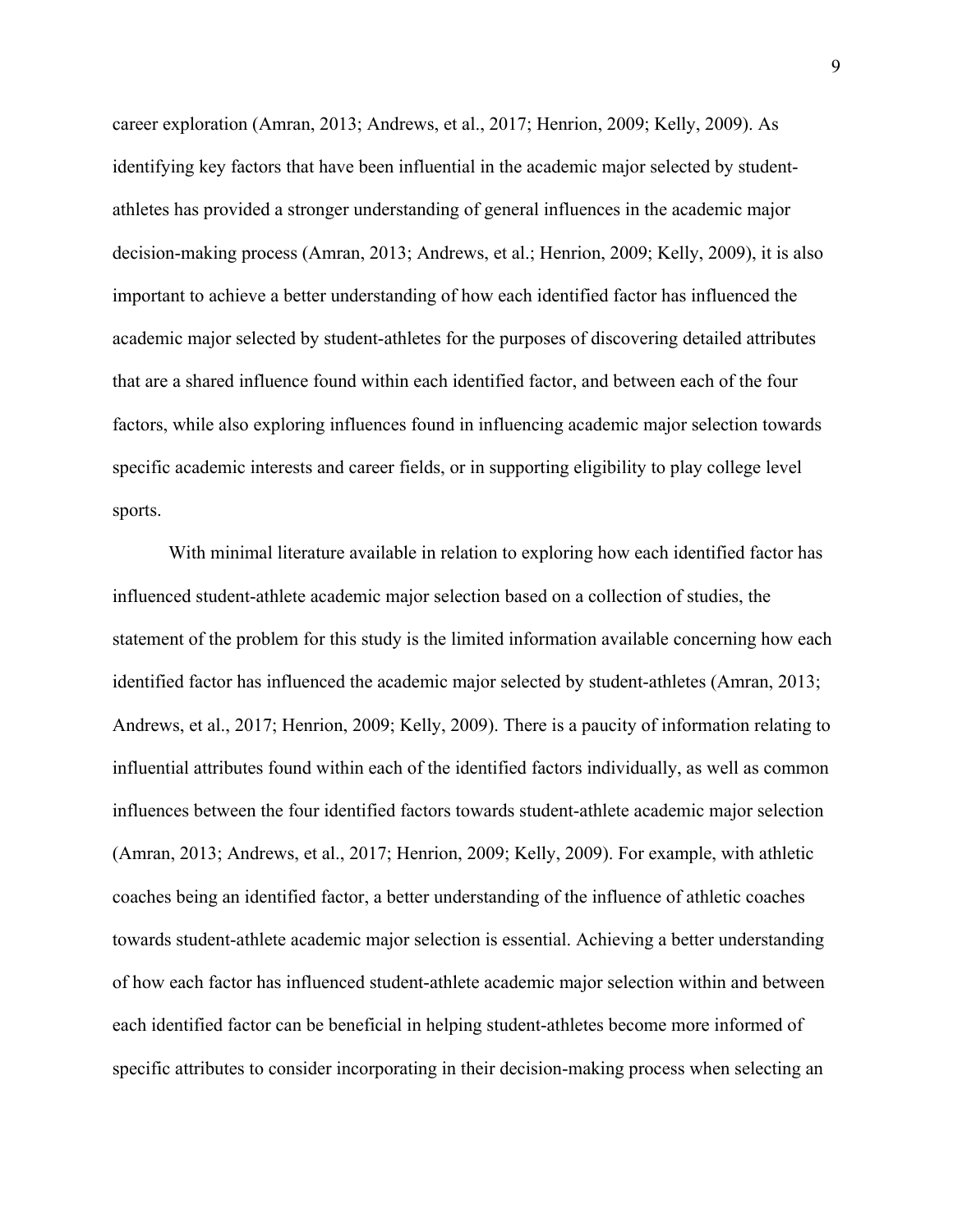academic major, while also enhancing any programs or methods of assisting student-athletes in the academic major selection process for specific roles such as academic advisors and athletic coaches (Amran, 2013; Andrews, et al., 2017; Henrion, 2009; Kelly, 2009).

## **Purpose of the Study**

The purpose of this study was to explore how each identified factor has influenced student-athlete academic major selection, with the identified factors including the athletic coaches, student-athlete identity, academic advising, and career exploration (Amran, 2013; Andrews, et al., 2017; Henrion, 2009; Kelly, 2009). Each identified factor was explored based on a collection of studies that focused upon influences on academic major selection relating to each individual factor, and between each of the four identified factors. By understanding how each of the identified factors have influenced academic major selection, fundamental attributes of each factor that has influenced the academic major selection process for student-athletes could be better understood.

#### **Research Questions**

As the purpose of the study was to explore a collection of studies relating to each of the four identified factors that have influenced student-athlete academic major selection (Amran, 2013; Andrews, et al., 2017; Henrion, 2009; Kelly, 2009), the following four research questions were presented for this study:

- **1.** How do athletic coaches influence student-athlete academic major selection?
- **2.** How does student-athlete identity influence student-athlete academic major selection?
- **3.** How does academic advising influence student-athlete academic major selection?
- **4.** How does career exploration influence student-athlete academic major selection?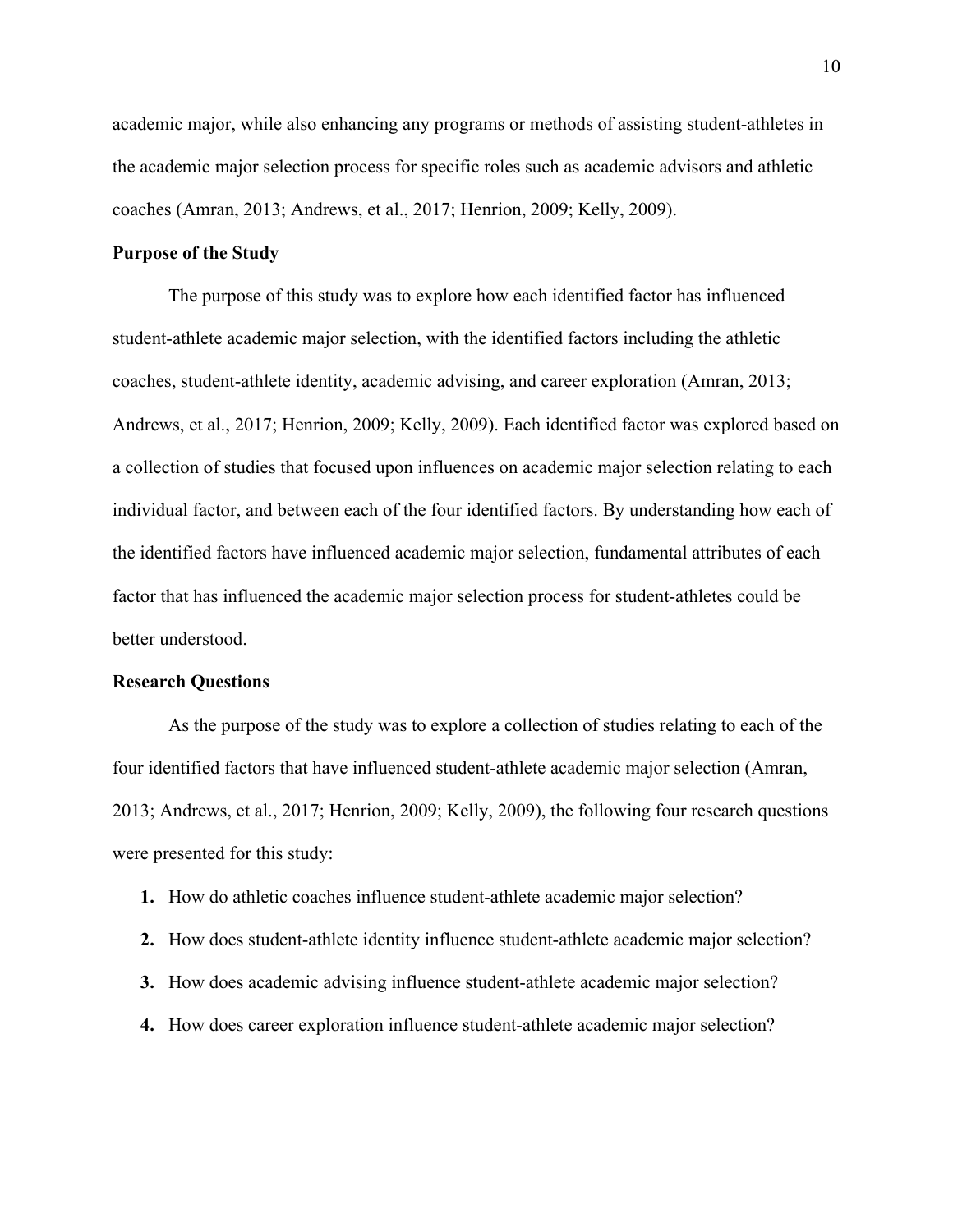### **Conceptual Framework**

With social identity having contributed significantly toward the academic major selection of student-athletes, the conceptual framework of this research study focused on two dominant theories. Social Identity Theory, originally developed by Henri Tajfel and John C. Turner, was selected as the theory as it focused on how one's identity in relation to various social groups that one associates with and feels a strong sense of belonging to could play a dominant role in regard to decisions that one makes in life (Feltz., Gilson, & Sturm 2011; Tajfel & Turner, 1986). Social Identity Theory also provided a strong framework for this study in relation to how individual social identities of student-athletes may influence their individual interests, hobbies, and social groups, which may play a strong part in influencing academic major selection (Feltz, et al., 2011; Tajfel & Turner, 1986). For example, if a student-athlete primarily associates his or her identity with his or her sport, then the sport may play a dominant role in the type of academic major that he or she selects (Moses & Rubin, 2017). In contrast, if a student-athlete associates his or her identity with his or her sport and various other activities, for example cooking, public speaking, or fine arts, then he or she may select an academic major based on those other aspects that he or she associates with his or her identity (Moses & Rubin, 2017).

Secondly, Cognitive Dissonance Theory was selected in supporting this research study as the theory highlighted the conflicting perspectives that student-athletes may have experienced in a situation, trait, or behavior relating to their academics or sport (Festinger, 1957). Cognitive Dissonance Theory focuses on an individual experiencing a contradictory and discomforting frame of mind in regard to conflicting thoughts he or she may have towards ideas, values, problem-solving and decision-making (Festinger, 1957). Therefore, the connection of Cognitive Dissonance Theory to student-athlete academic major selection was evident in that student-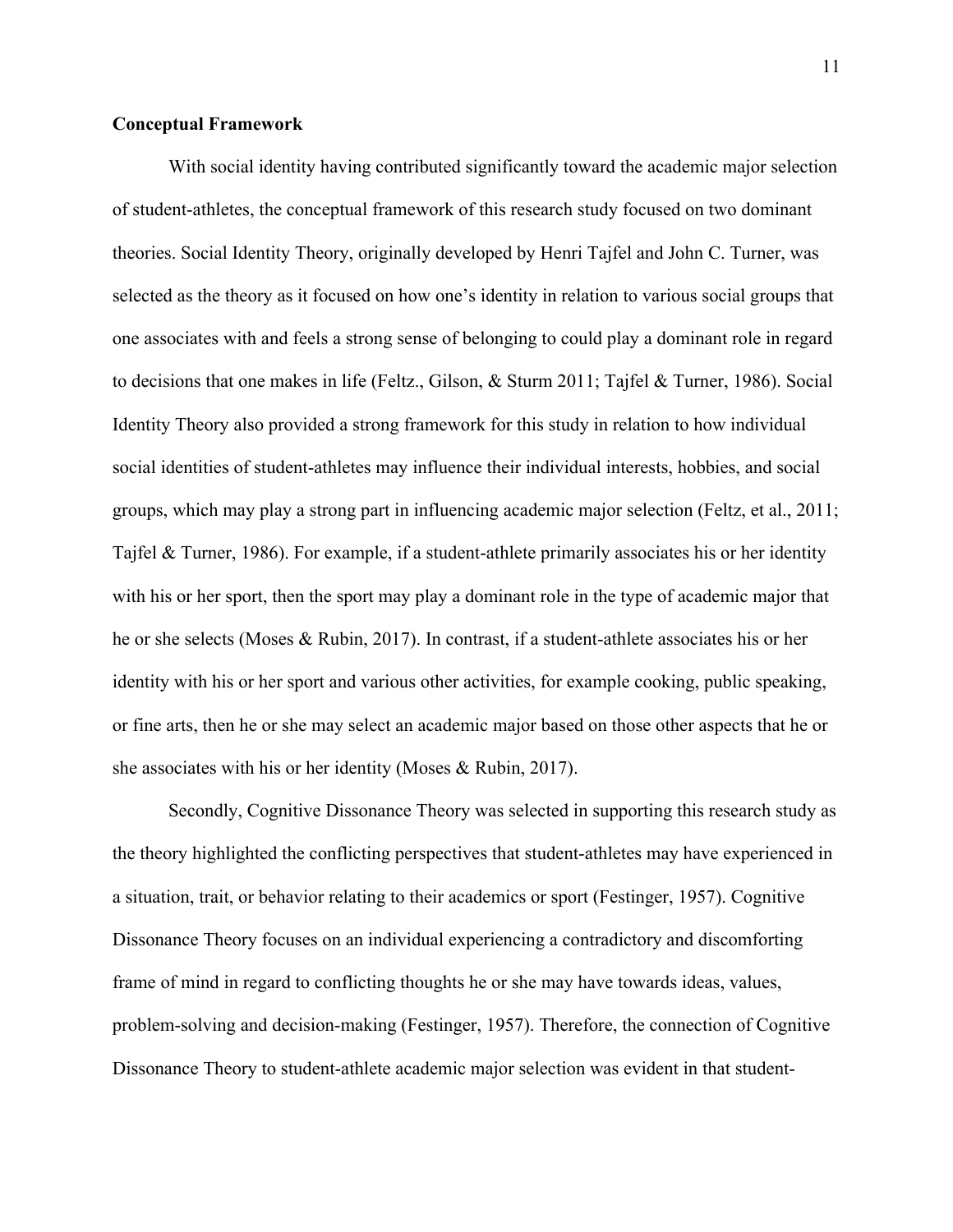athletes may have experienced conflicting perspectives in regard to selecting an academic major based on interests that were independent of their sport, or based on the sole purpose of succeeding in their sport (Festinger, 1957). For example, the academic major selected by student-athletes in relation to interests separate from their sport may have led to high academic demands that resulted in the potential for poor time commitment to their sport, poor sports performance, or eligibility difficulties (Terrell, 2012), which therefore creates a conflicting perspective on placing more importance on academics than their sport (Festinger, 1957). In contrast, selecting an academic major based on sports prioritization could have led to academic clustering (Dent et al., 2014). Academic clustering may have also led to student-athletes experiencing cognitive dissonance in placing their sport as a priority over their academics (Festinger, 1957; Fisher et al. 2010).

#### **Potential Limitations and Assumptions**

The first limitation of the study was the number of available research studies published that related to each of the four factors influencing student-athlete academic major selection. Secondly, this study was limited to the responses provided by student-athletes in each of the research studies selected. Thirdly, the student-athlete sample size in each study did not represent every student-athlete in college sports, as not every student-athlete that participated in college sports was a part of the sample in each selected study. Fourthly, the results of each selected study were limited to the student-athletes that chose to participate in the specific study.

Additional limitations included the methodology limitations of each study, as some studies were limited to solely a quantitative or qualitative study. Additionally, studies that utilized a survey as the selected instrument to collect data were limited to the preset survey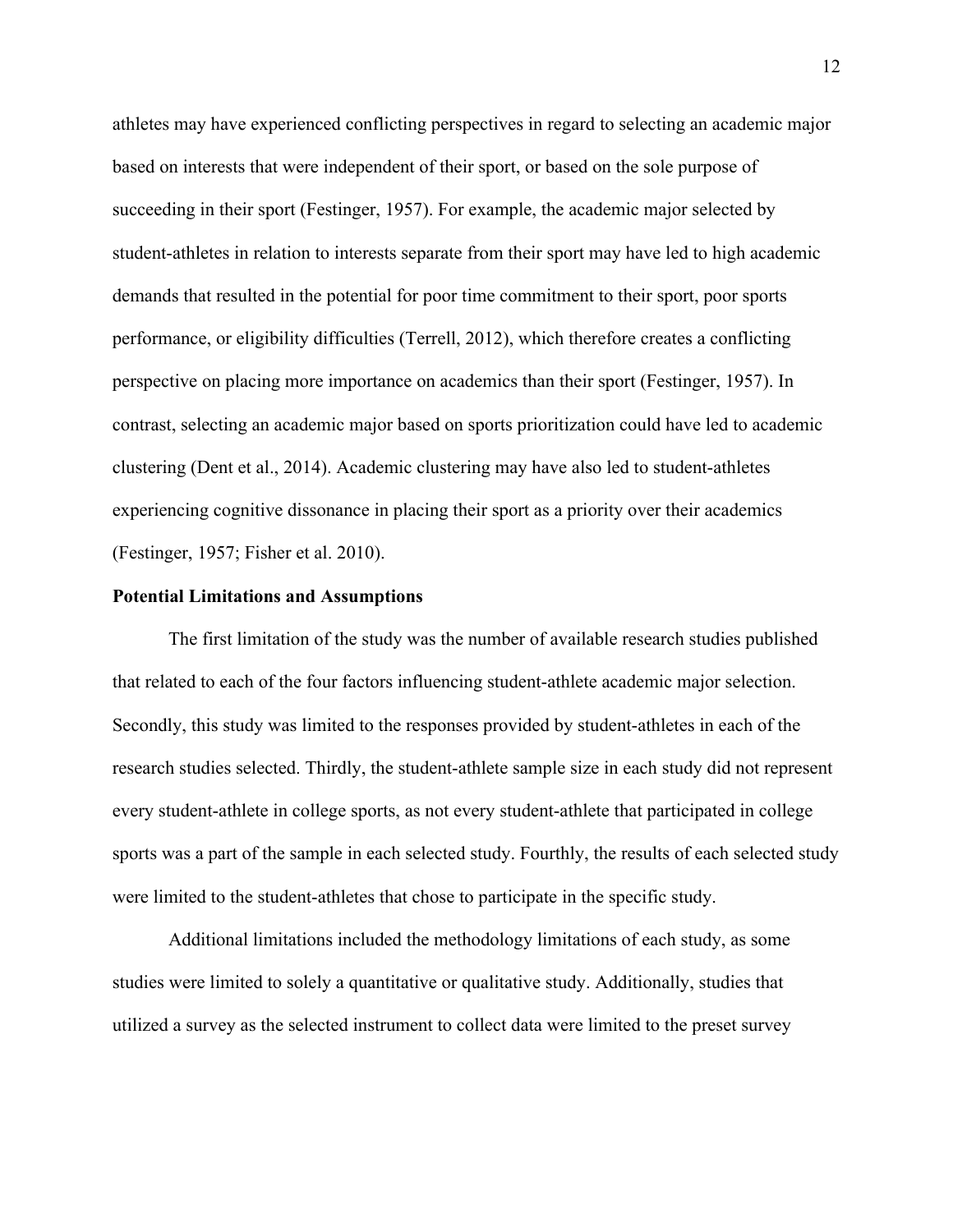response selections for most survey questions that were not open-ended, which may have led to student-athletes selecting a response that matched closest to their perspective (Creswell, 2015).

Limitations also include that this study was a secondary research study, and therefore limited to data collection from the 20 studies selected. Additional limitations included that influential attributes found were based on student-athletes from various sports and may not have included all sports that exist for student-athletes.

Assumptions of this research study included that the results found from a collection of studies were reliable based on participants of each study accurately interpreting questions and responding accordingly. Assumptions also included that participants of each study honestly responded to questions involved in each of the individual research studies for the purposes of ensuring accuracy, and that the questions in each research study were valid and reliable (Creswell, 2015).

## **Researcher Bias**

Researcher bias was mitigated by ensuring that the study was beneficial to all universities or colleges interested in discovering influential factors that influenced student-athlete academic major selection by focusing on student-athletes in general and not one specific gender, sport, or division of student-athletes. Secondly, the researcher's occupation has focused upon providing leadership workshops and leadership coaching for students that belong to various high schools, sports clubs, and recreation clubs, as well as providing students with experiential learning opportunities within various industries, including entertainment, sports, and hospitality. Professional experience both led to recognizing the importance of this topic and has influenced researcher beliefs about this topic. To address this influence, researcher bias was minimized by ensuring that the study was not restricted to the researcher's knowledge of student-athlete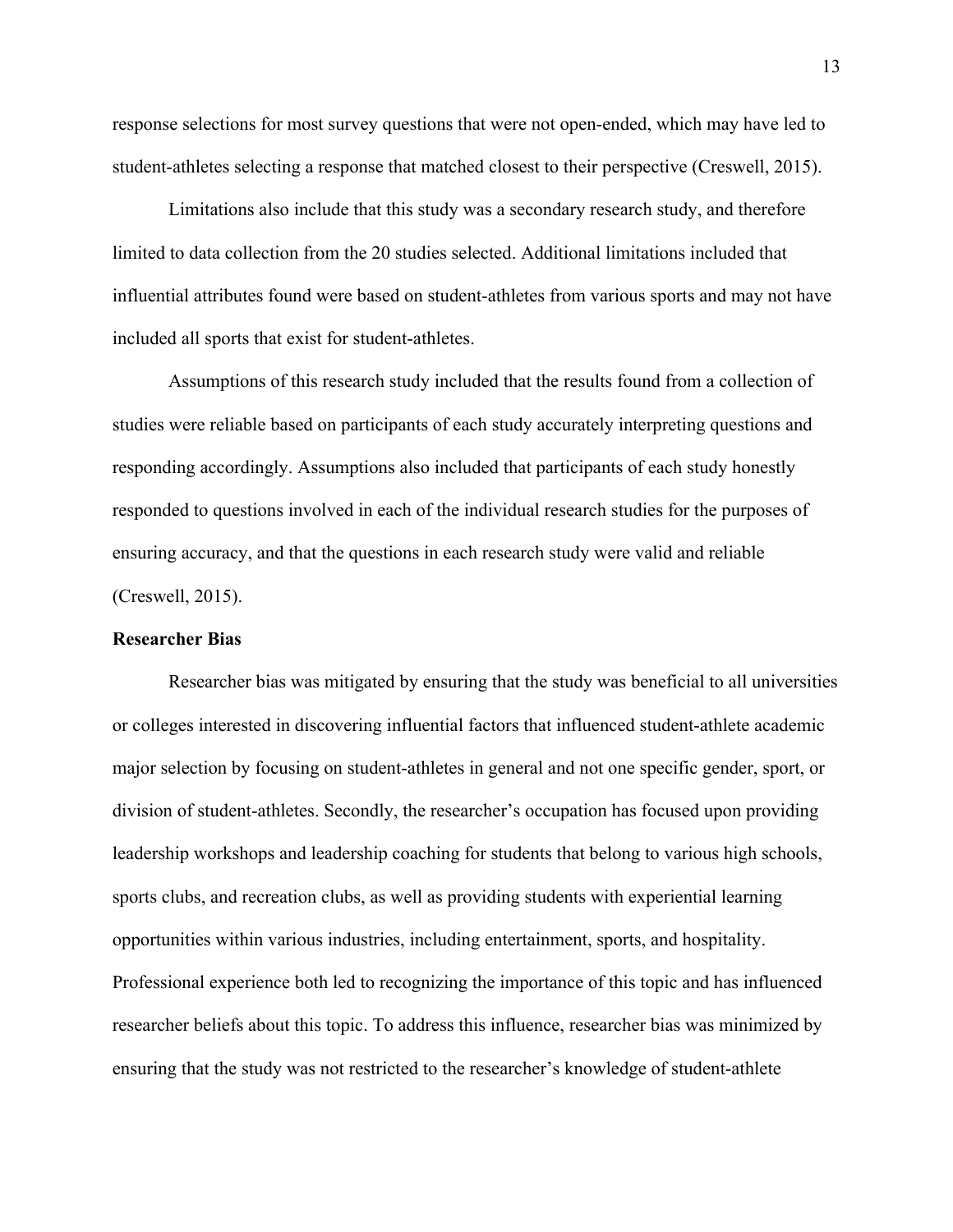interests by selecting numerous studies with various student-athlete participant groups. Utilizing a theoretical framework as a fundamental component regarding the foundation of this research study also contributed to reducing researcher bias (Grant & Osanloo, 2014). Additionally, researcher bias similar to selection bias in selecting studies with only specific sports was also avoided by selecting a variety of studies that focused on numerous sports (Noble & Smith, 2014).

## **Significance of the Study**

This study is significant as the findings explored how specific attributes relating to athletic coaches, student-athlete identity, academic advisors, and career exploration influenced student-athletes in selecting an academic major, as well as identifying gaps and discovering additional factors that may have been fundamental toward helping student-athletes select an academic major. The significance of this study also extends to both secondary education and higher education leadership, as student-athletes in high school that are interested in pursuing college will likely experience the academic major selection process if they plan to pursue college (Ihle Helledy, 2003; Terrell, 2012). Additionally, student-athletes entering their college years may have experienced the academic major selection process (Ihle Helledy, 2003; Terrell, 2012).

Moreover, the findings of this research study may significantly contribute towards benefiting various universities by highlighting key elements of the academic major selection process for student-athletes, while also identifying any gaps that exist in findings and recommendations, which may also be beneficial for future research studies that focus on exploring the student-athlete academic major selection process.

Additionally, the findings of this study featured how student-athlete identity has been significant toward the academic major selection process for student-athletes (Jolly, 2008), while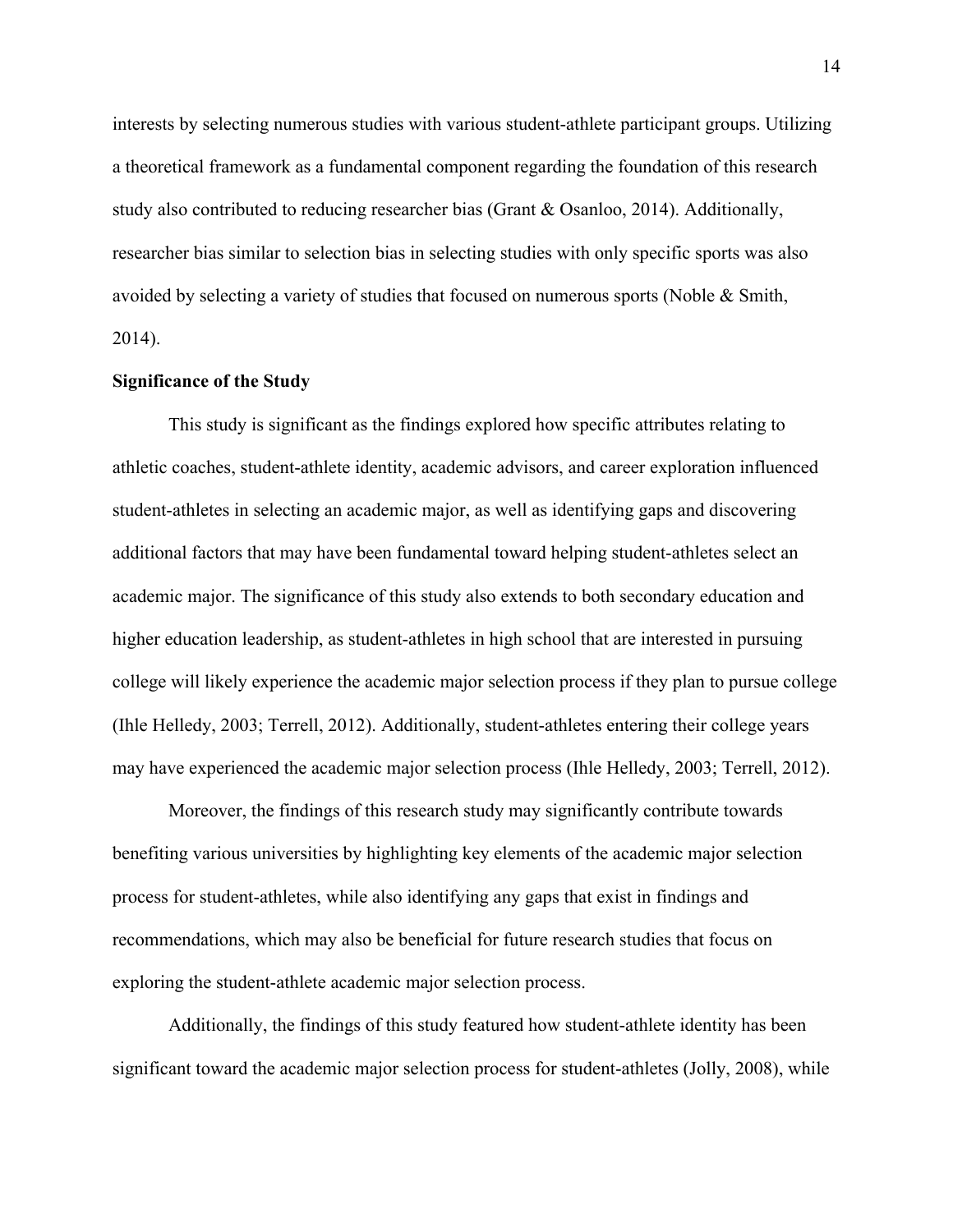also highlighting the importance of enhancing and developing academic and career tools for student-athletes (Henderson, Jenkins-Guarnieri, Murdock, & Streat, 2014). Furthermore, the findings of this study provided additional insight into the important roles that academic advisors play in student-athlete academic major selection (Martin, 2017), while also achieving a better understanding of the role that athletic coaches have played in helping student-athletes towards selecting an academic major (Amran, 2013).

## **Definition of Terms**

### *Student Success:*

Students achieving success academically or within a career, with the support of the educational institution or educational institutions that students have attended (Highpoint, 2017). *Academic Advisor:*

Advisors that assist students with various components relating to academic success, including academic major selection, study skill development, academic support relating to learning needs, and academic plans to achieve educational goals (California State University Bakersfield, *n.d.*; The University of Iowa, *n.d.*).

#### *Career Interests:*

Specific careers that an individual is interested in pursuing (Stipanovic, Stringfield, & Witherell, (2017).

## *Athletic Eligibility*:

Standards and requirements set by an athletic association overseeing college sports that must be achieved by student-athletes in order for student-athletes to obtain permission to play a college sport (NCAA, *n.d.*)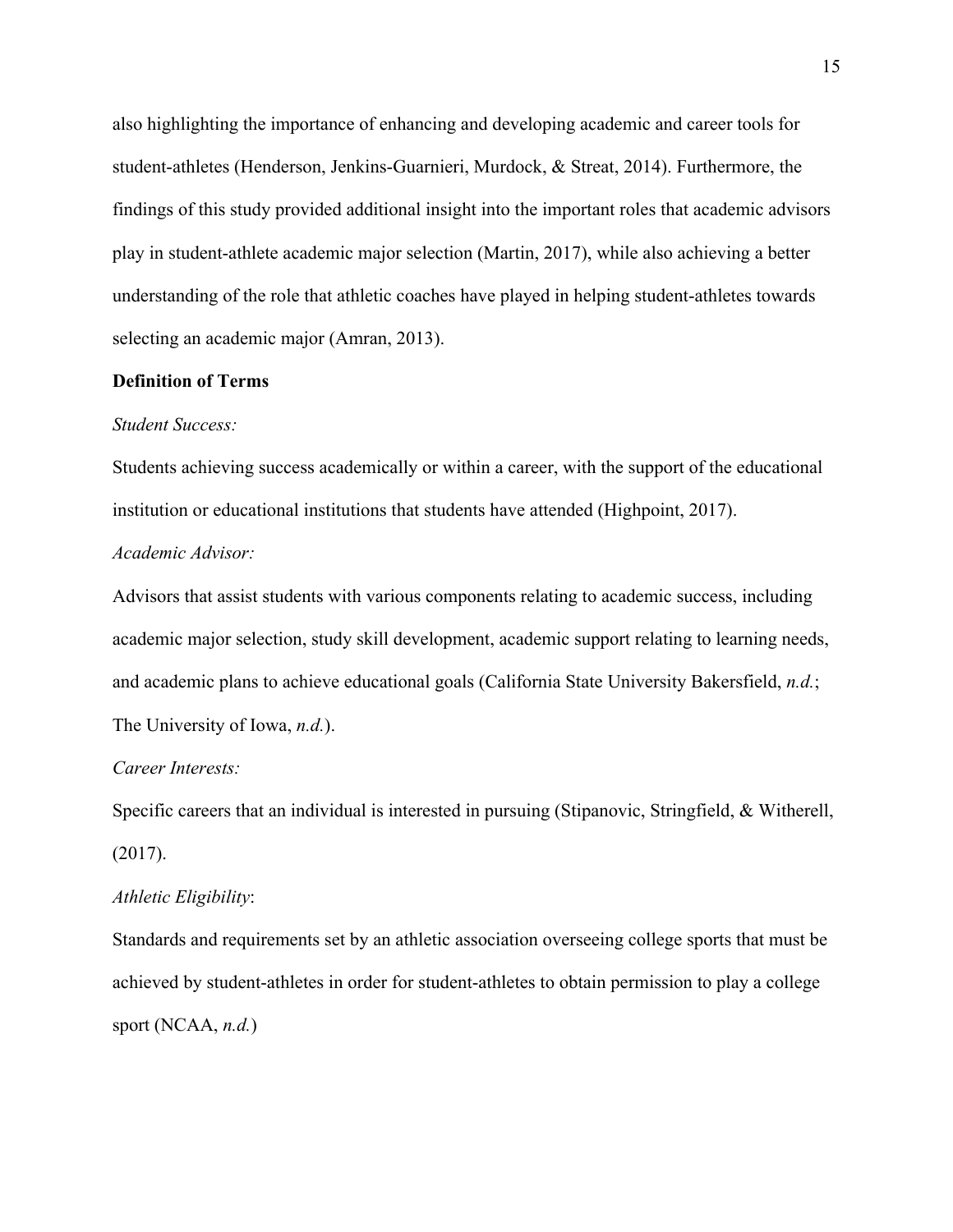## *Fulfillment:*

An individual's level of content in regard to achievement and success within their academic career and components related to their academic success (Elias, 2016).

*Academic Major:*

A specific field of study that a student selects to specialize in (Moldoff, 2017).

## *Full Potential:*

An individual's ability to achieve success in each of their talents, interests, and skill set, while also achieving outlined goals successfully (Matos, 2017).

## *Student-Athlete:*

An individual that is a student and plays a competitive sport for a specific educational institution (Bradley, Conway, & Gomez, 2016).

*College Sports:*

Sports played by student-athletes at the college level (Lederman, 2003).

## *Revenue Generating Sports:*

Sports that produce revenue for the college through ticket sales and sports merchandise (Mendes, 2016).

## *Athletic Coach:*

Coaches that develop and instruct athletes for specific sports in regard to sports performance for specific sports teams, with knowledge regarding various components of sports skills and regulations (McKay, 2019; Payscale, *n.d.*).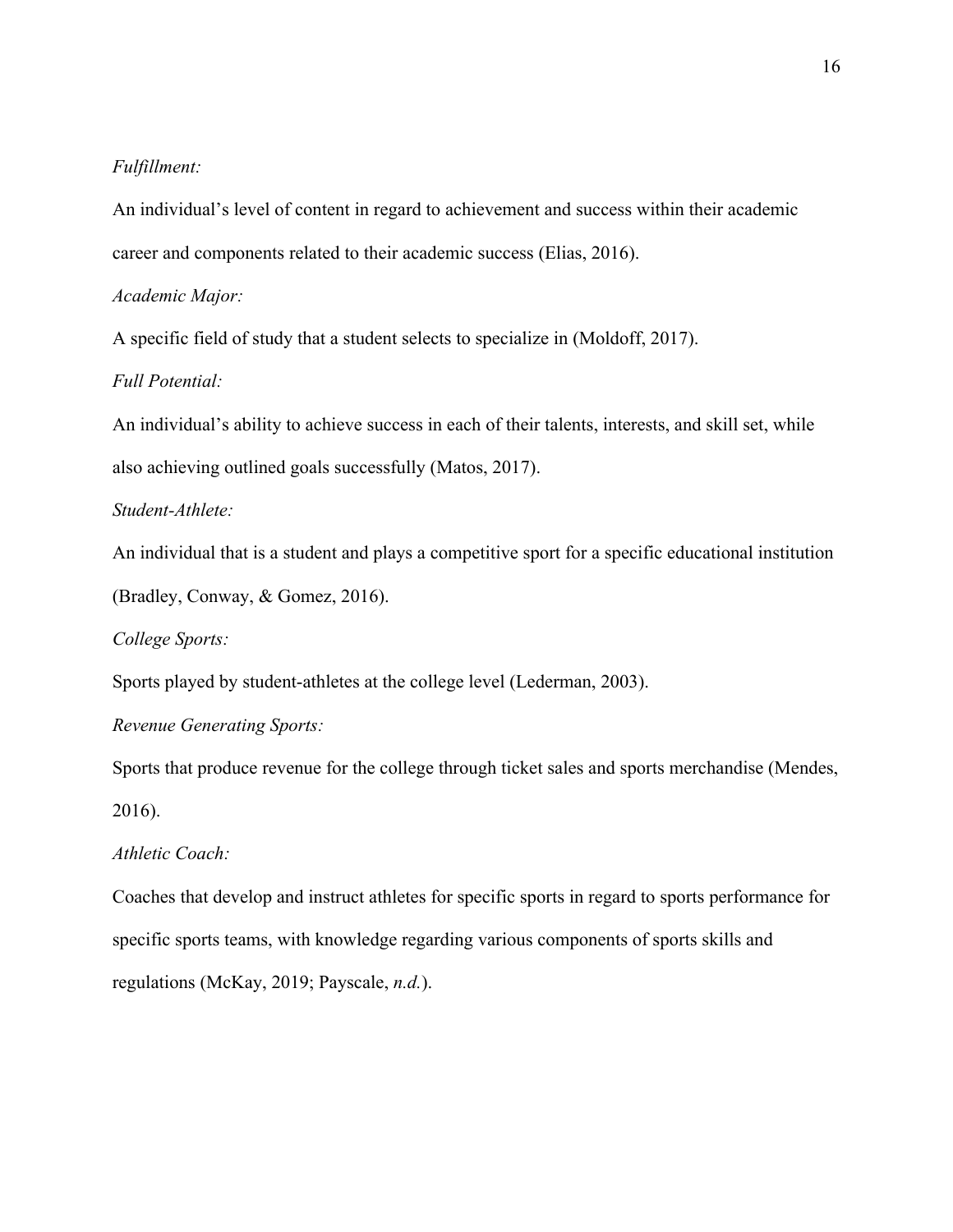## **Conclusion**

With various studies focused upon factors influencing the academic major selection of student-athletes, the statement of the problem for this study is the limited information available regarding how each identified factor has influenced the academic major selected by studentathletes, as well as influential attributes found within each of the identified factors individually and between each of the identified factors (Amran, 2013; Andrews et al., 2017; Henrion, 2009; Kelly, 2009). As the dominant factors identified included athletic coaches, student-athlete identity, academic advising, and career exploration, the purpose of this study was to explore a collection of studies that focused on how each identified factor has influenced student-athlete academic major selection (Amran, 2013; Andrews et al., 2017; Henrion, 2009; Kelly, 2009). The significance of this study was the discovery of rich details regarding how specific influential attributes in relation to each of the four factors have influenced student-athlete academic major selection. As selecting a meaningful academic major has been an important step for studentathletes (Finch, 2007), each of the identified factors that influenced the academic major selection of student-athletes are explored in the next chapter.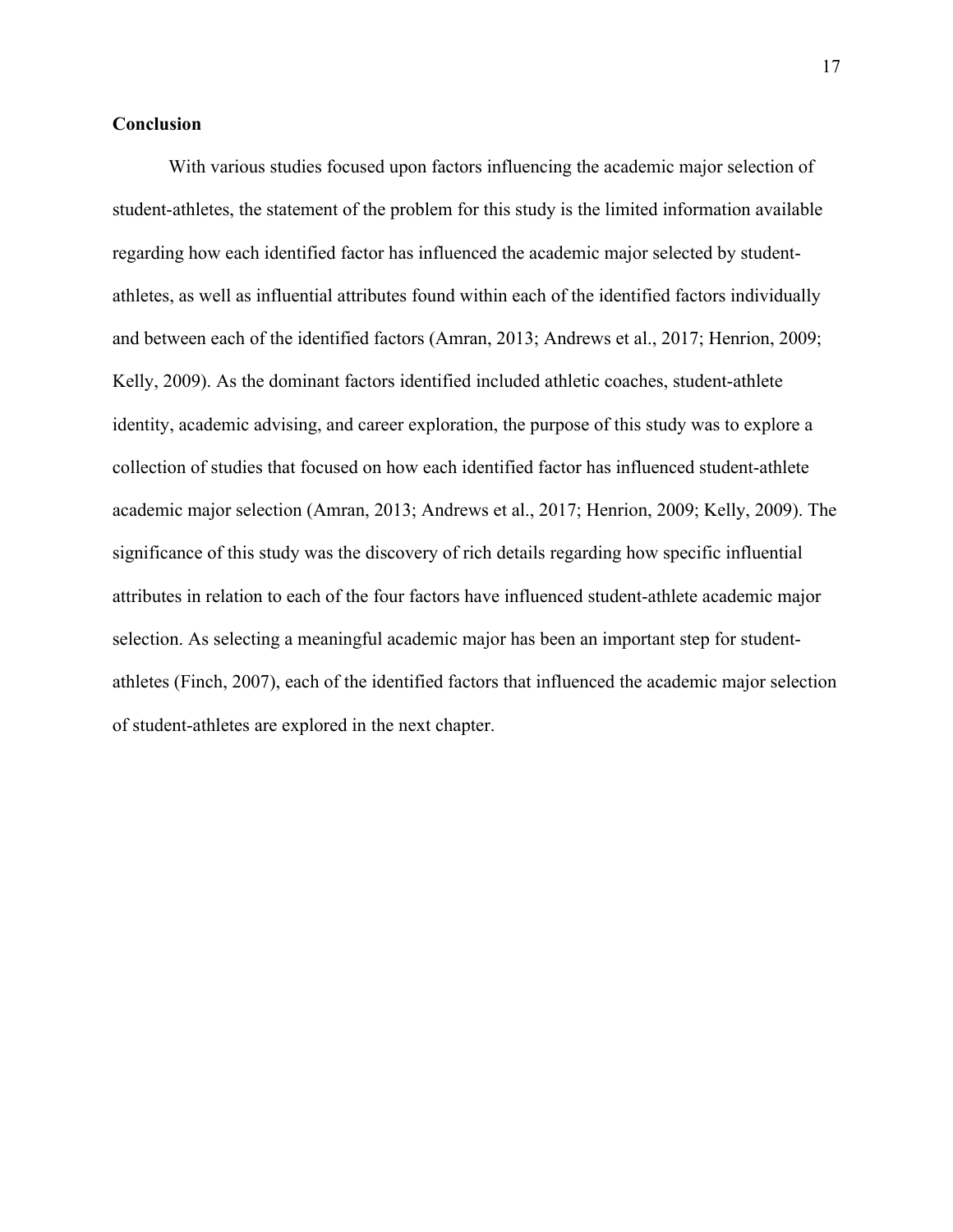#### **CHAPTER 2**

## **Literature Review**

Most high school and college students are expected to dedicate time towards academic pursuits, while student-athletes have an additional focus for time dedication, which is on the sport that they play (Jolly, 2008). Similarly, while approaching college, most high school students may focus primarily on selecting an academic major that reflects personal interests. Student-athletes, however, must consider incorporating interests other than their sport into the decision-making process of selecting an academic major (Andrews, et al., 2017).

In examining key elements that help student-athletes succeed academically and in selecting a career, specific factors that influence student-athletes in selecting an academic major must be explored (Andrews, et al., 2017). As all students including student-athletes contribute to the future of their communities, it is important to help develop student-athletes at an early stage during high school for success in college. Such success includes selecting an academic major, as well as outlining key steps and strategies to pursue future career interests (Portnoy, 2012; Terrell, 2012). Helping student-athletes achieve the right skill set and providing resources and guidance early on in high school and college can prepare them to develop their talents and interests, and not simply focus on their sport (Terrell, 2012). Preparing student-athletes for college success involves selecting an academic major that reflects talents, skill sets, and future career interests (Andrews, et al., 2017). In helping student-athletes select the right academic major, understanding factors that have influenced the academic major selection of student-athletes is key. Educators who understand key factors that influence student-athlete academic major selection can ensure student-athletes are purposeful in selecting an academic major that will help them achieve their full potential (Henrion, 2009; Joiner, 2016).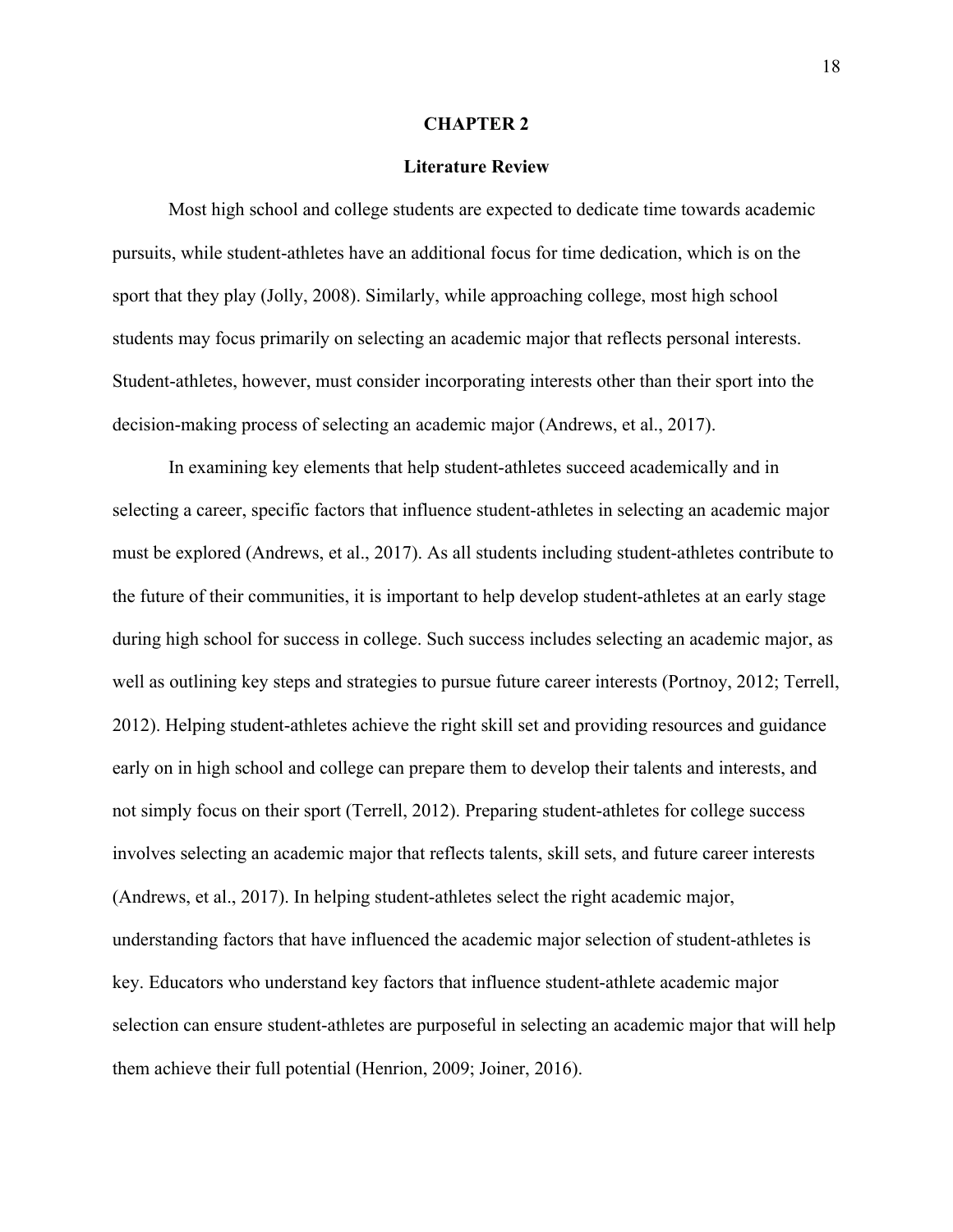Four dominant factors have been noted in research to significantly influence the academic major selected by student-athletes, which includes athletic coaches, student-athlete identity, academic advising, and career exploration (Amran, 2013; Andrews et al., 2017; Henrion, 2009; Kelly, 2009). The purpose of this study was to explore how each identified factor has influenced student-athlete academic major selection based on a collection of studies. The literature review was conducted by the researcher, and has been organized using the following sections: Student-Athletes, Academic Majors, Importance of Selecting an Academic Major or Degree, Athletic Coaches, Athletic Coach and Student-Athlete Academic Major Selection, Student-Athlete Identity, Student-Athlete Identity and Student-Athlete Academic Major Selection, Academic Advising, Academic Advising and Student-Athlete Academic Major Selection, Career Exploration, Career Exploration and Student-Athlete Academic Major Selection, and the Conceptual Framework.

## **Student-Athletes**

Student-athletes are students that play a particular sport for an education institution. At the high school level, student-athletes strive to meet the demands of their academics and their sport (Ryska & Vestel, 2004). At the college level, student-athletes attend a particular college as a student who enrolls in a specific academic program that they plan to complete while balancing the role of being an athlete and a student. Moreover, student-athletes have to balance the roles and responsibilities of their academic program at the educational institution, as well as the demands of their sport (Van Dijk, 2015). Depending on the institution where the student-athlete is enrolled, he or she may need to maintain eligibility to continue playing their sport (Holden, Pugh, & Richards, 2016). Student-athletes need to achieve minimum grades to maintain eligibility toward competing in their sport at the educational institution that they attend. Student-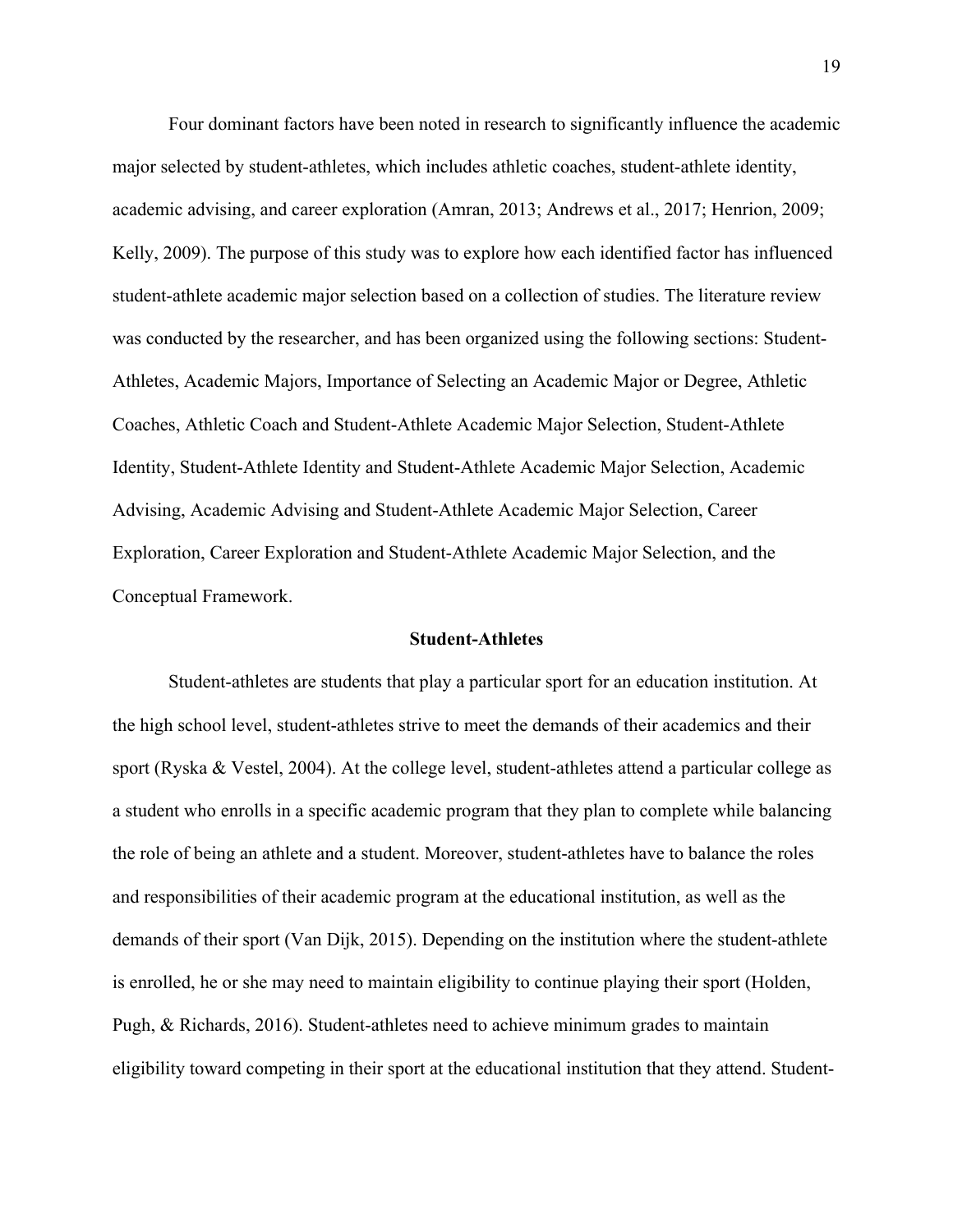athletes may have also received a sports scholarship from that educational institution (Holden, Pugh, & Richards, 2016). Additionally, student-athletes have a unique opportunity to select an academic major that may align with their academic interests and career interests, while also pursuing their sport of interest at a competitive level (Buzzetta, Kennelly & Lenz, 2017).

While having the opportunity to pursue both academic and athletic goals, student-athletes may also experience varying levels of stress in that process (Pritchard & Wilson, 2005). Additionally, dedicating time toward sports often leads to student-athletes experiencing difficulties in addressing their responsibilities as a student (Grimit, 2014). Therefore, studentathletes may benefit from helpful coping strategies to manage and succeed in both their academics and their sport (Gaston-Gayles, 2003). Strategies include obtaining help from academic support services (Grimit, 2014) and receiving support and mentoring from their coach to help them succeed in both their sport and academics (Felce, 2018).

#### **Academic Majors**

An academic major is known as an academic field of study that students enrolled in colleges or universities pursue (Miner, 2016). Academic majors have been associated with achieving knowledge in various fields of study that may be directly related to specific career fields (CollegeBoard, *n.d.*). Some academic majors also lead to pathways for master's degree programs (CollegeBoard, *n.d.*). Additionally, academic majors have consisted of a collection of courses that are related to academic fields of study for specific academic majors (Miner, 2016). A collection of courses belonging to each academic major must be completed with the allocated passing grades for a student to complete the academic major and earn a degree. Moreover, a variety of academic majors exist at different colleges and universities. Academic majors reflect a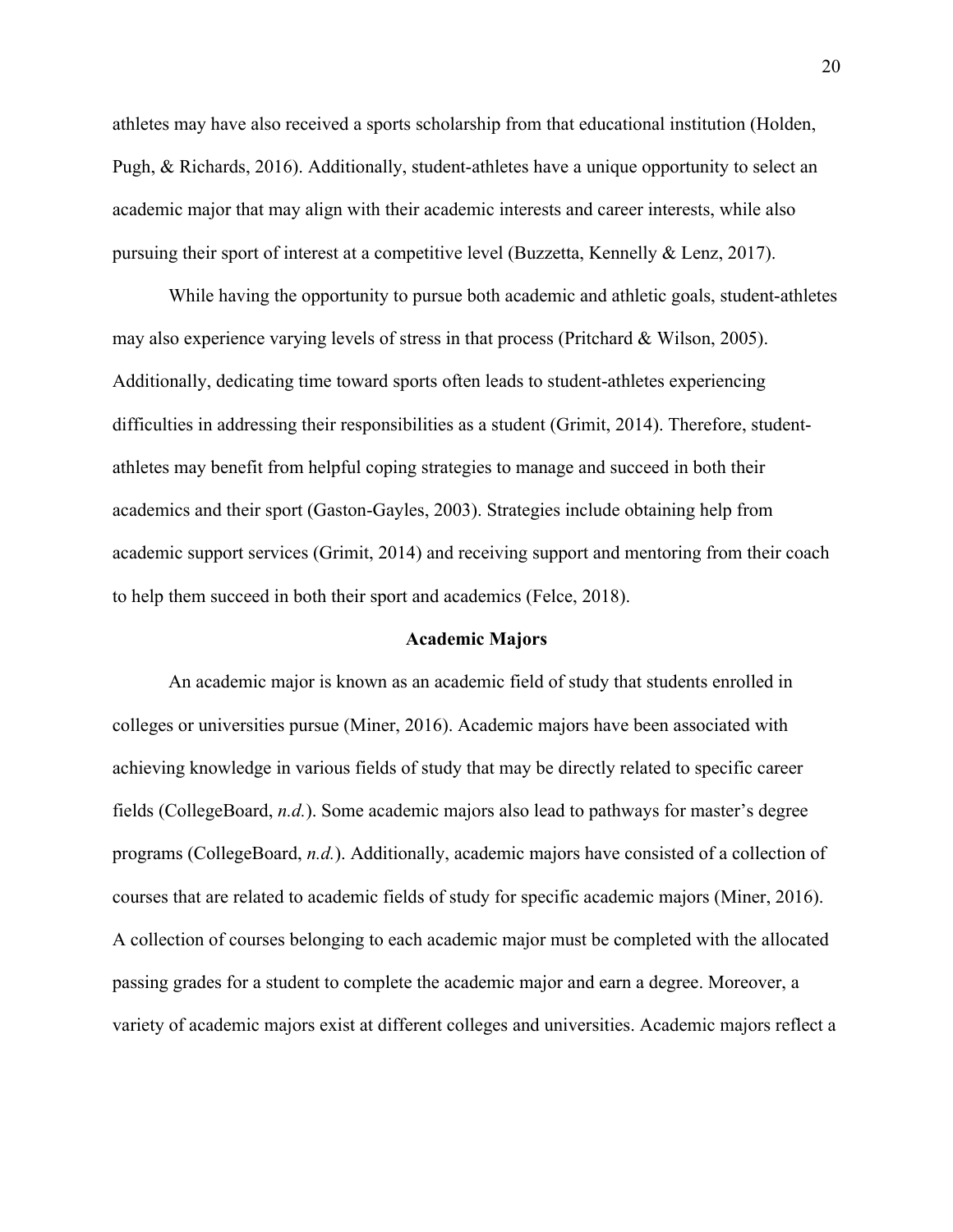wide array of subjects including education, neuroscience, mathematics, data science, business administration, and international languages (Harvard University, *n.d.*).

## **Importance of Selecting an Academic Major or Degree**

Selecting an academic major is important for a variety of reasons. According to Balsamo, Lauriola, and Saggino (2013), an academic major is considered a significant decision that should be carefully deliberated. Moreover, the selection of an academic major could have a profound impact on the desired career path a student pursues (University of California, Berkeley, *n.d.*; Porter & Umbach, 2006). Many students select a career path that is directly related to the academic major that they have pursued. Similarly, selecting an academic major could be considered highly consequential, as a major could provide the opportunity for students to become skilled and excel in various careers that are related to the academic major selected. In addition, selecting and pursuing an academic major could also lead to achieving a college degree, placing students at an advantage in terms of being qualified for higher earning positions within various career fields (Nantz, Nunn, Rotrosen, & Schanzenbach, 2017).

The importance of selecting an academic major extends to the process of selecting a major that benefits students to better understanding their own interests, strengths, and career passions. The choice of a particular major could be beneficial by instilling a higher level of motivation to achieve academic success (Harackiewicz, Priniski, & Smith, 2016; University of Toronto, *n.d.*).

It is important for students to select a major based on interest in a particular field of study and for students to dedicate time in selecting a major based on understanding what is involved towards achieving success in that particular major. Selection of a major needs to reflect selfexploration, personal interests, career interests, time commitments, and skill set to prevent lost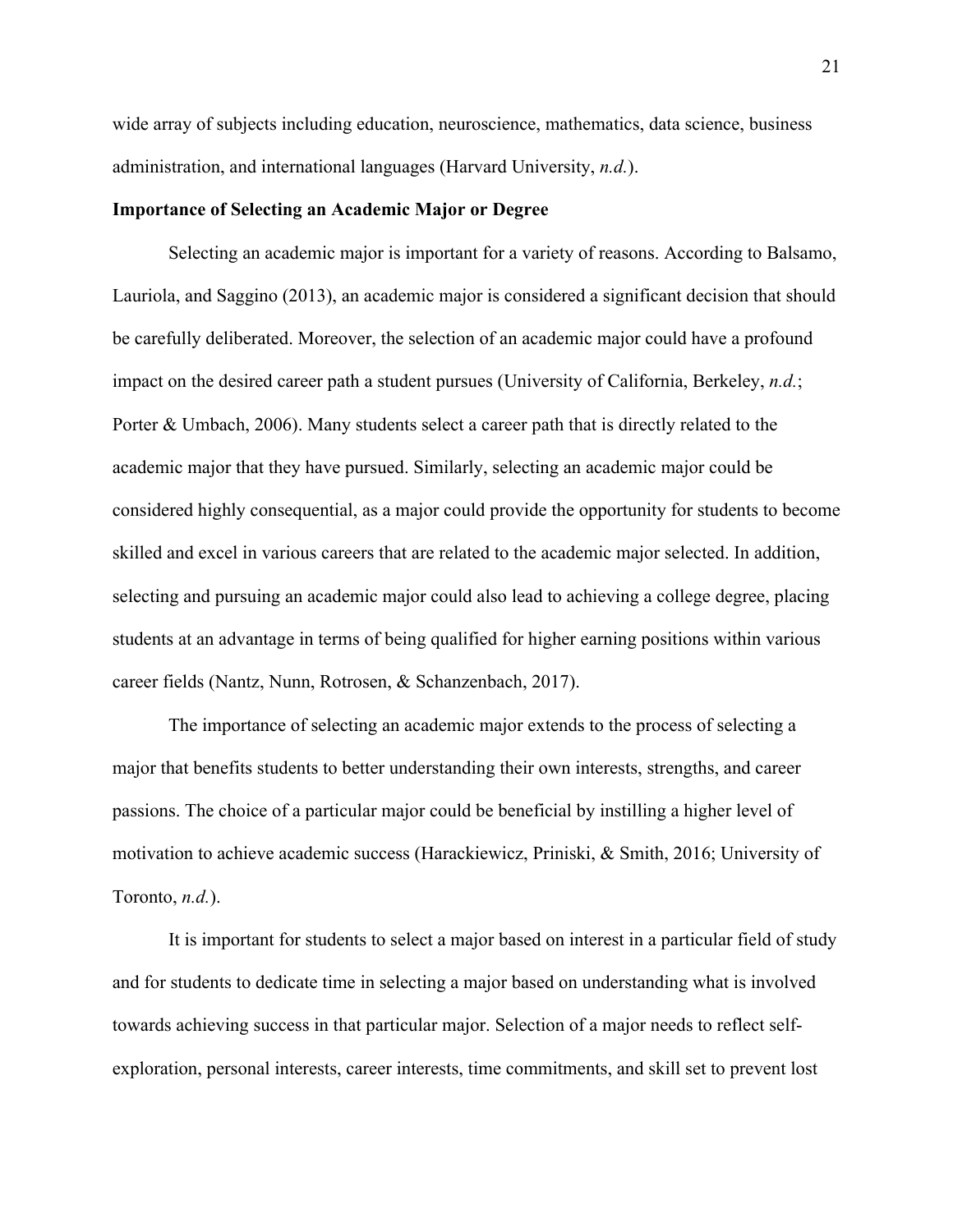time or frustrations caused by changing an academic major selection (Carduner, Padak, & Reynolds, 2011; Gustavus Adolphus College, *n.d.*). As colleges highlight to students the importance of completing an academic major (Gustavus Adolphus College, *n.d.;* Northern Michigan University, *n.d.*; The University of Arizona, *n.d.*), these expectations also apply to student-athletes as they need to prioritize selecting and pursuing an academic major.

An additional element of importance in selecting an academic major for student-athletes is related to ensuring student-athletes have recognized that an academic major is about more than simply a means to being eligible to play college level sports (Lederman, 2003). Student-athletes must also consider their goals independent of their sport (Terrell, 2012), as well as the opportunity to complete a degree and graduate (Nora, Pascarella, Terenzini, & Truckenmiller, 1999).

#### **Athletic Coaches**

Athletic coaches have had the role and responsibility of winning games for a specific sport based on their expertise in the particular sport (Finley & Fountain, 2011; McGladrey, Pratt, Rima, & Weishaar, 2019). Coaches have also played an important role for athletes by coaching athletes in regard to sports performance (Appleby, Davis, Davis, Gustaffson, & Wetherell (2018). Athletic coaches not only coach athletes on sports skills, they also facilitate sports practice and provide direction on playing during games (McGladrey, Pratt, Rima, & Weishaar, 2019). Athletic coaches can also motivate and inspire student-athletes to succeed not only in their sport, but also in the academic setting (Christensen, Hagler, Erickson, Raposa, & Rhodes 2019). With the close relationships that some coaches build with athletes, coaches may also have the ability to impact an athlete's physical and psychological wellbeing through their coaching role and by setting expectations for athletes (Appleby, Davis, Davis, Gustaffson, & Wetherell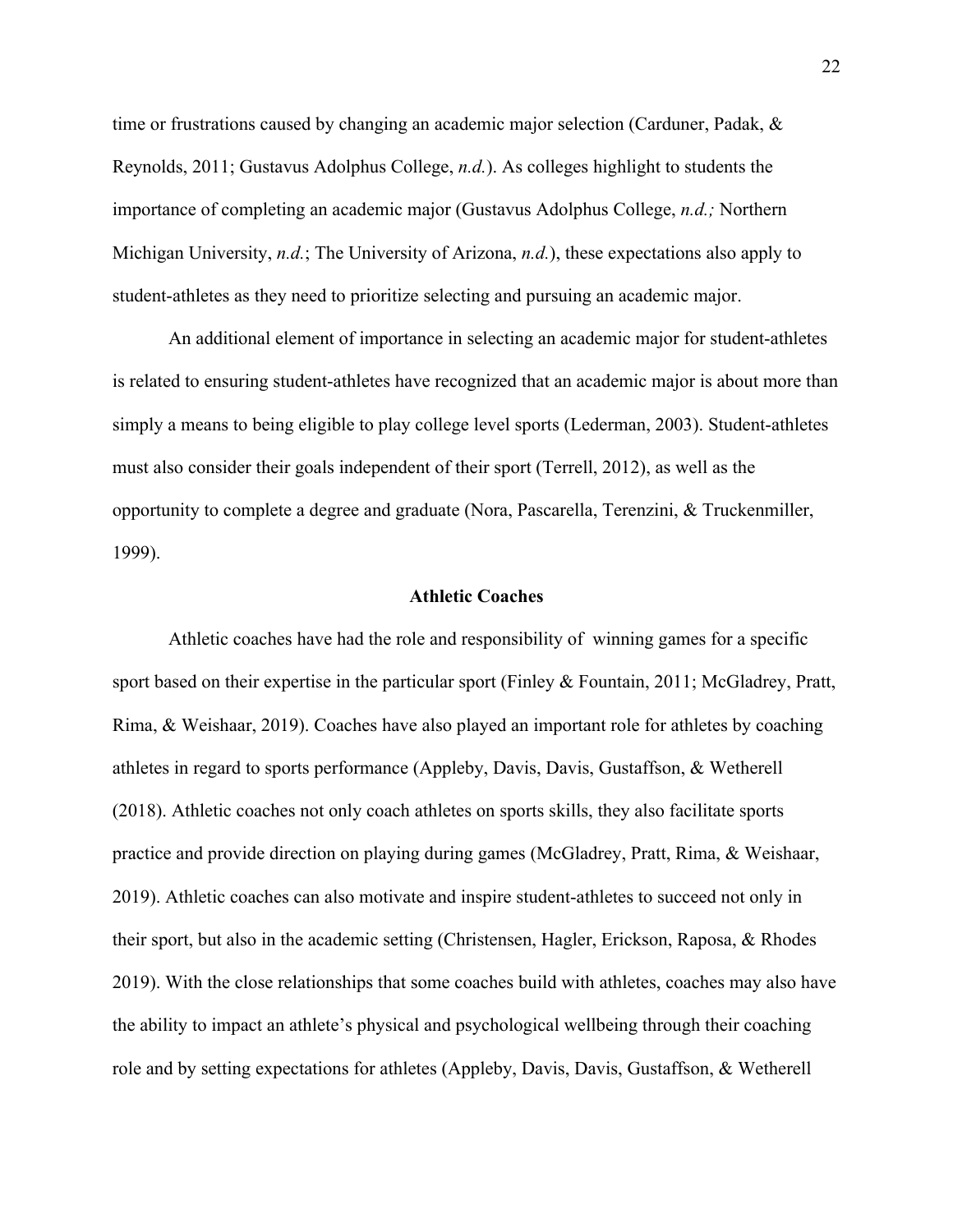2018). Athletic coaches vary in terms of how they pursue their role as a coach, with some focusing on winning games as their sole purpose (Finley & Fountain, 2011). In contrast, some athletic coaches consider their role as a coach to also be a role model or a friend to athletes, while ensuring that student-athletes are mentored not only for sports performance, but for academic success and personal skill development. They may also support development of communication skills and confidence in athletes (Christensen et al., 2019).

#### **Athletic Coach and Student-Athlete Academic Major Selection**

As athletic coaches spend a significant amount of time with student-athletes, coaches should also monitor academic performance and encourage student-athletes to select a meaningful academic major that aligns with future careers interests (Banwell & Kerr, 2016). A study by Love (2018) which focused on student-athletes of both genders from a variety of sports, found that student-athletes expressed feelings of motivation from coaches who were supportive and placed high expectations regarding success both academically and in their sport. The study described the importance of coaches as well as athletic staff fostering a culture that allows for student-athletes to successfully balance their sport and their academics (Love, 2018). Similarly, the supportive influence of coaches towards student-athletes' academic success was noted in another study by Kuntz (2011), which mentioned the important role that coaches have regarding student-athlete academic development. Moreover, athletic coaches are noted as being highly influential in the decision-making process of student-athletes selecting an academic major. A research study by Kornspan, Kretovics, & Kulics (2015) found that within NCAA Division I educational institutions in the Midwest, 20% of football student-athletes expressed that their coach's perspectives were a dominant influence in selecting an academic major. Similar findings were noted in a study by Terrell (2012) that indicate a number of student-athletes view their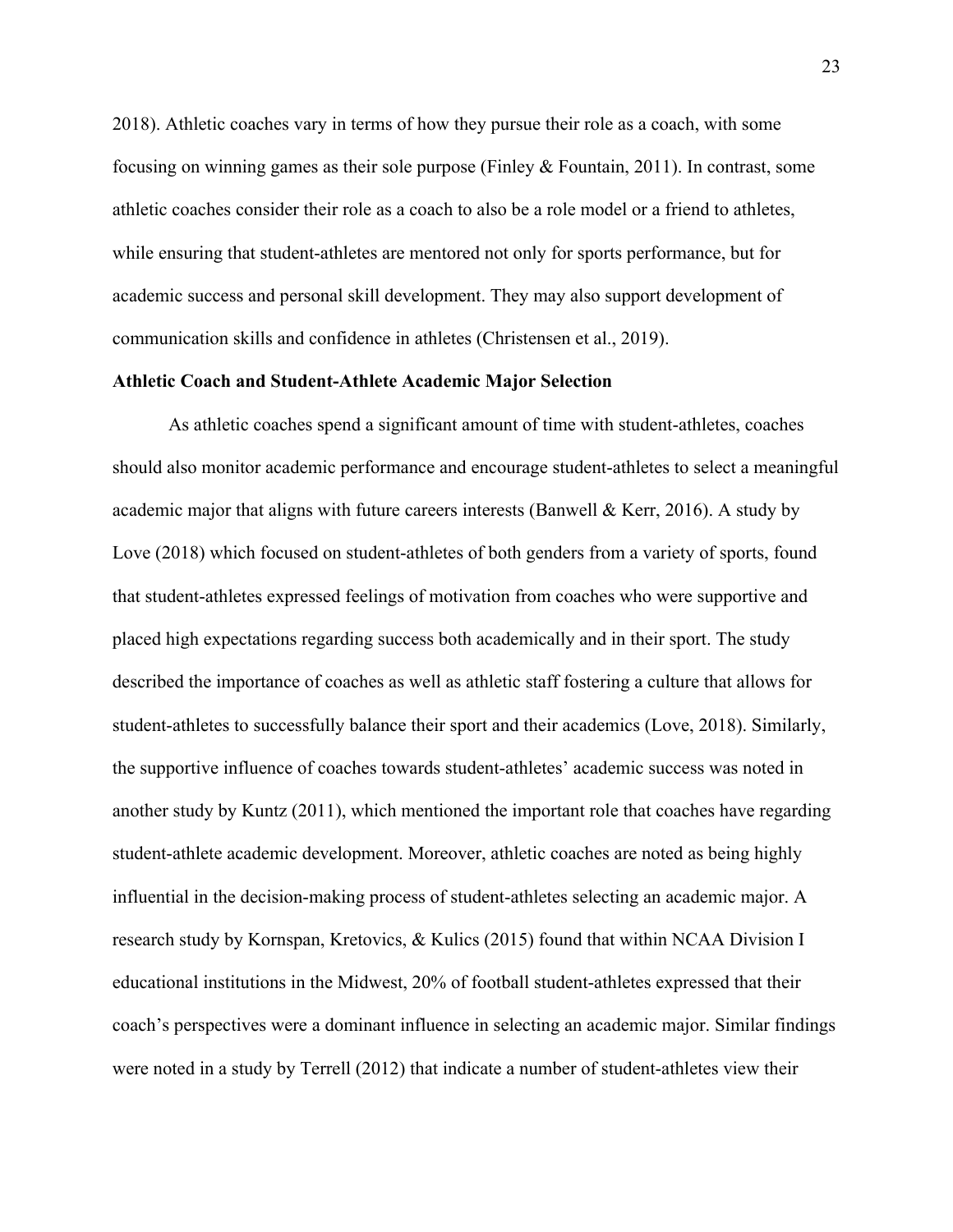coach as role models and find their coach to be influential. Additionally, a study by Amran (2013) highlighted the fundamental role of athletic coaches in regard to positively influencing student-athletes in relation to decision-making, their level of academic success, while often playing the role of a parental figure. Amran (2013) further highlighted ways athletic coaches have expressed the importance of achieving a degree.

In contrast, some coaches may also have very different coaching strategies and styles that focus only on the importance of winning games and disregard other components such as a student-athlete's success off the field in relation to academics (Joiner, 2016). Similarly, a study by Calhoun (2012) found a commonality between all student-athletes in the study who mentioned their coaches' lack of involvement regarding their academics.

In understanding the differences found in coaching styles that have both positively supported student-athlete academic success and those who are non-supportive of student-athlete academic success, it is evident that the positive support of coaches in relation to encouraging student-athletes to excel academically and within their sport is an important source of motivation that shapes how student-athletes approach their title of both student and athlete (Amran, 2013).

#### **Student-Athlete Identity**

Activities in relation to a student's personal life during upbringing and high school contribute to his or her method of identifying himself or herself (Feltz et al., 2011). For studentathletes, their sport often becomes a dominant part of life, leading to the development of an athletic identity, with motivation and goal achievement highlighted by sports success (Feltz et al., 2011). In fact, any specific area of focus that becomes a significant time investment, such as a sport, could contribute to the identity of a student-athlete, and may also shape his or her life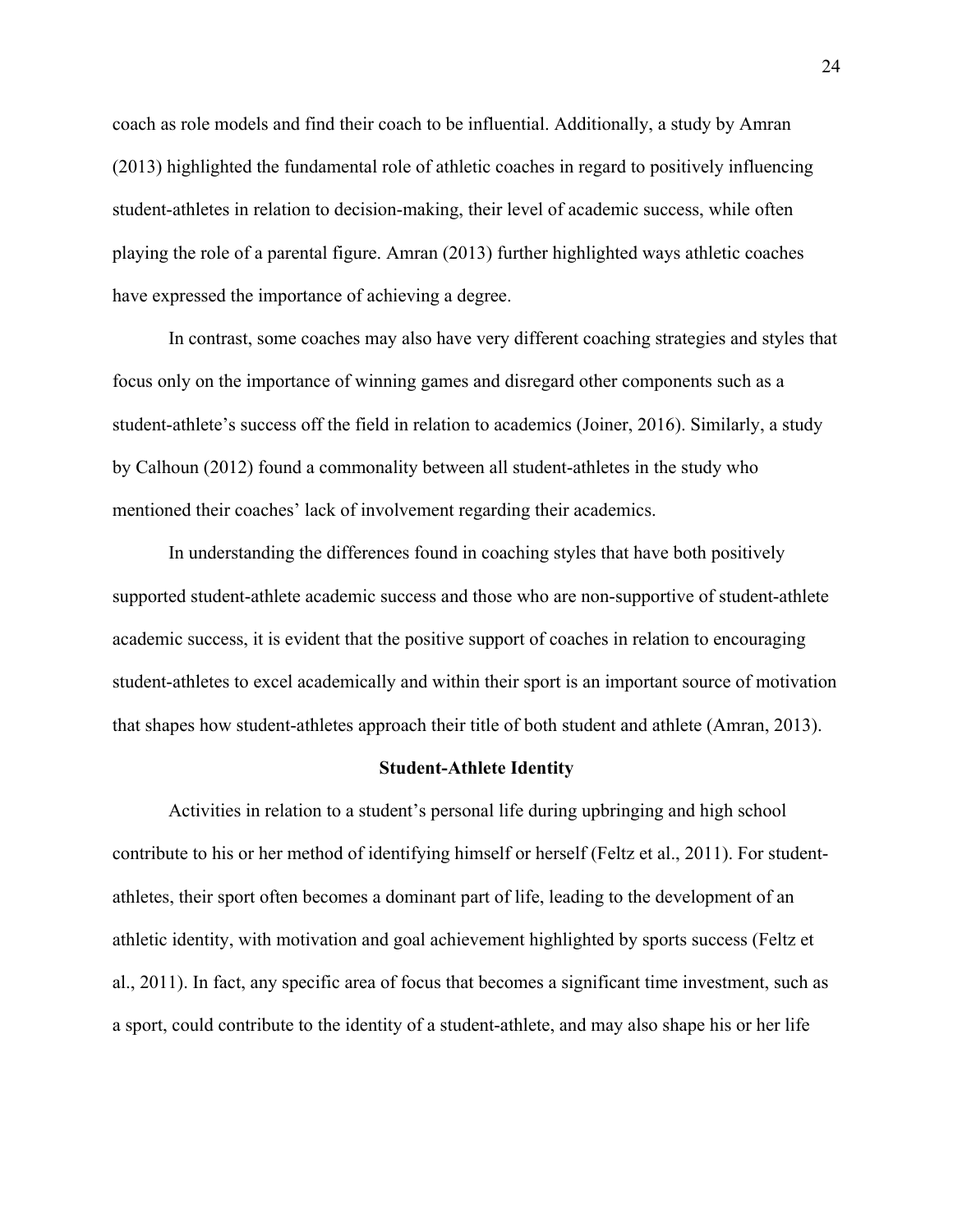choices, which may include whether student-athletes prioritize their sport or their academics (Henrion, 2009; Love, 2018; Mahoney, 2011).

### **Student-Athlete Identity and Student-Athlete Academic Major Selection**

Aligning with a student-athlete's identity, the element of passion that a student-athlete holds in regard to his or her sport could further influence the decisions made in selecting an academic major (Henrion, 2009; Mahoney, 2011). The dominant influences of having a sport as a strong passion could impact the selection of an academic major. Additionally, the decision of selecting an academic major could be based on which colleges offer the best scholarship to play the specific sport or which academic major may be less demanding, thus ensuring greater eligibility to continue playing the specific sport (Moses & Rubin, 2017). The desire to remain eligible in turn could lead to a student-athlete not basing his or her decision on the inherent value of an academic major (Pellegrino & Saffici, 2012). In ensuring that student-athletes make knowledgeable decisions, the importance of student-athletes developing a positive mind frame in relation to prioritizing academics should be a strong focus of high school and college staff (Gaston-Gayles, 2004; Moser, 2016). Additionally, a positive mind frame in relation to academics could be incorporated into a student-athlete's identity through helping student-athletes acquire academic and learning focused skills, understanding the value of focusing on academic success, and understanding the importance of an academic major in regard to shaping potential future career opportunities (Gaston-Gayles, 2004; Terrell, 2012).

Similarly, the decision-making process of student-athletes selecting an academic major based on their identity being tied to a sport may also align with maintaining an identity in relation to factors such as self-esteem and confidence. The possibility of making life decisions that exclude the importance of their sport may lead to a negative impact on self-esteem (Cornell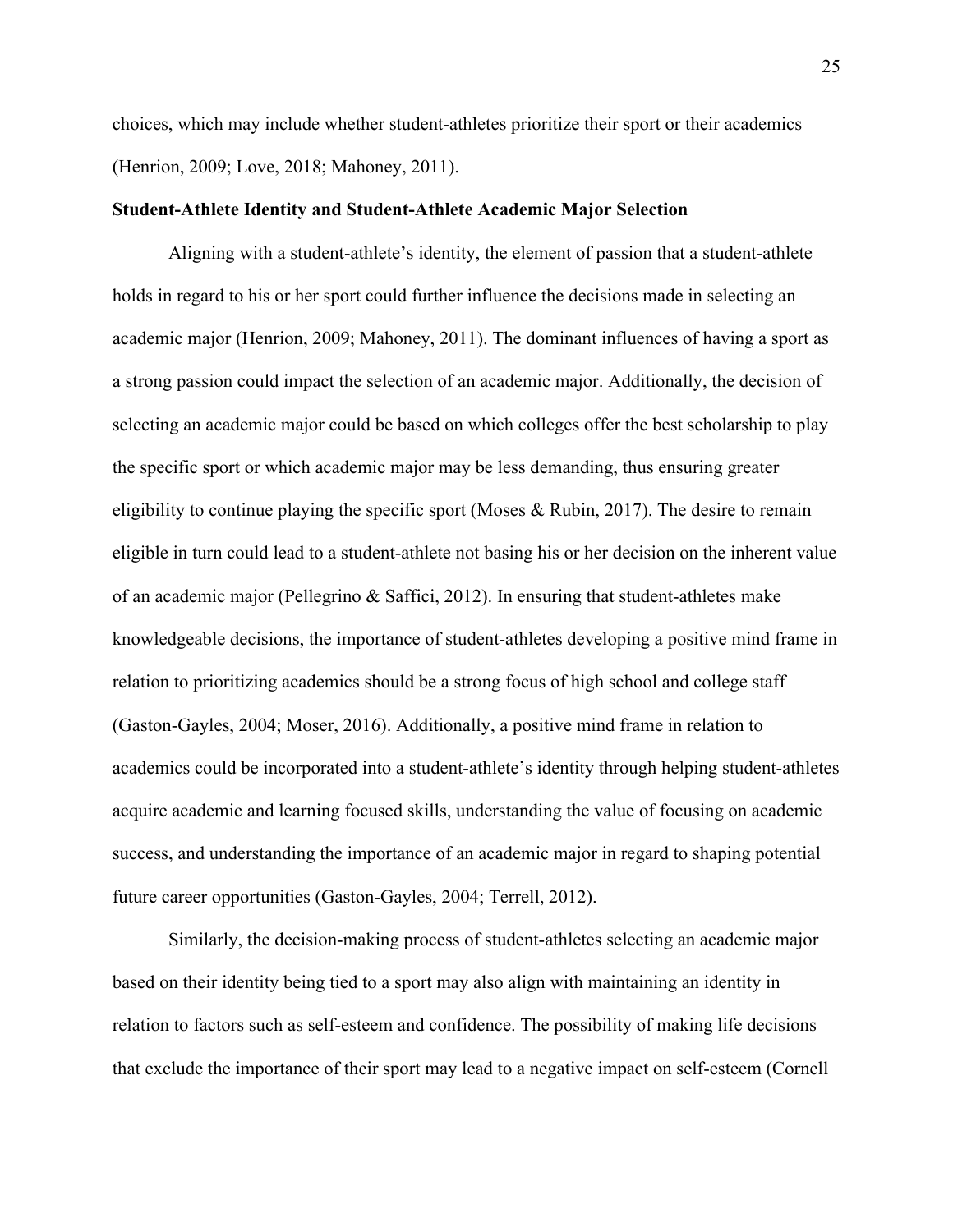2013; Wojciechowski, 2018). In fact, a research study by Wojciechowski (2018) indicated that athletes who no longer played their sport or incorporated their sport as a part of their daily life experienced low self-esteem. Moreover, the downfall of a decision to move away from their sport led to student-athletes not benefiting from an academic major that could have embraced and strengthened other skill sets and future career opportunities unrelated to their sport (Henderson, Jenkins-Guarnieri, Murdock, & Streat, 2014). How strongly a student-athlete has associated a sport with their identity could also impact future decisions about academic choices (Henderson et al., 2014). Therefore, it is possible that if a student-athlete were to have the opportunity to gain a skill set or knowledge of different interests during primary and secondary school, the identity of a student-athlete might be strongly associated with additional talents and interests independent of their sport (Andrews, et al., 2017; Mahoney, 2011). For example, incorporating an academic interest into future decisions in approaching college may lead to student-athletes finding their identity strongly associated with different academic and career interests independent of their sport. Additionally, awareness of academic and career interests may lead student-athletes to select an academic major more carefully (Andrews, et al., 2017).

Attitudes and the outlook towards the importance of selecting an academic major varies depending on the sport that a student-athlete plays (Goodson, 2015; Pauline, 2019). A research study by Goodson (2015) which examined the academic majors selected by football and basketball student-athletes at historically black colleges and universities (HBCUs) found a number of student-athletes prioritized their sports performance and remaining eligible to play by selecting academic majors that were less academically demanding. The study also highlighted potential reasons for academic major selection being related to classes not conflicting with their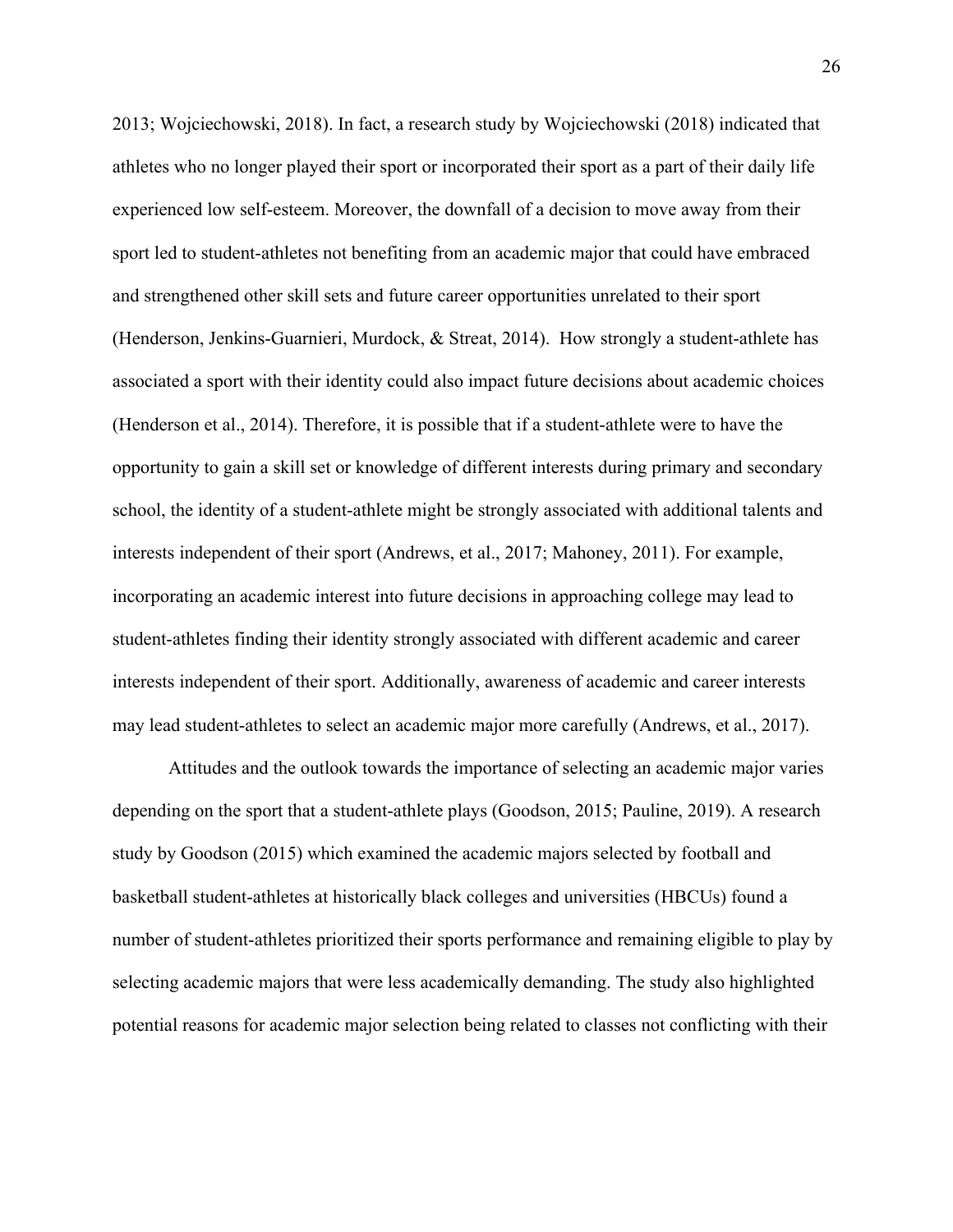sport responsibilities, as well as achieving a certain academic standing to be able to play their sport (Goodson, 2015).

In contrast, a research study examining NCAA Division I, II and III lacrosse players of both male and female teams found that the most influential factors for student-athletes selecting an academic major was the quality of academics in relation to career opportunities, academic program, and university reputation, as opposed to athletic factors (Pauline, 2010). Moreover, additional research studies should be examined to compare and highlight factors that influenced student-athletes to prioritize an academic major in relation to a career over their sport.

#### **Academic Advising**

Academic advisors have an important and diverse role in regard to advising students on various components of academic success, which may include selecting an academic major, selecting classes and schedules, and providing guidance on academic assistance to help students succeed in their academic programs (Smith & Vaughn, 2018). Academic advisors have different methods of advising, such as a transactional method, which is based on providing knowledge on topics that students generally may inquire upon, or integrative advising, in which advisors have provided guidance to help engage students in their academic experiences and in making academic decisions (Martin, 2017).

In providing specific advising practices catered to the population of student-athletes, an article by Jackson, Livingston, and Lyons (2015) titled, 'Exploring Advising Models for Effective Student Advisement', highlighted diverse advising models for the purpose of advising student-athletes. The article outlined four specific models, which included prescriptive, developmental, intrusive, and appreciative (Jackson et al., 2015), presented below. The latter three models encouraged a collaborative approach for student-advising, while the prescriptive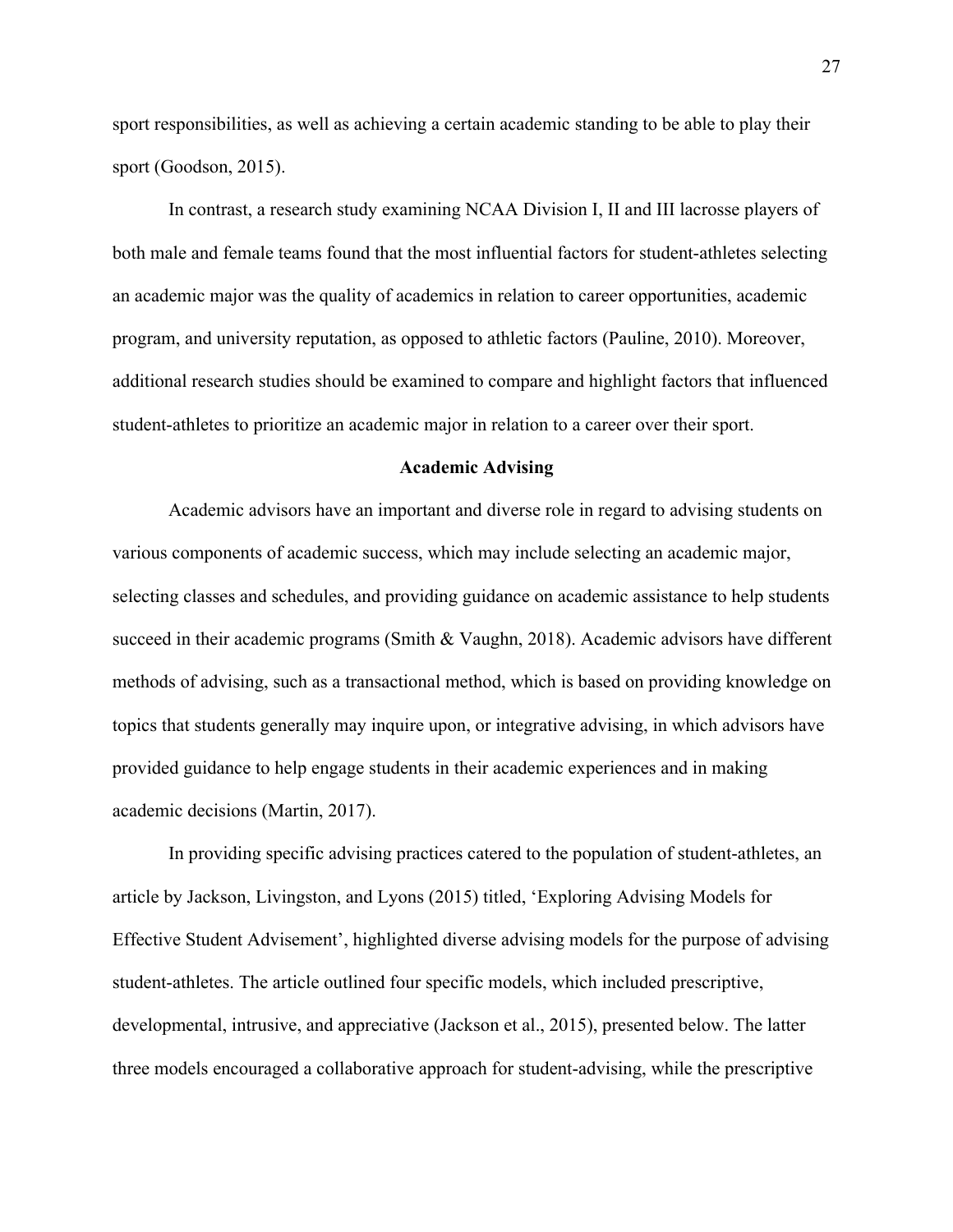model did not take into account a student-athlete's perspective. More specifically, the prescriptive model outlines an advising approach that is authoritarian in style where the advisor takes control and dictates a student's academic career and does not allow for a student-athlete to collaboratively make decisions regarding their own academic career. The second model is the developmental model, which focuses on all components of a student's academic success, including the student-athlete's perspective, while incorporating a collaborative approach to helping student-athletes in regard to goal achievement. The third model is the intrusive model, which focuses on expressing concern towards the student-athlete regarding academic success and well-being, while also motivating the student-athlete through skill development, specific services, and programs that may motivate the student toward academic success. Finally, the fourth model is the appreciative advising model, in which the advisor focuses on the strengths of the student-athlete that could lead the student-athlete to achieve academic goals and personal goals. This particular model contains six stages, with the first stage being the 'disarm' stage, which focuses on the advisor developing a bond with the student-athlete, the 'discover' stage that highlights a student-athlete's strengths, the 'dream' stage that outlines a plan to achieve a student-athlete's dream, the 'design' stage that focuses on both the advisor and the studentathlete to collaboratively outline strategies and steps to achieve the outlined dream, the 'deliver' stage that focuses on the student-athlete putting the plan in motion by taking action towards achieving the plan, and the 'don't settle' stage, where high expectations are set for the studentathlete (Jackson et al., 2015). Both the 'discover' stage in identifying a student-athlete's strengths, and the 'dream' stage to outline a plan for achieving a dream, could help studentathletes in combination with self-discovery tools as outlined in the study by Andrews et al. (2017), which focuses on career development workshops for student-athletes to support better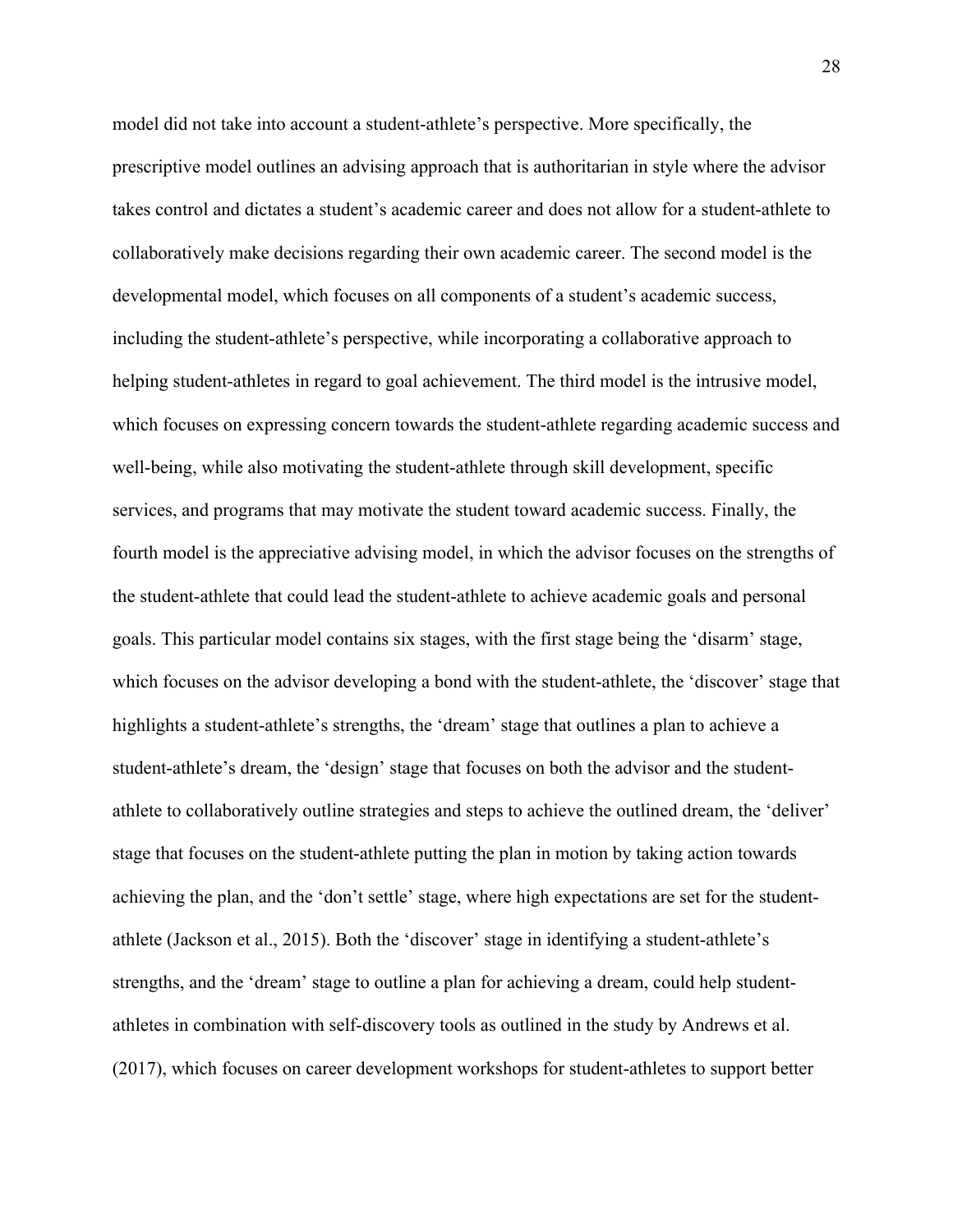selection of an academic major that is valuable because the selection is based on interest in the academic field and future career aspirations. Furthermore, the four advising models highlight the importance of advisors ensuring that they are positively impacting the academic careers of student-athletes, while also being careful not to follow advising processes that may have a negative impact on a student-athlete's academic career (Jackson et al., 2015). Future studies that explore the implementation and effects of each advising model in regard to student-athletes' academic success (Jackson et al., 2015), may provide a stronger understanding of which particular model for specific student-athlete groups may be most effective in helping studentathletes select an academic major that aligns with their talents independent of their sport.

# **Academic Advising and Student-Athlete Academic Major Selection**

The importance of quality academic advising dedicated to understanding the challenges of student-athletes' decision making is discussed in a study by Monda et al., 2015. The study supports student-athletes obtaining valuable knowledge and tools in relation to academic success, as the findings of the study stated that Division I Football players who had a strong understanding of academic goals and the significance of academic success had a higher level of motivation in approaching and achieving academic goals (Monda et al., 2015). The findings of the study demonstrated the powerful impact that academic advising has on a student-athlete's outlook towards academic success. An academic advisor, therefore, may strongly influence the academic major selection of a student-athlete (Monda et al., 2015). Although the study by Monda et al. (2015) focused specifically on football players, the positive impact of academic advising towards helping student-athletes achieve academic success through motivation and valuable tools may also provide successful academic outcomes for student-athletes belonging to various sports.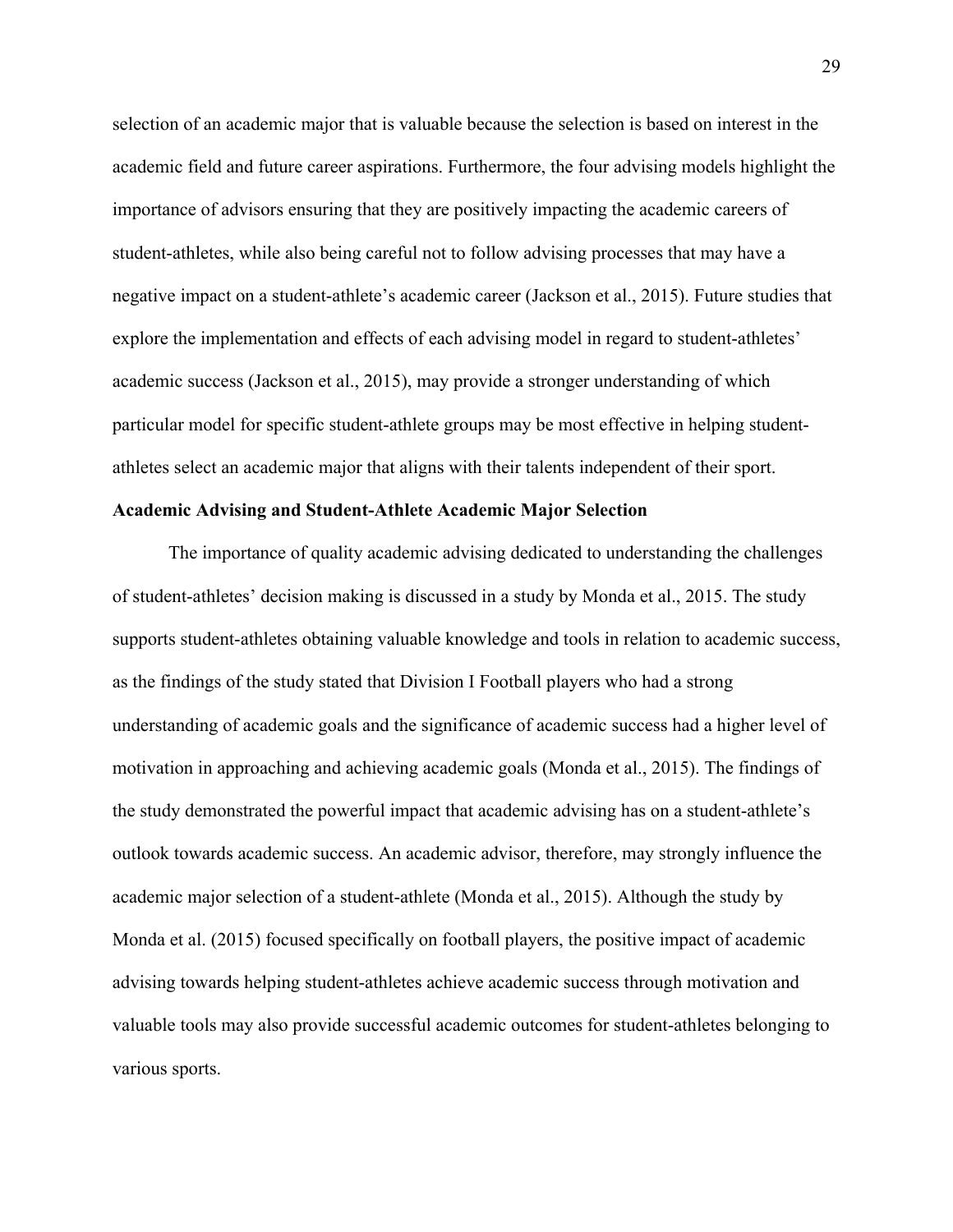In noting the positive impact of advisors, academic advising at the high school level should also be considered important. Even high schools that are dedicated to preparing students for college success may not provide adequate information in regard to making academic major selections or preparation in selecting a college (Byers, Mattern, Shaw, & Springall, 2011; Moser, 2016). As student-athletes are also students, student-athletes may also benefit from academic advising during high school that prepares students for college success (Byers et al., 2011; Moser, 2016). Additionally, as student-athletes may not be aware of different skills and career opportunities that are reflective of various interests due to the potential of their sport becoming the prime focus of a future career, academic advisors could provide strong leadership in guiding student-athletes towards achieving their full potential (Grandy, Lough, & Miller, 2016). A study by Grandy, Lough, & Miller (2016) found that academic advisors who utilized a strategy to advise at-risk student-athletes through having student-athletes take ownership and accountability for their academic progress, led to increases in their GPA. Additionally, student-athletes who have the opportunity to discuss future college careers in depth with a skilled academic advisor could be influenced in their academic major selection (Grandy, Lough, & Miller, 2016). Such skilled advising could contribute to the element of trust a student-athlete has towards an academic advisor, which could also influence their decision in selecting an academic major (Hinson, 2013; Parris, 2016).

In relation to academic advisors influencing student-athletes, academic advisors at the college level have the ability to positively impact student-athletes in terms of academic success. One research study found that academic advisors providing guidance and highlighting skill sets when assisting female student-athletes led to the female student-athletes achieving success in relation to academics (Comeaux, Snyder, Speer, & Taustine, 2014). Similarly, a research study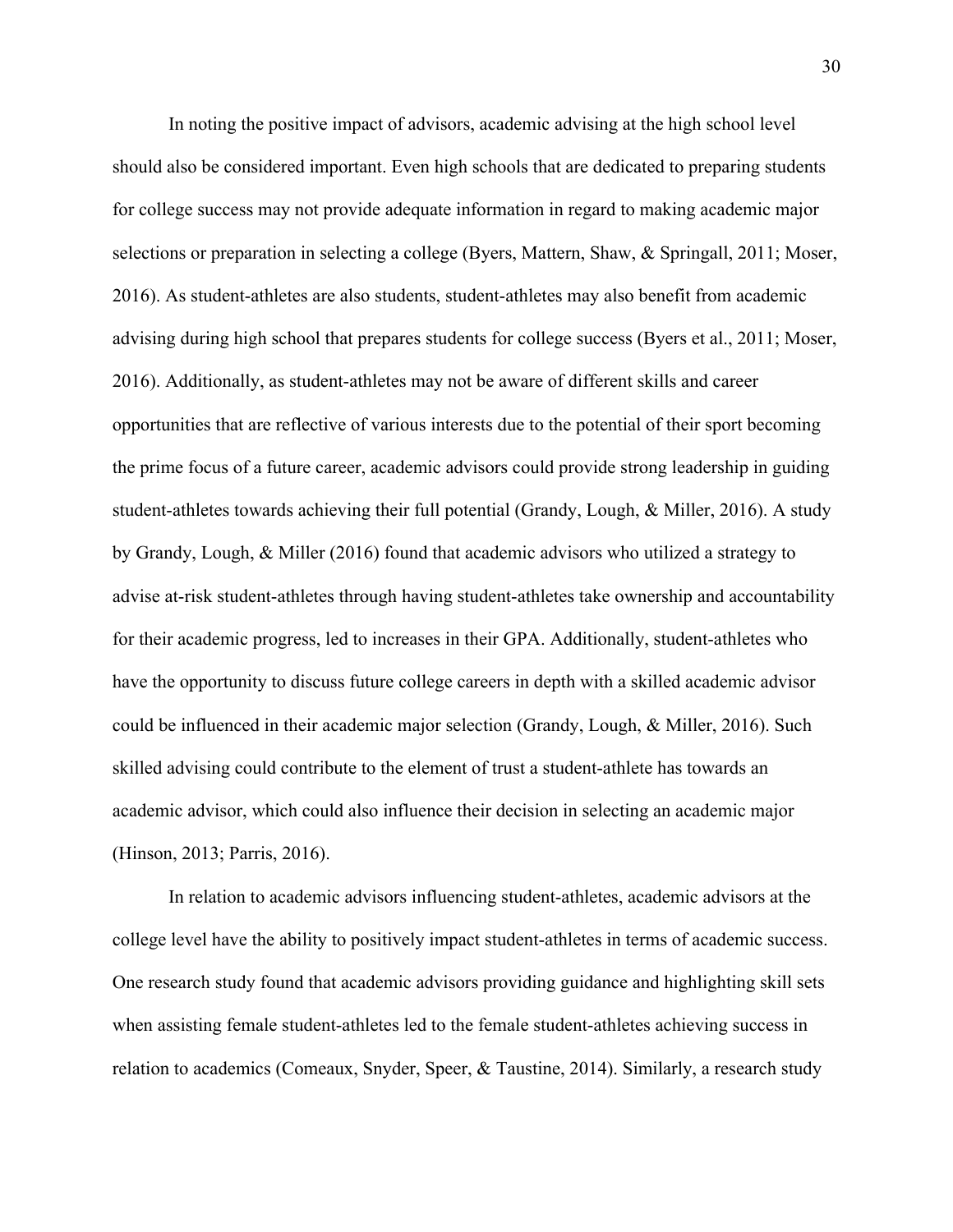by Bell (2009) focusing on football student-athletes found academic advisors played a positive role in providing motivational support to achieve academically. Findings from Bell (2009) highlighted the importance of academic support, which may be a key ingredient in helping student-athletes pursue and balance an academic major that is demanding in addition to their sport (Gaston-Gayles, 2003). Findings of gender focused student-athlete advising studies indicated the importance of further researching the impact that academic advisors could have on both males and females (Bell, 2009; Comeaux et al., 2014), as well as comparing the outcome of student-athletes playing different sports.

### **Career Exploration**

Career exploration has involved engaging in different activities that have helped an individual to explore career interests (University of California Berkeley, *n.d.*). The different activities relating to career exploration have included attending career workshops, participating in internships, completing career related assessments, and learning about how different skill sets align with specific careers (University of California Berkeley, *n.d.*). Certain workshops for career development, such as The Career Exploration and Planning Track (U.S. Department of Labor, *n.d.*) have also provided guidance in regard to achieving specific career goals through incorporating various components relating to career development, which has included information relating to specific career fields, as well as training and education requirements needed to succeed in specific career outcomes. Similarly, career exploration may assist in selecting academic majors that align with particular career interests (University of South Alabama, *n.d.*).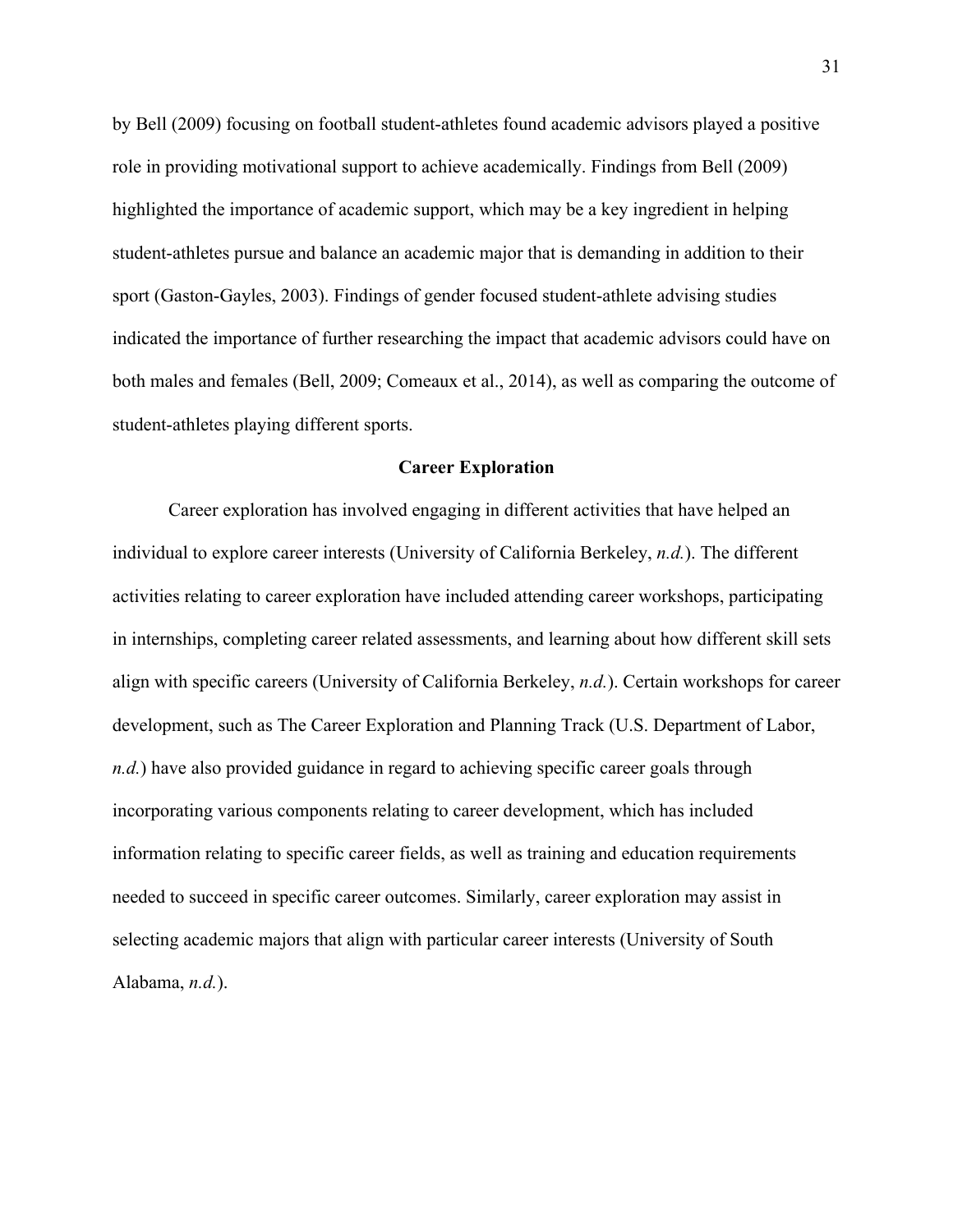## **Career Exploration and Student-Athlete Academic Major Selection**

Providing student-athletes with various career tools such as career counseling confers a strong advantage for student-athletes in utilizing a career-focused skill set in selecting an academic major (Bergman, Huml, & Hums, 2014). Similarly, career courses in high school that are mandatory similar to math or science courses in high school may also help student-athletes acquire various career interests before attending college.

Tools to assist students in selecting an academic major can include focusing on selfdiscovery, as students taking the time to learn more about their skills, talents, and interests through personality assessment tools such as the Myers-Briggs Type Indicator, can assist in the decision-making process of selecting an academic major (Kelly & Pulver, 2008). With studentathletes also falling under the umbrella of 'students', similar personality assessment tools may help student-athletes identify additional skills, talents, and interests independent of their sport (Kelly & Pulver, 2008). Additionally, combining tools such as personality assessments and identifying skills that can be beneficial in careers may assist student-athletes to learn more about themselves through discovering their personality and identity more closely, which in turn can also help them in the decision-making process of selecting an academic major (Andrews et al., 2017; Kelly & Pulver, 2008).

Moreover, upon identifying personal skill sets in relation to an academic major, studentathletes should also be provided with tools to select a college, such as exploring costs of tuition, success factors of a campus, ranking colleges based on interests after defining which elements are most significant, and the importance of meeting with an academic advisor throughout their college career to revaluate and examine their decision regarding academic major selection (Portnoy, 2012). The higher the level of exposure, development, and knowledge provided to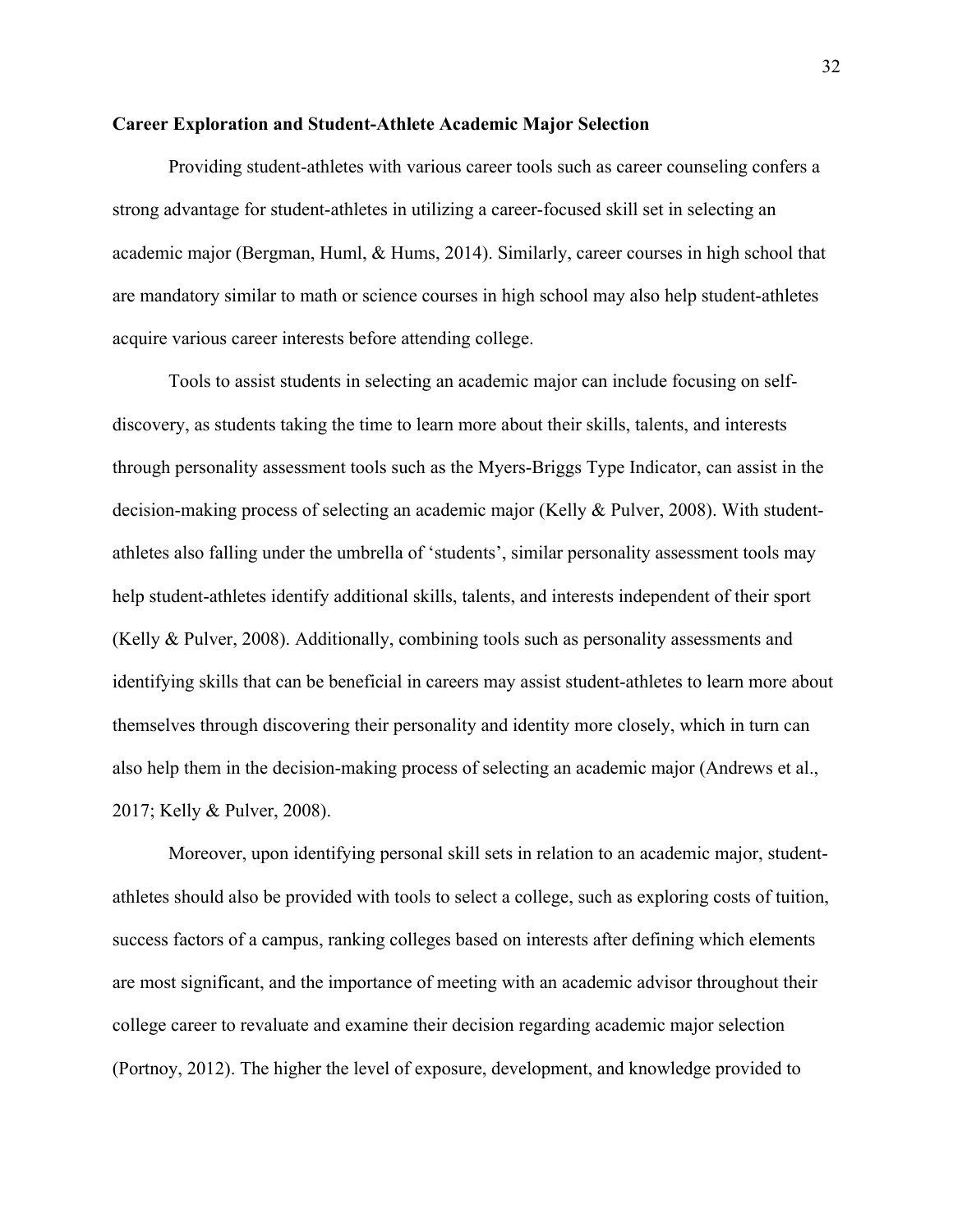student-athletes ahead of enrolling in college, the more likely student-athletes will understand the value and importance that should be placed on pursuing an academic major in addition to their sport (Henrion, 2009; Portnoy, 2012).

More importantly, student-athletes not engaging in activities to explore and gain experience in different fields of interest could face limited options in future career opportunities (Andrews, et al., 2017; Jia, Lorentson, LaBanca, Oh, Sibuma, & Snellback, 2015). Therefore, career exploration and understanding how different high school courses could develop skill sets that can be transferred into different careers may lead to more purposeful choosing of an academic major (Andrews et al., 2017; Jia et al., 2015). In fact, a research study published in 2015 from the Nellie Mae Foundation found that learning skills within a classroom that can also be applied to the real world positively impacted student success and interest in learning because students understood the usefulness of skills that were being taught (Jia et al., 2015). Similarly, a study by Andrews et al. (2017), which received support by the NCAA, outlined key developmental skills relating to career development specifically for student-athletes. Significant components to instill career development strengths and interests for student-athletes included self-discovery, career exploration, skill development in areas that focus on teamwork, leadership, problem-solving, creativity, motivation, as well as facilitation through leaders in the field of academics and athletics (Andrews et al., 2017). The results of the workshop based on a pilot study indicated positive outcomes for most student-athletes, which were highlighted as being valuable, inspiring, and beneficial (Andrews et al., 2017). Additionally, student-athletes also provided feedback regarding interest in future workshops that focus upon incorporating job and career information (Andrews et al., 2017). Moreover, the findings of the study indicated the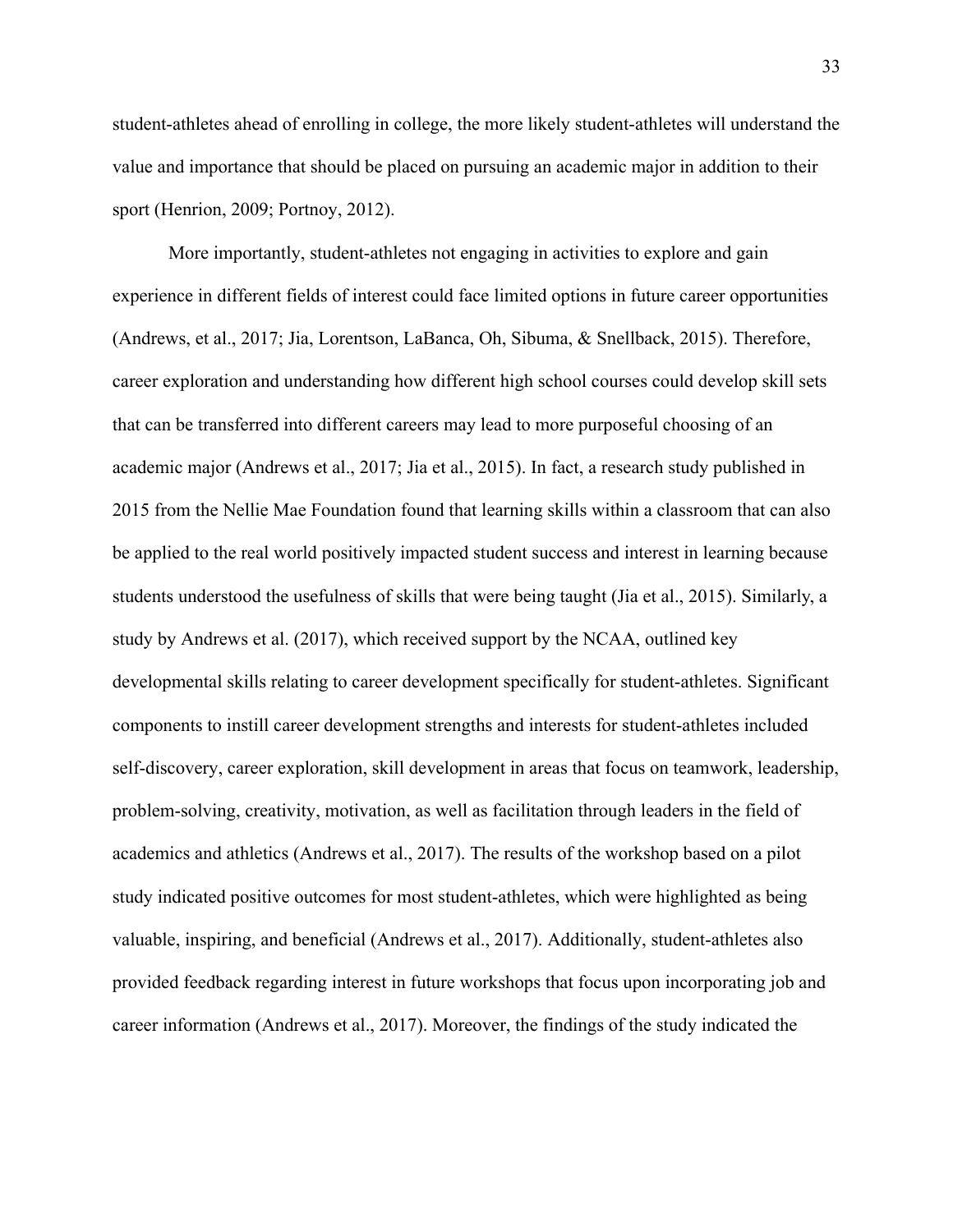interest and potential for helping a number of student-athletes to be better prepared for future careers, and also identifying career interests outside of their sport (Andrews et al., 2017).

Similarly, a research study by Bantham, Beggs, Taylor, & Mahoney (2008) highlighted key factors that were rated as most dominant in influencing a student's selection of an academic major, which included personal interests. The study further indicated the importance of educating students about academic majors and career exploration (Bantham et al., 2008). The findings of the study can also be applied specifically to student-athletes, as their personal interest of pursuing their sport combined with lack of information on academic majors and future careers may contribute to selecting an academic major solely based on the opportunity to pursue competitive sports at a higher level (Bantham et al., 2008; Mahoney, 2011). Additionally, without the knowledge of different career opportunities in relation to different academic majors, student-athletes may have limited their future opportunities for success in addition to sports (Andrews et al., 2017).

Opportunities for a work placement program similar to an internship that incorporated different fields of study during high school could also help student-athletes in relation to investing time toward learning different skill sets (Ontario Provincial Government, 2015; Wimmer Schwarb, 2015). Moreover, learning different skill sets can lead to obtaining new career interests, which may contribute to influencing a student-athlete's academic major selection (Andrews, et al., 2017; Ontario Provincial Government, 2015).

The skill set of a student-athlete has also been crucial in influencing the selection of an academic major, as a student-athlete that has various skills may have identified different opportunities or careers to pursue in addition to or as an alternative to his or her sport (Burns et al., 2013). Skills in relation to various academic fields may include hobbies such as cooking in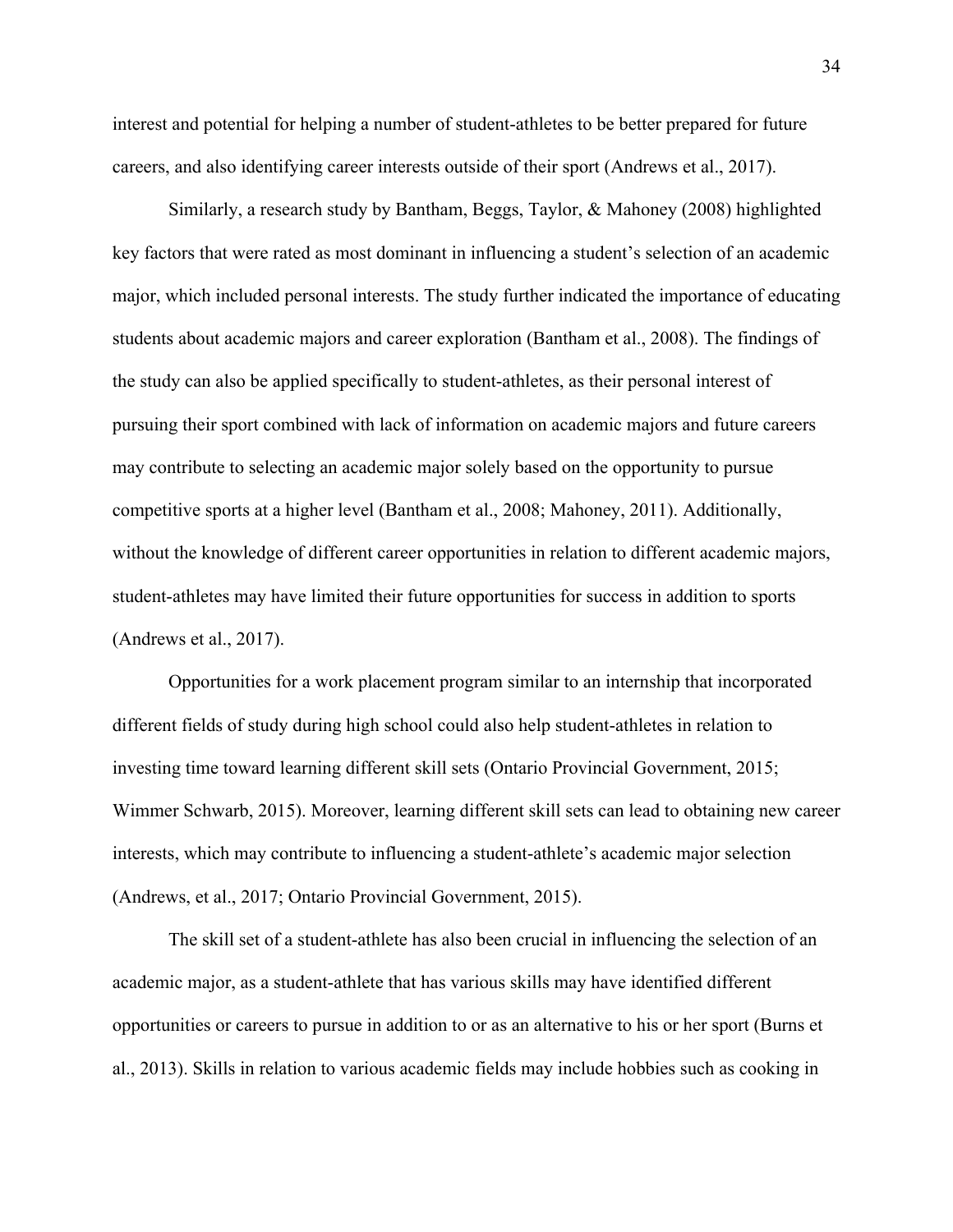relation to attending a culinary school, fashion in relation to fashion design, or entrepreneurship in relation to business, which can all present opportunities in diverse fields of study or careers (Burns et al., 2013).

Similarly, many factors relating to skill set development within specific high school courses can assist students in determining an academic major, which may include life skills, writing interests, and reading interests (Boone, Brocavich, Keshishian, & Pal, 2010). In fact, research from a study of Grade 12 students selecting an academic major stated that the most dominant factor in influencing academic major selection was based on the courses selected in their final year of high school (Boonen, Damme, De Fraine, Pinxten, Van Den Noortgate, & Vanlaar, 2014). The study by Boonen et al. (2014) also indicated the importance of course selection through the guidance of an academic advisor.

## **Conceptual Framework**

The two dominant theories that provided a strong framework for this research study included Social Identity Theory, a theory developed by Henri Tajfel and John C. Turner in 1979 (Tajfel & Turner, 1986), and Cognitive Dissonance Theory, a theory developed by Leon Festinger in 1957 (Festinger, 1957). Social Identity Theory is a theory that focuses on how one's identity is made up of different social groups where one finds a sense of belonging, and the social group that one strongly identifies with can play a significant role toward decision-making. The theory further explains how finding a social group that an individual identifies with provides a source of confidence and high self-esteem (Tajfel & Turner, 1986). In connection to this research study, Social Identity Theory contributed significantly towards highlighting the role that a student-athlete's identity plays in regard to selecting an academic major, as a student-athlete that held a strong sense of identity and self-esteem to solely their sport may have made very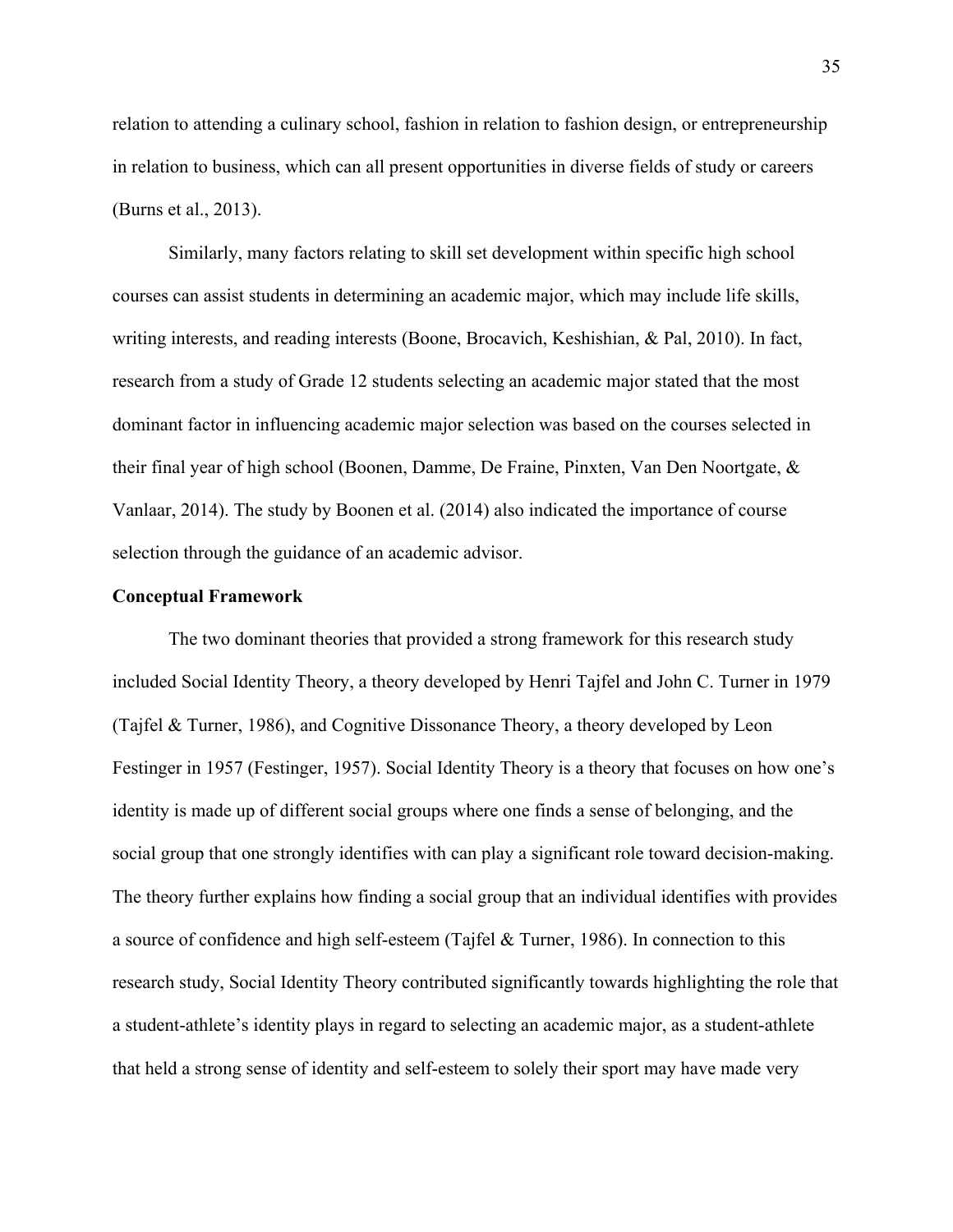different academic major selections than a student-athlete that also strongly identified with additional interests independent of their sport (Tajfel & Turner, 1986). Additionally, Social Identity Theory effectively supported a key area of focus for each of the research questions in this study by highlighting the importance of incorporating a student-athlete's social identity within all factors that influenced student-athlete academic major selection (Moses & Rubin, 2017; Tajfel & Turner, 1986). More specifically, a student-athlete's social identity influences decision-making on major life decisions such as academic major selection and prioritizing academics (Ashley, Steele, & Rens, 2019). For example, a study by Ashley et al. (2019), found that student-athletes who associate their identity strongly with academics achieved a higher level of academic success combined with overall satisfaction in life. The findings of the study further highlighted how diverse interests that contributed to the social identity of a student-athlete lead to differences in decision-making when making major life choices involving their sport and academics, in comparison to a student-athlete that holds a stronger social identity tied to solely their sport (Ashley et al., 2019). Additionally, Tajfel and Turner's (1986) Social Identity Theory strongly relates to the research questions of this study, as the social identity of each studentathlete may significantly contribute to how each student-athlete ranked the factors that have influenced their academic major selection, as well as whether a student-athlete is more likely to select an academic major for the sole purpose of playing their sport.

Cognitive Dissonance Theory is also directly tied to the research questions of this study, as factors that influence the decision-making process of selecting an academic major for studentathletes from various demographics directly relate to conflicting experiences and perspectives that an individual may experience (Festinger, 1957). Cognitive Dissonance Theory highlights the state of conflicting perspectives an individual has towards values, opinions, or decision-making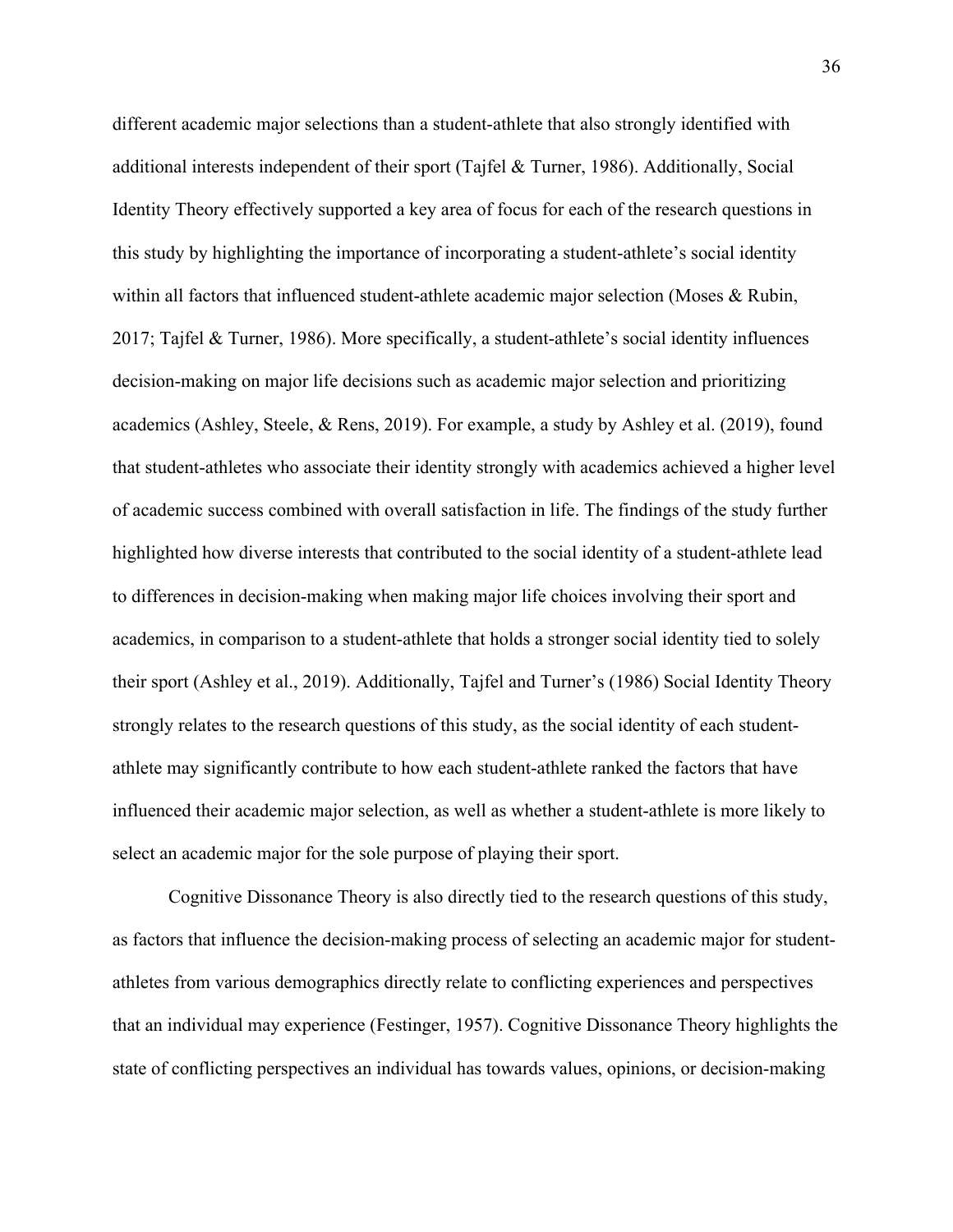(Festinger, 1957). The theory focuses on eliminating the state of dissonance by striving to find consistency in thinking (Festinger, 1957). In relation to this research study, Cognitive Dissonance Theory highlights the experiences that student-athletes encounter in regard to conflicting perspectives of decision-making when selecting their academic major (Festinger, 1957). One side of the conflict focuses on selecting a purposeful academic major based on future career interest, and the alternate side focuses on selecting an academic major for the sole purpose of succeeding in playing college level sports (Fisher et al., 2010). Cognitive Dissonance Theory strongly contributed to the research study by highlighting how student-athletes may approach the academic major selection process, as conflicting views of future priorities based on academics and their sport are important elements that may have heavily contributed to the decision-making process (Festinger, 1957; Fisher et al., 2010). Cognitive Dissonance Theory was also directly tied to the research questions of this study, as perspectives relating to the decision-making process for various student-athletes could be highlighted and understood in depth (Fisher et al., 2010; Festinger, 1957).

# **Conclusion**

Student-athletes are known as students that play a particular sport for an educational institution, while focusing on goal achievement towards success in academics as a student and sports as an athlete (Ryska & Vestel, 2004). At the college level, student-athletes must also approach academic major selection in relation to their academic goals (Miner, 2016). As academic majors are based on various fields of study and often directly related to specific career fields (CollegeBoard, *n.d.*), the importance of selecting the right academic major is significant, as academic majors are strongly tied to achieving a skill set toward a desired career path (University of California, Berkeley, *n.d.*; Porter & Umbach, 2006). As selecting an academic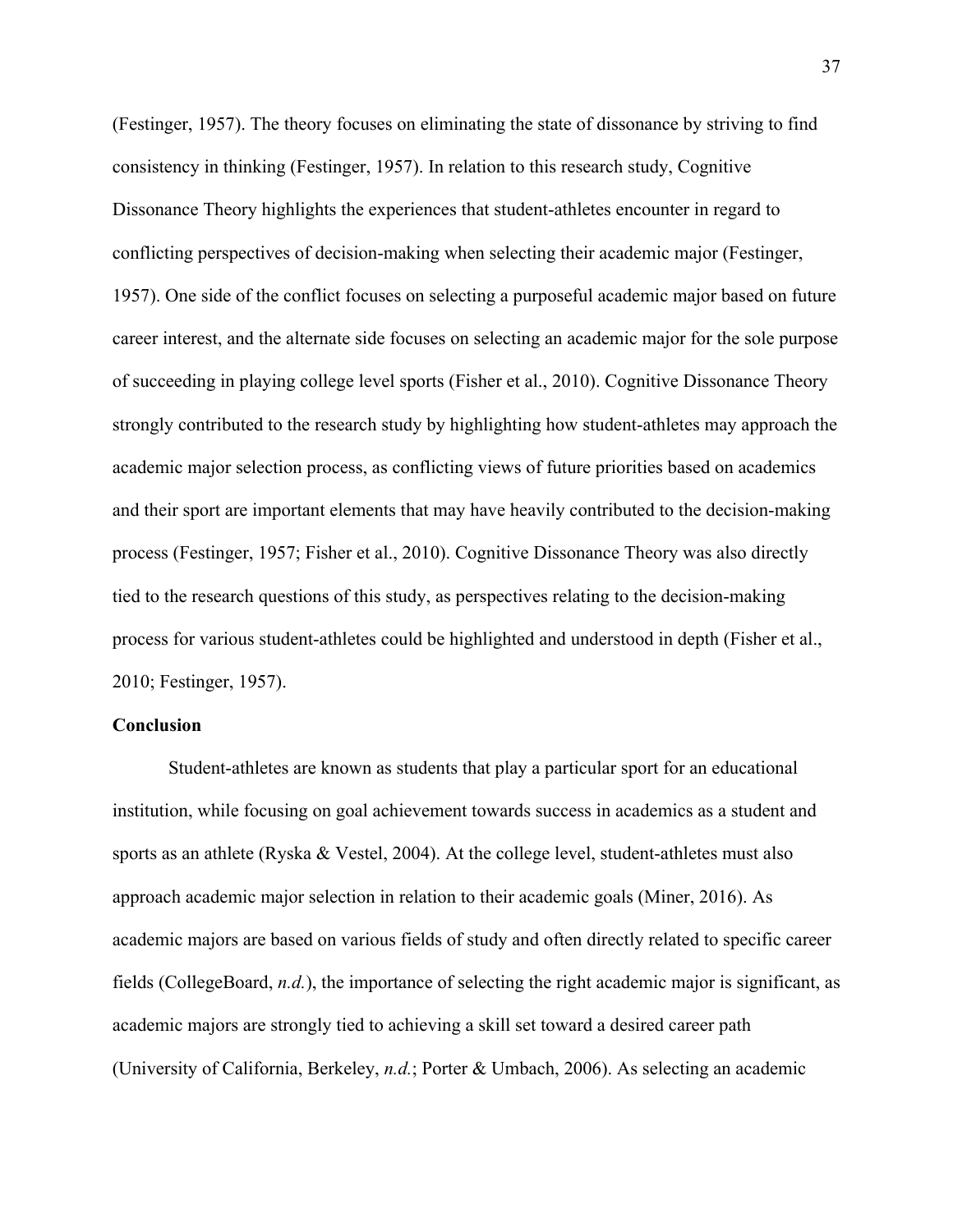major and working toward a degree are fundamental components involved in pursuing future career interests, building on academic skills in relation to specific careers (CollegeBoard, *n.d.*), and understanding dominant factors that influence the academic major selection process are also important for student-athletes to understand in the decision-making process. The four dominant factors identified in regard to influencing the academic major selection of student-athletes included athletic coaches, student-athlete identity, academic advising, and career exploration (Amran, 2013; Andrews, et al., 2017; Henrion, 2009; Kelly, 2009). First, although athletic coaches have had the role and responsibility of winning games (Finley & Fountain, 2011; McGladrey, Pratt, Rima, & Weishaar, 2019), athletic coaches also motivate student-athletes academically (Love, 2018), as well as encourage student-athletes to select academic majors that are related to their career interests (Banwell & Kerr, 2016). Second, a student-athlete's identity strongly contributes toward how he or she identifies himself or herself (Feltz et al., 2011), and as a result, can influence his or her academic major decision based on whether he or she closely identifies with a sport (Terrell, 2012) or academic interests (Pauline, 2010). Third, academic advising staff can provide advisement to students in regard to multiple avenues relating to academic success (Smith & Vaughn, 2018). Yet academic advising also plays a strong role in the decision-making process for student-athletes in selecting an academic major based on diverse advising styles and models (Hinson, 2013; Jackson et al., 2015; Parris, 2016). Finally, career exploration involves a diverse array of career development components relating to helping individuals explore career interests (University of California, Berkeley, *n.d.*). As career exploration also encompasses various strategies to help student-athletes identify career interests such as personality assessments, career exploration also plays a fundamental role in helping student-athletes select an academic major (Kelly & Pulver, 2008). As each of the four identified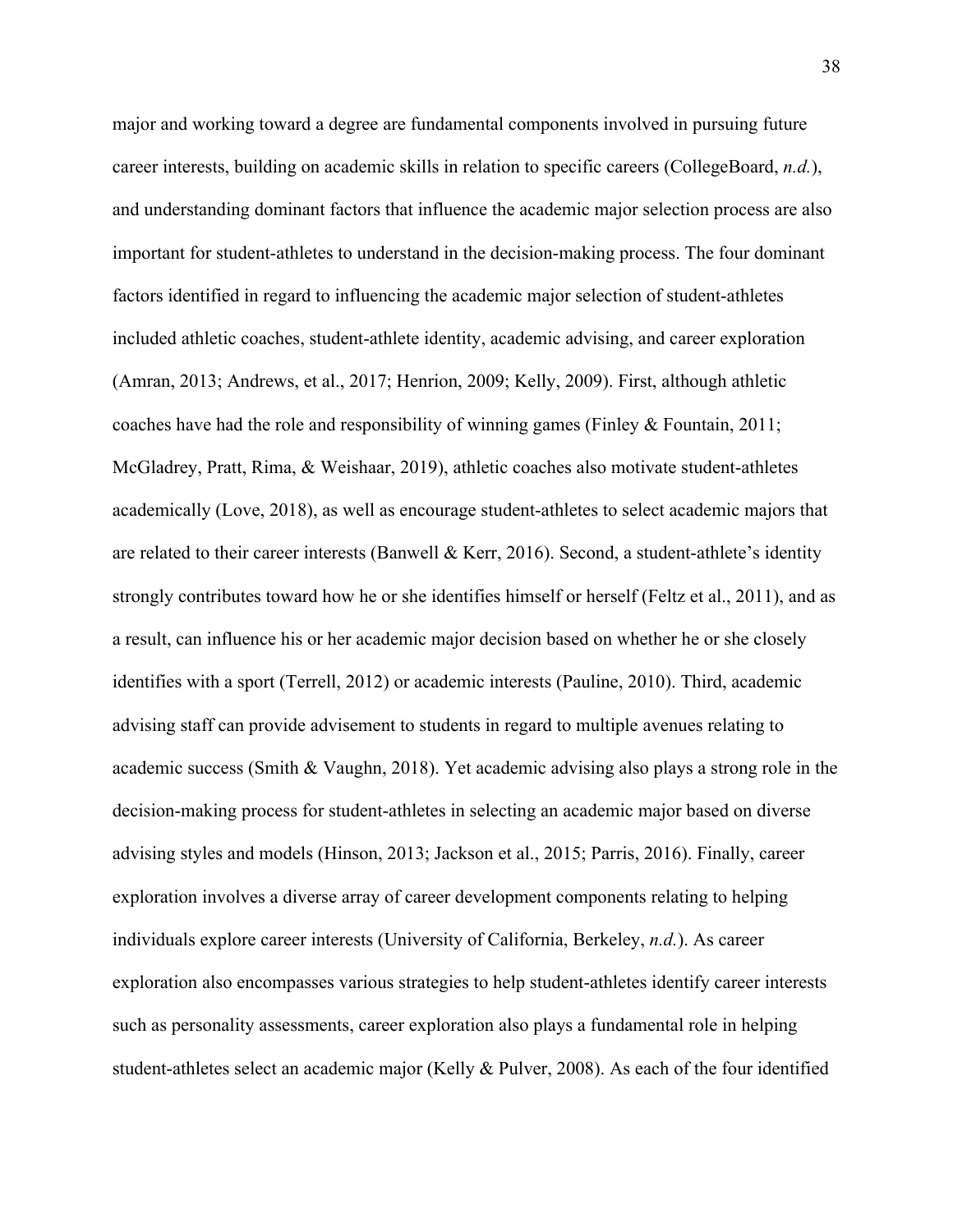factors have been noted as influential in student-athlete academic major selection, exploring influential components of each factor was explored in this research study. The next chapter outlines the methodology components of this research study.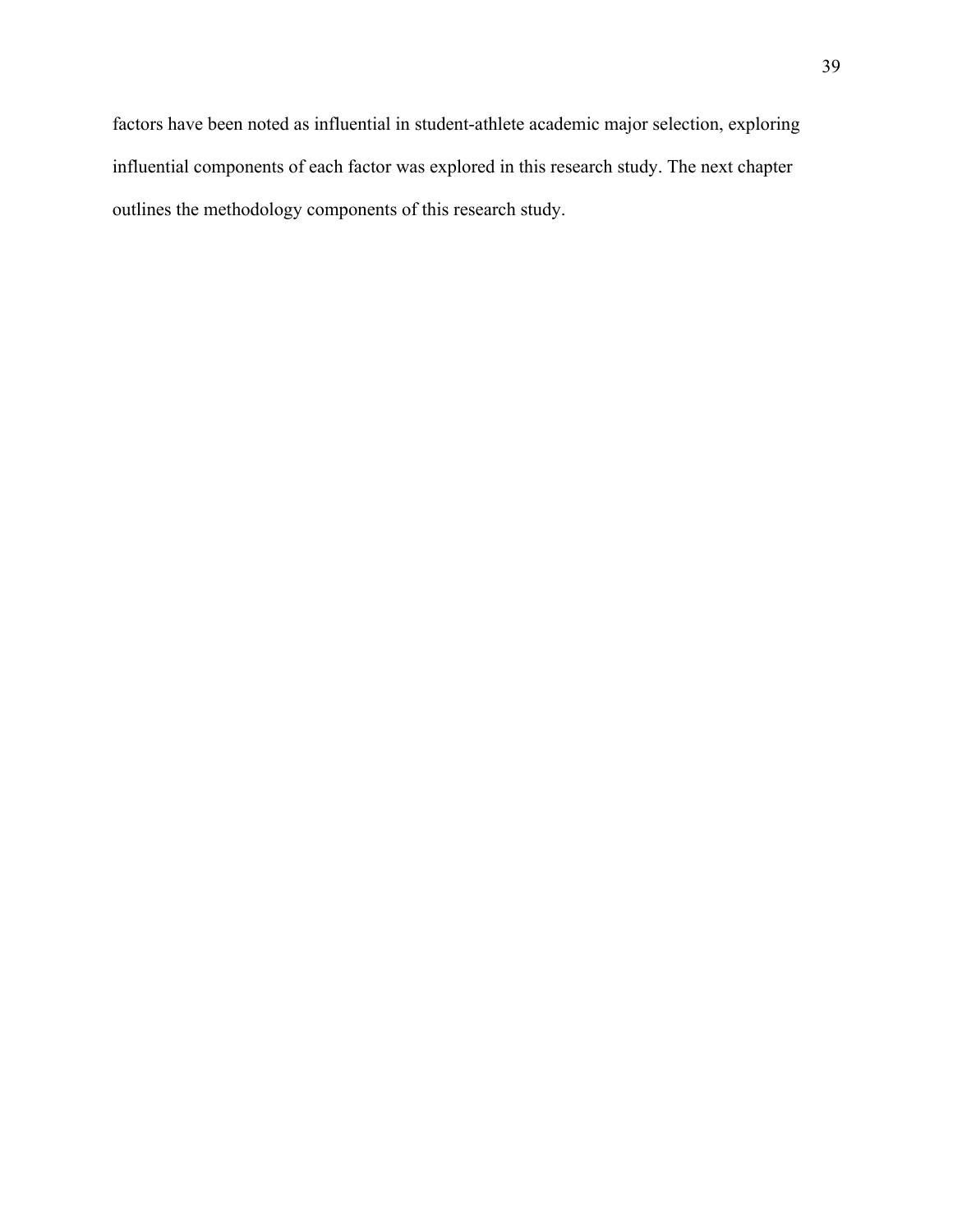## **CHAPTER 3**

# **Methodology**

This study was a secondary research study, also known as a desk study (Largen & Morris, 2019), with a systematic review as the research design in combination with a qualitative data analysis (Creswell, 2016; The University of Edinburgh, *n.d.*). A secondary research study focuses on synthesizing, analyzing and summarizing a collection of primary research studies, and utilizing information from primary research studies as data (Kamins & Stewart, 1993; Largan & Morris, 2019). For the purposes of this secondary research study, this study explored a collection of studies in relation to how each identified factor has influenced student-athlete academic major selection, with the identified factors including athletic coaches, student-athlete identity, academic advising, and career exploration (Amran, 2013; Andrews, et al., 2017; Henrion, 2009; Kelly, 2009).

A secondary desk study was selected to examine the numerous research studies relating to how each of the identified factors influenced academic major selection. This method allowed for compacting quantities of data from relevant studies into information that successfully addressed each of the four research questions of this study (Kamins & Stewart, 1993). In further describing the systematic review and qualitative analysis, a systematic review is a research design that involves collecting relevant data to successfully answer the research questions of a study through ensuring that studies selected are valuable resources that significantly contribute towards responding to the study's research questions (Himmelfarb Health Sciences Library, *n.d.*; The University of Edinburgh, *n.d.*). A systematic review was selected as the research design for the purposes of focusing on detailed and plentiful information from multiple studies that are based on a variety of student-athlete participants. A systematic review was also selected for the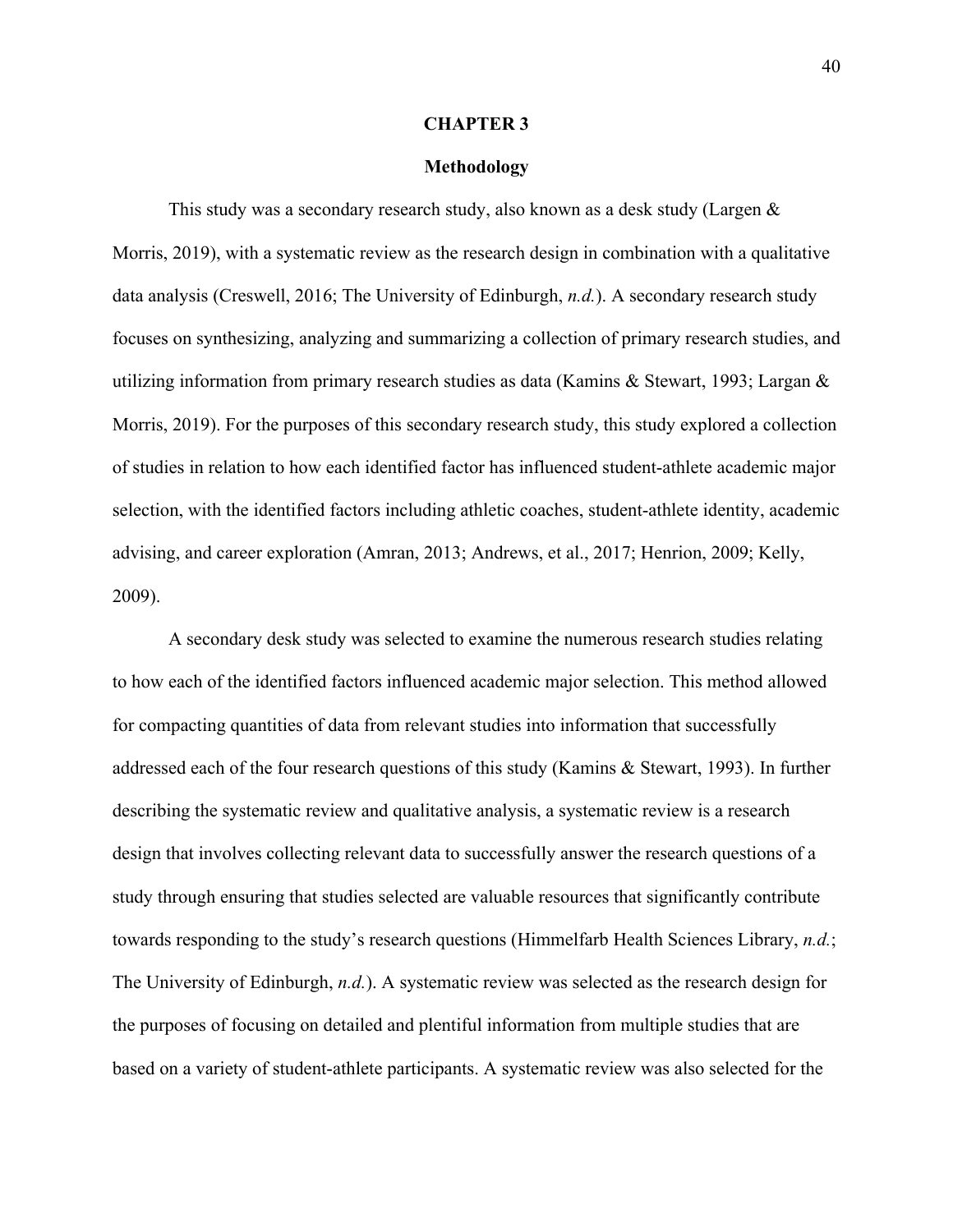purpose of providing a rich analysis of various attributes relating to each identified factor that has influenced student-athlete academic major selection (Himmelfarb Health Sciences Library, *n.d.*; The University of Edinburgh, *n.d.*).

Additionally, in defining a qualitative data analysis, this type of analysis approaches data through categorizing detailed and descriptive data, as well as identifying patterns and themes (Creswell, 2016). For the purposes of this research study, the qualitative data analysis was an excellent approach for compartmentalizing influential attributes contributing to academic major selection through the process of identifying patterns and concepts that translated into themes within a collection of studies for each specific factor, as well as between all factors (Creswell, 2016). The qualitative analysis also involved coding as a method of grouping together trends and patterns of influence found within studies relating to each of the four factors (Amran, 2013; Andrews, et al., 2017; Henrion, 2009; Kelly, 2009; Creswell, 2016). To successfully code the data, a qualitative approach was utilized to highlight influences across each of the studies relating to each specific factor and between each of the four factors (Amran, 2013; Andrews, et al., 2017; Henrion, 2009; Kelly, 2009; Creswell, 2016). More specifically, patterns of influence were coded as themes associated with each factor and their relationships were explored.

## **Data Collection**

As this study was a secondary research study, the data consisted of a collection of research studies that addressed each of the four research questions. First, to collect relevant data, various research studies that addressed the four research questions were sought (Kamins & Stewart, 1993; Largan & Morris, 2019). Diverse studies using different types of quantitative and qualitative data were included, for example, those using surveys, interviews, and questionnaires (Creswell, 2016). Additionally, all studies selected were based in the United States of America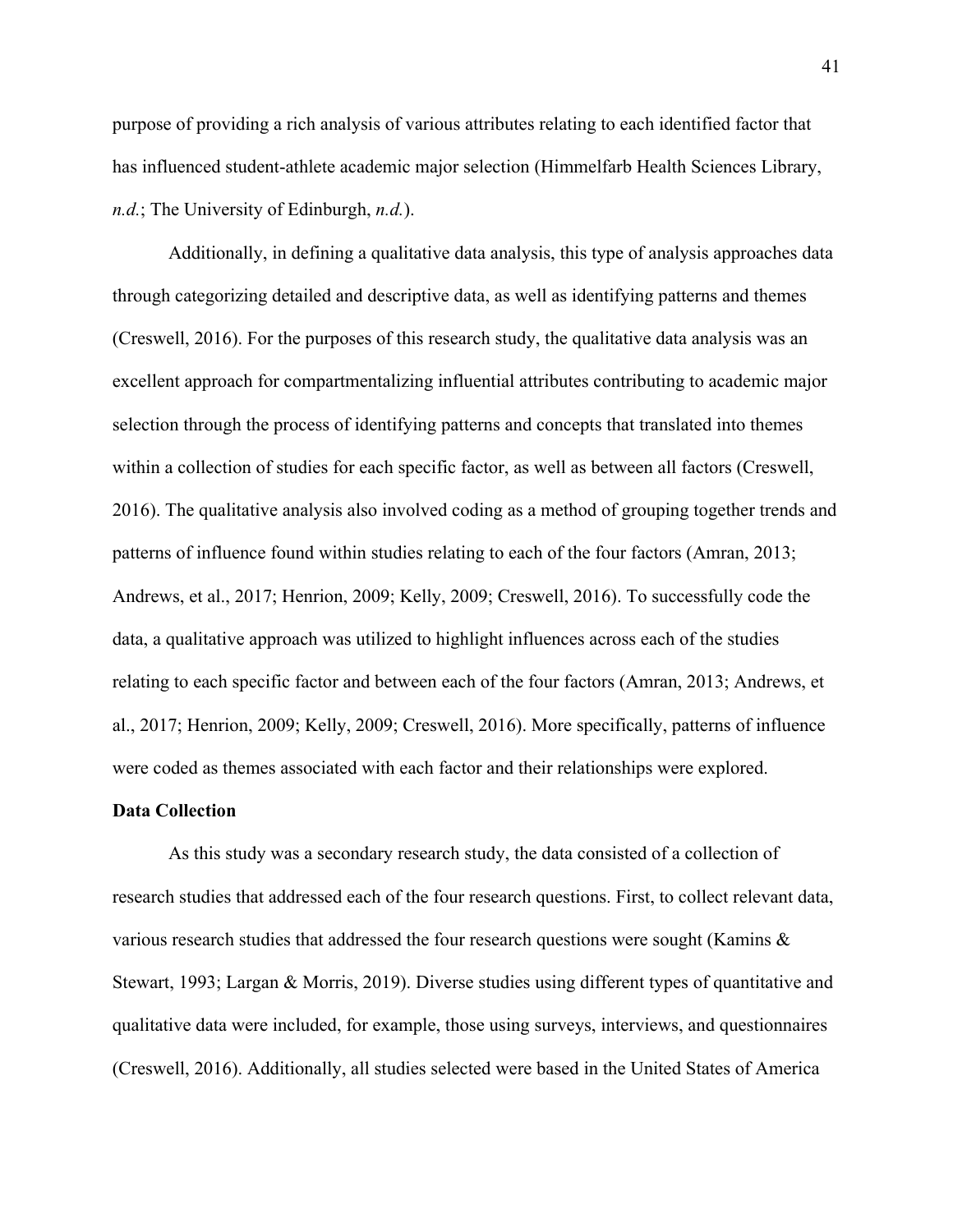(Largan & Morris, 2019). It is also important to note that when collecting data, if additional factors that influenced student-athlete academic major selection were found, or if important components relating to student-athletes were found, then these additional factors and components were also categorized as themes and discussed, as well as summarized as notable findings for this research study. Furthermore, the researcher sought to reach a saturation point, which is defined as reaching a point in data collection when no new data is found in relation to addressing research questions (Fusch & Ness, 2015; Nelson, 2016). It is also important to note it may be unreachable to explore all studies in existence that relate to addressing the four research questions (Largan & Morris, 2019). A saturation point is also a term that often has no definitive formula, as often a saturation point uniquely caters to individual research studies and varies accordingly (Fusch & Ness, 2015; Nelson, 2016). Therefore, for the purposes of this research study the saturation point was identified when data from a collection of studies with high relevance in addressing all four research questions provided common outcomes. The researcher identified the saturation point after 20 articles were reviewed. All research studies were selected based on data that was relevant and provided valuable information towards addressing the research questions (Kamins & Stewart, 1993; Largen & Morris, 2019). As noted in chapter one, the following research questions were addressed:

- 1. How do athletic coaches influence student-athlete academic major selection?
- 2. How does student-athlete identity influence student-athlete academic major selection?
- 3. How does academic advising influence student-athlete academic major selection?
- 4. How does career exploration influence student-athlete academic major selection?

Once all studies that were relevant and significant in responding to all research questions were selected, data from each research study selected were organized based on the title of the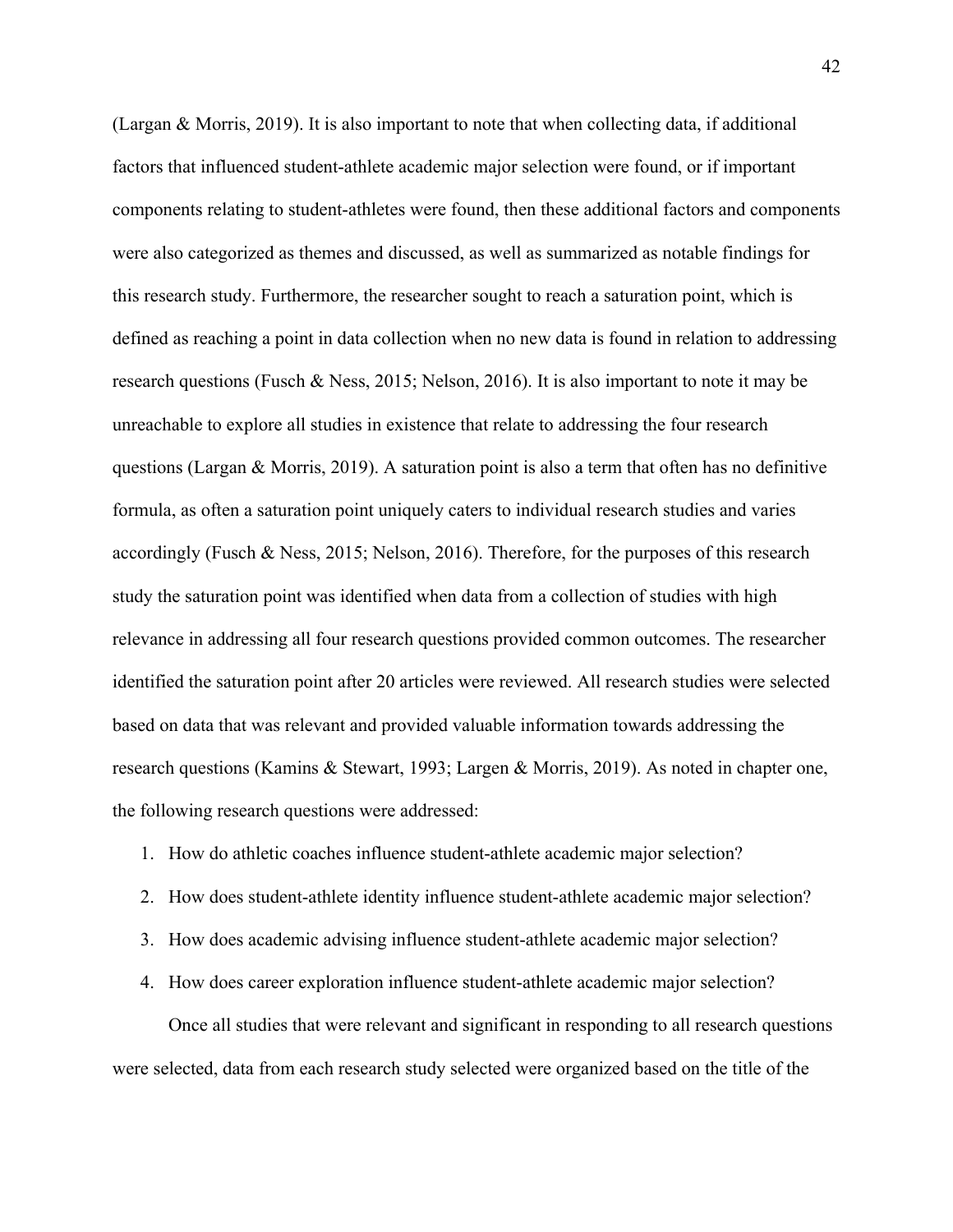study, specific sports identified, the gender of student-athletes in the study, and the findings of the particular study (Creswell, 2016).

## **Analysis**

Qualitative analysis was utilized to analyze the data of this research study through coding the data, which involved highlighting relevant and important information related to the research questions, and making note of significant concepts and patterns found in the data, which were further organized based on the themes relating to specific influences on student athlete academic major selection. The steps that were taken to conduct the analysis were the following: first each study was selected in relation to answering each of the four research questions with particular focus on student-athlete gender, sport, and the relevant findings within each study. Next, significant information related to answering the research questions was highlighted, and specifically focused on the three sections of each study, which included participant information relating to gender, specific sports identified, and the findings (Creswell, 2016)*.* 

The coding process involved identifying themes from patterns and concepts within each study and describing the content in different colored fonts (Creswell, 2016). The patterns and concepts were based on describing influential attributes or components within each of the four factors that influenced student-athlete academic major selection (Amran, 2013; Andrews, et al., 2017; Henrion, 2009; Kelly, 2009). The coding process of the analysis was followed by revising coded information to ensure all content was relevant and valuable in regard to addressing the research questions (Creswell, 2016). To facilitate the coding process, a colored font was utilized for different patterns and concepts and for the emerging theme related to patterns and concepts to ensure an organized approach in identifying themes was outlined (Creswell, 2016)**.**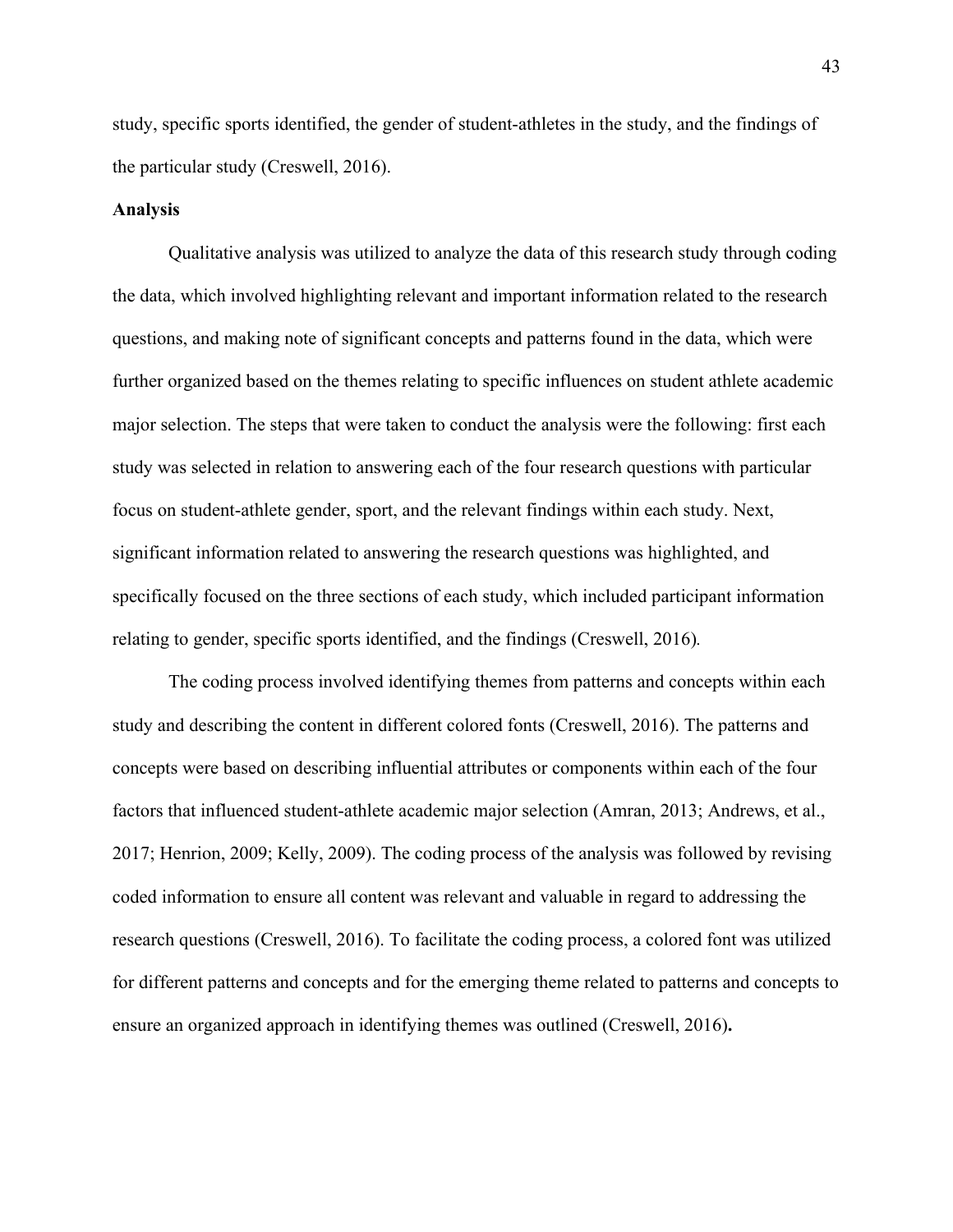Once all themes within collections of studies and between collections of studies associated with each of the factors had been identified, all themes identified were revised to ensure all data associated with specific themes were relevant (Creswell, 2016). After ensuring that all themes were relevant in regard to addressing each research question, a detailed written summary explained how themes were identified based on specific data collected, as well as how the analysis of themes in relation to patterns and concepts of influence toward student-athlete academic major selection were addressed by each of the four factors (Amran, 2013; Andrews, et al., 2017; Creswell, 2016; Henrion, 2009; Kelly, 2009; Largan & Morris, 2019).

# **Validity**

Validity was addressed by ensuring that results were not generalized based on the relevant findings of a specific research study, but the collection of relevant findings pertaining to each of the four factors and student-athlete categories outlined (Amran, 2013; Andrews, et al., 2017; Henrion, 2009; Kelly, 2009; Creswell, 2016). Validity was further addressed by searching for relevant findings related to one of the four factors of athletic coaches, student-athlete identity, academic advising, and career exploration when selecting the 20 studies for data collection, and then conducting a cross analysis by searching all 20 studies selected for relevant findings related to the remaining three factors (Amran, 2013; Andrews, et al., 2017; Creswell, 2016; Henrion, 2009; Kelly, 2009; Largan & Morris, 2019).

# **Potential Limitations and Assumptions**

The first limitation of the study was the number of available research studies published that related to each of the four factors influencing student-athlete academic major selection. Secondly, this study was limited to the responses provided by student-athletes in each of the research studies selected. Thirdly, the student-athlete sample size in each study did not represent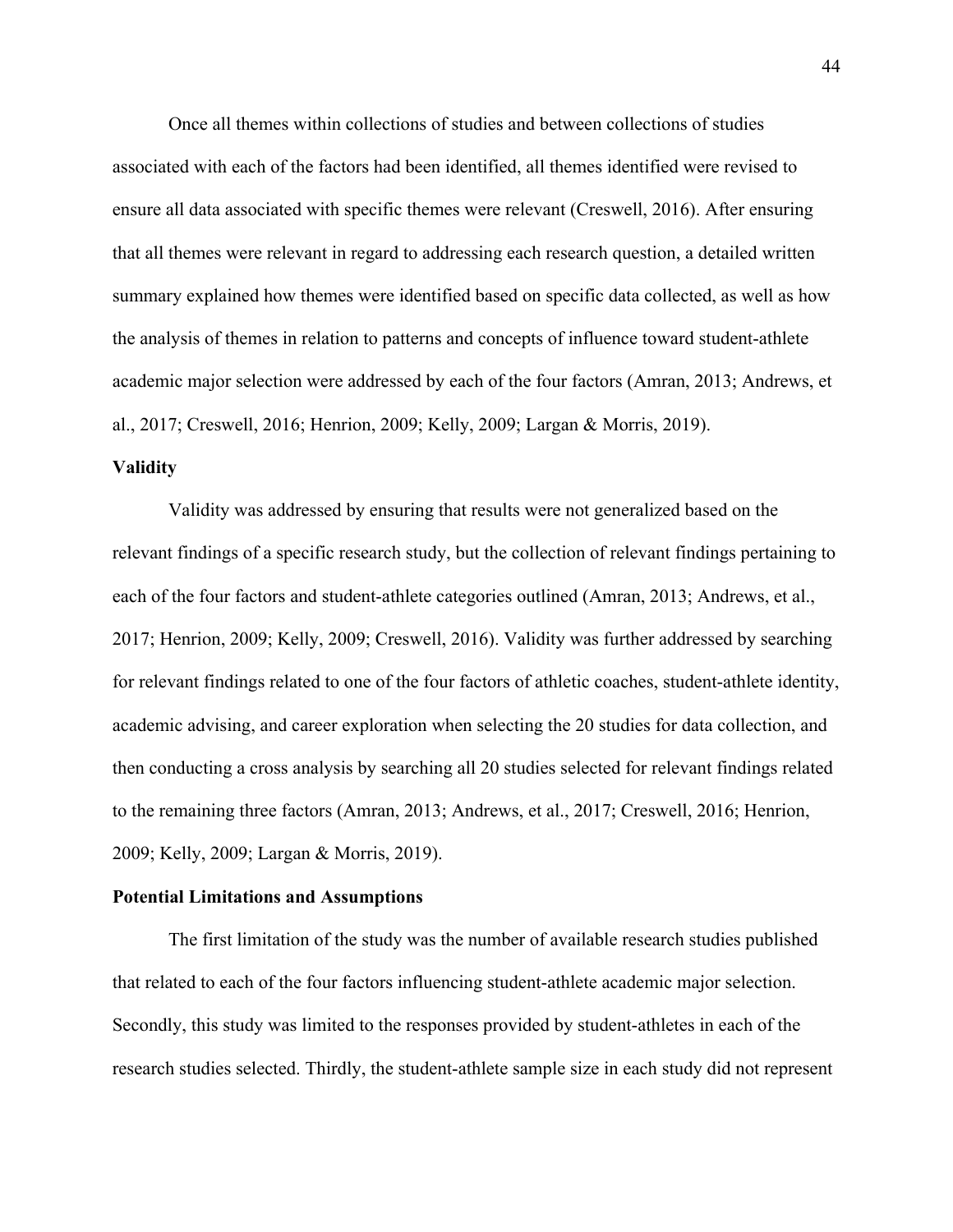every student-athlete in college sports, as not every student-athlete that participated in college sports was a part of the sample in each selected study. Fourthly, the results of each selected study were limited to the student-athletes that chose to participate in the specific study.

Additional limitations included the methodology limitations of each study, as some studies were limited to solely a quantitative or qualitative study. Additionally, studies that utilized a survey as the selected instrument to collect data were limited to the preset survey response selections for most survey questions that were not open-ended, which may have led to student-athletes selecting a response that matched closest to their perspective (Creswell, 2015). Limitations also include that this study was a secondary research study, and therefore limited to data collected from the 20 studies selected. Additional limitations included that influential attributes found were based on student-athletes from various sports and may not have included all sports that exist for student-athletes.

Assumptions of this research study included that the results found from a collection of studies were reliable based on participants of each study accurately interpreting questions and responding accordingly. Assumptions also included that participants of each study honestly responded to questions involved in each of the individual research studies for the purposes of ensuring accuracy, and that the questions in each research study were valid and reliable (Creswell, 2015).

# **Researcher Bias**

Researcher bias was mitigated by ensuring that the study was beneficial to all universities or colleges interested in discovering influential factors that influenced student-athlete academic major selection by focusing on student-athletes in general and not one specific gender, sport, or division of student-athletes. Secondly, the researcher's occupation is providing leadership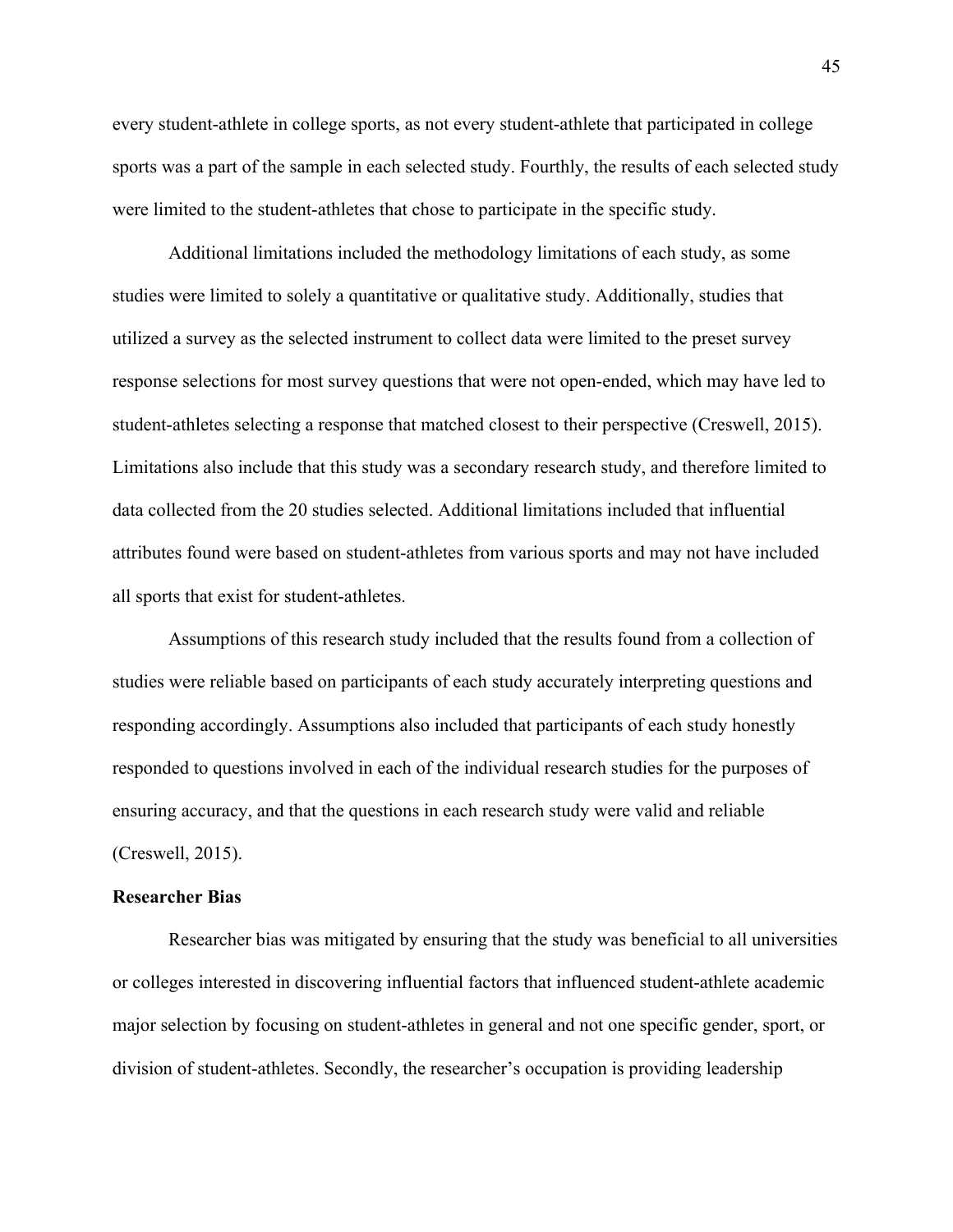workshops and leadership coaching for students that belong to various high schools, sports clubs, and recreation clubs, as well as providing students with experiential learning opportunities within various industries, including entertainment, sports, and hospitality. Professional experience both led to recognizing the importance of this topic and has influenced researcher beliefs about this topic. To address this influence, researcher bias was minimized by ensuring that the study was not restricted to the researcher's knowledge of student-athlete interests by selecting numerous studies with various student-athlete participant groups. Utilizing a theoretical framework as a fundamental component regarding the foundation of this research study also contributed to reducing researcher bias (Grant & Osanloo, 2014). Additionally, selection bias in selecting studies with only specific sports was also avoided by selecting a variety of studies that focused on numerous sports (Noble & Smith, 2014).

# **Conclusion**

This secondary research study addressed each of the four research questions through conducting a systematic review in combination with a qualitative data analysis focused upon exploring a collection of 20 studies in relation to how each factor has influenced student-athlete academic major selection (Creswell, 2016; Himmelfarb Health Sciences Library, *n.d.*; Kamins & Stewart, 1993; Largen & Morris, 2019). The dominant factors examined in this research study included athletic coaches, student-athlete identity, academic advising, and career exploration (Amran, 2013; Andrews et al., 2017; Henrion, 2009; Kelly, 2009). Through the analysis of data collection, this study discovered attributes that have influenced student-athlete academic major selection pertaining to each factor based on a collection of studies focused on each particular factor, as well as attributes that have influenced student-athlete academic major selection between each factor (Creswell, 2016). The next chapter will explore the findings of this study.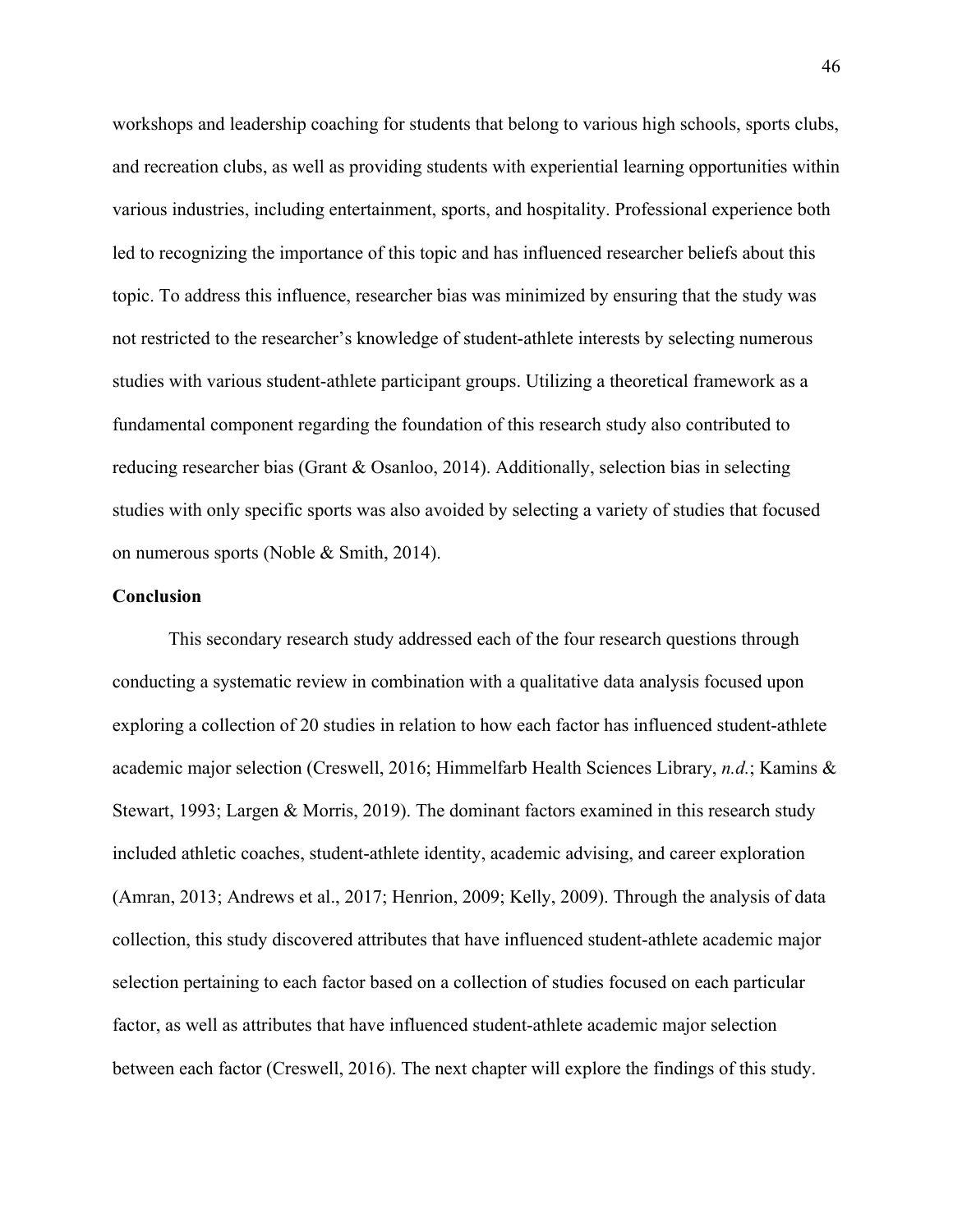# **CHAPTER 4**

# **Findings**

This chapter presents the findings of this study, which addressed the purpose of exploring how factors influence student-athlete academic major selection. The factors included athletic coaches, student-athlete identity, academic advising, and career exploration (Amran, 2013; Andrews, et al., 2017; Henrion, 2009; Kelly, 2009). As noted in the methodology chapter, this study was a secondary research study with a systematic review as the research design in combination with a qualitative data analysis (Creswell, 2016; Largen & Morris, 2019; The University of Edinburgh, *n.d*.). The data collected for this study was based on the selection of 20 peer-reviewed studies. All studies were selected based on their valuable information in addressing the four research questions, as well as incorporating diversity in terms of gender and a variety of sports. As previously noted, the four research questions were:

# 1. How do athletic coaches influence student-athlete academic major selection?

- 2. How does student-athlete identity influence student-athlete academic major selection?
- 3. How does academic advising influence student-athlete academic major selection?
- 4. How does career exploration influence student-athlete academic major selection?

# **Data Collection**

Twenty peer-reviewed studies were selected for data collection and analysis. The list of studies selected are located in Appendix A. Based on data collection relating to each of the four factors (Amran, 2013; Andrews, et al., 2017; Henrion, 2009; Kelly, 2009), patterns and concepts were identified from the data collection, and led to a number of emerging themes as noted in Figure 1 below.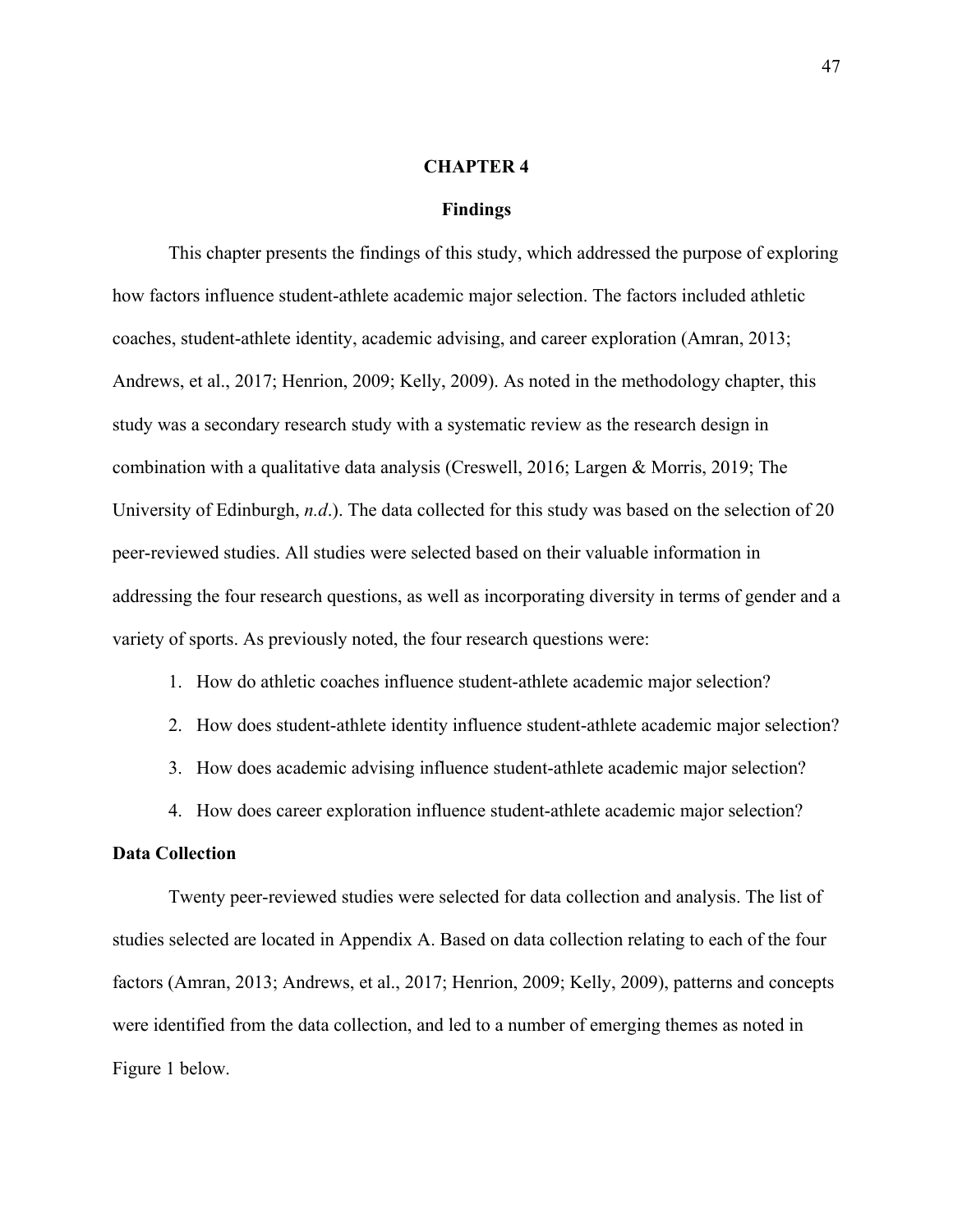#### **Athletic Coaches**

1. Balanced Coaching for both Sport and Academic Success 2. Coach Prioritizes Sports Success 3. Coaches' Influence on Time Management 4. Coach Influences College Choice

#### **Student-Athlete Identity**

1. Time Dedication Based on Identity

- 2. Academic Success as a Priority
- 3. Athletic Success as a Priority
- 4. Missed Opportunities from Sport Demands
- 5. Balanced Athletic and Academic Identity
- 6. Academic Engagement

#### **Academic Advising**

- 1. Advising in Support of Sports
- 2. Advising in Support of Academics

#### **Career Exploration**

- 1. Time Management Skills
- 2. Inspirational Influences
- 3. Engaged Career Development
- 4. Life Goals/Aspirations/Personal Interests
- 5. Disengaged Career Development
- 6. Career Interest Development

Figure 1. Themes in Relation to the Four Factors

Coded terms were also a key component to the themes found for each factor. The

following table outlines the themes in relation to the factors for this study, as well as the coded

terms in relation to each theme.

| Table 1: Factors, Themes in Relation to Factors, and Coded Terms |  |  |  |  |  |  |
|------------------------------------------------------------------|--|--|--|--|--|--|
|------------------------------------------------------------------|--|--|--|--|--|--|

| <b>Factors</b>           | <b>Themes in Relation</b><br>to Factors                            | <b>Coded Terms</b>                                                                                                                         |
|--------------------------|--------------------------------------------------------------------|--------------------------------------------------------------------------------------------------------------------------------------------|
|                          | Balanced Coaching for<br>both Sport and<br><b>Academic Success</b> | Academic support and care<br>a)<br>Academic success<br>b)<br>Excelling in sports and classes<br>C)<br>Valuable support<br>d)               |
| <b>Athletic</b><br>Coach | <b>Coach Prioritizes</b><br><b>Sports Success</b>                  | Success in sports<br>a)<br>Athletic capabilities recruitment<br>$\mathbf b$<br>Sports priority<br>C)<br>Laborious athletic schedules<br>d) |
|                          | Coaches' Influence on<br>Time Management                           | Coaching style<br>a)<br>Dominating time<br>$\mathbf b$<br>Low academic performance                                                         |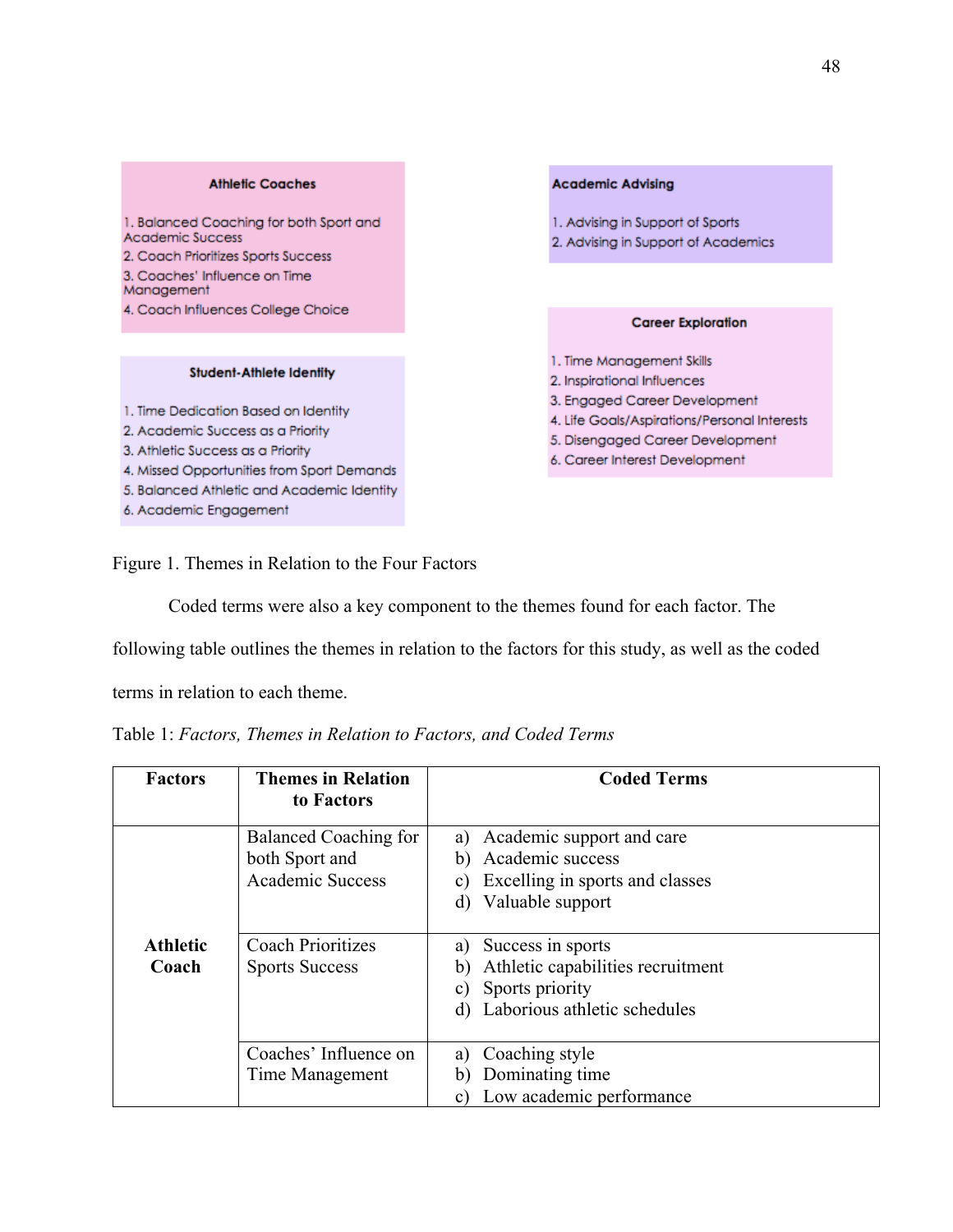|                 |                              | d) Low academic achievement                            |
|-----------------|------------------------------|--------------------------------------------------------|
|                 |                              | e) Unsupportive academically                           |
|                 |                              | Difficulty balancing time<br>$\mathbf{f}$              |
|                 |                              | Sport and academic disbalance<br>g)                    |
|                 |                              |                                                        |
|                 | Coach Influences             | Style of coaching<br>a)                                |
|                 | College Choice               | b) Coach                                               |
|                 |                              | c) College selection                                   |
|                 |                              |                                                        |
|                 | <b>Time Dedication</b>       | a) High time demands                                   |
|                 | Based on Identity            | b) Dominant sports schedule                            |
|                 |                              | Compromising academics<br>$\mathbf{c})$                |
|                 |                              | Misaligned major and career goals<br>$\rm d)$          |
|                 |                              | Prioritizing athletics<br>e)                           |
|                 | Academic Success as          | Academics first<br>a)                                  |
|                 | a Priority                   | b) Diversity in academic major options                 |
|                 |                              | Importance of degree programs offered<br>$\mathbf{c})$ |
|                 |                              | Reputability of academic department associated<br>d)   |
|                 |                              | with major                                             |
|                 |                              | Degree achievement priority.<br>e)                     |
|                 | Athletic Success as a        | a) Academic major priority                             |
|                 | Priority                     | Degree programs priority<br>b)                         |
|                 |                              | Academic department reputability<br>c)                 |
|                 |                              | Academic learning transferred to career<br>$\rm d)$    |
|                 |                              | Sport success<br>e)                                    |
|                 |                              | f) Overemphasized athletic identity                    |
|                 |                              | Less rigorous majors<br>g)                             |
| Student-        |                              | Support athletic careers<br>h)                         |
| <b>Athlete</b>  |                              |                                                        |
| <b>Identity</b> | Missed Opportunities         | Sport demands priority<br>a)                           |
|                 | from Sport Demands           | Not selecting major of choice<br>b)                    |
|                 |                              | c) Missed academic major opportunities                 |
|                 |                              | Missed career development opportunities<br>$\rm d)$    |
|                 |                              | Missed course selection opportunities<br>e)            |
|                 | <b>Balanced Athletic and</b> | Academic success decisions<br>a.                       |
|                 | Academic Identity            | Sport success decisions<br>b.                          |
|                 |                              |                                                        |
|                 | Academic                     | Academic applications<br>a)                            |
|                 | Engagement                   | Learning transfer to career fields<br>b)               |
|                 |                              |                                                        |
|                 | Advising in Support of       | Eligibility focused major selected<br>a)               |
| Academic        | <b>Sports</b>                | Discouraged pursuit of personal interest majors<br>b)  |
| <b>Advising</b> |                              | Major supports athletic participation<br>$\mathbf{c})$ |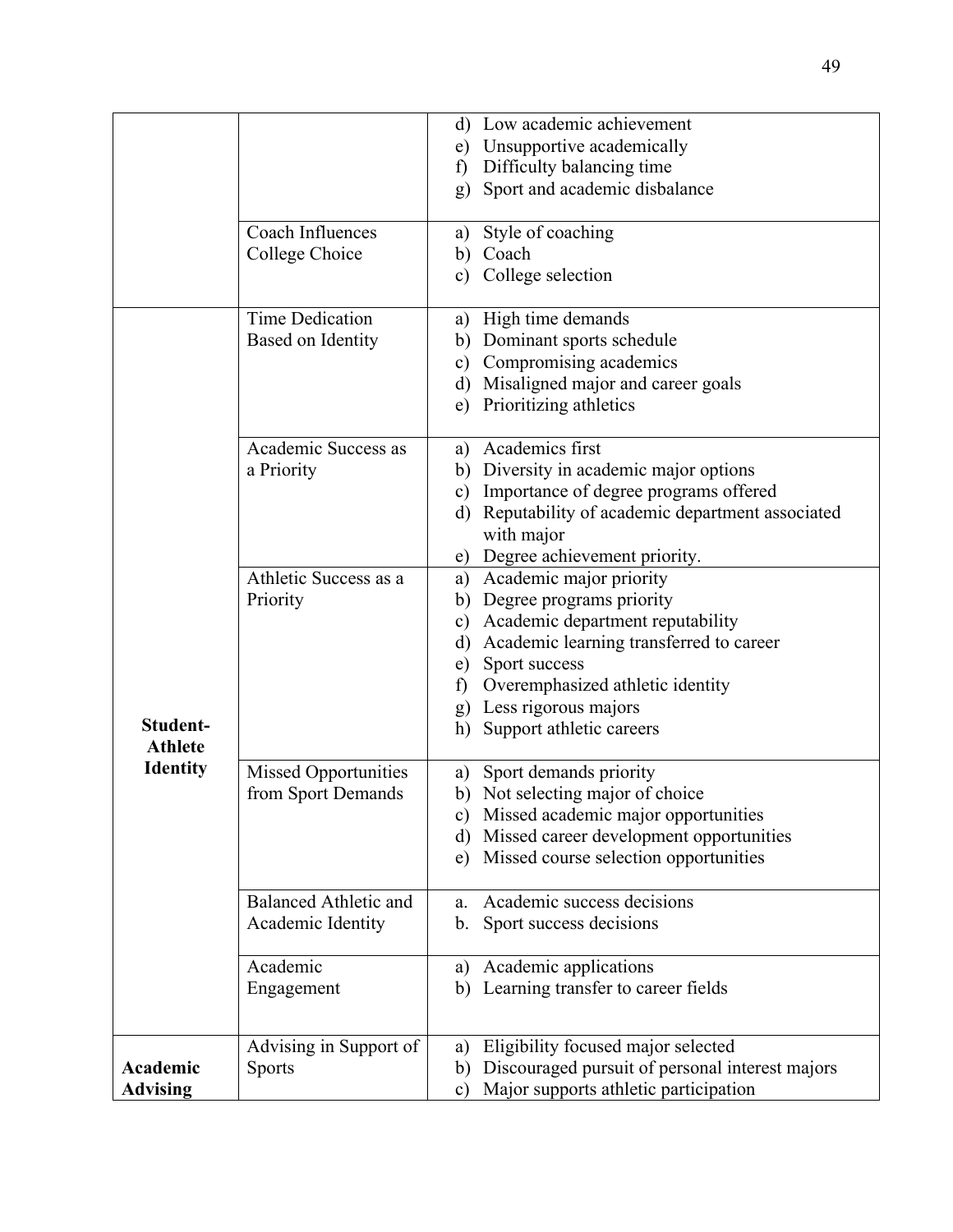|                              | Advising in Support of<br>Academics      | a) Beneficial post-graduation major selected            |
|------------------------------|------------------------------------------|---------------------------------------------------------|
|                              |                                          |                                                         |
|                              | Time Management                          | Difficulties balancing sport and academic demands<br>a) |
|                              | <b>Skills</b>                            | Time influenced academic major selection<br>b)          |
|                              |                                          | Time influenced career selections<br>c)                 |
|                              | Inspirational                            | a) Parent advice                                        |
|                              | Influences                               | b) Parent and family vocations                          |
|                              |                                          | c) Mentors                                              |
|                              |                                          | d) Peer mentor                                          |
|                              | <b>Engaged Career</b>                    | Career exploration<br>a)                                |
|                              | Development                              | Career selection<br>b)                                  |
| Career<br><b>Exploration</b> |                                          | Career development courses<br>C)                        |
|                              |                                          | Networking<br>$\rm d)$                                  |
|                              |                                          | Career fairs<br>e)                                      |
|                              | Life                                     | a) Student-athlete goals                                |
|                              | Goals/Aspirations/Pers<br>onal Interests | b) Career interests                                     |
|                              | Disengaged Career                        | a) Lack of career interest focus                        |
|                              | Development                              | Major selection unrelated to career ambitions<br>b)     |
|                              | <b>Career Interest</b>                   | a) Life experiences                                     |
|                              | Development                              | b) Career interest options                              |
|                              |                                          | Related career fields<br>c)                             |
|                              |                                          |                                                         |

# **Data Collected and Analysis of Findings**

# **Factor #1: Athletic Coaches**

For the first factor of athletic coach influences on academic major selection, a total of two studies made reference to athletic coaches' influencing academic major selection. Studies included both genders and a wide variety of sports, such as men's football, basketball, track and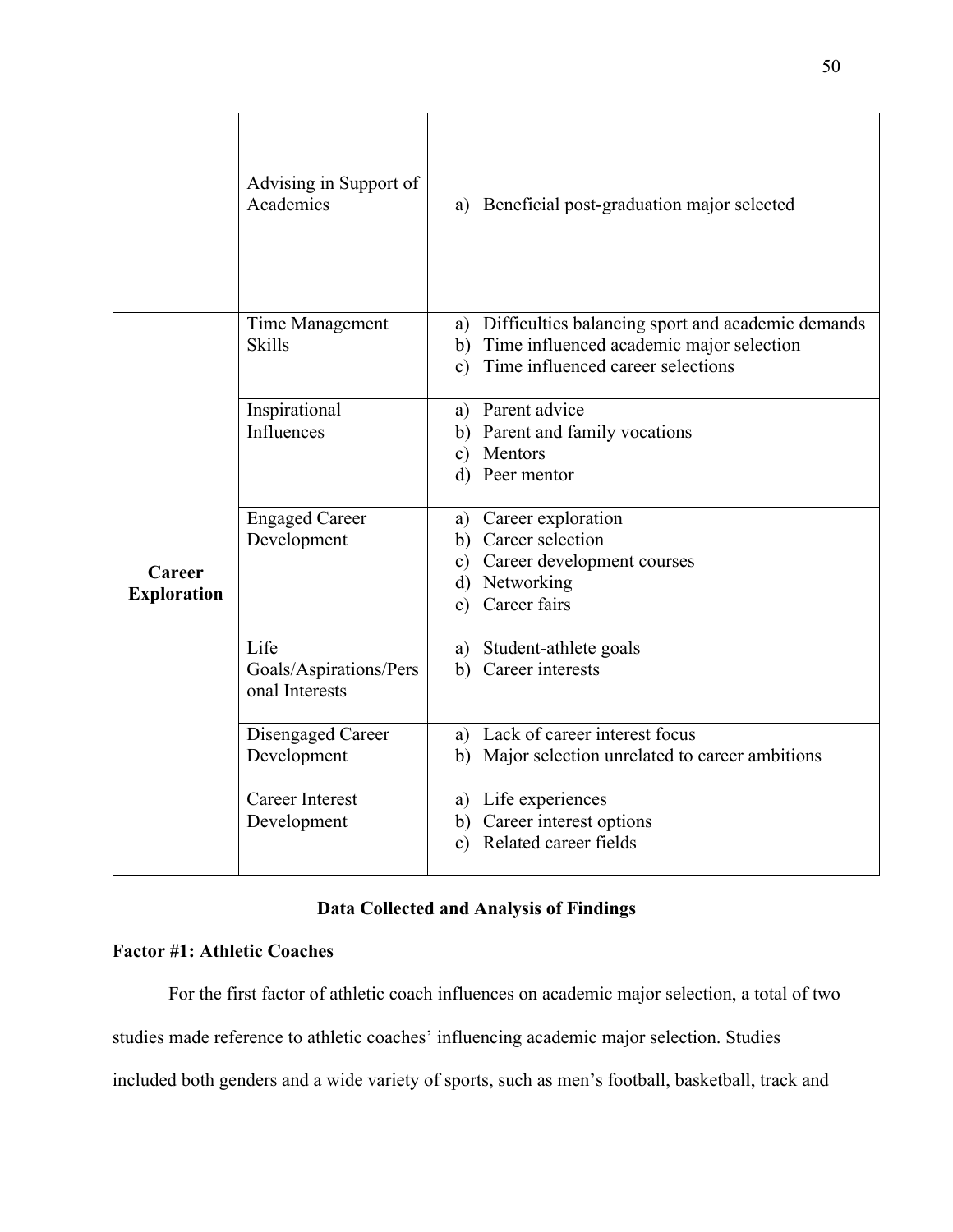field, swimming, tennis, wrestling, and women's golf, tennis, rowing, swimming, cross country, track and field, softball, soccer, volleyball (Malvaso & Navarro, 2016; Navarro; 2014). Specific details as to how coaches' influenced student-athlete academic major selection were not mentioned. As a result, no themes emerged specific to coaches directly influencing academic major selection (Malvaso & Navarro, 2016; Navarro, 2014).

Nonetheless, details as to how coaches indirectly influenced student-athlete academic major selection were found in a total of six studies, with indirect influences including degree selection, academic schedules, value of academic success, eligibility, and college selection. The collection of studies addressed both genders and a wide variety of sports, which included men's baseball, basketball, football, golf, ice hockey, lacrosse, soccer, swimming, tennis, wrestling track (indoor and outdoor), track and field, wrestling, and women's basketball, field hockey, golf, gymnastics, ice hockey, lacrosse, softball, soccer, swimming, tennis, track (indoor or outdoor), track and field, and volleyball. One of the six studies did not specify gender in relation to sports teams, but included the following sports: cross country, football, rowing, soccer, swimming and diving, and track and field. Another study generalized findings but listed most representative sports as including men's football, basketball, cross country, and swimming and diving, and women's basketball, cross country/track, and water polo (Cooper et al., 2013; Hardin & Pate, 2013; Heinze, Lu, & Soderstrom, 2018; Jeske, Kress, & Vogel; 2019; Letawsky, Palmer, Pederson, & Schneider (2003); Ridpath, Kiger, Mak, Eagle, & Letter, 2007). The identified themes in relation to the factor of athletic coaches' influence on the academic major selection of student-athletes were: Balanced Coaching for both Sport and Academic Success, Coach Prioritizes Sports Success, Coaches' Influence on Time Management, and Coach Influences College Choice.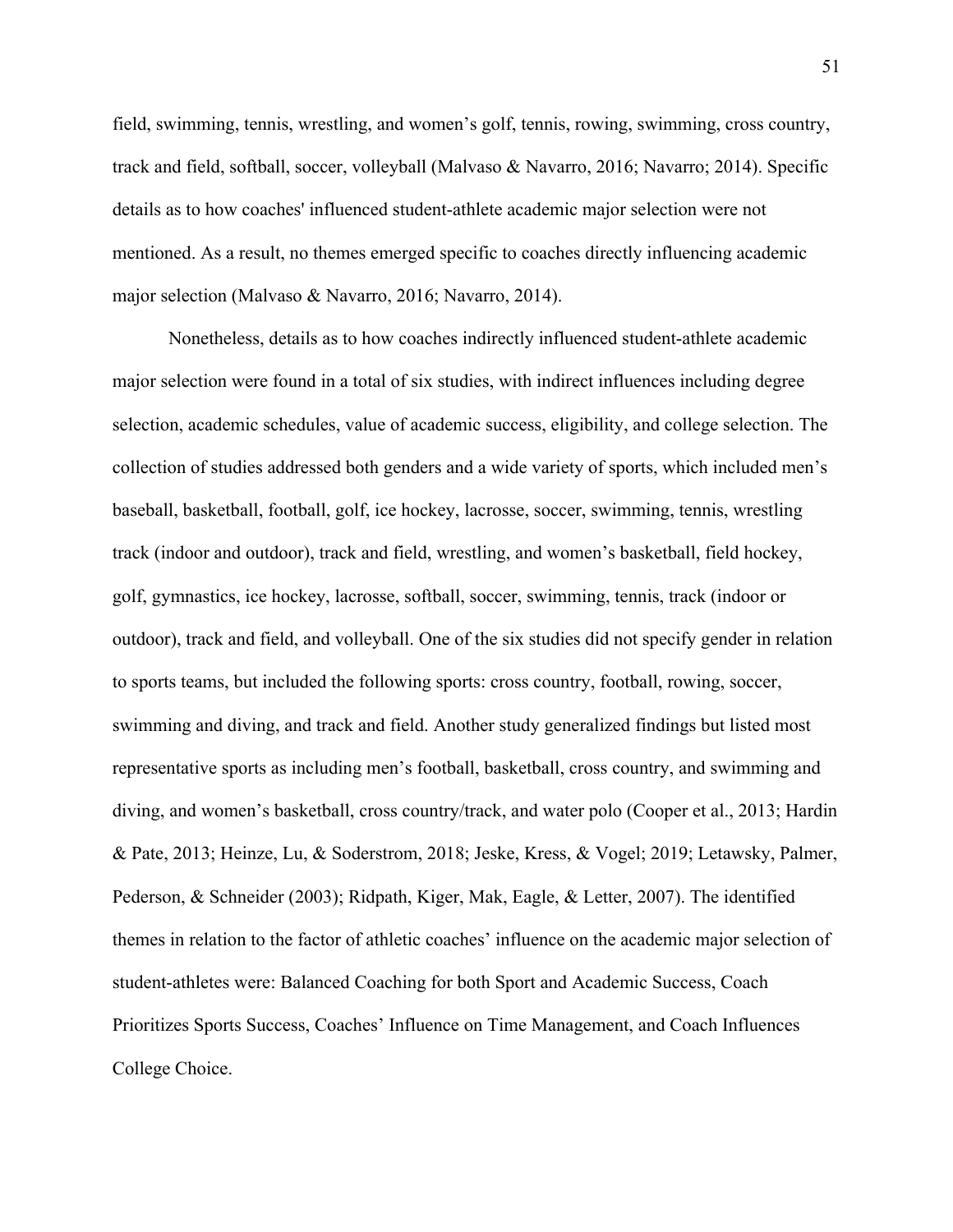**Balanced Coaching for both Sport and Academic Success**. The first theme, Balanced Coaching for both Sport and Academic Success, emerged from findings that included a number of student-athletes mentioning that their coaches placed importance on excelling in sports and classes, as well as many student-athletes emphasizing the value that they had placed on their coach's support, their coach expressing care towards their academics, and their coach being noted as a person that has had the most significant influence in regard to their academics (Kiger, et al., 2007). These findings described the role of athletic coaches supporting student-athletes through expressing support for both academics and athletics. Additionally, the coded terms in relation to Balanced Coaching for both Sport and Academic Success included academic support and care, academic success, excelling in sports and classes, and valuable support.

**Coach Prioritizes Sports Success.** The second theme, Coach Prioritizes Sports Success, surfaced from highlights within studies that included coaches placing a high value on success in sports for student-athletes. Findings that led to this theme included coaches focusing on recruiting student-athletes based on athletic capabilities and not placing value on academic qualifications (Jeske et al., 2019). This particular finding highlighted recruitment being solely based on the 'athlete' component and not the 'student' component when recruiting studentathletes (Jeske et al., 2019). Some student-athletes also mentioned that their coach's demands toward sports participation led to their exclusion from activities such as class review sessions, taking specific classes, and selecting specific academic majors, which led to students compromising various academic interests as a result of prioritizing sports (Heinze et al., 2018). Similarly, certain student-athletes mentioned that the majority of tasks in their laborious daily schedules were outlined by their coach (Hardin & Pate, 2013). Certain student-athletes also mentioned feeling stressed by trying to meet their coach's sport expectations, while staying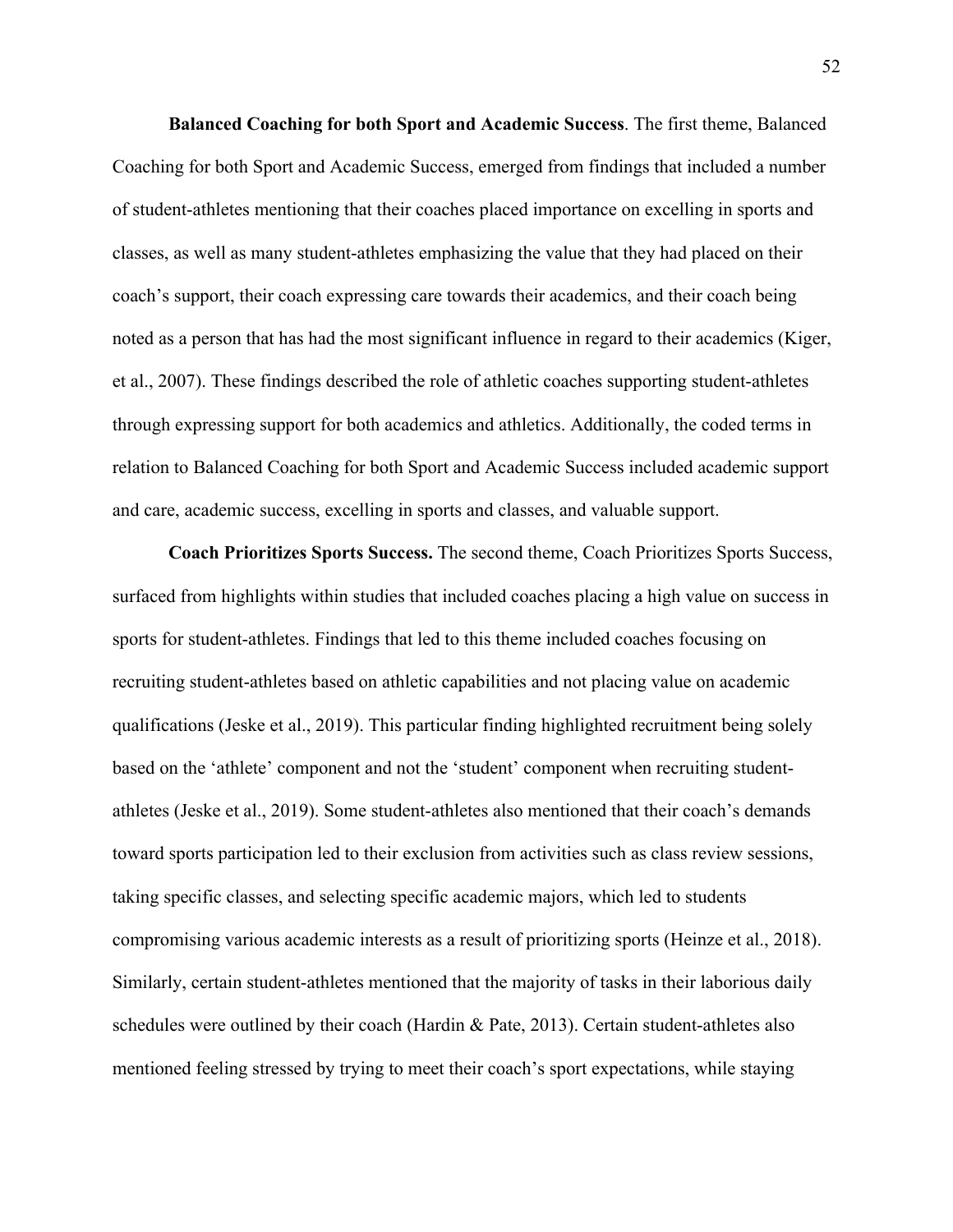eligible to play their sport through adhering to the demands of their schedules and academic major (Hardin & Pate, 2013). This particular finding also highlighted academic schedules taking a backseat to athletic schedules and coaching expectations (Hardin & Pate, 2013). The coded terms in relation to Coach Prioritizes Sports Success included success in sports, athletic capabilities recruitment, sports priority, and laborious athletic schedules.

**Coaches' Influence on Time Management.** The third theme, Coaches' Influence on Time Management emanated from how coaching styles dominated time and schedules toward sports for student-athletes, and thus, led to student concerns about time management in balancing academic and sport demands. Highlights from findings included some student-athletes commenting on their coach's demands being related to low academic performance, with one student-athlete mentioning that his coach did not comprehend the necessity of study time (Heinze et al., 2018). Similarly, another student-athlete mentioned that his coach did not express the need for high academic achievement, stating that degrees can be achieved with grades in the 'C' range, and that an additional available hour in a student-athlete's schedule should be dedicated to sleep to enhance sports performance as opposed to dedicating the additional hour to studying (Heinze et al., 2018). Similarly, a number of student-athletes mentioned difficulties in balancing their time to succeed academically, staying eligible to play their sport, as well as catering to the sport's demands set by their coach (Hardin & Pate, 2013). The findings from this particular theme exemplified the impact that coaching styles have toward limiting time for academic pursuits such as studying, valuing time dedication toward sports instead of academics, and difficulties of balancing time toward both sports and academics. All these components relate to the element of time management for student-athletes (Hardin & Pate, 2013; Heinze et al., 2018). Additionally, coded terms in relation to themes Coaches' Influence on Time Management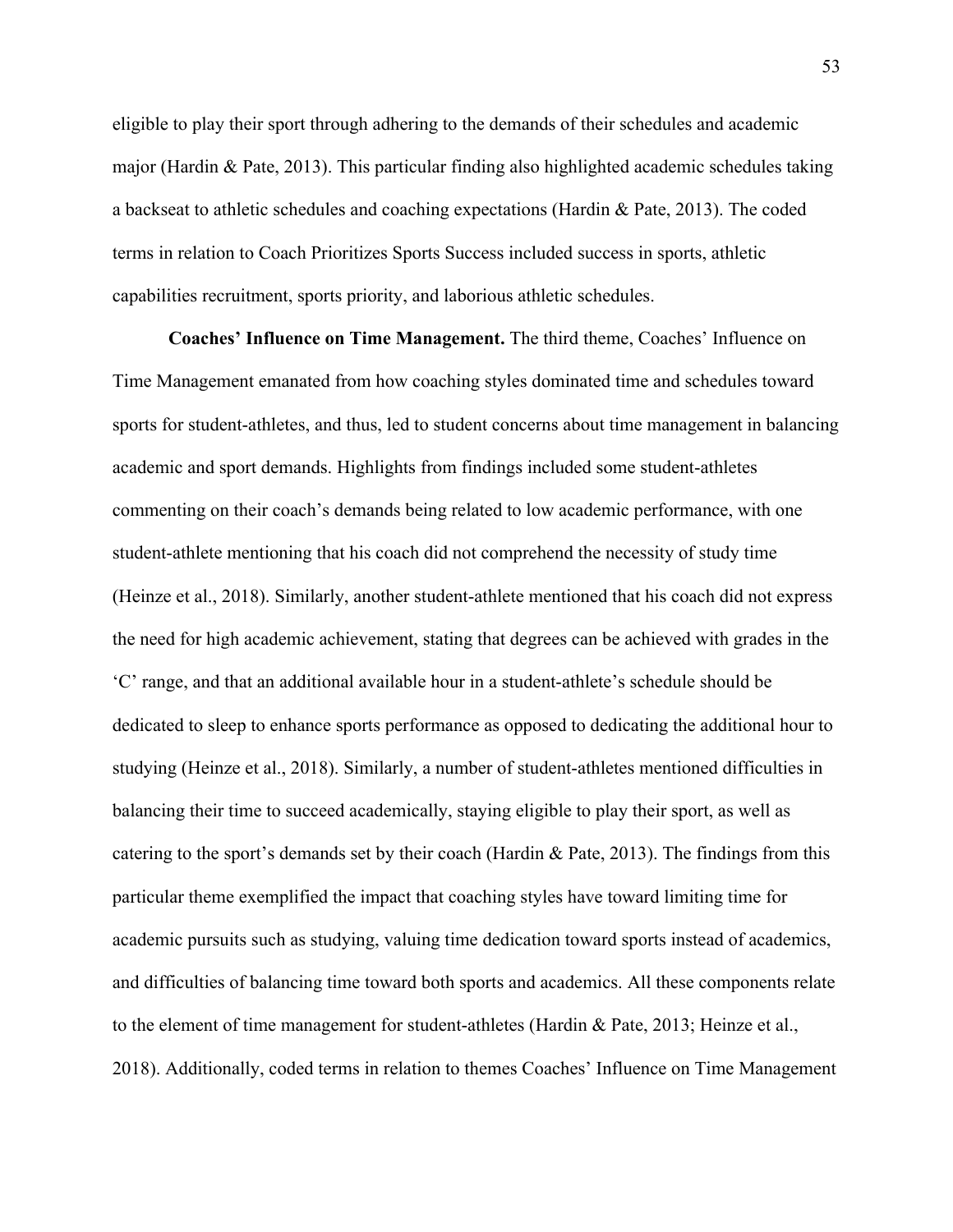included coaching style, dominating time, low academic performance, low academic achievement, unsupportive academically, difficulty balancing time, and sport and academic disbalance.

**Coach Influence on College Choice.** The fourth theme, Coach Influences College Choice**,** surfaced in descriptions of how coaches had a significant influence on the college a student-athlete selected, as a number of student-athletes specified that their college selection had been motivated by the coaches themselves for their sport (Barnes, Carroll, & Rhee, 2018). Similarly, a student-athlete mentioned that his coach was a fundamental deciding factor toward his college selection decision (Cooper et al., 2013). Moreover, many student-athletes stated that the head coach was one of the most important elements that influenced their college choice (Letawsky et al., 2003). The findings of coaches significantly influencing college selection decisions for a number of student-athletes highlighted the value that several student-athletes placed on coaches when selecting a college (Barnes, Carroll, & Rhee, 2018; Cooper et al., 2013; Letawsky et al., 2003). Coded terms in relation to Coach Influence on College Choice included style of coaching, college selection, and coach.

## **Summary of Athletic Coach Influences**

Various influences on how athletic coaches have indirectly influenced student-athlete academic major selection were found and described in four themes. The themes included, Balanced Coaching for both Sport and Academic Success, Coach Prioritizes Sports Success, Coaches' Influence on Time Management, and Coach Influences College Choice (Cooper et al., 2013; Hardin & Pate, 2013; Heinze et al., 2018; Jeske et al., 2019; Letawsky et al., 2003; Ridpath et al., 2007).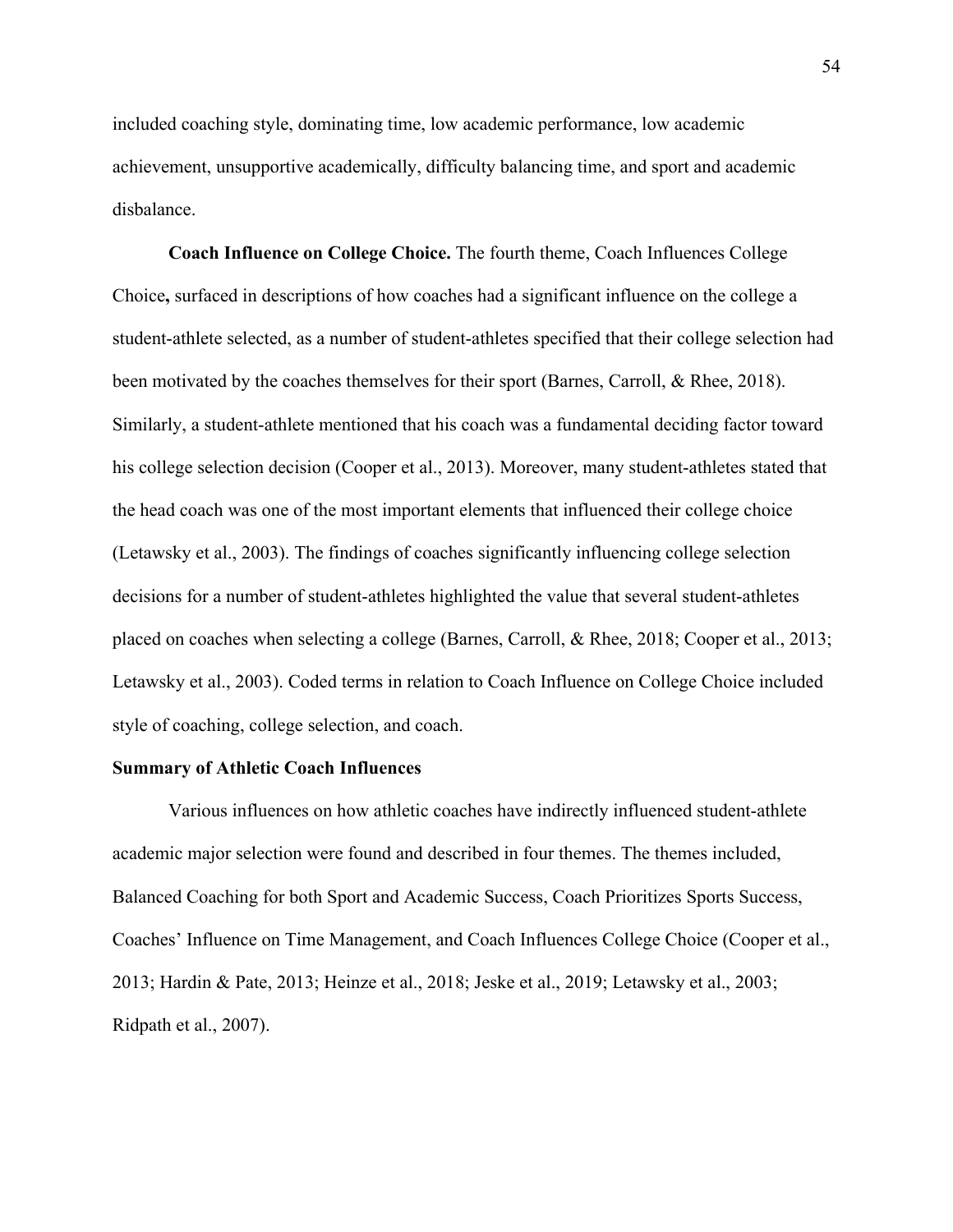# **Factor # 2: Student-Athlete Identity**

For the second factor, student-athlete identity, themes in relation to student-athlete identity influencing student-athlete academic major selection surfaced in eight studies. The collection of studies focused on both genders, and included men's baseball, golf, soccer, tennis, and women's golf, soccer, tennis, swimming and diving, softball, basketball, track and field, golf, soccer, rowing, and volleyball, with special note of three studies that generalized sports with sports not specified, and one study that generalized sports with sports not specified but listed most representative sports as including men's football, basketball, cross country, and swimming/diving, and women's basketball, cross country/track, and water polo (Barnes, Carroll, Kim, & Rhee, 2018; Barnhill & Czekanski, 2016; Cooper, Gawrysiak, & Hawkins, 2013; Foster & Huml, 2017; Heinze, Di Lu, & Soderstrom, 2018; Letawsky, Palmer, Pederson, & Schneider, 2003; Miller, Nadler, & Pelum, 2017; O'Hanlon & Potuto, 2007; Simons & Van Rheenen, 2014). The identified themes in relation to how student-athlete identity had influenced the academic major selection of student-athletes were Time Dedication Based on Identity, Athletic Success as a Priority, Academic Success as a Priority, and Missed Opportunities from Sport Demands.

**Time Dedication Based on Identity.** The theme Time Dedication Based on Identity emerged from information that highlighted the high time demands of a sports schedule compromising academic decisions for student-athletes, with outcomes including several studentathletes having a higher likelihood of not selecting a major aligning with long term career goals, but instead prioritizing their athletics when choosing a major due to limited time from arduous sports schedules (Foster & Huml, 2017). Consequently, the struggle of balancing time toward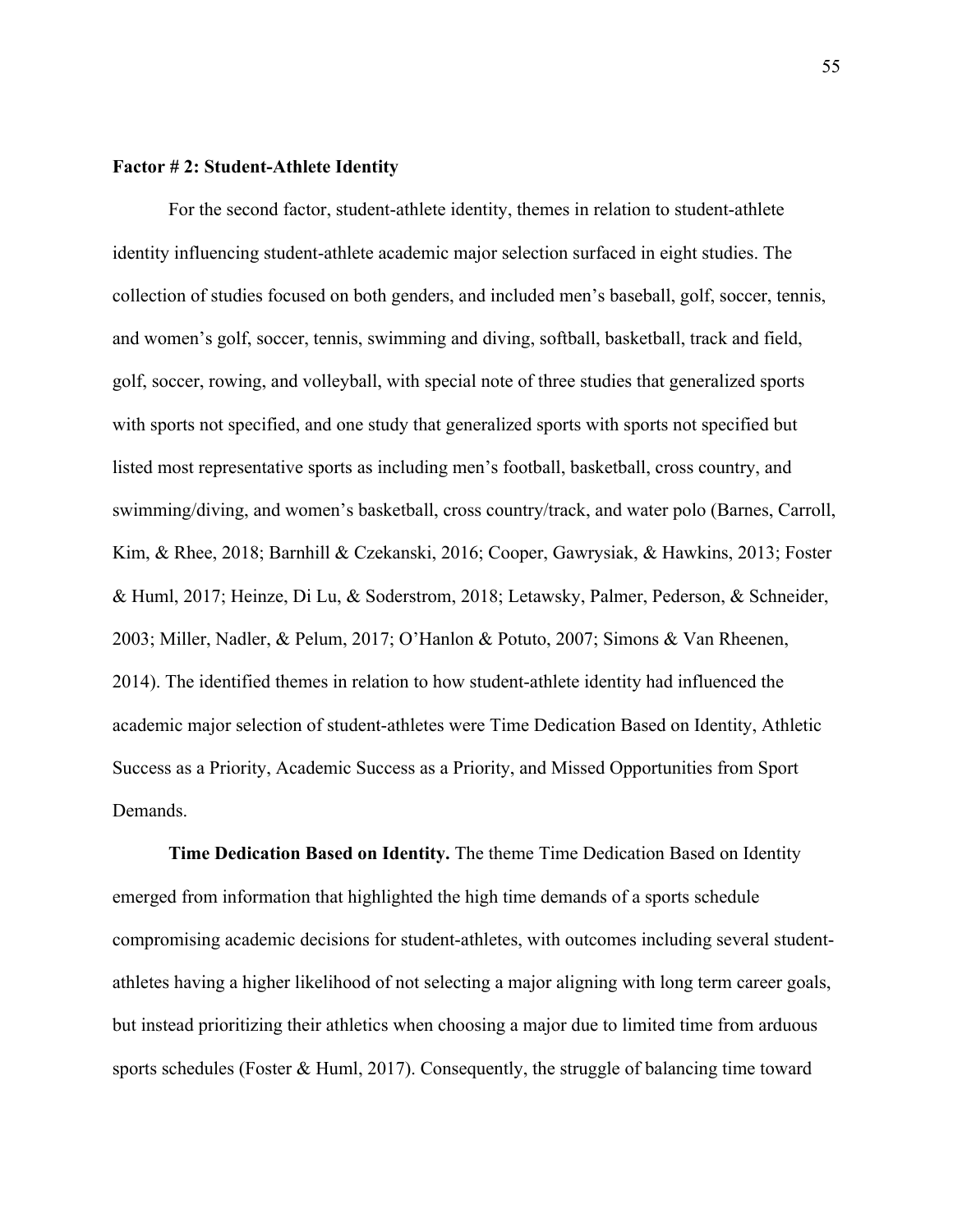sports and academics was also noted, as a number of student-athletes experienced selecting academic majors based on prioritizing their sport and not selecting their first choice for academic majors if the major was considered demanding (O'Hanlon, & Potutu, 2007). Moreover, several student-athletes made time commitment decisions based on demanding sports schedules and not in pursuit of a demanding academic major (O'Hanlon, & Potutu, 2007). Therefore, the demands of time dedication toward sports not only impacted academic major selection, but also academics and career pursuits (Foster & Huml, 2017; O'Hanlon, & Potutu, 2007). Additionally, the coded terms in relation to Time Dedication Based on Identity included high time demands, dominant sports schedule, compromising academics, misaligned major and career goals, and prioritizing athletics.

**Athletic Success as a Priority.** The theme Athletic Success as a Priority was identified based on findings relating to a number of student-athletes making decisions to ensure sports success, while not placing the same value on academic success. For example, several studentathletes were found to overemphasize their athletic identity through selecting majors considered to be easier and less rigorous to support and focus on their athletic careers (Foster & Huml, 2017). Therefore, as a result of overemphasizing athletic identity and pursuing majors considered to be easier, many student-athletes limited their opportunities and options for academic major selection (Foster & Huml, 2017). A number of student-athletes also approached academics solely for the purposes of ensuring eligibility was maintained to play their sport (Simons & Van Rheenen, 2014), which further highlighted the importance student-athletes had primarily placed on eligibility when making academic decisions. Furthermore, several student-athletes also ranked coaches, athletic facilities, playing chances, and their team in their top ten considerations when selecting a college, but did not mention academic majors as a consideration (Barnhill &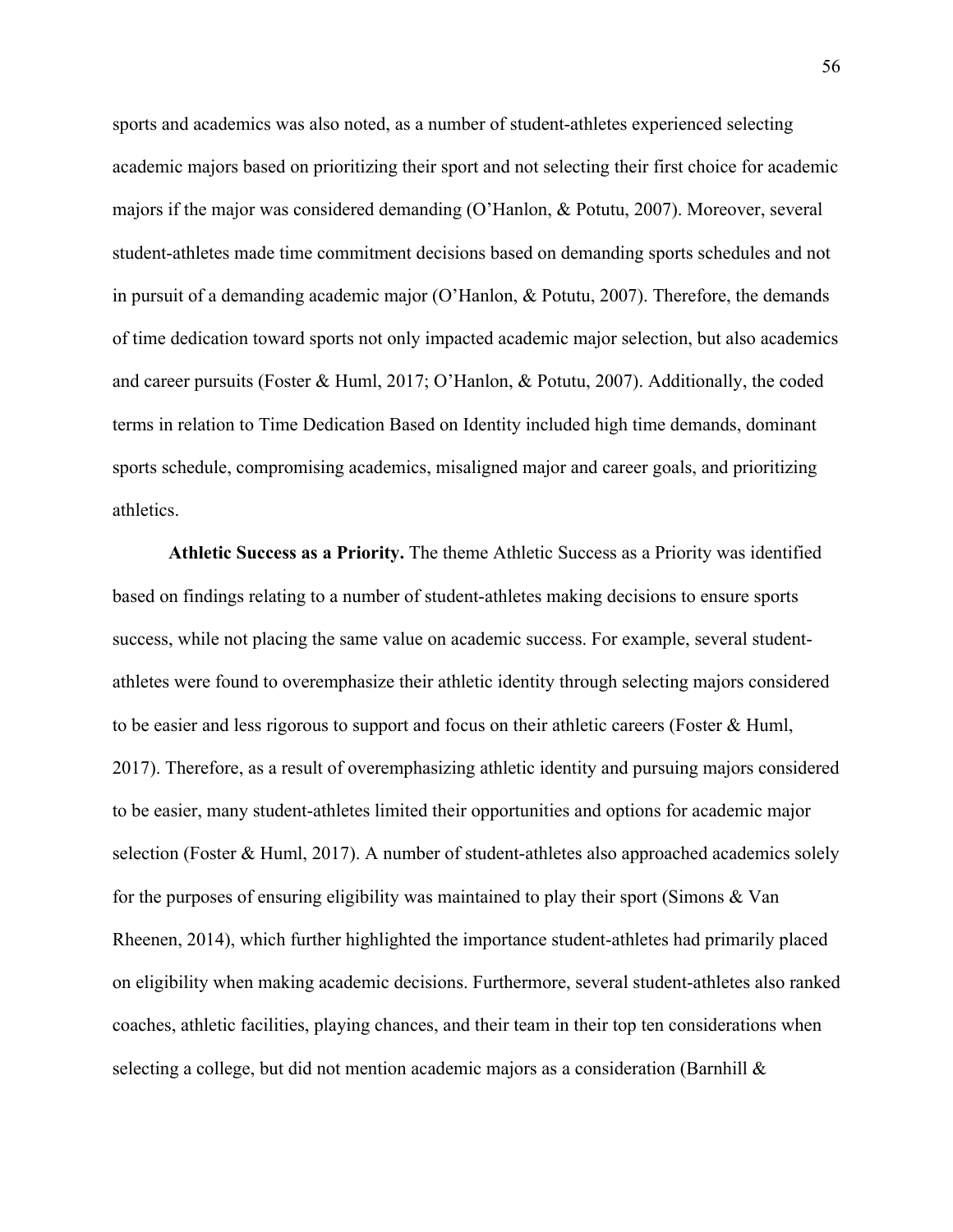Czekanski, 2016). Likewise, many student-athletes mentioned that the reason for attending college was to play sports, while not mentioning an academic program or major as the reason (Miller et al., 2017). Therefore, a number of student-athletes primarily considered sports-related components when selecting a college (Barnhill & Czekanski, 2016). Additionally, coded terms in relation to Athletic Success as a Priority included academic major priority, degree programs priority, academic department reputability, academic learning transferred to career, sport success, overemphasized athletic identity, less rigorous majors, and support athletic careers.

**Academic Success as a Priority**. The theme Academic Success as a Priority emerged from some student-athletes placing value on their academics first when considering academic major selection, with one student-athlete mentioning selecting a university due to the wide variety of academic majors offered (Cooper et al., 2013). Similarly, some student-athletes mentioned that specific degree programs offered at a university were most important when selecting a university (Letawsky et al., 2003), which highlighted how academics were a significant component in the decision to pursue a university. Additionally, when selecting a college, some student-athletes considered the reputability of the academic department associated with their academic major selection (Barnhill & Czekanski, 2016), which strengthens the importance that some student-athletes placed on academic success in relation to an academic department's reputation when pursuing a major at a particular college. In addition, one studentathlete had mentioned that her first priority was to achieve a degree, while another studentathlete mentioned that academics were an important consideration when choosing a university (Barnes et al., 2018). Therefore, the findings for this particular theme highlighted the importance of academic major, academic success, and degree achievement for some student-athletes when making college selection decisions (Barnes et al., 2018; Barnhill & Czekanski, 2016; Cooper et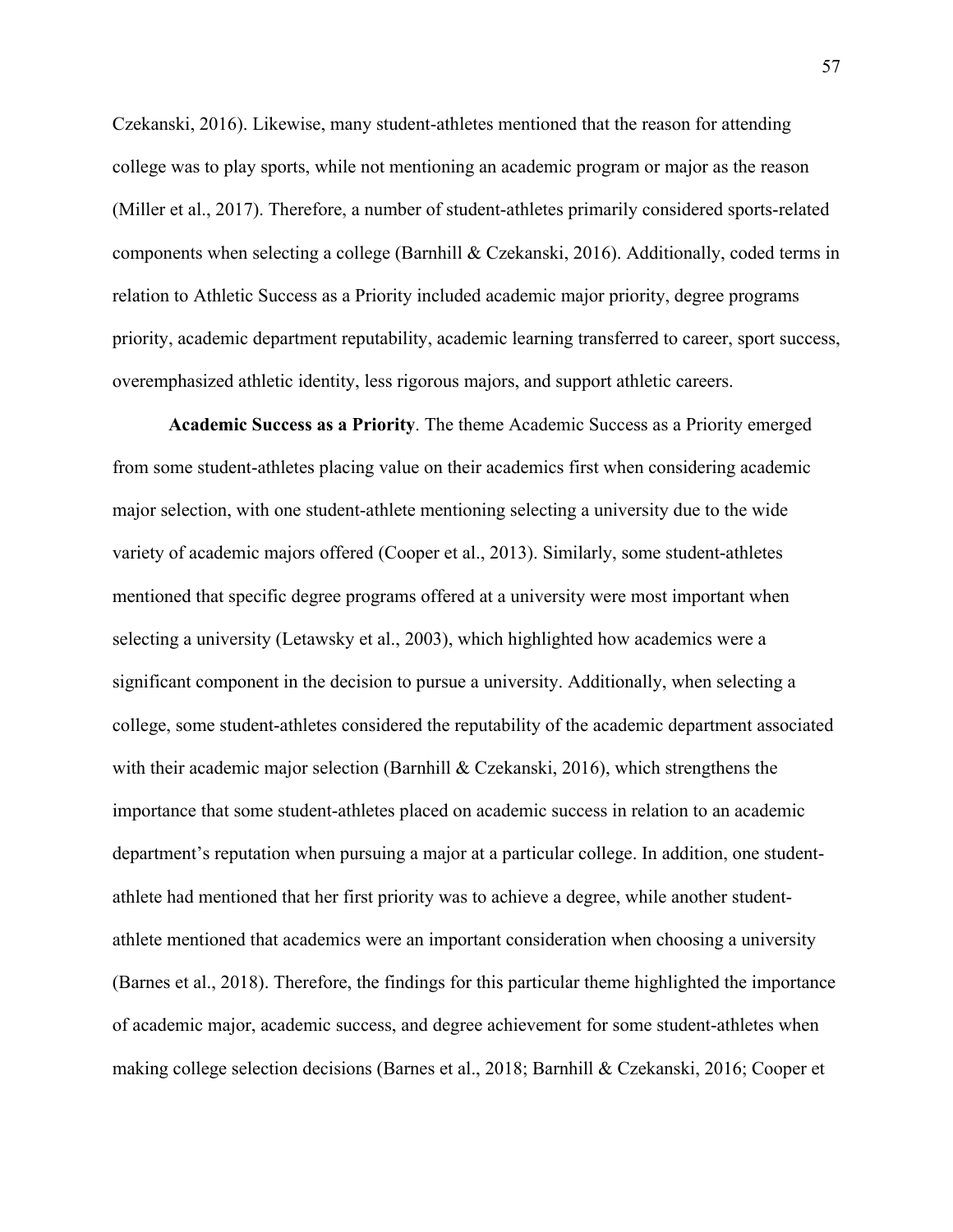al., 2013; Letawsky et al., 2003). Coded terms in relation to Academic Success as a Priority included academics first, diversity in academic major options, importance of degree programs offered, reputability of academic department associated with major, and degree achievement priority.

**Missed Opportunities from Sport Demands**. The theme Missed Opportunities from Sport Demands surfaced from a number of student-athletes experiencing conflict in relation to their identity, with sports demands from their coach leading to missing the opportunity to take specific academic majors, being discouraged from taking specific academic majors, along with missed opportunities in terms of career development and course selection (Heinze, 2018). Therefore, in pursuit of sport demands, many student-athletes had compromised opportunities in relation to their academics, such as academic major selection options and additional career development pursuits independent of their sports career (Heinze, 2018). Additionally, coded terms in relation to Missed Opportunities from Sport Demands included sport demands priority, not selecting major of choice, missed academic major opportunities, missed career development opportunities, and missed course selection opportunities.

**Additional Themes in Relation to Student-Athlete Identity.** Two additional themes emerged in relation to student-athlete identity indirectly influencing academic major selection. From a study by Gilson & Paule (2011), which focused on both male and female studentathletes, with sports including men's golf, soccer, tennis, and women's golf, soccer, tennis, swimming and diving, track and field, golf, and volleyball, the first theme Balanced Athletic and Academic Identity came forth from findings. Balanced identity was demonstrated by a number of student-athletes making decisions that expressed academic success and sports success. For example, many student-athletes mentioned that the advisement of their teammates toward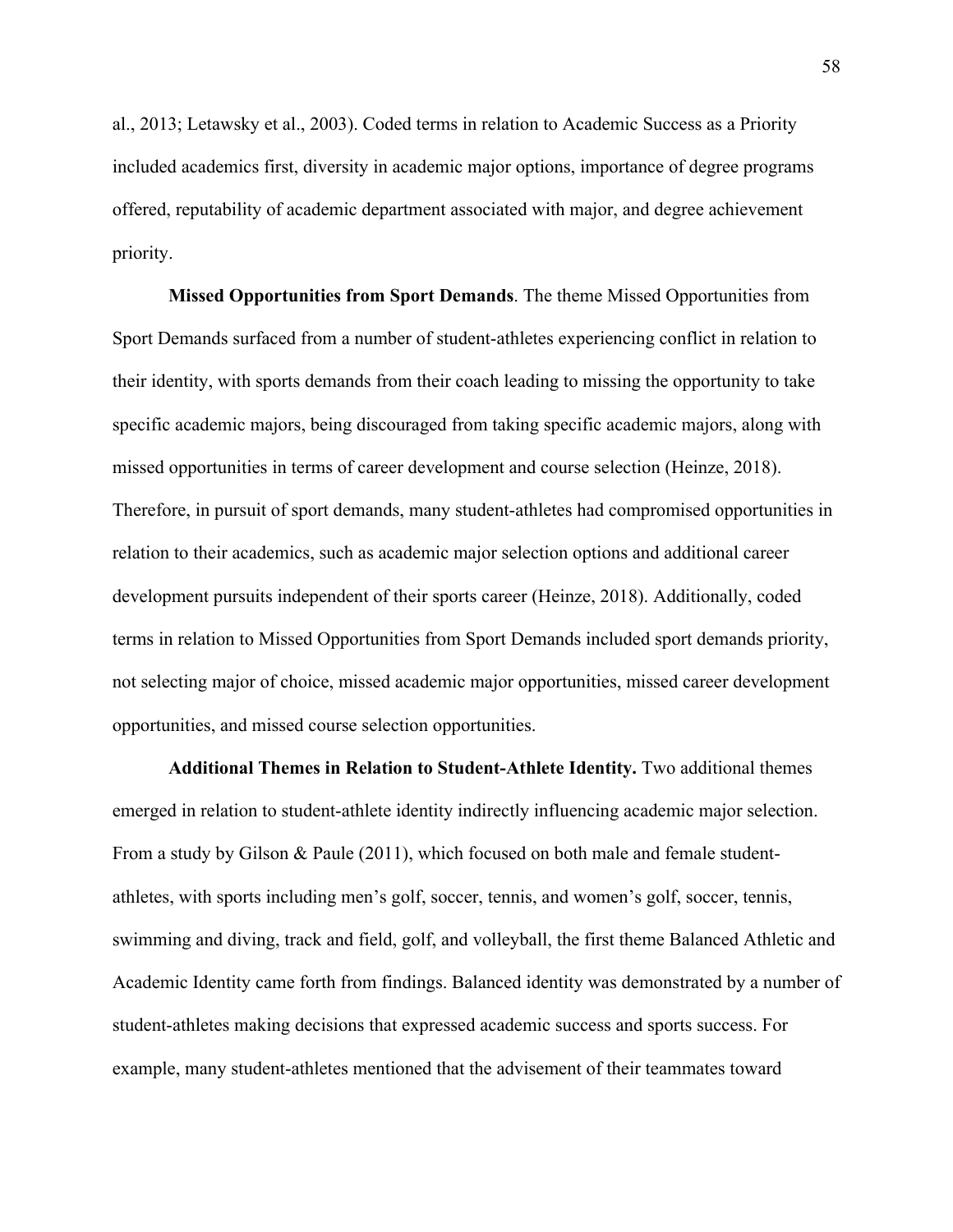achieving success in a difficult academic major, as well as academic support from their teammates was beneficial toward pursuing both their sport and academics (Gilson & Paule, 2011). This particular finding supports the expressed interest various student-athletes demonstrated toward succeeding in both their sports and academics in relation to their identity as a student and an athlete (Gilson & Paule, 2011). Coded terms in relation to Balanced Athletic and Academic Identity included academic success decisions and sport success decisions.

The second theme, Academic Engagement, surfaced in relation to various studentathletes engaging in academics through taking learning from their classes and integrating those learnings into career fields of interest. This particular finding demonstrated how academic engagement was beneficial toward the career pursuits of certain student-athletes (Gilson & Paule, 2011). Coded terms in relation to Academic Engagement included academic applications and learning transfer to career fields.

## **Summary of Student-Athlete Identity**

Various influences on how student-athlete identity directly influenced student-athlete academic major selection were found and described in five themes. The themes included, Time Dedication Based on Identity, Athletic Success as a Priority, Academic Success as a Priority, and Missed Opportunities from Sport Demands. (Barnes et al., 2018; Barnhill & Czekanski, 2016; Cooper et al., 2013; Foster & Huml, 2017; Heinze et al., 2018; Letawsky et al., 2003; Miller et al., 2017; O'Hanlon & Potuto, 2007; Simons & Van Rheenen, 2014). Additionally, influences based on how student-athlete identity indirectly influenced student-athlete academic major were also found and described in two themes, which included Balanced Athletic and Academic Identity, and Academic Engagement.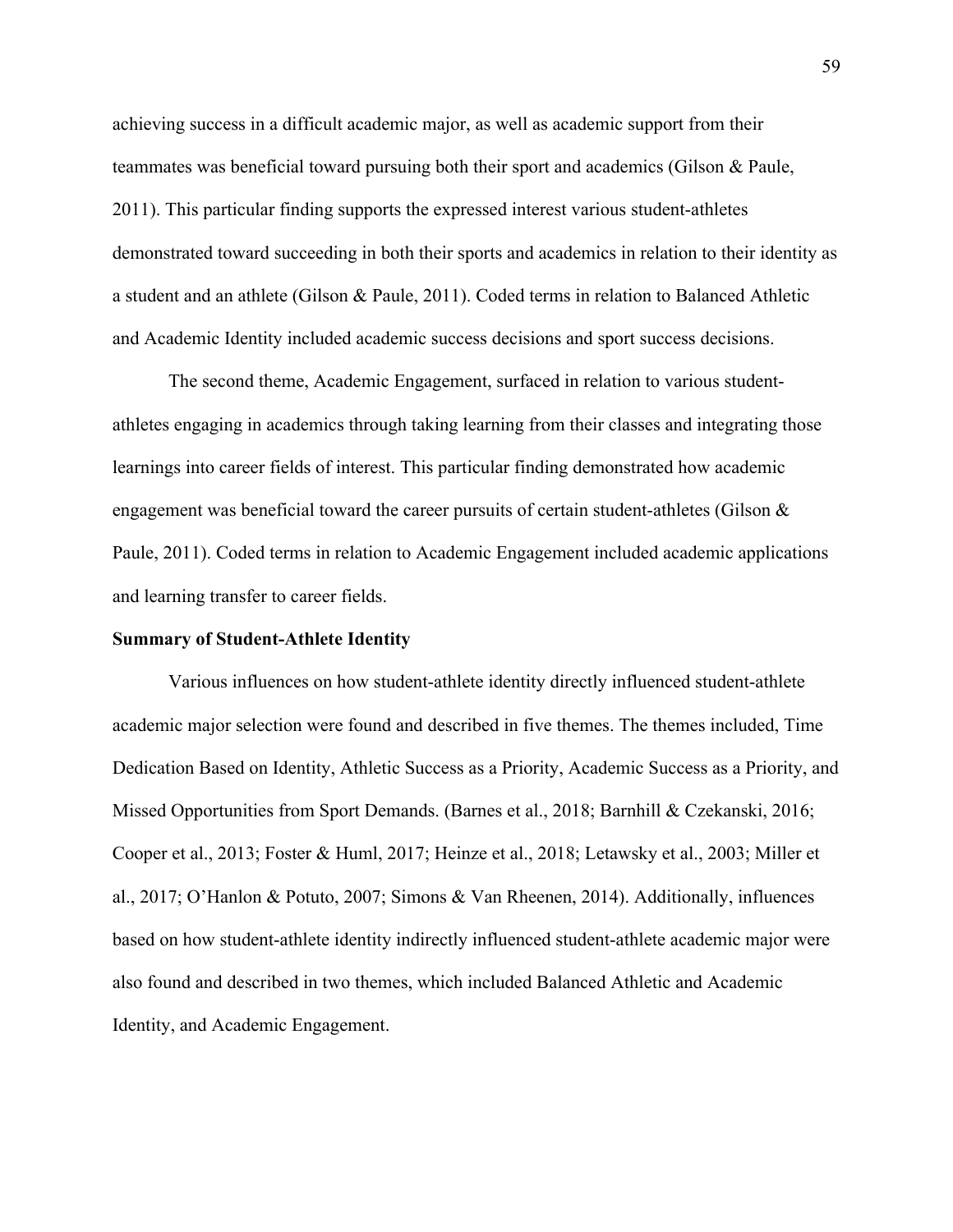# **Factor #3: Academic Advising**

For the third factor, academic advising, themes in relation to academic advising influencing student-athlete academic major selection surfaced in a total of three studies. The collection of studies included both genders and a wide variety of sports, which consisted of men's football, basketball, track and field, swimming, wrestling, rowing, tennis, and women's volleyball, soccer, softball, track and field, cross country, swimming, rowing, tennis, and golf, as well as seven men's sports and six women's sports generalized and not specified (Ayers, Dobose, & Pazmino-Celvallos, 2012; Malvaso & Navarro, 2016; Navarro; 2015). The identified themes in relation to how academic advisors had influenced the academic major selection of student-athletes were Advising in Support of Sports and Advising in Support of Academics.

**Advising in Support of Sports**. The theme Advising in Support of Sports arose from data collection that highlighted academic advisors influencing student-athletes toward selecting majors in favor of being eligible to play their sport. Supportive findings included a number of student-athletes mentioning that advisors encouraged them to make academic major selections for the purposes of maintaining eligibility and not in pursuit of personal interests (Navarro, 2015). This particular finding highlighted advising styles that supported sports for the 'athlete' component of student-athletes and not the 'student' component of student-athletes (Navarro, 2015). Similarly, selecting an academic major was often based on the encouragement of maintaining eligibility by academic advisors (Malvaso & Navarro, 2016). Many student-athletes were advised to select academic majors that did not interfere with or compromise their athletic participation (Ayers et al., 2012). Therefore, the findings for the theme Advising in Support of Sports demonstrated an advising style in support of student-athletes being able to play sports in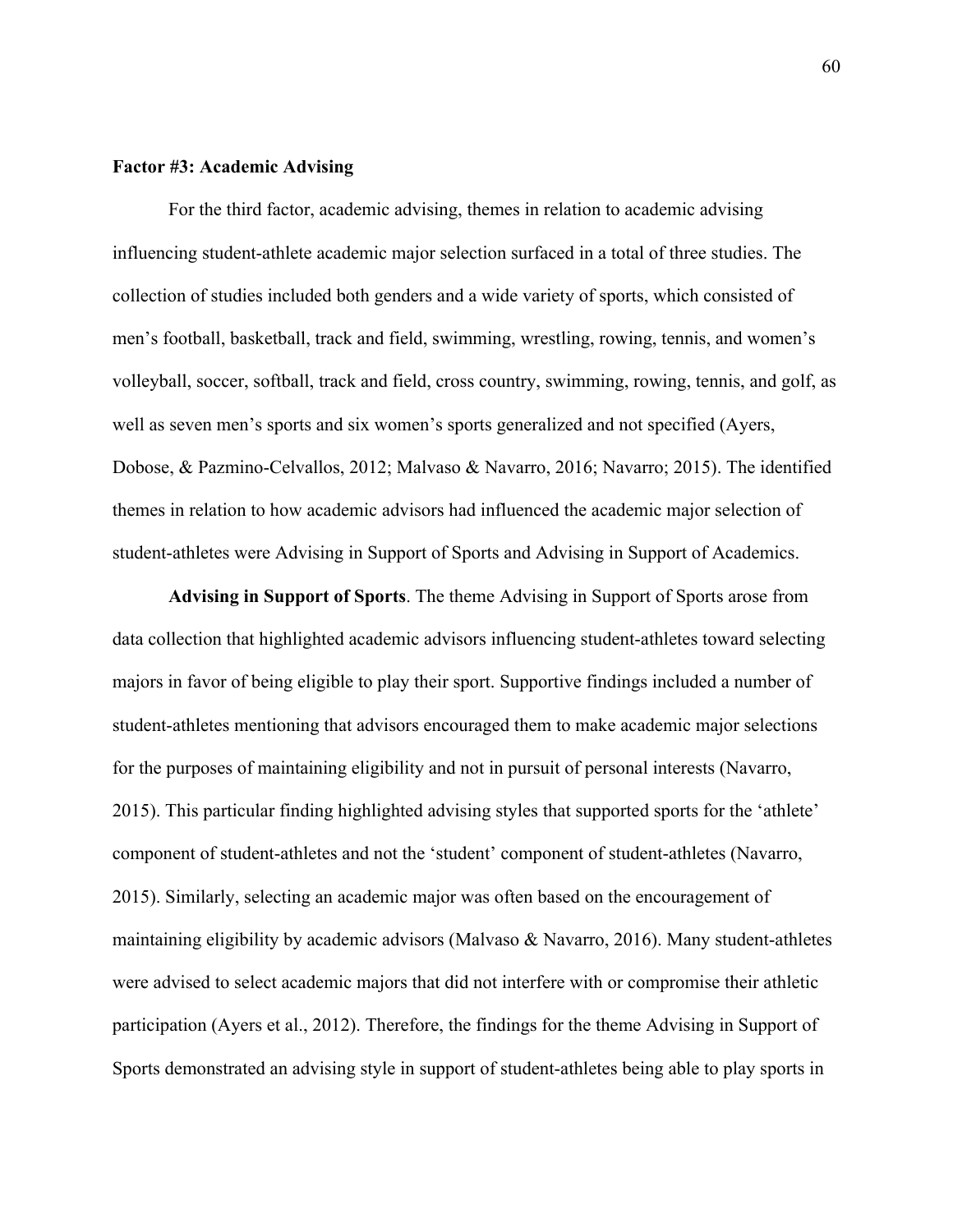college, as opposed to encouraging academic major selection based on academic or career success (Malvaso & Navarro, 2016; Navarro, 2015). Coded terms in relation to Advising in Support of Sports included eligibility-focused major selected, discouraged pursuit of personal interest majors, and major supports athletic participation.

**Advising in Support of Academics.** The theme Advising in Support of Academics surfaced from findings that highlighted advisors guiding student-athletes towards academic success. The findings in support of this theme included various student-athletes expressing that advisors were a strong resource in selecting academic majors that aligned with career interests (Navarro, 2015). This particular finding highlighted the supportive advising style toward academics for student-athletes by incorporating career interests when assisting student-athletes in academic major selection (Navarro, 2015). Additionally, one student-athlete specified that his advisor helped him select an academic major that would be beneficial after graduating (Navarro, 2015). Overall, this particular theme expressed how advising styles can influence studentathletes not only toward academic major selection in support of academics, but also in support of career interests and being beneficial after graduation. The coded terms in relation to Advising in Support of Academics included beneficial post-graduation major selected.

## **Summary of Academic Advising**

How academic advisors influenced student-athlete academic major selection were found in two themes. The themes included, Advising in Support of Sports and Advising in Support of Academics (Ayers, Dobose, & Pazmino-Celvallos, 2012; Malvaso & Navarro, 2016; Navarro; 2015).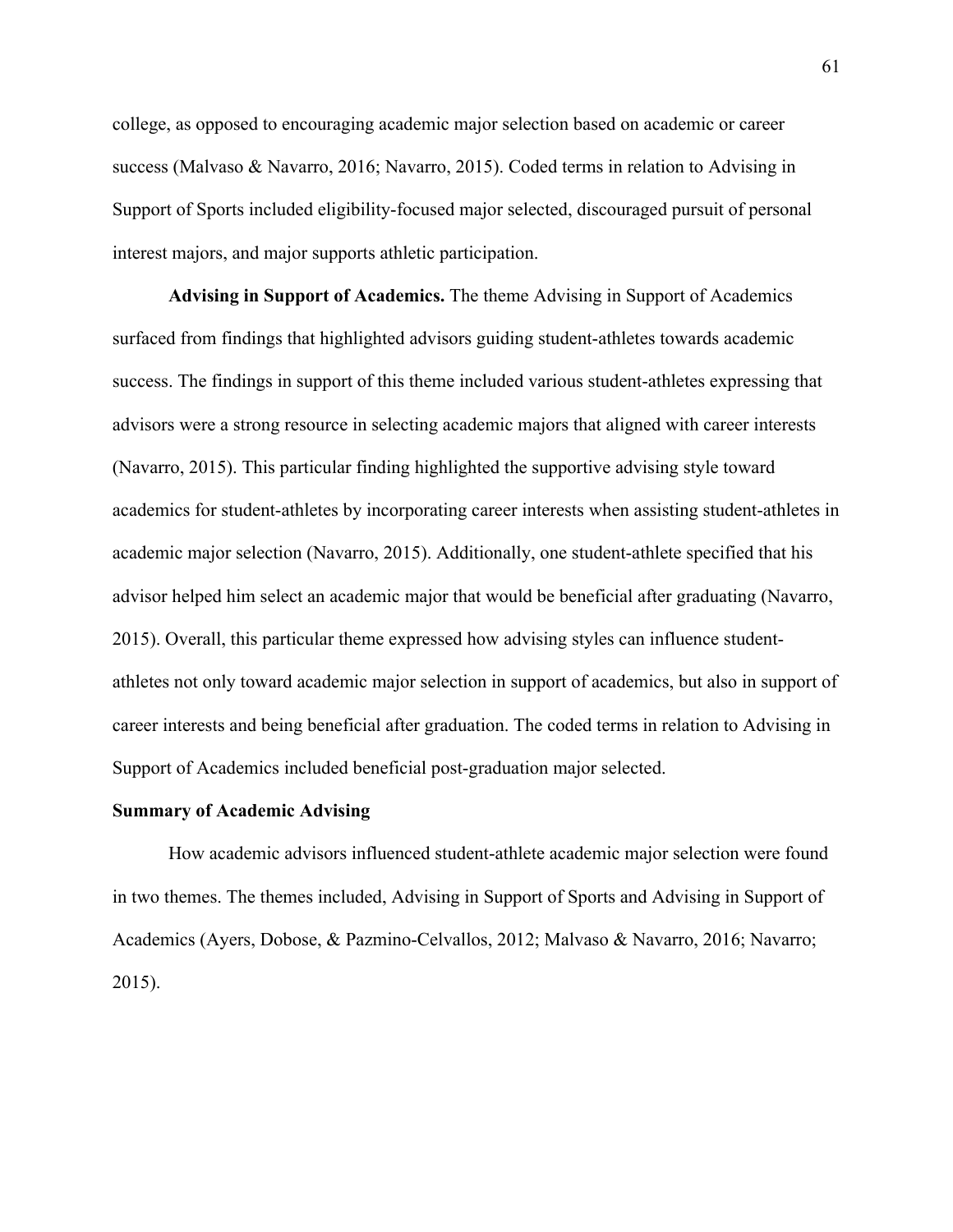## **Factor #4: Career Exploration**

Themes in relation to the fourth factor, career exploration influencing student-athlete academic major selection, surfaced in a total of five studies. The collection of studies included both genders and a wide variety of sports, such as men's baseball, football, tennis, rowing, basketball, and track and field, swimming, wrestling, rowing, and women's softball, golf, tennis, basketball, rowing, cross country, track and field, and volleyball, soccer, softball, cross country, swimming, and rowing, and a study with sports generalized and not specified (Malvaso & Navarro, 2016, Navarro, 2014, Navarro, 2015, Navarro, 2015, Paule-Koba, 2019). The identified themes in relation to how career exploration had influenced the academic major selection of student-athletes were Engaged in Career Development, Disengaged Career Development, Inspirational Influences, Time Management Skills, and Life Goals/Aspirations/Personal Interests.

**Engaged in Career Development**. The theme Engaged in Career Development emerged from findings that highlighted student-athletes selecting academic majors based on engaging in activities related to career development. Notable findings included a number of student-athletes mentioning career exploration and career selection as fundamental components contributing to their academic major choice, with career exploration activities including career development courses, networking opportunities, and career fairs (Navarro, 2014). Similarly, career development in relation to connecting with professionals who work in the career fields that various student-athletes were interested in, as well as campus-wide resources were also considered important influences in selecting an academic major (Navarro, 2015). Moreover, many student-athletes mentioned that career assessments contributed toward strengthening personal interests as well as providing direction for academic major selections (Navarro, 2015).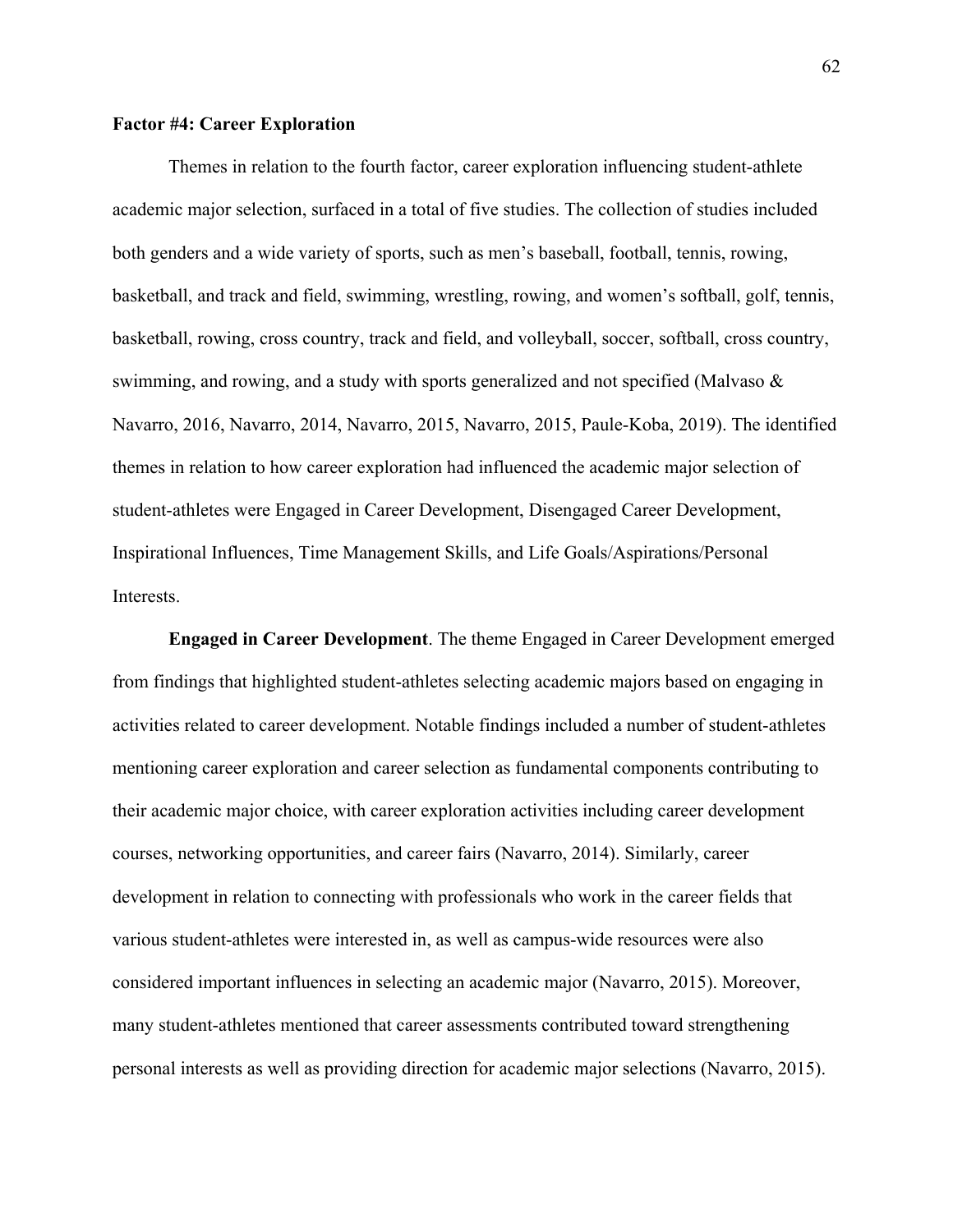Overall, the findings for this particular theme expressed student-athlete engagement toward career development as significantly contributing towards academic major selection (Navarro, 2014; Navarro, 2015; Navarro; 2015). Coded terms in relation to Engaged in Career Development included career exploration, career selection, career development courses, networking, and career fairs.

**Disengaged Career Development**. The theme, Disengaged Career Development**,** surfaced from findings that highlighted various student-athletes making academic major selections without any career development tools or exposure. Findings in support of this theme included a few student-athlete perspectives toward academic major selection being based on achieving a credential as opposed to being reflective of career interests (Navarro, 2015). Moreover, some student-athletes were found to select academic majors that were not related to their career ambitions, therefore, resulting in a disconnect between the academic major selected and career interests (Paule-Koba, 2019). Additionally, the coded terms in relation to Disengaged Career Development included lack of career interest focus, major selection unrelated to career ambitions.

**Inspirational Influences**. The theme Inspirational Influences surfaced from data collection relating to various student-athletes selecting academic majors based on inspirational career influences, with the advice of parents being noted as an important factor that contributed to developed interests in career fields (Malvaso & Navarro, 2016). A number of student-athletes also considered the vocations of parents, family, and mentors as influences in their academic major selection, with one particular student-athlete mentioning that a former NFL player shared the awareness of short careers in football (Navarro, 2014). Moreover, many student-athletes mentioned peer mentors as influential in selecting academic majors, although the academic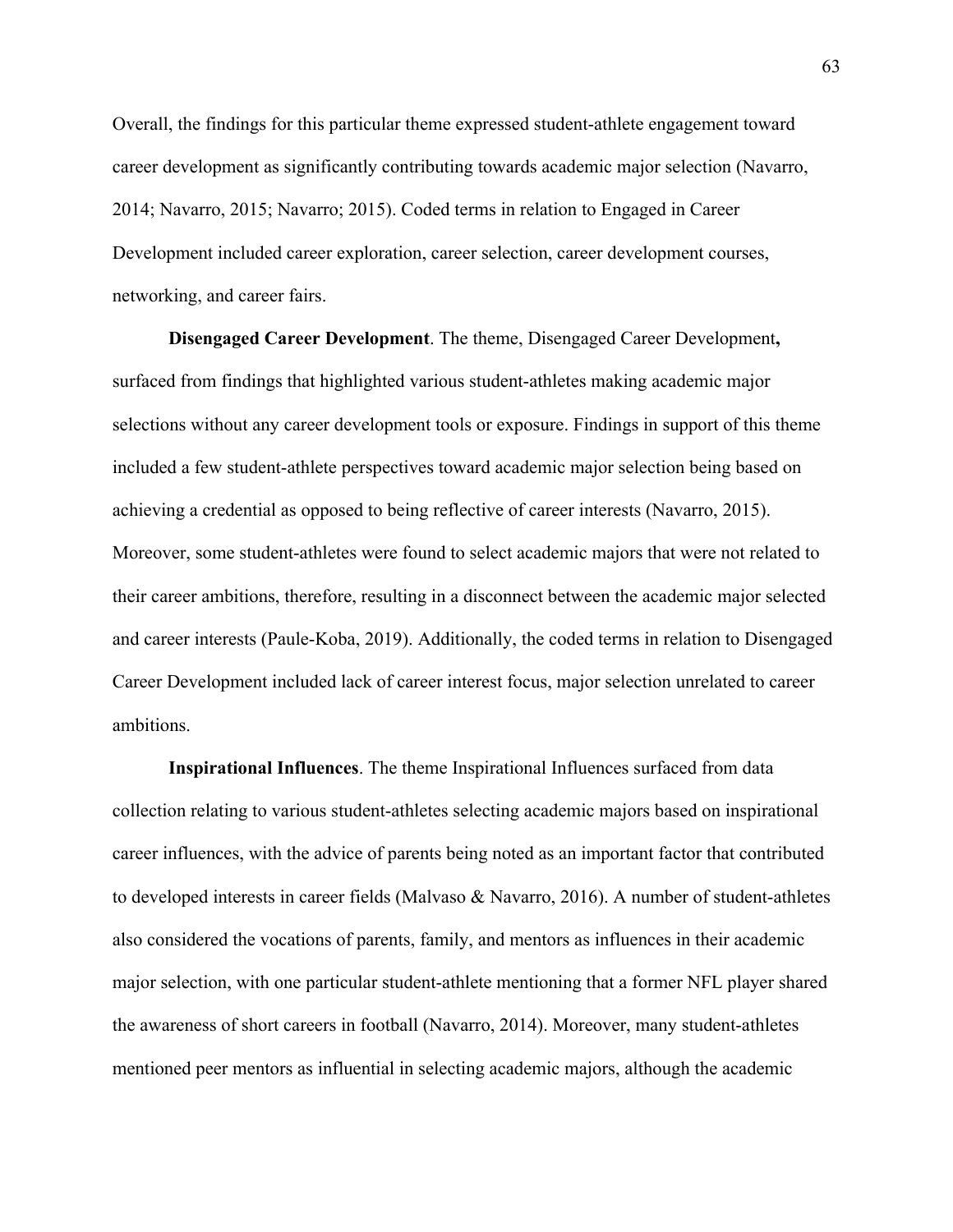majors that peer mentors had encouraged were unrelated to the career interests of the studentathletes (Navarro, 2015). Overall, the findings for the theme Inspirational Influences highlighted different forms of inspiration that were important influences toward academic major selection and career pursuits (Malvaso & Navarro, 2016; Navarro, 2014; Navarro, 2015). Coded terms in relation to Inspirational Influences included parent advice, parent and family vocations, mentors, and peer mentors.

**Time Management Skills.** The theme Time Management Skills unfolded based on data collection that highlighted how the component of time affected career development opportunities and academic major selection for several student-athletes. Key findings included how difficulties in balancing sports and academics impacted the student-athlete academic major selection for a number of student-athletes, as various student-athletes indicated that the element of time influenced their academic major selection and career selection (Navarro, 2014). This particular finding highlighted how time management skills impacted academic major selections and career selections, as well as the ability to balance both sport and academic demands (Navarro, 2014). Additionally, coded terms in relation to Time Management Skills included difficulties balancing sport and academic demands, time influenced academic major selection, and time influenced career selections.

**Life Goals/Aspirations/Personal Interests.** The theme Life Goals/Aspirations/Personal Interests surfaced from findings that identified student-athlete goals, aspirations, and interests in relation to career exploration, which contributed to their academic major selection. Findings included many student-athletes mentioning that their internal passions were influential towards academic major and career selection decisions (Navarro, 2014). Coded terms in relation to Life Goals/Aspirations/Personal Interests included student-athlete goals and career interests.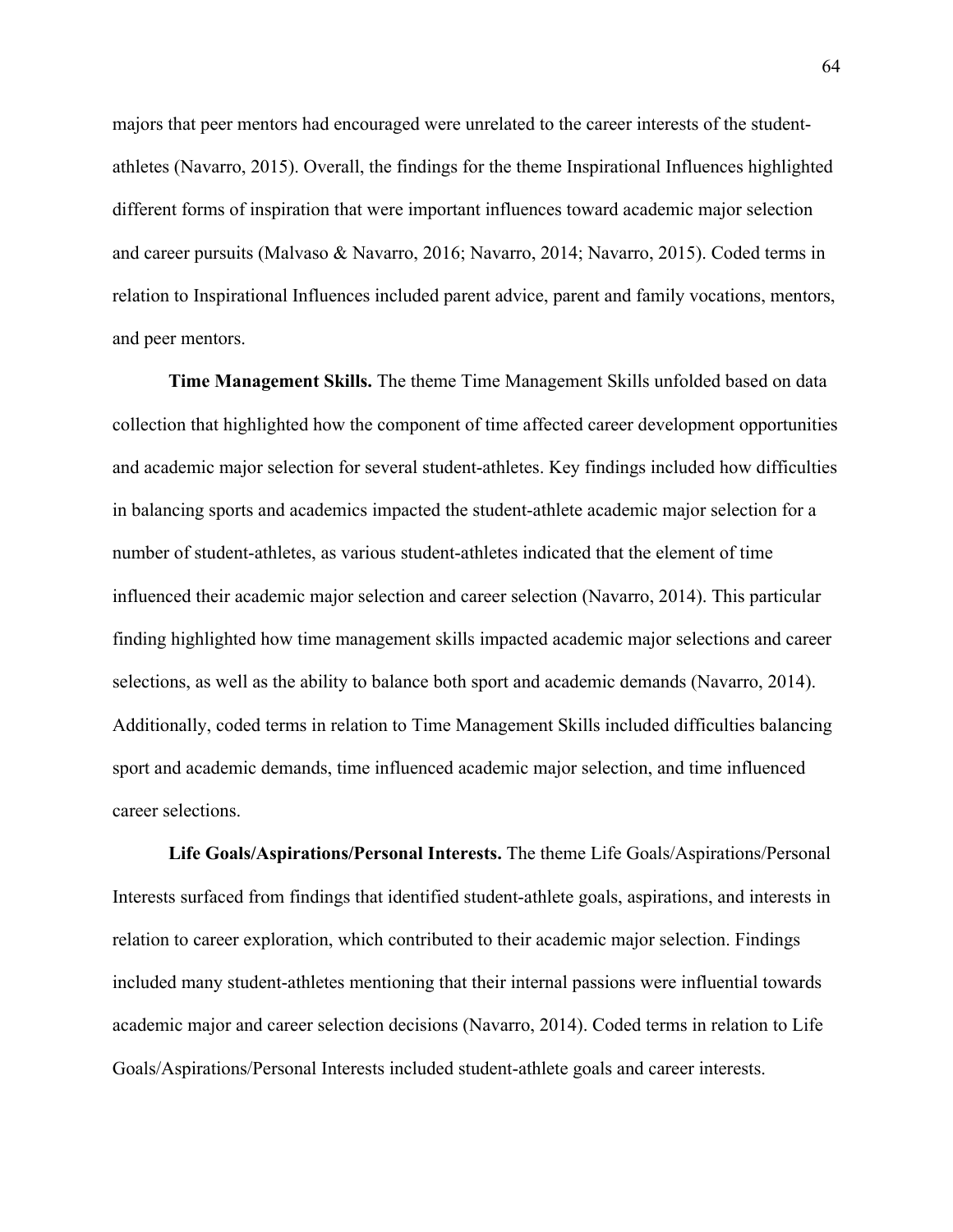**Additional Theme in Relation to Career Exploration.** An additional theme emerged in relation to career exploration indirectly influencing student-athletes academic major selection in two studies. Brown, Gordan, & Siben (2019) included both genders and listed sports without gender, and included the sports of baseball, basketball, cheer and dance, cross country, field hockey, football, golf, soccer, tennis, indoor track and field, outdoor track and field, and volleyball. Mavalso & Navarro (2016) focused on both male and female student-athletes, with men's sports including football, basketball, track and field, swimming, wrestling, rowing, tennis, and women's sports including volleyball, soccer, softball, track and field, cross country, swimming, rowing, tennis, and golf. The theme Career Interest Development surfaced from findings that included several student-athletes mentioning how life experiences prior to attending college were significant towards developing career ambitions (Malvaso & Navarro, 2016). In exploring career interests further, a number of student-athletes who had expressed interests in careers leading to coaching were found to have an interest in coaching related fields such as education-based careers (Brown et al., 2019). Therefore, life experiences of student-athletes as well as exploring related career interest fields were important components that contributed to the development of career interests for student-athletes (Brown et al., 2019; Malvaso & Navarro, 2016). Additionally, coded terms in relation to Career Interest Development included studentathlete goals and career interests.

## **Summary of Career Exploration**

Influences on how career exploration has influenced student-athlete academic major selection were found and described in five themes. The themes included, Time Management Skills, Inspirational Influences, Engaged Career Development, Life Goals/Aspirations/Personal Interests, and Disengaged Career Development. Additionally, an influence regarding how career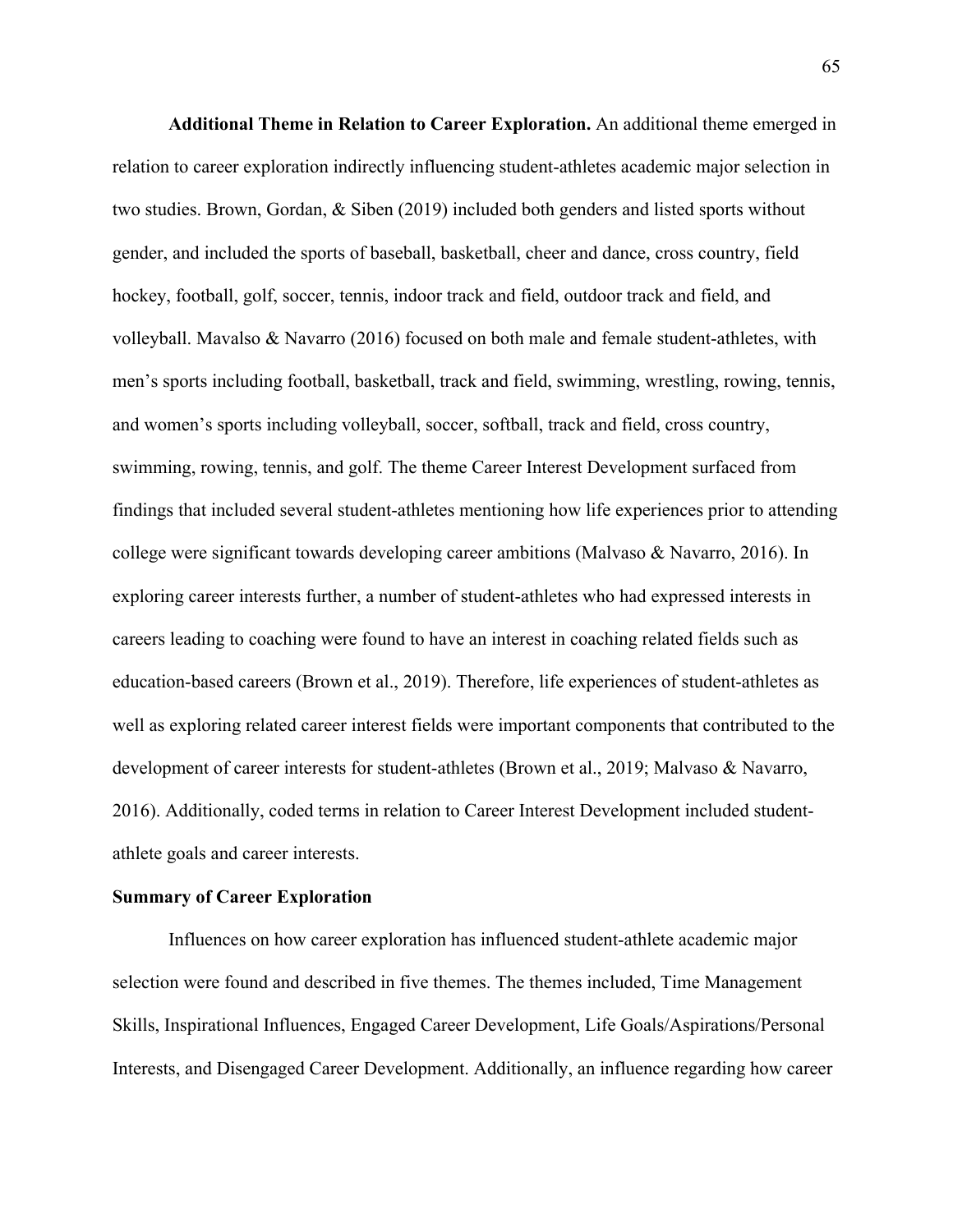exploration had indirectly influenced student-athlete academic major selection was found in the theme, Career Interest Development.

## **Common Themes Influencing Student-Athlete Academic Major Selection**

In further analyzing all themes in relation to each of the four factors (Amran, 2013; Andrews, et al., 2017; Henrion, 2009; Kelly, 2009) three common themes between more than one of the factors influencing student-athlete academic major selection were noted. The common themes included Athletic Success, Academic Success, and Time Management. Figure 2 outlines the themes found in common between the themes of the factors influencing student-athlete academic major selection. As noted, the factors influencing student-athlete academic major selection were athletic coaches, student-athlete identity, academic advising, and career exploration (Amran, 2013; Andrews, et al., 2017; Henrion, 2009; Kelly, 2009).

#### **First Common Theme: Athletic Success**

1. Athletic Success as a Priority (Student-Athlete Identity)

2. Coach Prioritizes Sports Success (Athletic Coaches) 3. Advising in Support of Sports (Academic Advising)

#### **Third Common Theme: Time Management**

1. Time Dedication Based on Identity (Student Athlete Identity)

2. Coaches' Influence on Time Management (Athletic Coaches) 3. Time Management Skills (Career Exploration)

#### **Second Common Theme: Academic Success**

1. Academic Success as a Priority (Student-Athlete Identity) 2. Advising in Support of Academics (Academic Advising)

Figure 2. Themes in Common Between Factors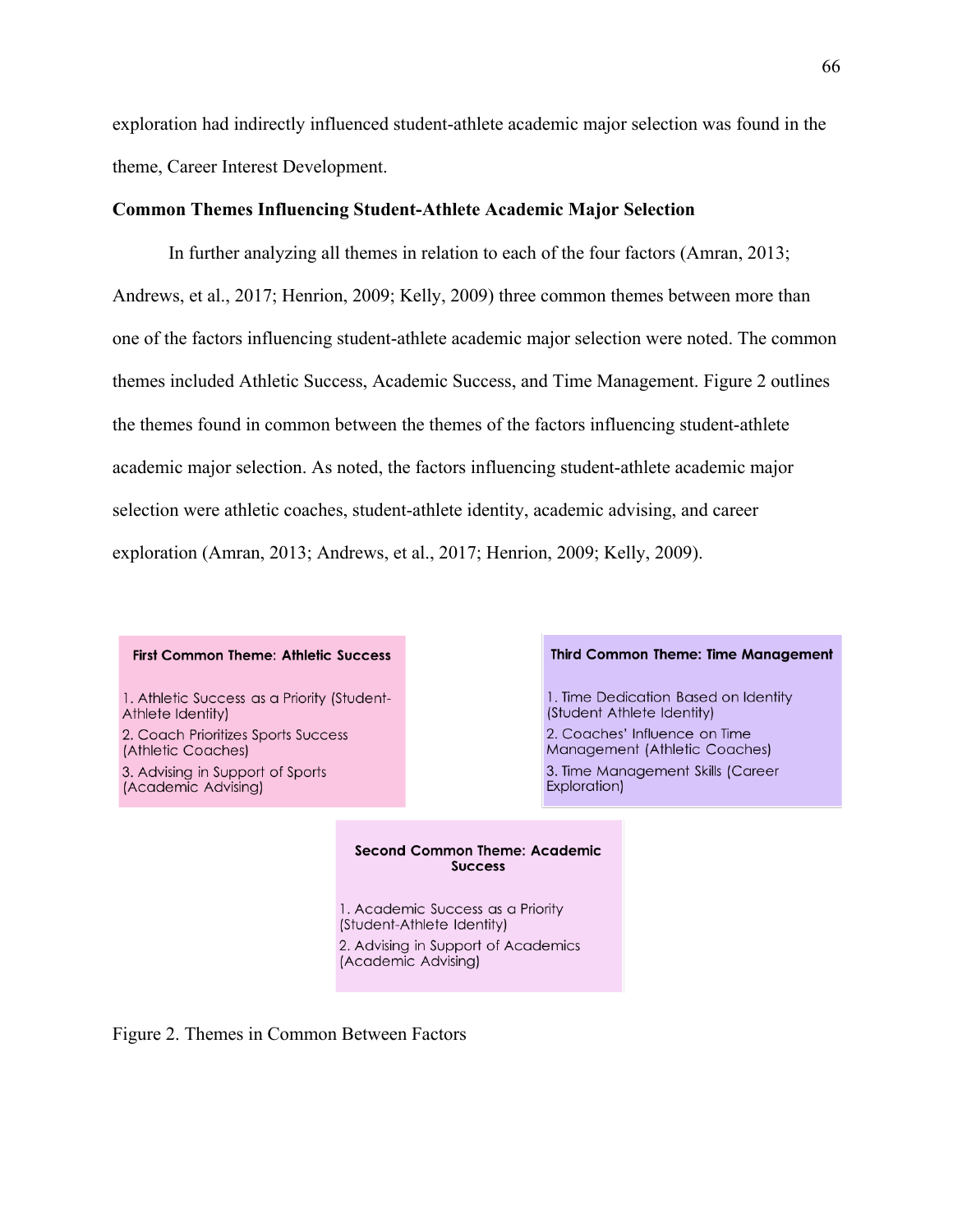In exploring the common themes between the four factors (Amran, 2013; Andrews, et al., 2017; Henrion, 2009; Kelly, 2009), the first common theme, Athletic Success, included three of the four factors influencing student-athlete academic major selection, which were student-athlete identity, athletic coaches, and academic advising. The specific themes that relate to the common theme of Athletic Success were Athletic Success as a Priority, which was from the influential factor student-athlete identity, the theme, Coach Prioritizes Sports Success, which stemmed from the influential factor of athletic coaches, and the theme, Advising in Support of Sports, which was from the influential factor of academic advising. The factor of career exploration did not share the common theme Athletic Success.

The second common theme, Academic Success, included two of the four factors influencing student-athlete academic major selection, which were student-athlete identity, and academic advising. The specific themes that related to the common theme of Academic Success were Academic Success as a Priority from the influential factor student-athlete identity, and the theme, Advising in Support of Academics, from the influential factor of academic advising. The factors of athletic coaches and career exploration did not share the common theme of Academic Success.

Additionally, the third common theme Time Management included three of the four factors influencing student-athlete academic major selection, which were student-athlete identity, athletic coaches, and career exploration. The specific themes that related to the common theme of Time Management were, Time Dedication Based on Identity from the influential factor of student-athlete identity, the theme of Coaches' Influence on Time Management from the influential factor of athletic coaches, and the theme of Time Management Skills from the influential factor of career exploration. The factor of academic advising did not share this theme.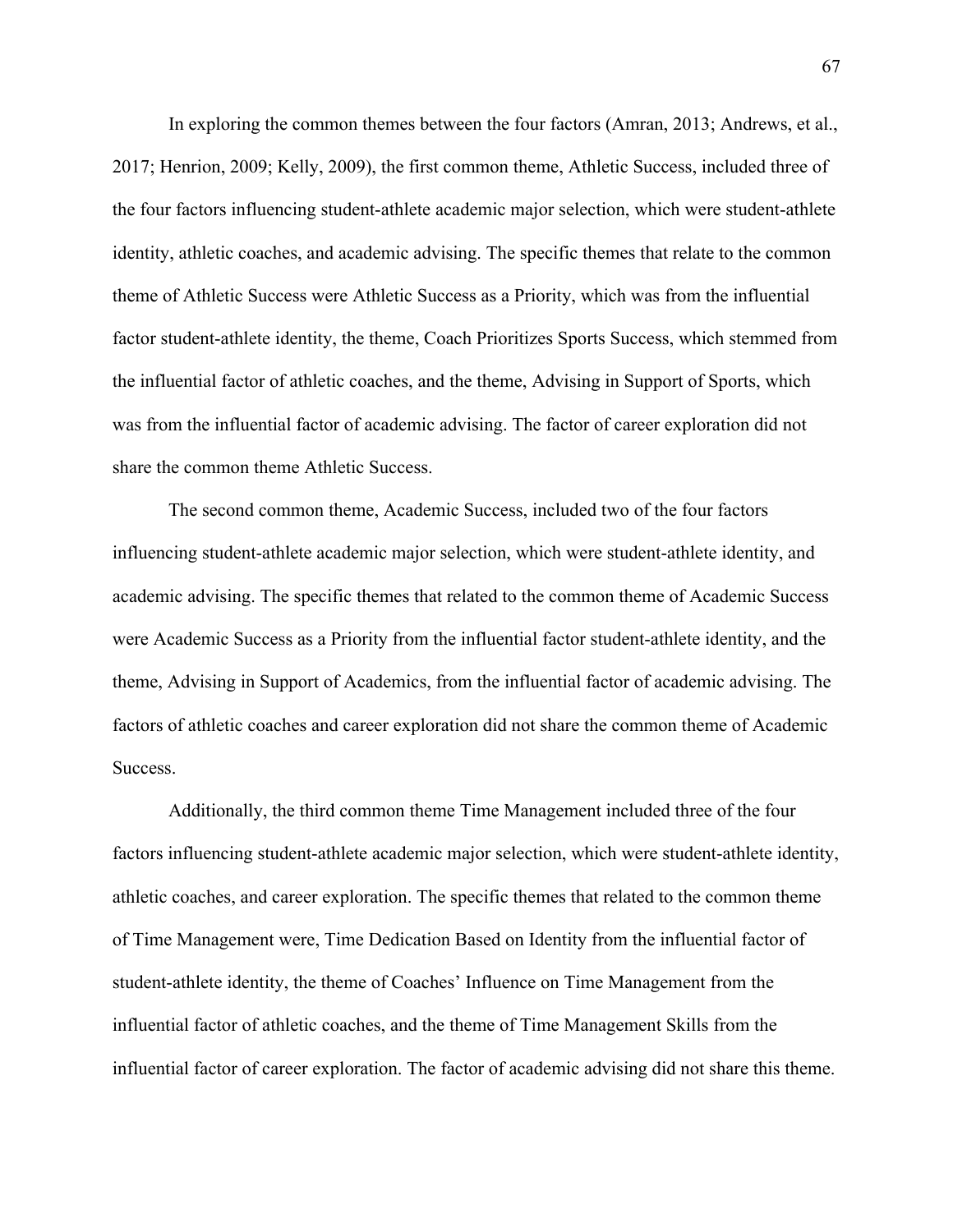## **Conclusion**

Data collection and findings were established in this chapter. Through identifying and analyzing concepts and patterns, a number of themes that directly and indirectly influenced student-athlete academic major selection surfaced for the four factors, which included athletic coaches, student-athlete identity, academic advising, and career exploration (Amran, 2013; Andrews, et al., 2017; Henrion, 2009; Kelly, 2009). The themes found in relation to the four factors influencing student-athlete academic major selection were based on both genders and a variety of sports (Amran, 2013; Andrews, et al., 2017; Henrion, 2009; Kelly, 2009). Common themes between the four factors were also recognized.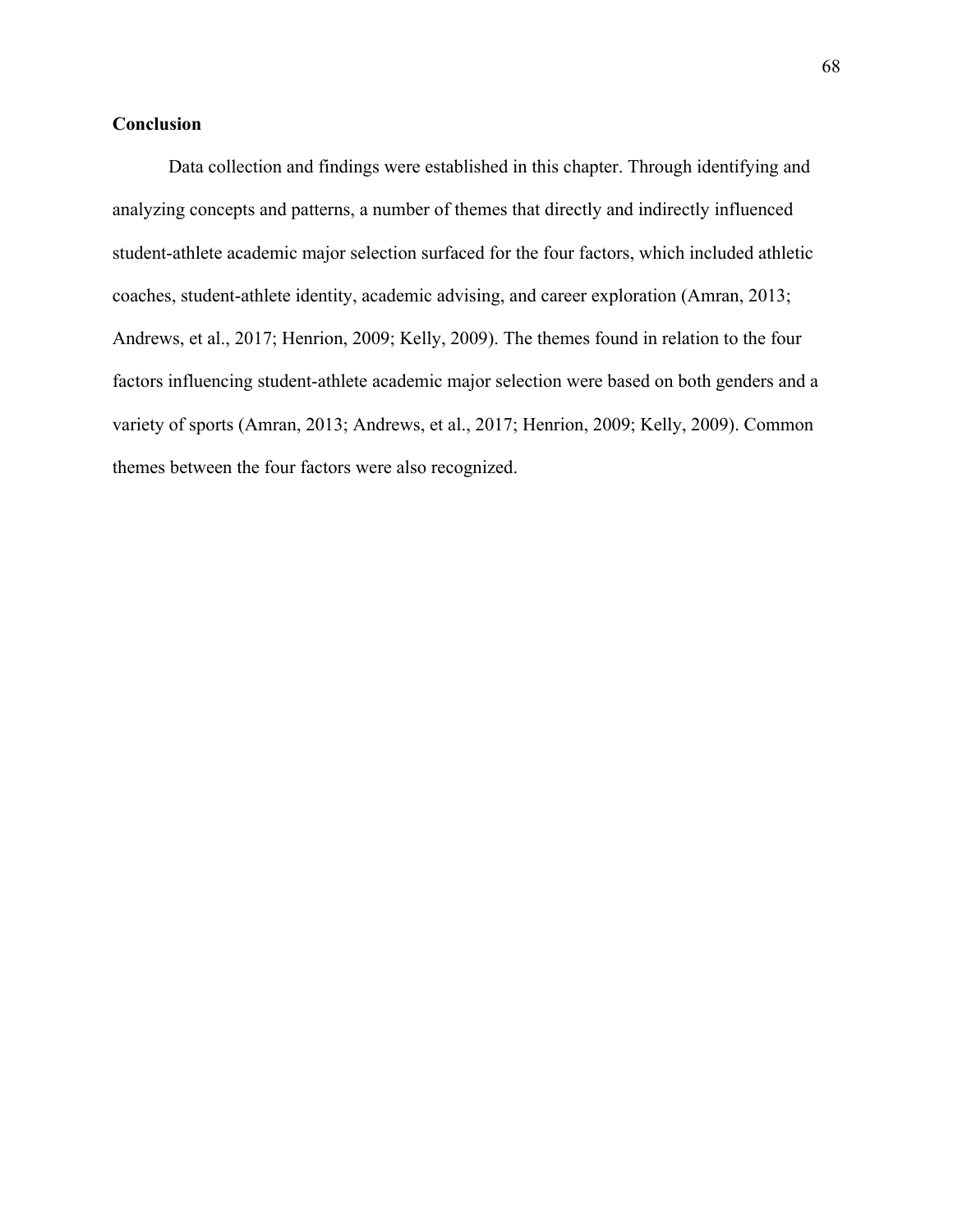### **CHAPTER 5**

### **Summary and Conclusions**

The statement of the problem for this research study was in regard to the minimal information available concerning how different factors influence student-athlete academic major selection. This study focused on the key influences on academic major selection for studentathletes based on four factors identified in research, which include athletic coaches, academic advisors, student-athlete identity, and career exploration (Amran, 2013; Andrews, et al., 2017; Henrion, 2009; Kelly, 2009). The statement of the problem extended to the limited information available in relation to the influential attributes found within each of the four factors, as well as common influences between the four factors on student-athlete academic major selection (Amran, 2013; Andrews, et al., 2017; Henrion, 2009; Kelly, 2009). In addressing the statement of the problem, the purpose of this study was to explore how each factor has influenced studentathlete academic major selection based on a collection of studies, with the factors including athletic coaches, student-athlete identity, academic advising, and career exploration (Amran, 2013; Andrews, et al., 2017; Henrion, 2009; Kelly, 2009). The research questions that were developed to address both the statement of the problem and the purpose of this study were:

1. How do athletic coaches influence student-athlete academic major selection?

- 2. How does student-athlete identity influence student-athlete academic major selection?
- 3. How does academic advising influence student-athlete academic major selection?
- 4. How does career exploration influence student-athlete academic major selection?

To successfully address each of the four research questions, the methodology selected for this study was a secondary research study, also known as a desk study (Largen & Morris, 2019), with a systematic review as the research design, in combination with a qualitative data analysis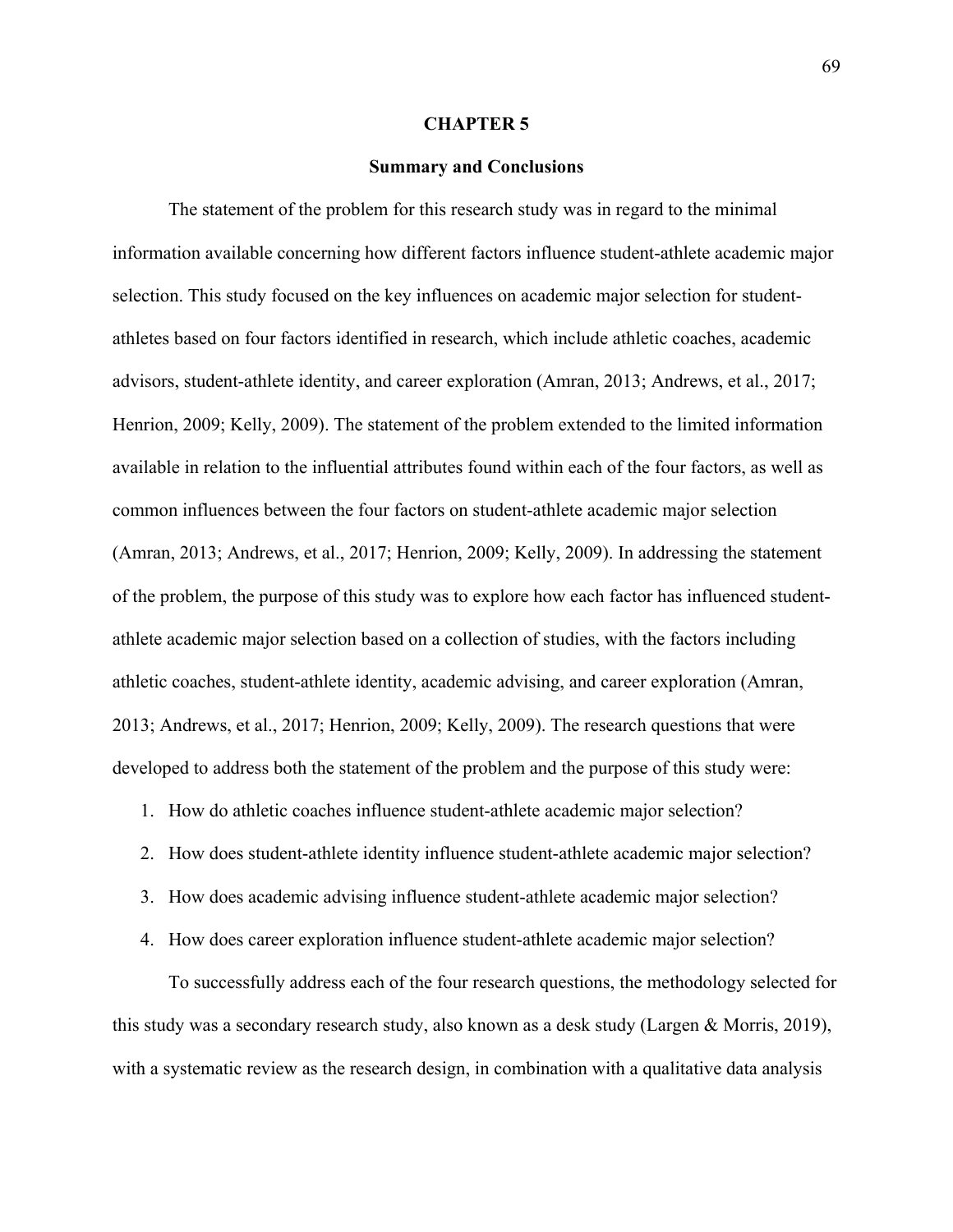(Creswell, 2016; The University of Edinburgh, *n.d.*). The data consisted of a collection of research studies that addressed each of the four research questions (Kamins & Stewart, 1993; Largan & Morris, 2019). The qualitative analysis involved a coding process based on identifying concepts and patterns from the data collection of the 20 selected studies. As noted, the four factors were athletic coaches, student-athlete identity, academic advising, and career exploration (Amran, 2013; Andrews et al., 2017; Henrion, 2008; Kelly, 2009). Based on the concepts and patterns that were coded, various themes emerged for each of the four factors.

The following section provides a detailed written summary of the findings that addressed each of the four research questions. Additionally, how the findings were connected back to the conceptual framework are discussed, as well as the alignment and comparison of the findings to the literature review. Recommendations for action and further research are provided (Creswell, 2016; Largan & Morris, 2019).

#### **Review of Questions and Summary of Responses**

# **Research Question 1: How do athletic coaches influence student-athlete academic major selection?**

Coaches were found to indirectly influence student-athlete academic major selection through coaching styles that focused on both sport and academic success, coaching styles that prioritized success in solely sports for student-athletes, the impact coaches had on a studentathlete's ability to manage time, as well as coaches' influencing the college choice of studentathletes, with indirect components relating to academic majors including the impact coaches had on the elements of degrees, academic schedules, academic success, eligibility, and college selection for student-athletes. Notable findings in the form of themes that emerged as influential attributes in relation to athletic coaches included Balanced Coaching for both Sport and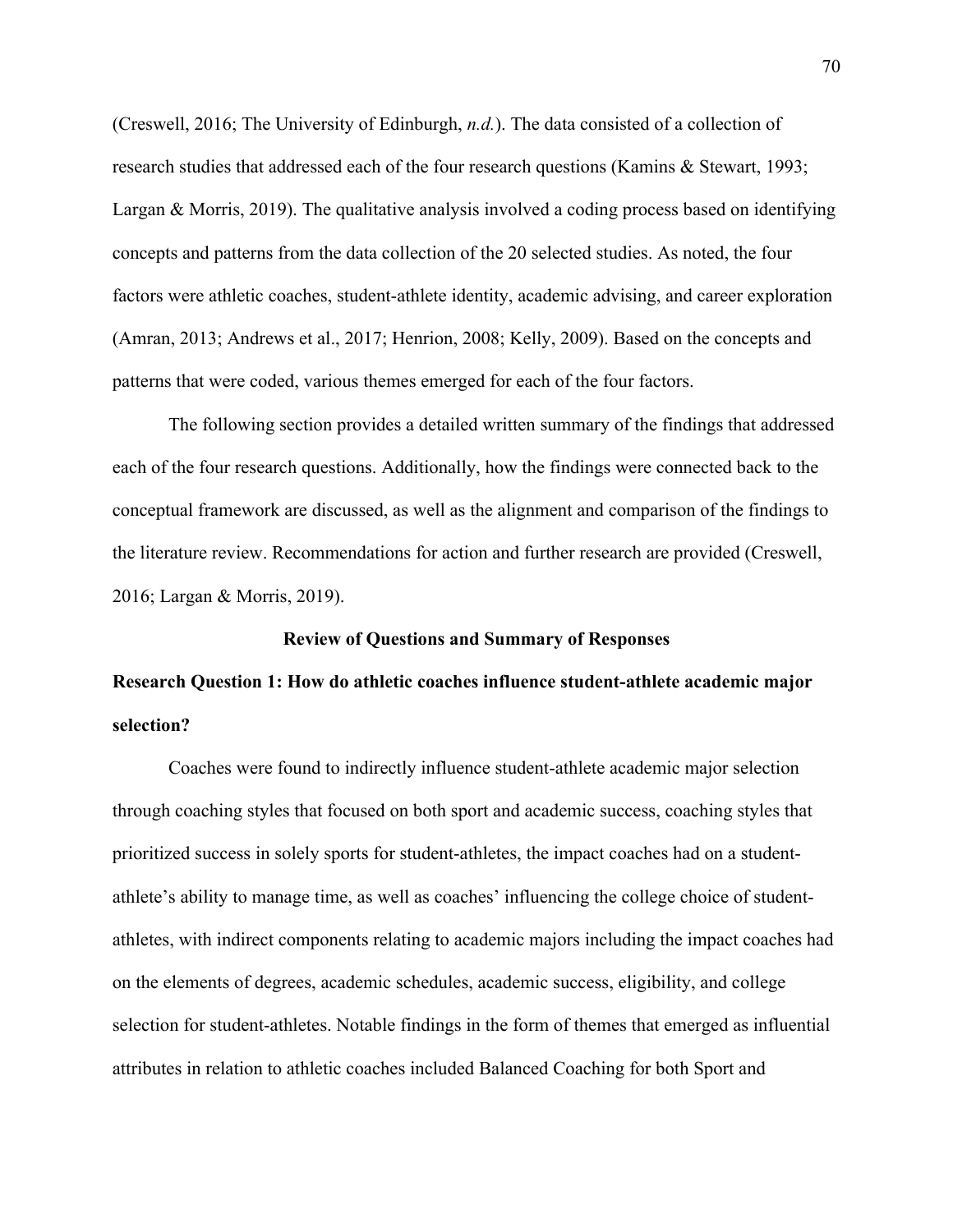Academic Success, Coach Prioritizes Sports Success, Coaches' Influence on Time Management, and Coach Influences College Choice.

These findings were significant, as they outlined the various athletic coaching approaches that were present in coaching student-athletes, with varying influences toward student-athlete academic major selection (Cooper et al., 2013; Hardin & Pate, 2013; Heinze, et al., 2018; Jeske et al., 2019; Kiger et al., 2007; Letawsky et al., 2003; Tajfel & Turner, 1986). For example, Coaches' Influence on Time Management surfaced as a theme in relation to coaching styles that had rigorous time and schedule demands for athletes leading to a number of student-athletes experiencing limited time towards academic pursuits (Heinze et al., 2018; Hardin and Pate 2013), with coaching demands leading to low academic performance for some student-athletes (Heinze et al., 2018). Expectations for academic performance are a component of academic major selection and have an indirect influence on academic time dedication. Concerns about time management leading to poor academic performance can influence academic major selection, as well as students' choice to select an or pursue an academic major that may have high time demands.

Balanced Coaching for both Sport and Academic Success was limited as a theme but did address how not all athletic coaches had the same type of influence based on their role as a coach towards student-athlete academic major selection. This theme was reflective of coaches that aspired to coach student-athletes for success in both their identity as a student and as an athlete (Kiger et al., 2007). An indirect influence of a balanced coaching style toward both sport and academic success may lead to student-athletes placing value toward selecting an academic major of choice based on academic interest to the same degree as their sport interest. Additionally, the theme Coach Prioritizes Sports Success exemplified how many athletic coaches' influenced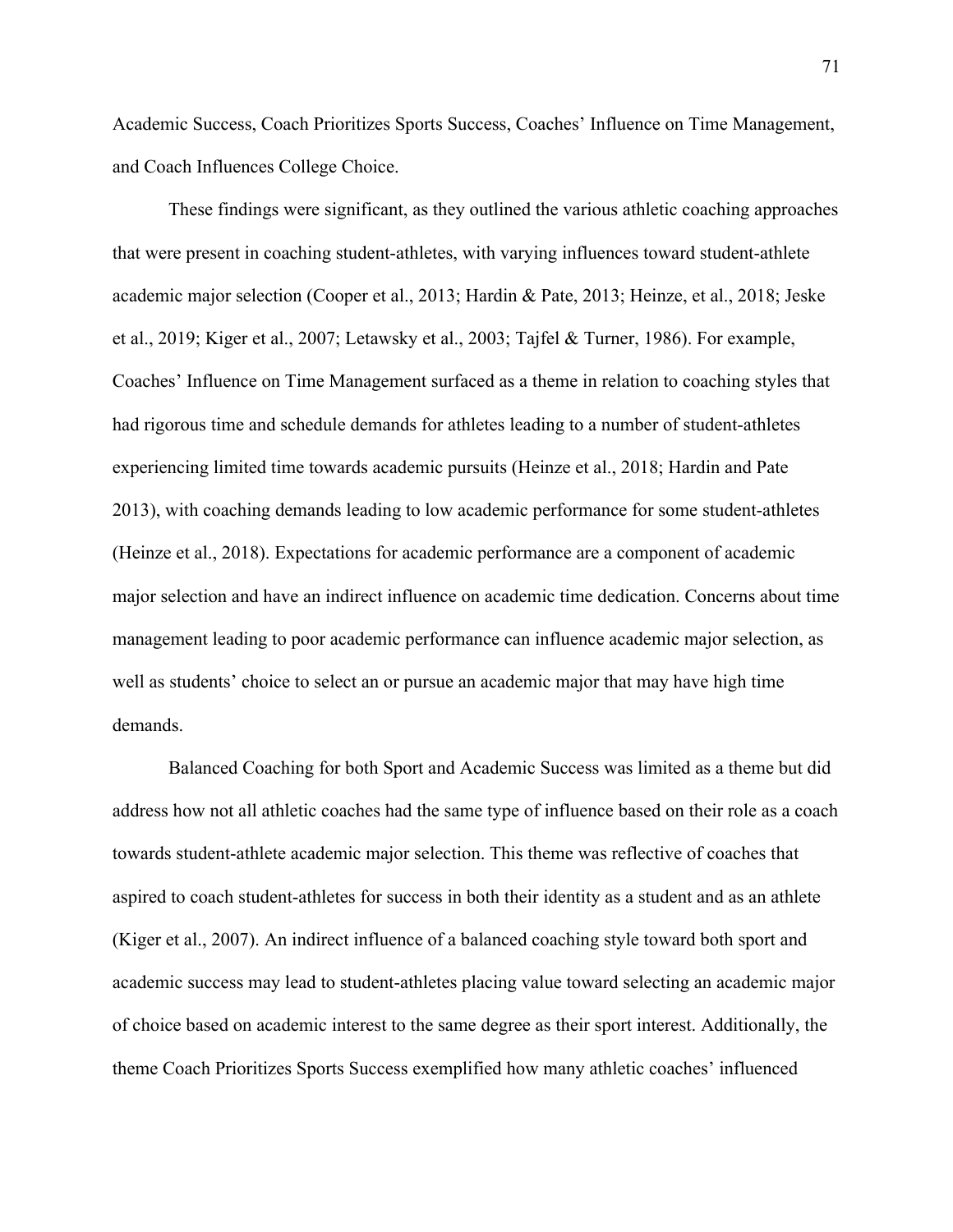student-athletes toward prioritizing their sport, but not incorporating the component of academic success by making the most of an academic major for future career opportunities (Hardin  $\&$  Pate, 2013; Heinze et al., 2018; Jeske et al., 2019). This particular theme highlights how the indirect influence of coaches not placing value on prioritizing academic success, academic majors, and career opportunities, has the potential for influencing student-athletes toward selecting academic majors that are not reflective of academic and career interests but instead as an added component to address while ensuring sports success. Similarly, the theme Coach Influences College Choice highlighted how athletic coaches' influenced the pursuit of a specific college that a studentathlete selected to attend (Cooper et al., 2013; Letawsky et al., 2003). This particular theme also represents an indirect influence toward academic major selection for a number of studentathletes, as the coach was the reason that many student-athletes decided to attend college. Academic major selection may not necessarily be an interest for this group of student-athletes, and instead considered a necessary component to pursue for the purposes of playing college level sports.

Overall, the various influences on how athletic coaches have indirectly influenced student-athlete academic major selection were found and described in four themes. The themes included, Balanced Coaching for both Sport and Academic Success, Coach Prioritizes Sports Success, Coaches' Influence on Time Management, and Coach Influences College Choice.

In connecting the findings of the first research question to the conceptual framework, Social Identity Theory (Tajfel & Turner, 1986), which expresses how a social group that one strongly identifies with can also play a dominant role in decision-making, applies to studentathletes that associate themselves strongly to their sport as a social group, as the influence of the five emergent themes, Balanced Coaching for both Sport and Academic Success, Coach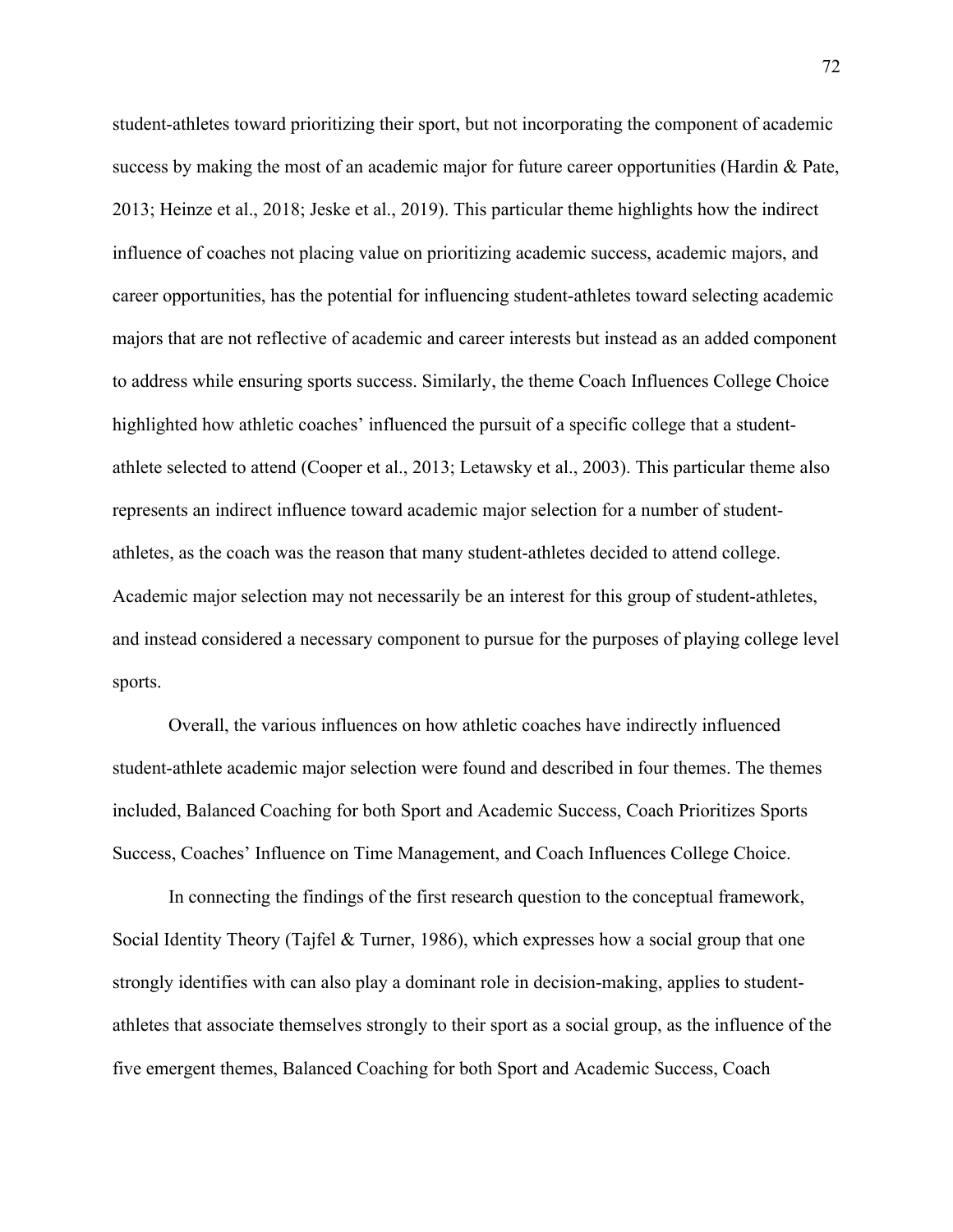Prioritizes Sports Success, Coaches' Influence on Time Management, and Coach Influences College Choice may have all been highly influential for a student-athlete that strongly associated himself or herself with their sport and their coach. Therefore, the athletic coach may have contributed to how strongly a student-athlete's social identity towards his or her sport was further developed in relation to a higher sense of belonging to the social group of their sport (Cooper et al., 2013; Hardin & Pate, 2013; Heinze, et al., 2018; Jeske et al., 2019; Kiger et al., 2007; Letawsky et al., 2003; Tajfel & Turner, 1986)

Additionally, Cognitive Dissonance Theory (Festinger, 1957), which highlights the conflicting perspectives individuals may experience in relation to ideas, values, and decision making, also applies in connection to the themes identified, as the theory aligns with studentathletes that experienced difficulties in relation to balancing their sports and academics, which was connected to the theme of Coaches' Influence on Time Management (Heinze et al., 2018; Hardin and Pate 2013). Similarly, the theme of Coach Prioritizes Sports Success also created a sense of cognitive dissonance for student-athletes that were prioritizing their academics yet encountering difficulties with the high demands from their coach towards solely sports success (Hardin & Pate, 2013; Heinze et al., 2018; Jeske et al., 2019; Festinger, 1957).

In interpreting and aligning the findings to the literature review, the theme of Coach Prioritizes Sports Success was complemented in the literature review, as some coaches have very different coaching strategies and styles that led to focusing on only the importance of winning games and disregarding other components such as a student-athlete's success off the field in academics (Joiner, 2016). This theme was supported in a study by Calhoun (2012) who found a commonality between student-athletes mentioning their coach's lack of involvement regarding their academics. In addition, the theme, Balanced Coaching for both Sport and Academic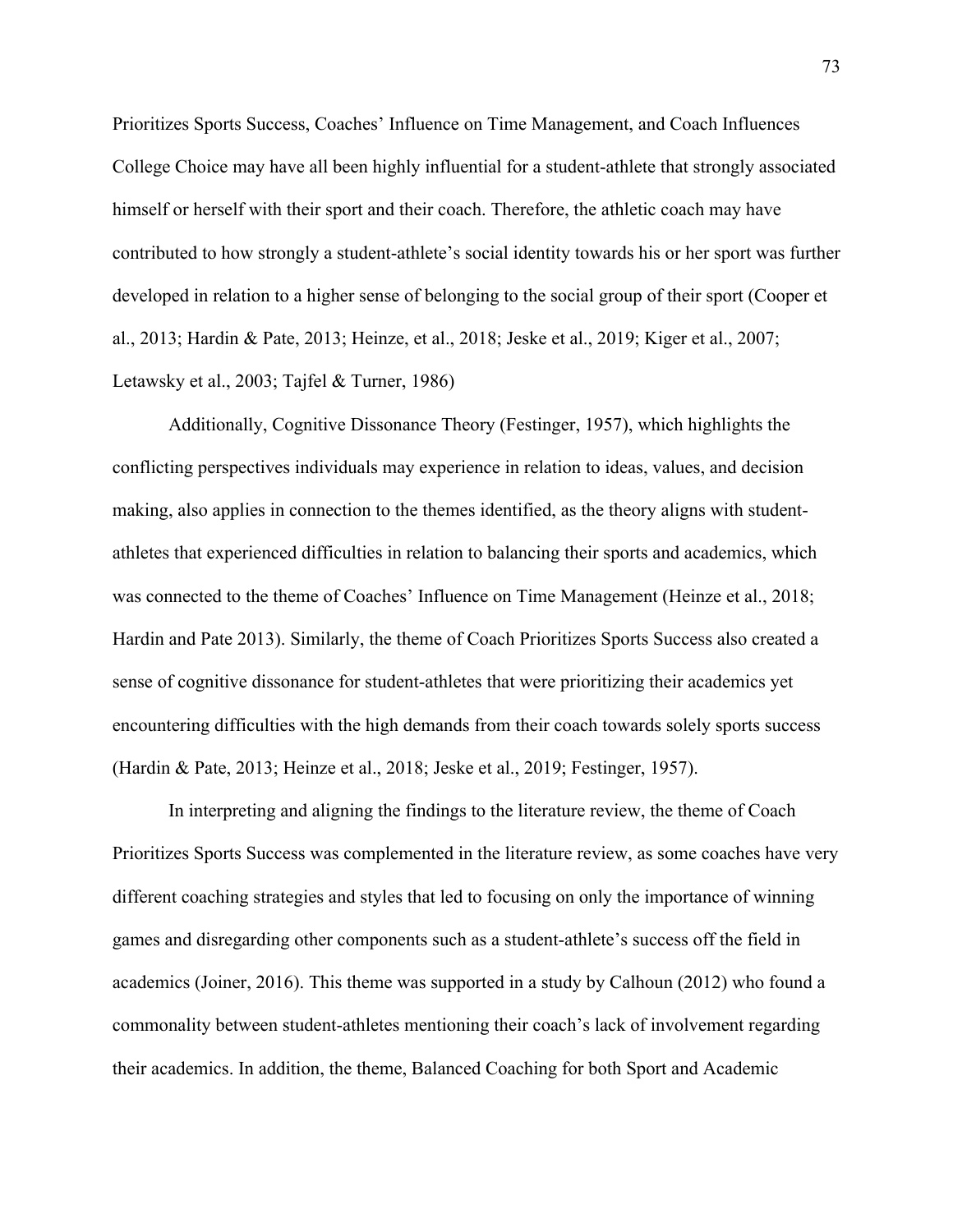Success was supported in the literature review in a study by Love (2018) that focused on studentathletes expressing feelings of motivation from their coaches who were supportive and placed high expectations regarding both academic and sports success.

# **Research Question 2: How does student-athlete identity influence student-athlete academic major selection?**

Student-athlete identity influenced student-athlete academic major selection based on the influence of time dedication in relation to student-athlete identity, athletic success being a priority in relation to student-athlete identity, academic success being a priority in relation to student-athlete identity, and how missed opportunities due to sport demands impacted studentathlete identity. Notable findings in the form of themes that emerged as influential attributes in relation to student-athlete identity included, Time Dedication based on Identity, Athletic Success as a Priority, Academic Success as a Priority, and Missed Opportunities from Sport Demands. These findings were significant as they highlighted specific elements in relation to studentathlete identity that contributed towards influencing academic major selection (Barnes et al., 2018; Barnhill & Czekanski, 2016; Cooper et al., 2013; Foster & Huml, 2017; Heinze et al., 2018; Letawsky et al., 2003; Miller et al., 2017; O'Hanlon & Potutu, 2007; Simons & Van Rheenen, 2014). For example, Time Dedication Based on Identity highlighted how studentathletes taking on the responsibilities and demands of their sports and academic schedules influenced a student-athlete's choice of academic major (Cooper et al., 2013; Foster & Huml, 2017; O'Hanlon & Potutu, 2007). Additionally, the theme of Athletic Success as a Priority was prominent in student-athletes that valued their sport success and did not place the same importance on their academic pursuits when selecting an academic major by approaching academic majors for the purposes of maintaining eligibility to play their sport (Barnes et al.,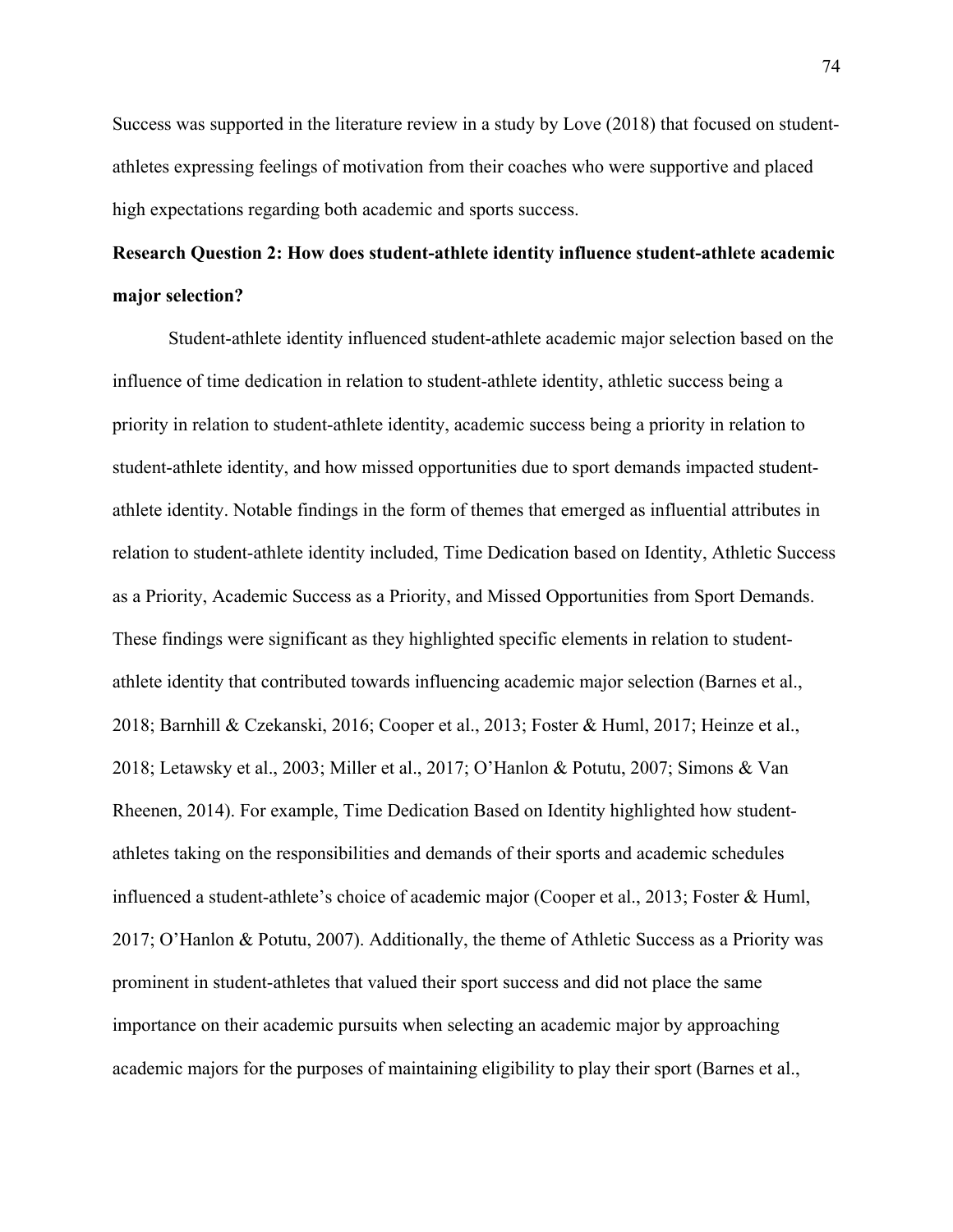2018; Barnhill, & Czekanski 2016; Cooper et al., 2013; Gilson & Paule, 2011, Letawsky et al., 2003). Furthermore, several student-athletes also ranked athletic facilities as a significant consideration when selecting a college but did not mention academic majors as a consideration (Barnhill & Czekanski, 2016).

The theme Academic Success as a Priority was based on the mentalities of studentathletes that placed a high level of importance on their academic major selection, with studentathletes planning to pursue specific careers in relation to their academic major, or even engaging in academic planning to pursue graduate school (Barnes et al., 2018; Barnhill, & Czekanski 2016; Cooper et al., 2013; Gilson & Paule, 2011, Letawsky et al., 2003).

Finally, the theme Missed Opportunities from Sport Demands surfaced from studentathletes experiencing conflict within their role as a student-athlete with demands of their sport leading to missed opportunities that were related to their academic pursuits (Heinze, 2018). More specifically, missed opportunities included not being able to take specific academic majors, specific courses, as well as missing out on career development opportunities (Heinze, 2018).

Interestingly, two additional themes, Balanced Athletic and Academic Identity and Academic Engagement, emerged in relation to student-athlete identity indirectly influencing academic major selection for student-athletes. Balanced Athletic and Academic Identity surfaced as a theme for student-athletes that aspired to succeed and balance both their academics and athletics by pursuing their sport and receiving academic support as well as advisement from their teammates in relation to academics and in achieving success in a difficult major (Gilson & Paule, 2011). Additionally, Academic Engagement surfaced from student-athletes incorporating taking learning from their class and applying academic-based learning into career fields of interest (Gilson & Paule, 2011).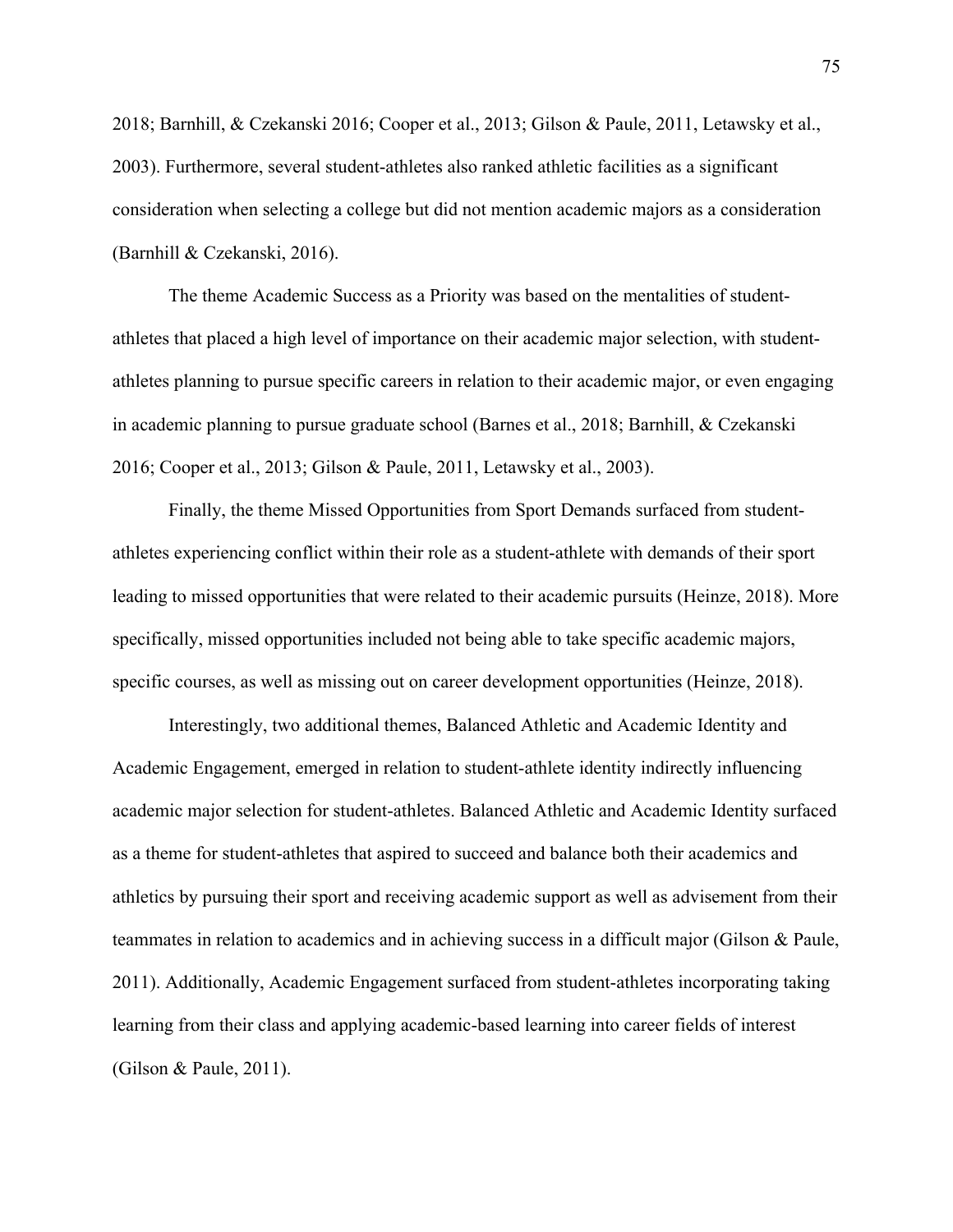Overall, various influences on how student-athlete identity has directly influenced student-athlete academic major selection were found and described in five themes. The themes included, Time Dedication Based on Identity, Athletic Success as a Priority, Academic Success as a Priority, Missed Opportunities from Sport Demands, Balanced Athletic and Academic Identity, and Academic Engagement.

The findings of the second research question align with the conceptual framework of Social Identity Theory (Tajfel & Turner, 1986), which expresses how a social group that one strongly identifies with can also play a dominant role toward decision-making. If a studentathlete associated himself or herself strongly to his or her sport, then the influence of two themes Time Dedication based on Identity and Athletic Success as a Priority connected to the dominant presence of sport within social identity for student-athletes selecting academic majors based on sports success.

Dedicating time primarily to their dominant social identity toward their sport led to sports being a higher priority (Barnhill & Czekanski, 2016; Cooper et al., 2013; Foster & Huml, 2017; Letawsky et al., 2003; Miller et al., 2017; O'Hanlon, & Potutu, 2007; Simons & Van Rheenen, 2014; O'Hanlon, & Potutu, 2007; Tajfel & Turner, 1986). Additionally, the theme of Academic Success as a Priority further connects to Social Identity Theory by highlighting student-athletes that strongly identified with an academic interest that they more closely related to in comparison to their sport, and as a result selected academic majors accordingly (Barnes et al., 2018; Barnhill, & Czekanski 2016; Cooper et al., 2013; Gilson & Paule, 2011, Letawsky et al., 2003; Tajfel & Turner, 1986)

Cognitive Dissonance Theory (Festinger, 1957), which highlights the conflicting perspectives individuals may experience in relation to ideas, values, and decision making, also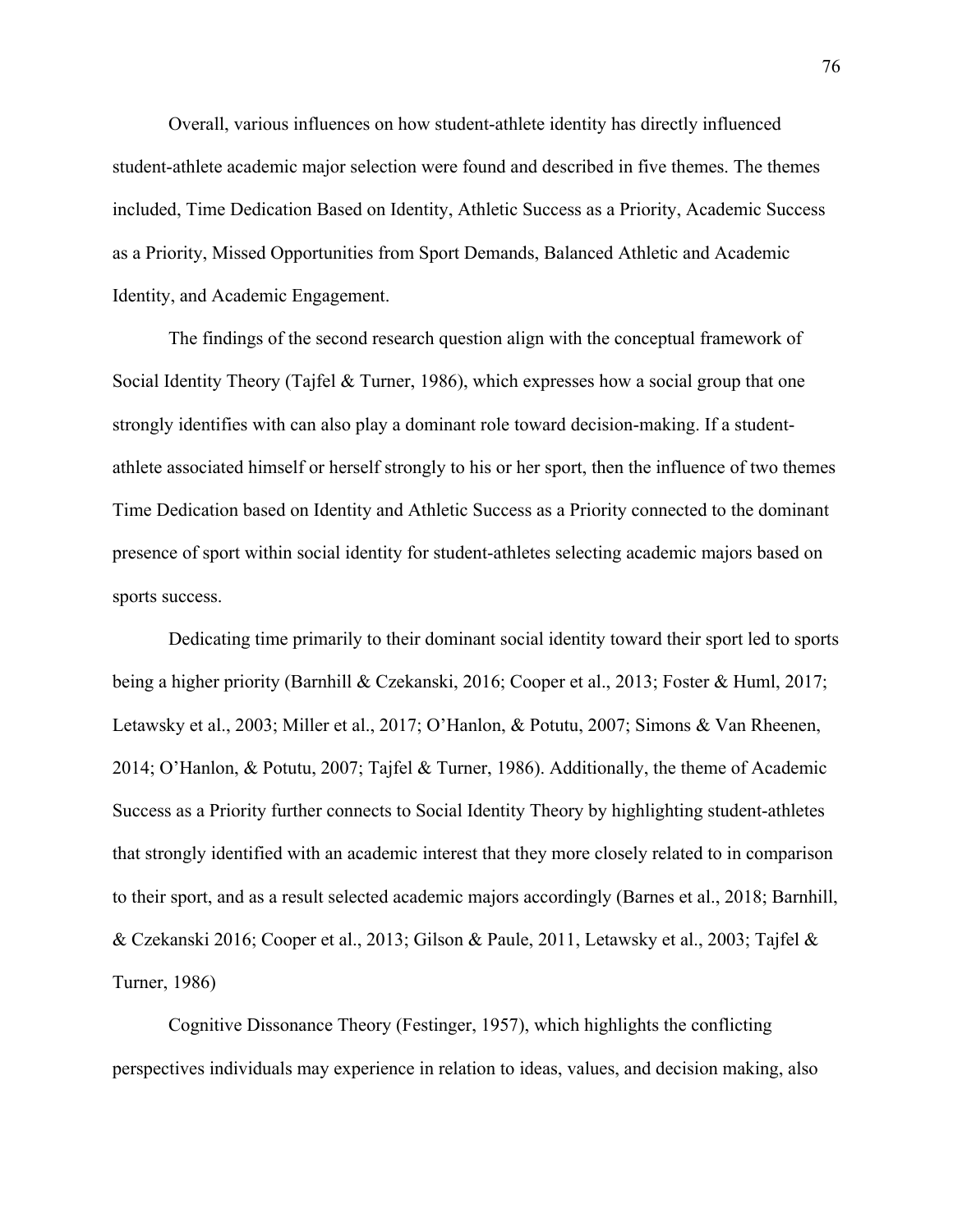applied in connection to the theme Time Dedication based on Identity, which was evident in student-athletes who experienced conflicting decisions regarding whether to prioritize their sport or academics based on time (Cooper et al., 2013; Foster & Huml, 2017; O'Hanlon, & Potutu, 2007; Festinger, 1957). The connection between Cognitive Dissonance Theory and the theme of Time Dedication based on Identity also extends to the outcome of student-athletes making decisions based on dedicating time to their sport, their academics, or striving to find a method to balance both athletics and academics (Cooper et al., 2013; Foster & Huml, 2017; O'Hanlon & Potutu, 2007; Festinger, 1957). Interestingly, Cognitive Dissonance Theory also applied to the theme Missed Opportunities from Sport Demands, in which student-athletes experienced identity conflict in relation to academic and sport pursuits, with demanding sports schedules leading to missed opportunities related to academic interests, major selection, course selection, and career development (Festinger, 1957; Heinze, 2018).

In interpreting and aligning the findings to the literature review, the themes Athletic Success as a Priority and Academic Success as a Priority aligned with studies by Love (2018), Mahoney (2011), and Henrion (2009), in that any specific interest that a student-athlete engaged in as a time investment contributed to his or her identity and also shaped his or her life choices, including the selection of a future academic major. Additionally, the theme, Time Dedication based on Identity complemented the literature review in which student-athletes may have utilized their sport as the primary determinant of academic major selection when encountering time related demands (Jeske et al., 2019). Interestingly, the theme of Athletic and Academic Balance was not discussed in relation to student-athlete identity in the literature review and brought to light a novel attribute that could influence academic major selection for student-athletes that hold strong identities towards both athletics and academics (Henrion, 2009).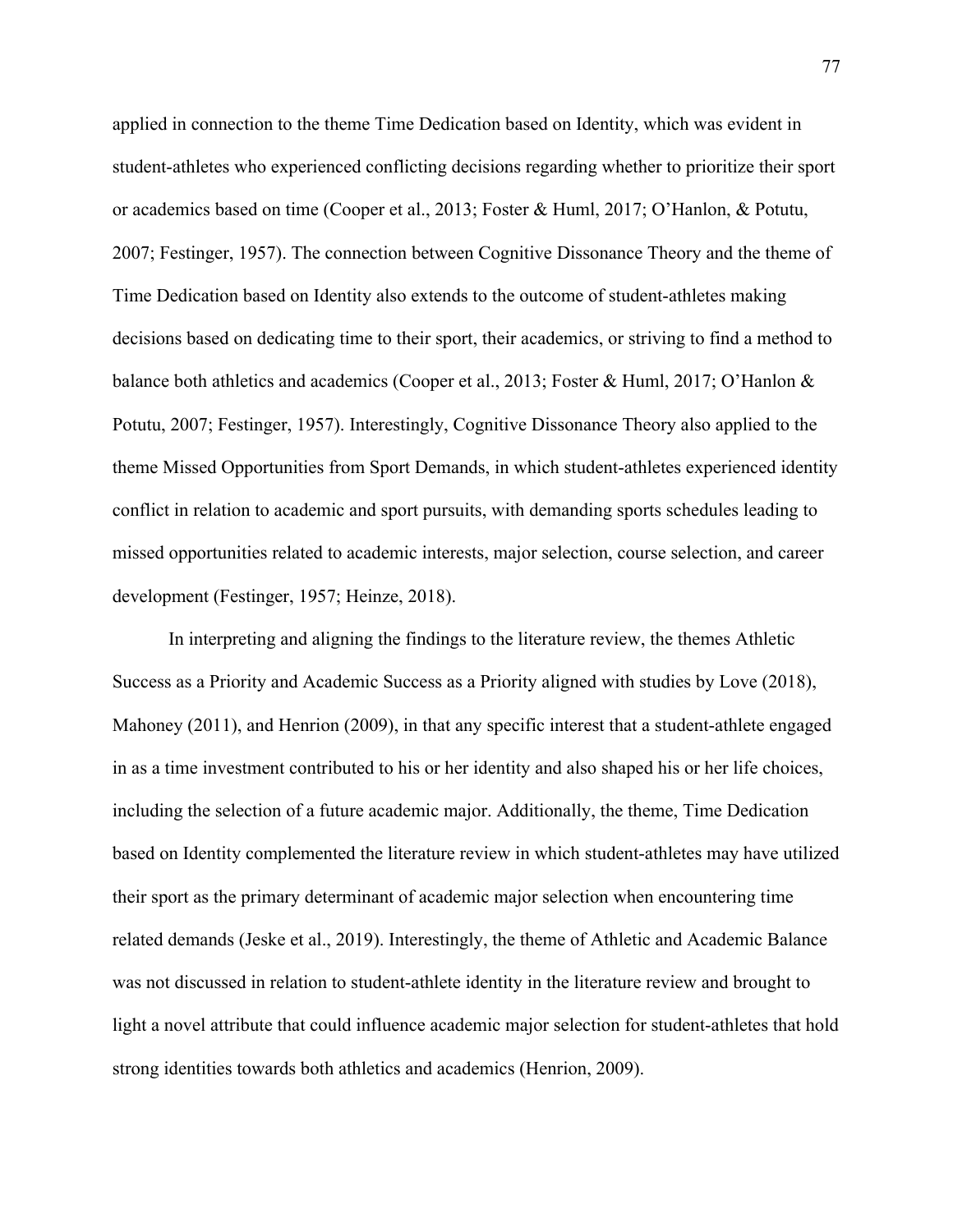# **Research Question 3: How does academic advising influence student-athlete academic major selection?**

Academic advising influenced student-athlete academic major selection through advising methods that were based on either selecting a major that supported sports success, or selecting a major that was in support of academic interests for student-athletes. In summarizing the findings for the third research question, themes in relation to academic advising influencing studentathlete academic major selection surfaced in a total of three studies. Notable findings in the form of themes that surfaced as influential attributes in relation to academic advisors included, Advising in Support of Sports, and Advising in Support of Academics. These findings were significant, as they outlined the diverse advising styles that influenced student-athlete academic major selection. The first theme, Advising in Support of Sports highlighted advising that emphasized sports success for student-athletes and neglected incorporating student-athlete academic interests when selecting an academic major, while also encouraging student-athletes to select majors that would not conflict with their athletic schedules or were deemed difficult majors (Ayers et al., 2012; Malvaso & Navarro, 2016; Navarro; 2015). The second theme, Advising in Support of Academics, was reflective of advisors supporting academic pursuits and encouraging the selection of academic majors based on a student-athlete's interest and careers ambitions (Malvaso & Navarro, 2016).

Overall, the ways academic advisors have influenced student-athlete academic major selection were found in two themes. The themes included, Advising in Support of Sports and Advising in Support of Academics (Ayers, Dobose, & Pazmino-Celvallos, 2012; Malvaso & Navarro, 2016; Navarro; 2015).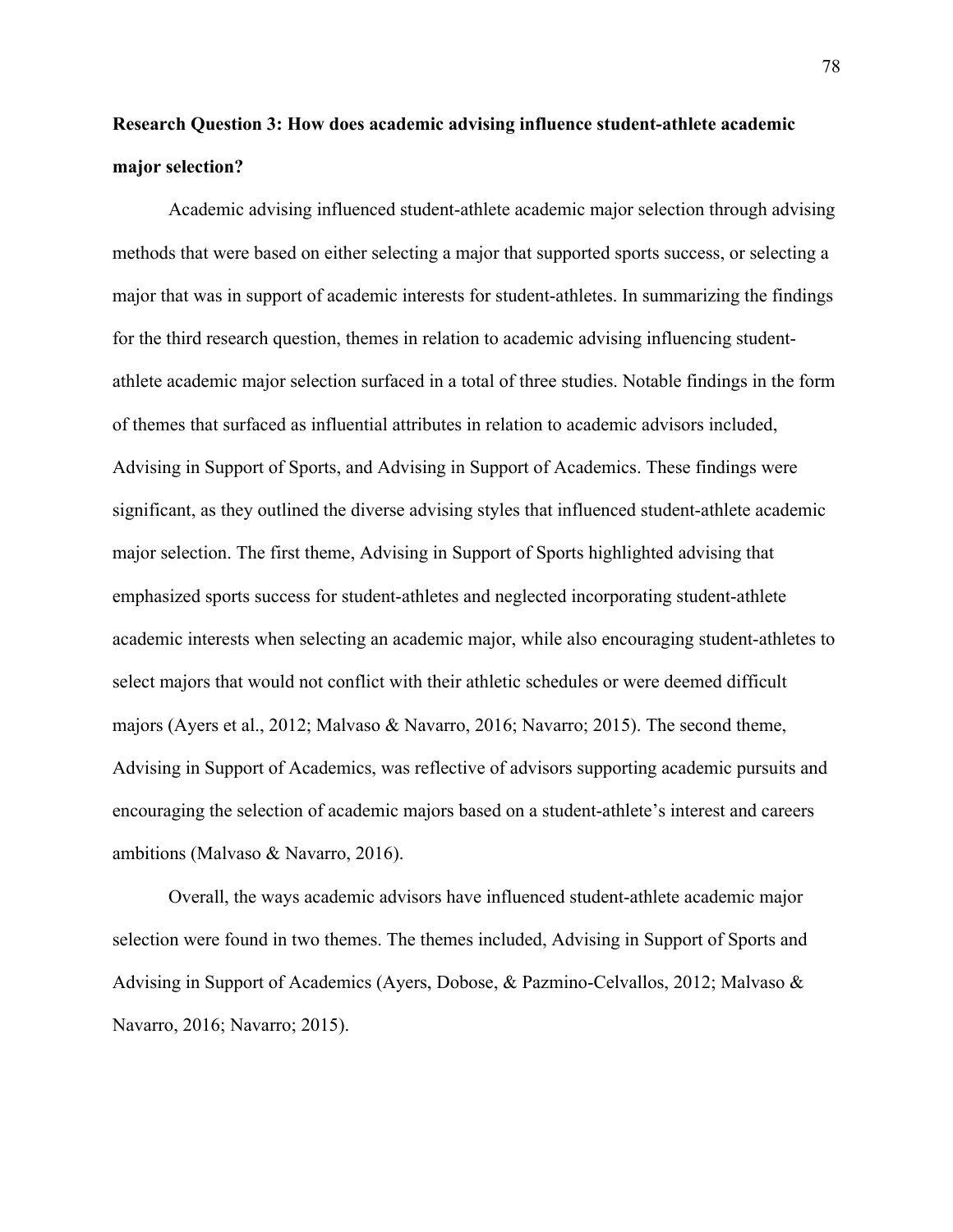The findings of the third research question also related to the conceptual framework. Social Identity Theory (Tajfel & Turner, 1986) which expresses how a social group that one strongly identifies with can strongly contribute toward decision-making, connected with the theme Advising in Support of Sports (Ayers et al., 2012; Malvaso & Navarro, 2016; Navarro; 2015). For example, if a student-athlete associated himself or herself strongly to his or her sport, then he or she may have been more likely to feel comfortable in connecting with advisors that favored sports participation as a priority when assisting in the selection of an academic major (Ayers et al., 2012; Malvaso & Navarro, 2016; Navarro; 2015). In contrast, if a student-athlete strongly associated his or her social identity with an academic field, then a student-athlete may have been more likely to feel connected and socially in tune with advising that supported academics, which aligns with the theme Advising in Support of Academics (Malvaso & Navarro, 2016; Tajfel & Turner, 1986).

Cognitive Dissonance Theory (Festinger, 1957), which highlights the conflicting perspectives individuals may have experienced in relation to ideas, values, and decision making, also applied in connection to the two themes Advising in Support of Sports and Advising in Support of Academics, as student-athletes that experienced conflicting perspectives in relation to selecting a major with academics as a priority or selecting a major that fits their sports schedule would experience a sense of conflict when making decisions with their advisor to select the right major (Ayers et al., 2012; Festinger, 1957; Malvaso & Navarro, 2016; Navarro; 2015).

The theme Advising in Support of Academics was supported in the literature review. For example, a study by Monda et al. (2015) demonstrated the powerful impact that academic advising can have on a student-athlete's outlook towards academic success, in addition to strongly influencing the academic major selection of a student-athlete.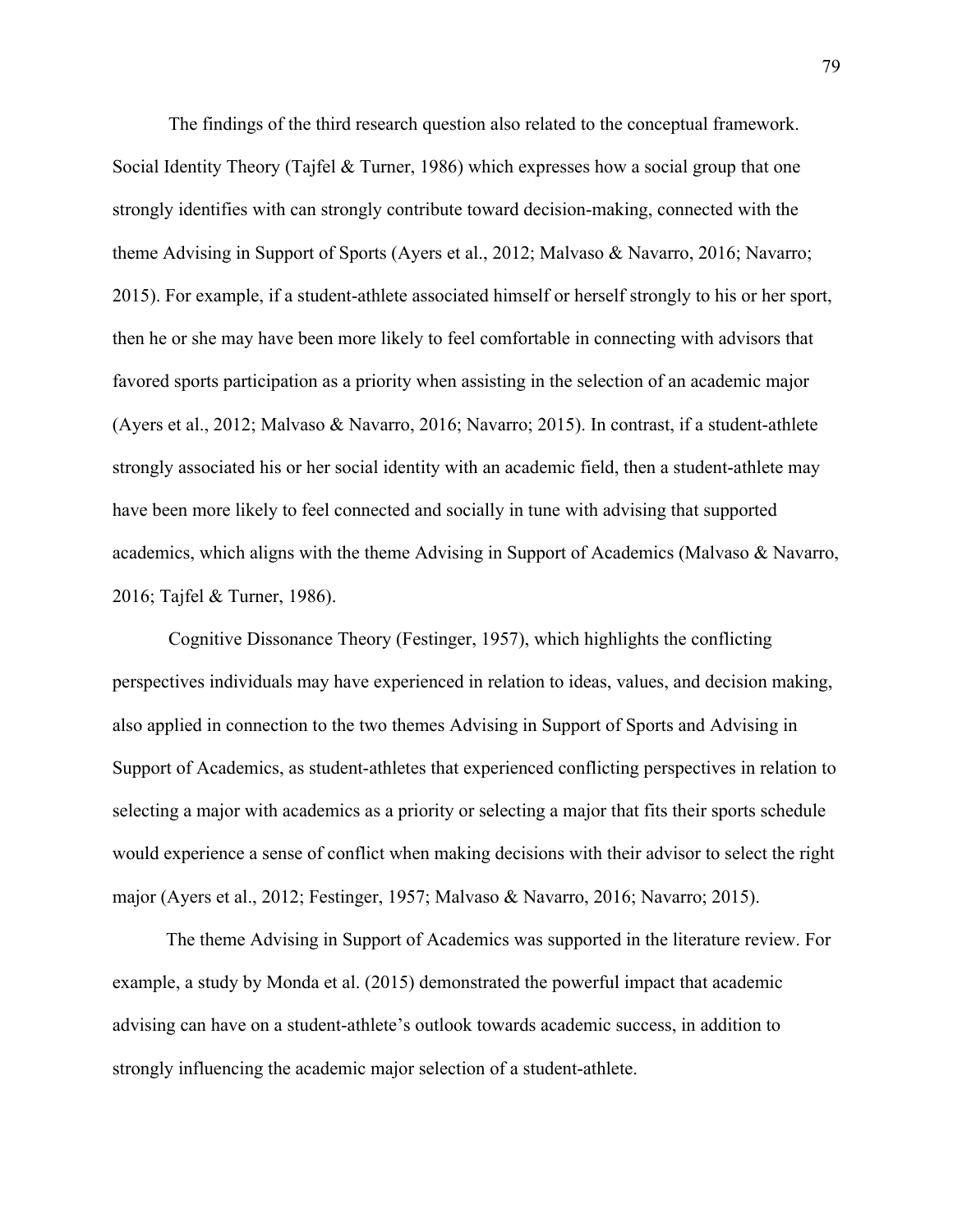# **Research Question 4: How does career exploration influence student-athlete academic major selection?**

Career exploration as a factor influenced student-athlete academic major selection through various elements of career exploration, which were based on levels of engagement in career development, inspiration, skill development relating to time management, as well as personal interests and life goals. In summarizing the findings for the fourth research question, themes that emerged in relation to career exploration influencing student-athlete academic major selection surfaced in a total of five studies, and included, Engaged in Career Development, Disengaged Career Development, Inspirational Influences, Time Management Skills, and Life Goals/Aspirations/Personal Interests. These findings were significant, as they outlined the various attributes of career exploration that influenced student-athlete academic major selection (Brown et al., 2019, Malvaso & Navarro, 2016, Navarro, 2014, Navarro, 2015, Navarro, 2015, Paule-Koba, 2019).

For example, the theme Engaged in Career Development, highlighted how activities related to career interests such as career development courses, networking opportunities, career fairs, and speaking with professionals in career fields of interest influenced student-athlete academic major selection (Navarro, 2014; Navarro, 2015; Navarro, 2015). In contrast, the theme Disengaged Career Development was reflective of academic majors selected by student-athletes in relation to student-athletes who did not engage in carer exploration due to their intensive athletic schedules and viewed their degree as a credential, rather than an opportunity for pursuing career interests (Navarro, 2015; Paule-Koba, 2019).

Next, the theme Inspirational Influences unfolded based on student-athletes following parent or mentor careers when selecting an academic major, or the influence of peer mentors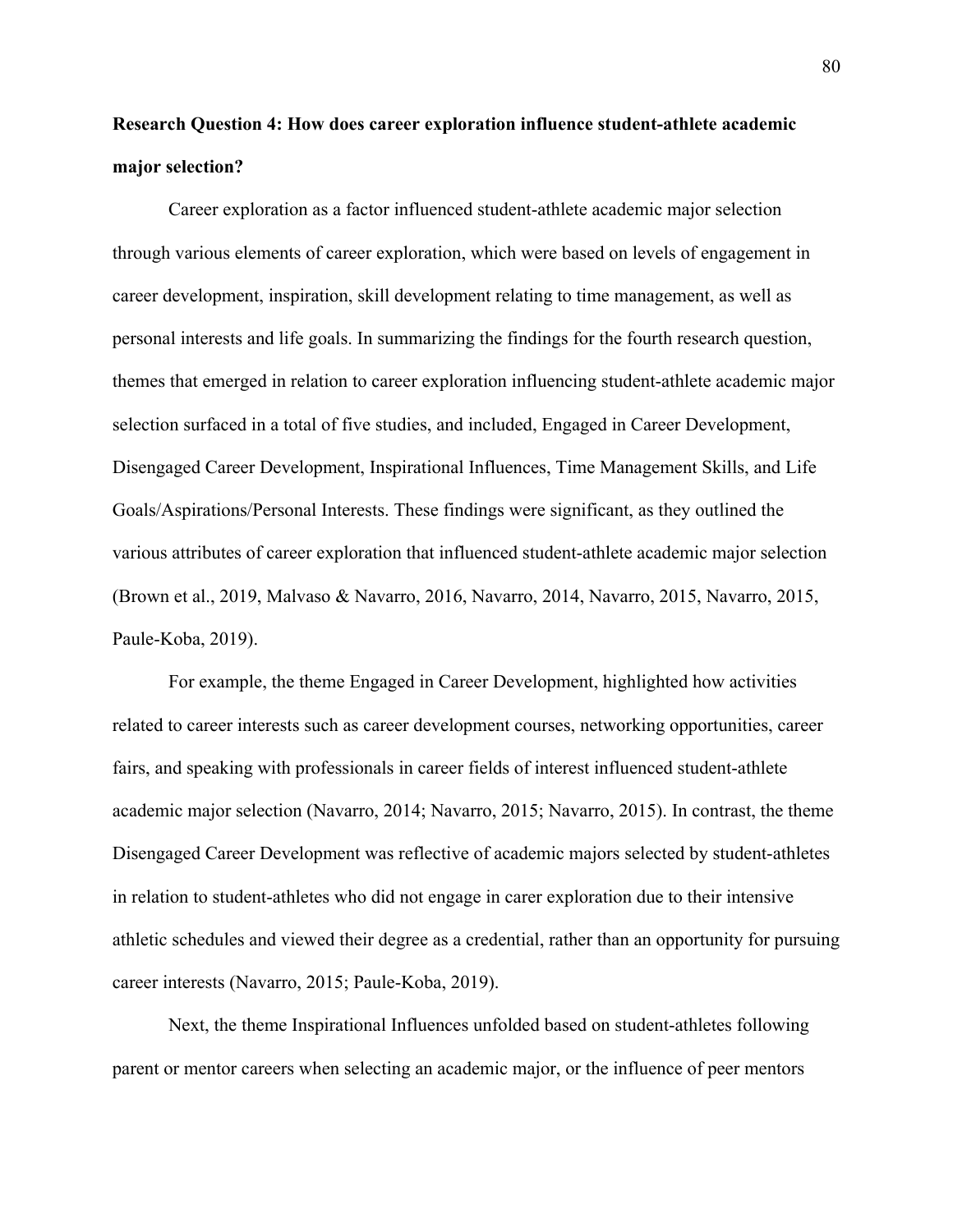(Malvaso & Navarro, 2016; Navarro, 2015). Additionally, the theme Time Management Skills emerged where student-athlete abilities to manage time affected career development opportunities and academic major selection (Navarro, 2014). Finally, the theme Life Goals/Aspirations/Personal Interests surfaced from student-athletes being influenced to select academic majors and careers based on goals, aspirations, and personal interests (Brown et al., 2019; Malvaso & Navarro, 2016).

Interestingly, an indirect influence on student-athlete academic major selection also emanated in the theme, Career Interest Development. This particular theme was based on findings that included student-athletes expressing how life experiences and exploring potential career fields contributed to further developing their career interests (Brown et al., 2019; Malvaso & Navarro, 2016). How career exploration has influenced student-athlete academic major selection were found and described in a variety of themes. The themes included, Time Management Skills, Inspirational Influences, Engaged Career Development, Life Goals/Aspirations/Personal Interests, Disengaged Career Development, and Career Interest Development.

The findings of the fourth research question also related to the conceptual framework. Social Identity Theory (Tajfel & Turner, 1986). expresses how a social group that one strongly identifies with can also play a dominant role toward decision-making. For student-athletes that associated themselves strongly to their sport, the two themes Disengaged Career Development and Time Management Skills were connected (Navarro, 2015; Paule-Koba, 2019; Tajfel & Turner, 1986). For example, student-athlete identities that were strongly connected to their sports social group would prioritize sports in terms of time dedication, as well as investing time towards development in their sport as opposed to career development (Navarro, 2015; Paule-Koba, 2019;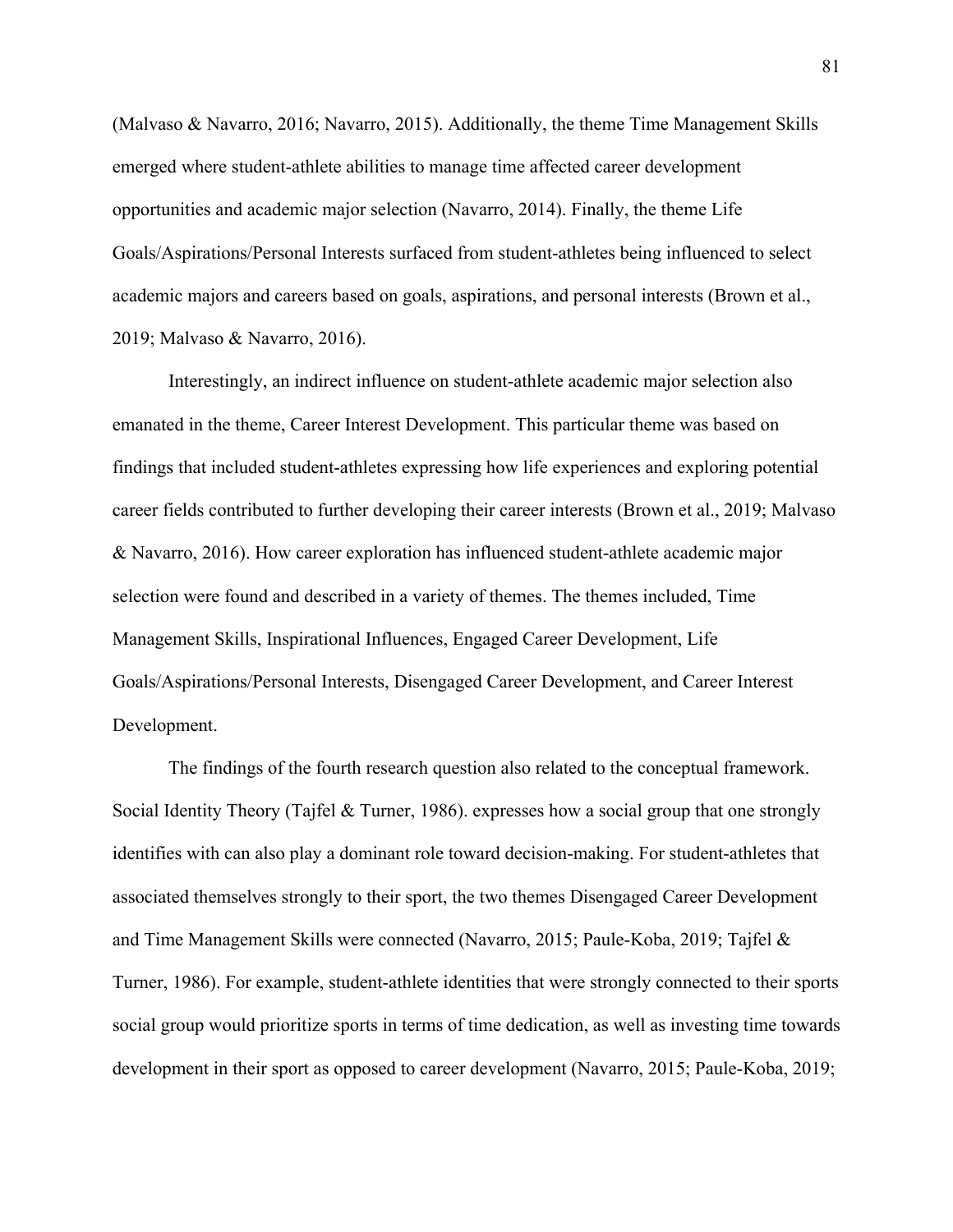Tajfel & Turner, 1986). In comparison, if a student-athlete's identity was more closely aligned with social groups involving additional career interests, life goals, or aspirations independent of their sport, then Social Identity Theory ties closely with the themes, Engaged in Career Development and Life Goals/Aspirations/Personal Interests (Navarro, 2014; Navarro, 2015; Navarro, 2015; Tajfel & Turner, 1986). Additionally, student-athletes that felt a closer sense of social belonging in terms of their identity with family and role models such as coaches and mentors, may have aligned their social identity based on Social Identity Theory more closely with the theme of Inspirational Influences (Malvaso & Navarro, 2016; Navarro, 2014; Navarro, 2015; Tajfel & Turner, 1986)

In exploring connections to Cognitive Dissonance Theory (Festinger, 1957), which highlights the conflicting perspectives individuals may experience in relation to ideas, values, and decision making, the theory connected to the theme, Inspirational Influences. For example, in cases where student-athletes may have had more than one inspirational influence related to very different interests, student-athletes may have experienced conflicting inspirational perspectives and difficulties in decision-making (Malvaso & Navarro, 2016; Navarro; 2015; Tajfel & Turner, 1986). Similarly, the theme, Time Management Skills also connected strongly with Cognitive Dissonance Theory, as conflicts that may have arisen in managing time effectively towards various demands of sports, academics, and career exploration may have led to student-athletes experience conflicting perspectives on how and which aspect to prioritize and dedicate time towards (Navarro, 2014; Tajfel & Turner, 1986).

In connecting the findings of the fourth research question to the literature review, the findings of the theme, Time Management Skills, was unique to this study, as it was not discussed in the literature review in relation to time management skills being beneficial toward balancing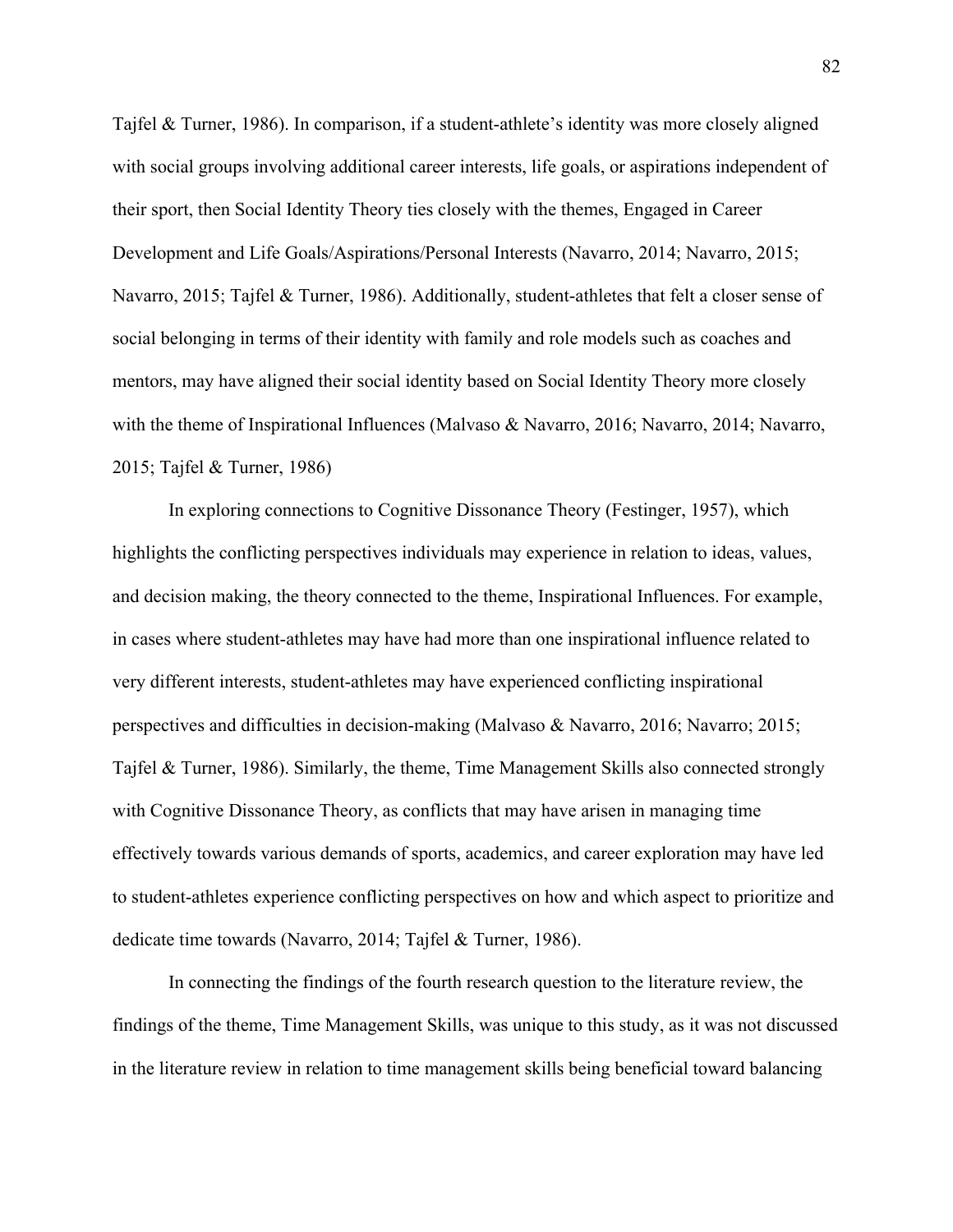various demands of academic majors, career development, academics, and sports. However, a link to the literature review in relation to time investment toward learning different skills was noted as valuable toward career exploration and academic major selection (Foster & Huml, 2017; Ontario Provincial Government, 2015).

For the theme Life Goals/Aspirations/Personal Interests, a connection to the literature review was found in relation to tools that assisted students in selecting an academic major based on self-discovery (Kelly & Pulver, 2008). For example, learning more about personal skills, talents, and interests through personality assessment tools such as Myers-Briggs Type Indicator assisted in the decision-making process of selecting an academic major (Kelly & Pulver, 2008).

Moreover, the theme Engaged Career Development aligned directly with the literature review, in noting significant components to instill career development strengths and interests for student-athletes, which included career development skills in areas that focused on teamwork, leadership, problem-solving, creativity, and motivation, as well as facilitation through leaders in the field of academics and athletics (Andrews et al., 2017). Finally, the finding of the theme Disengaged Career Development aligned to the literature review that mentioned student-athlete disengagement toward exploring different career fields and career activities may limit interests towards future careers (Andrews et al., 2017; Jia et al., 2015).

### **Common Themes Between Factors**

In delving deeper into examining identified themes, three common themes were noted between each of the four factors influencing student-athlete academic major selection, which included Athletic Success, Academic Success, and Time Management. In highlighting commonalities, the first common theme, Athletic Success, included three of the four factors influencing student-athlete academic major selection, which were student-athlete identity,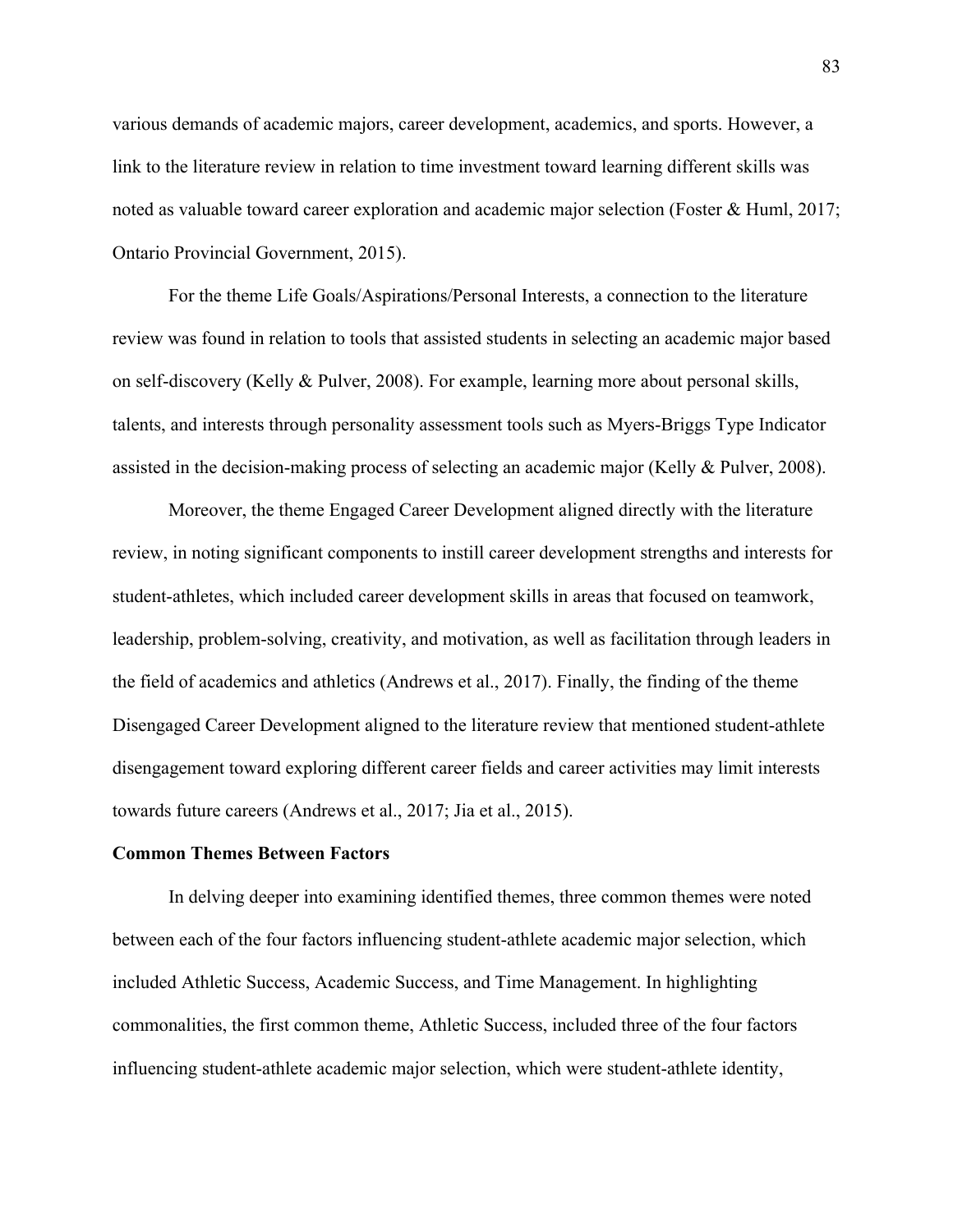athletic coaches, and academic advising (Amran, 2013; Foster & Huml, 2017; Kelly, 2009). The second common theme, Academic Success, included two of the four factors influencing studentathlete academic major selection, which were student-athlete identity and academic advising (Foster & Huml, 2017; Kelly, 2009). Lastly, the third common theme Time Management included three of the four factors influencing student-athlete academic major selection, which were student-athlete identity, athletic coaches, and career exploration (Amran, 2013; Andrews et. al., 2017; Henrion, 2009; Kelly, 2009). The common themes between the four factors highlighted the dominant attributes that also influenced student-athlete academic major selection (Amran, 2013; Andrews et al., 2017; Henrion, 2009; Kelly, 2009).

In further analyzing the relationship of the three major themes found in common, the themes 'Athletic Success' and 'Academic Success', which are both influences based on the factor of student-athlete identity, can be noted as being dependent on the third theme 'Time Management'. Pursuing two time consuming roles may be the root cause of whether studentathletes prioritize success towards academics as a 'student' or success towards athletics as an 'athlete' based on the pressure to balance the demands of both when it comes to academic major selection, as well as the pursuit of success academically or athletically. The essence of time may be the key challenge that leads to student-athletes having to choose success in their sport or academics due to their competing demands. Should successful time management allow for the opportunity to achieve success equally in both sports and academics, student-athletes may be able to pursue their first choice in selecting an academic major, achieve goals in both sports and academics, while also having additional career options in relation to both sports and academics upon graduation.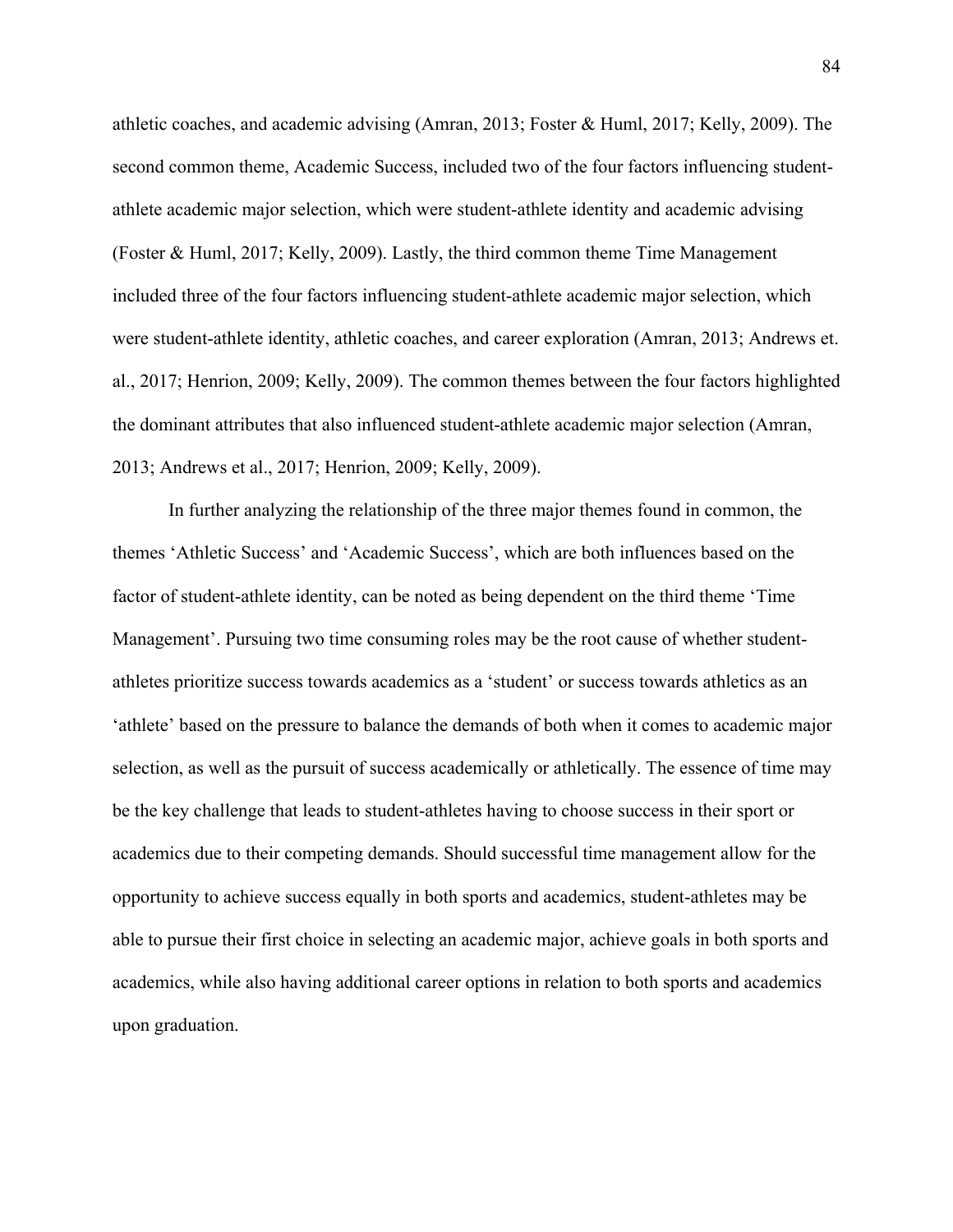Nonetheless, if the component of time management could be successfully achieved and reach an ideal state where equal amounts of time can be dedicated toward the fulfillment of both sport and academics, the factor of student-athlete identity takes center stage once again, as the question of whether a student-athlete considers both their sport and academics as equally valuable can lead to selecting a major of interest and dedicating time toward achievement in both sports as well as academics. However, if intrinsically a student-athlete primarily values their sport, as noted in the theme of 'College Selection Based on Coaches' where student-athletes decided to attend college first and foremost because of their coach with no mention of academics being a part of the equation (Barnes, Carroll, & Rhee, 2018; Cooper et al., 2013; Letawsky et al., 2003), the outcome of academic major selection even with the ability to balance time may be quite different. In the case of student-athletes primarily considering themselves as an athlete and valuing sport pursuits as their essential goal, academic majors may be selected based on any major that successfully supports dedication toward sports participation or deemed as a major that is not considered demanding. The components that may fuel and strengthen the athletic identity can be noted in the factor-based themes relating to the common theme of athletic success, includes, 'Coach Prioritizes Sports Success', and 'Advising in Support of Sports'. On the other side, the possibility that student-athletes consider their talent toward their sport as being a vehicle toward success in pursuing an academic major in relation to their academic or career dream as their most valuable goal in life, may lead to dedicating any and all additional time toward their academics and career interest. Moreover, many components may strengthen the identity of student-athletes toward academics and careers, as noted in the theme relating to the factor academic advising, 'Advisors in Support of Academics', as well as various findings relating to student-athlete life experiences, parent and family influences, mentors, in addition to various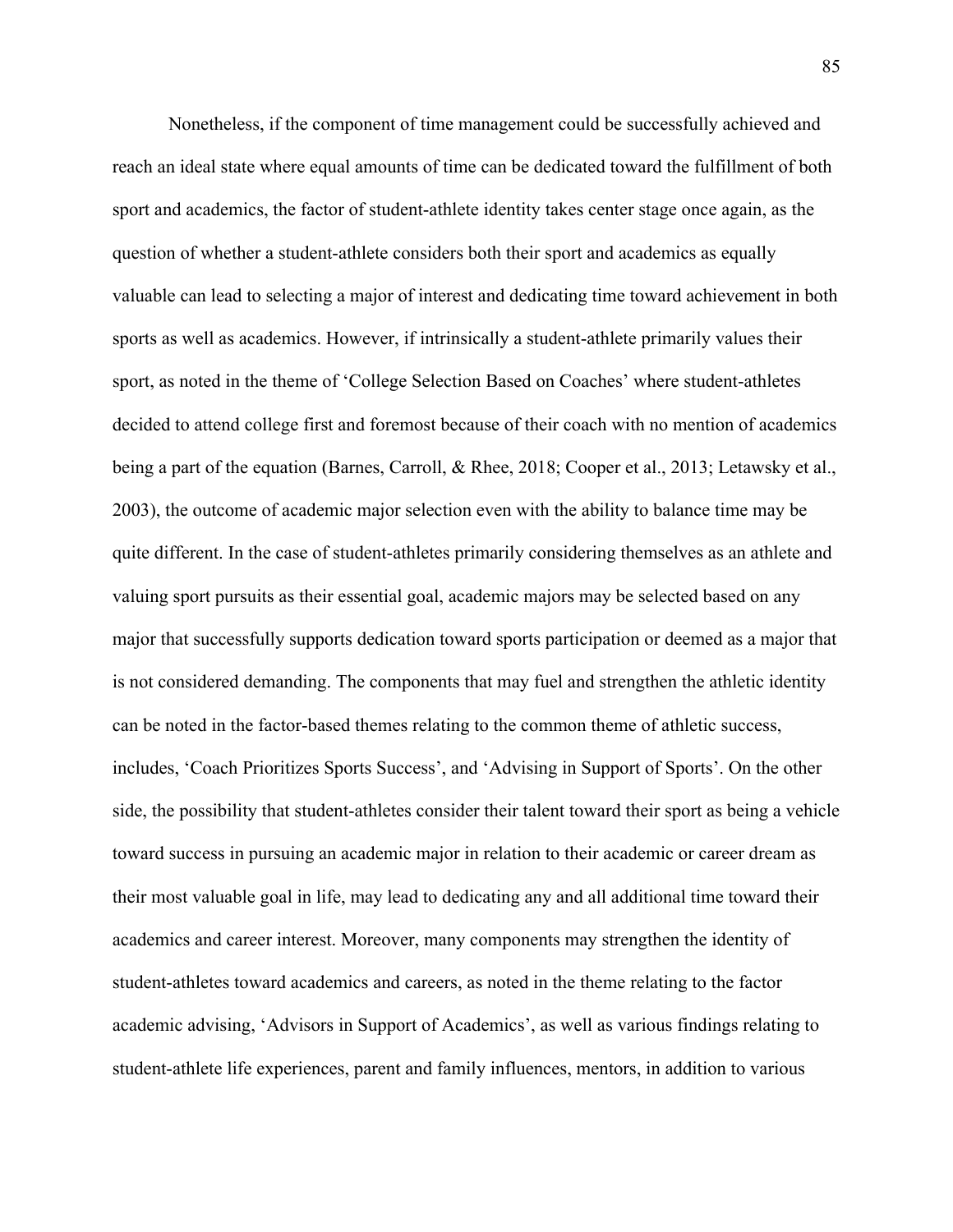elements of career exploration, which includes career fairs and networking opportunities contributing toward academic major selection and career interests (Malvaso & Navarro, 2016; Navarro, 2014; Navarro, 2015).

## **Implications and Recommendations for Action**

Implications and recommendations for action based on this secondary research study directly relate to the findings. Firstly, the emerging theme, Balanced Coaching for both Sport and Academic Success, indicated a strong indirect influence that could be incorporated into designing a workshop for high school and college level coaches to help coaches acquire knowledge and develop a skill set to incorporate a balanced coaching style. The workshop could emphasize academic success just as much as sports success, while outlining strategies to achieve successful coaching in both realms, as well as enlightening coaches on how influential they can be toward both sports and academics for student-athletes (Amran, 2013). An additional component of the workshop could include sharing success stories of coaches at both the high school and college level that have empowered student-athletes to become successful in both their sport and academics. Implementing the learnings of this workshop into coaching strategies would benefit student-athletes in achieving their full potential both academically and athletically.

Additionally, in strengthening the theme Balanced Athletic and Academic Identity in relation to student-athlete identity, providing a college success program for student-athletes in high school could help student-athletes identify new talents, interests, and skills in relation to academic majors and careers. For example, student-athletes could engage in self-discovery and career exploration to identify additional interests independent of their sport and opportunities for career field experiences (Gilson & Paule, 2011). Adding a component of selecting the right academic major based on student-athlete personal interests into the college success program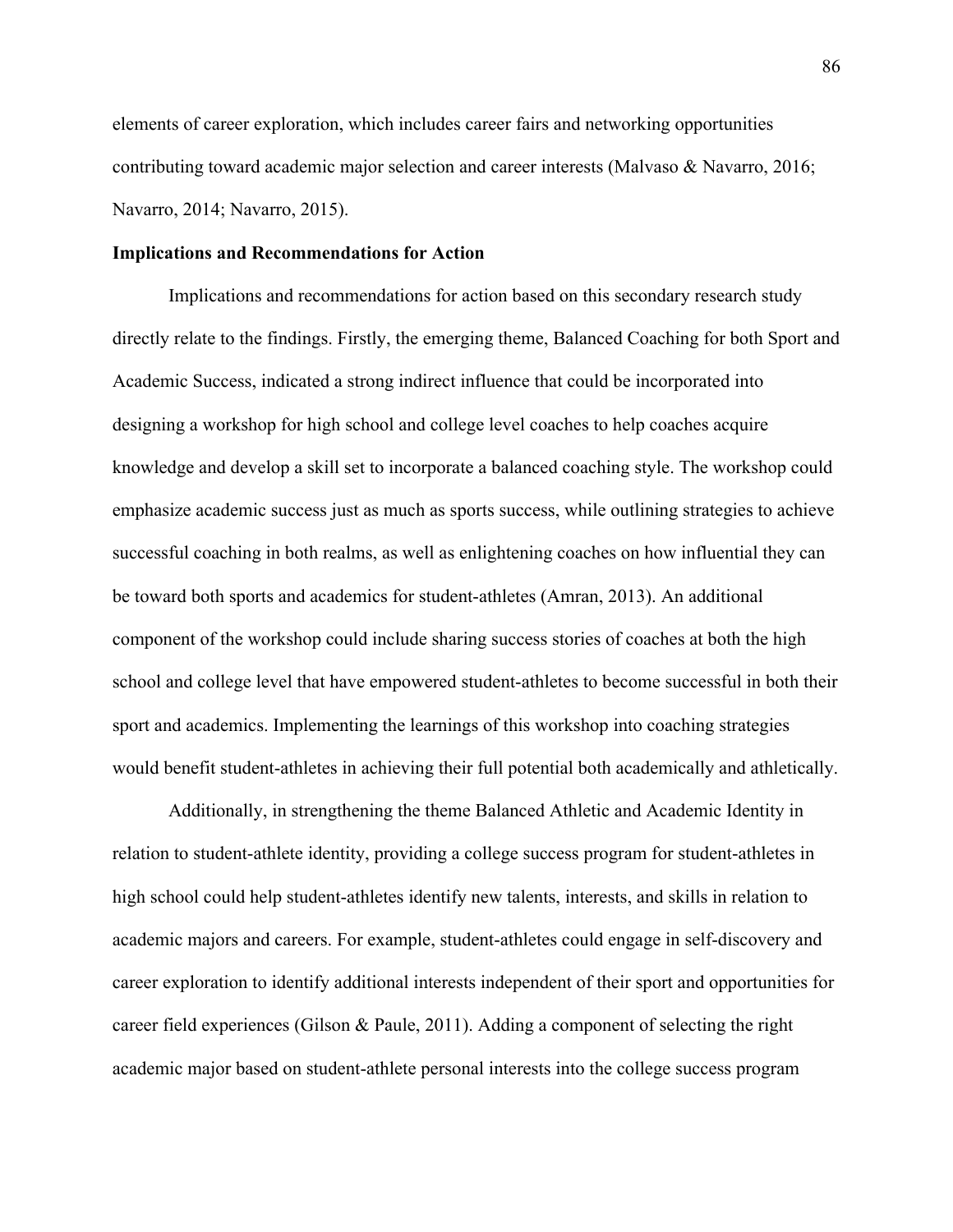would also be beneficial for student-athletes and serve the purpose of ensuring that studentathletes are well-equipped in selecting academic majors with acquired knowledge and their own independent thought.

Moreover, with the important concept of time emerging as a common theme of Time Management between the three identified factors influencing student-athlete academic major selection, which were student-athlete identity, athletic coaches, and career exploration (Amran, 2013; Andrews et al., 2017; Foster & Huml, 2017), providing a time management course in high school as well as a workshop during orientation for new students in college could help develop a valuable skill that contributes toward helping student-athletes balance both their sport and academics.

### **Recommendations for Further Study**

A number of recommendations for further study can be beneficial in discovering additional components to help student-athletes select an academic major. The theme, Engaged in Career Development in relation to the factor career exploration outlined a number of career development tools such as internships and career preparation courses as beneficial in helping student-athletes select an academic major. Therefore, conducting a study on career exploration tools that can help student-athletes select an academic major could provide insight into which specific career tools have been most beneficial for student-athletes in relation to career exploration. For example, internships, guest speakers from various career fields, or volunteer opportunities may be considered as most beneficial for student-athletes toward academic major selection (Navarro, 2015).

Additionally, the theme of Time Management in relation to one of the three common themes found between the four factors provided insight into how time management skills can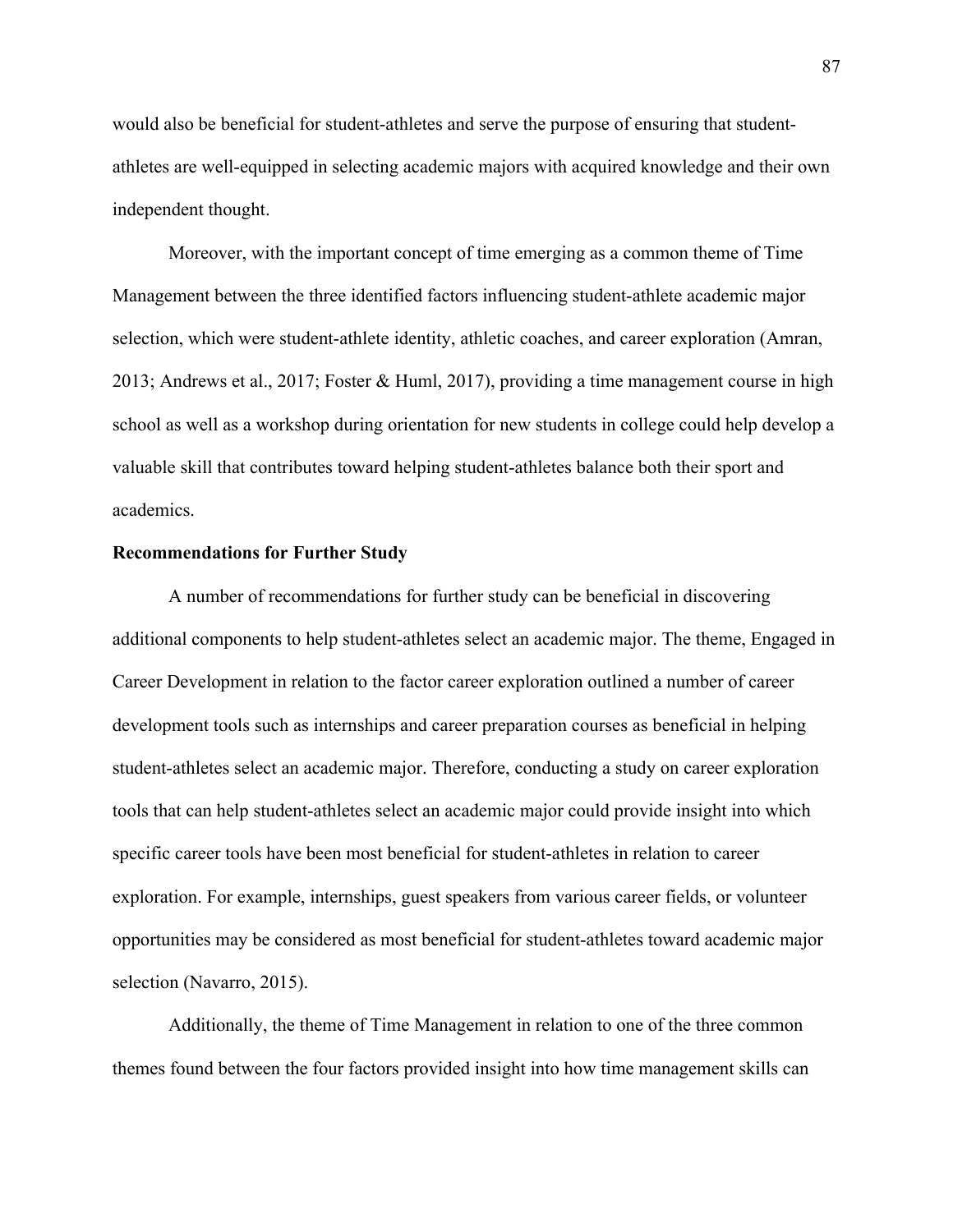benefit student-athletes in succeeding at balancing both their sport and their academics while also selecting their first choice of an academic major (Amran, 2013; Andrews et al., 2017; Henrion, 2009; Kelly, 2009). Conducting a study that focuses on additional skills that have helped student-athletes successfully balance both their sport and academics, while also being able to pursue their academic major of choice instead of a major for the purposes of eligibility, could provide knowledge to student-athletes that aspire to balance both sports and academics, while successfully selecting their first choice of an academic major.

Moreover, as this secondary research study focused on including a variety of influences for student-athletes overall regarding academic major selection, this study included both genders and a variety of sports. To explore more specific attributes of student-athletes, future studies can be conducted to identify factors that were most influential for either male or female studentathletes specifically, as well as individual sports.

Furthermore, with various student-athletes ranking the importance of 'athletic facilities' in their top ten considerations influencing their decision to attend college, with no mention of academic majors as a top ten consideration (Barnhill & Czekanski, 2016), conducting a study to explore the ways athletic facilities influence college selection for student-athletes may further highlight specific details. Conducting a study focused upon the importance of athletic facilities may also help identify key details of the influence athletic facilities may have on studentathletes, as well as why athletic facilities are a significant determinant of attending college as opposed to academic majors.

### **Conclusion**

This chapter addressed each of the four research questions based on how attributes within each factor influenced student-athlete academic major selection, with the four factors consisting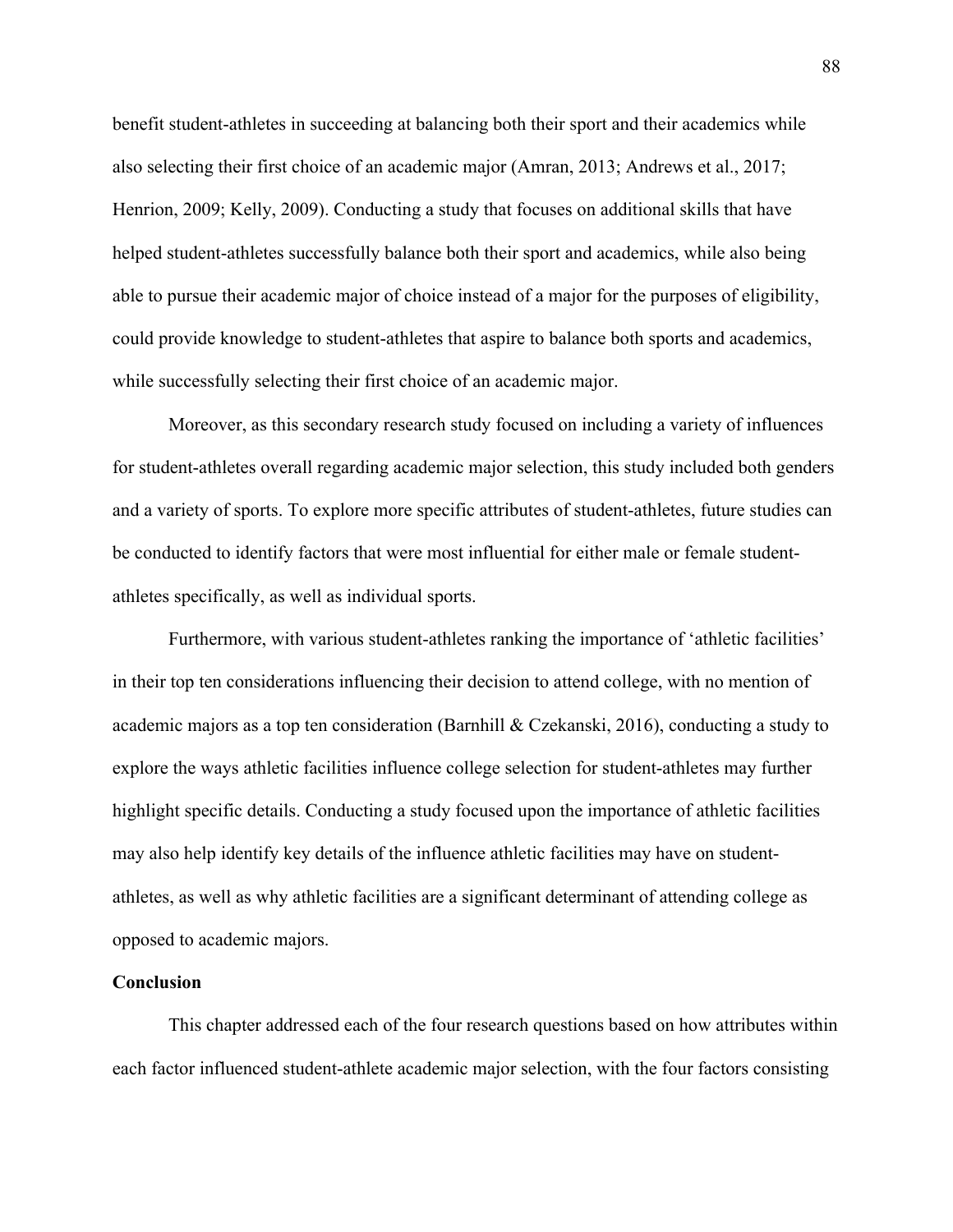of athletic coaches, student-athlete identity, academic advisors, and career exploration (Amran, 2013; Andrews et al., 2017; Henrion, 2009; Kelly, 2009). Recognizing the key attributes in relation to each of the four factors found in this study are beneficial in helping student-athletes achieve a strong skill set in decision-making when selecting an academic major. Various themes were identified in relation to influential attributes contributing toward the academic major selection for student-athletes. For the influential factor of athletic coaches in relation to academic major selection, themes reflecting indirect influences on student-athlete academic major selection included, Balanced Coaching for both Sport and Academic Success, Coach Prioritizes Sports Success, Coaches' Influence on Time Management, and Coach Influences College Choice. For the influential factor of student-athlete identity in relation to student-athlete academic major selection, themes that surfaced based on influential attributes included, Time Dedication Based on Identity, Academic Success as a Priority, Athletic Success as a Priority, Missed Opportunities from Sport Demands, Balanced Athletic and Academic Identity, and Academic Engagement. For the influential factor of academic advising in relation to academic major selection, the themes that surfaced in relation to influential attributes toward studentathlete academic major selection included Advising in Support of Sports, and Advising in Support of Academics. For the influential factor of career exploration in relation to academic major selection, themes reflecting influential attributes on student-athlete academic major selection included, Time Management Skills, Inspirational Influences, Engaged Career Development, Life Goals/Aspirations/Personal Interests, Disengaged Career Development, and Career Interest Development.

Three common themes were found among the four factors, which included Athletic Success, Academic Success, and Time Management. In further analyzing the connection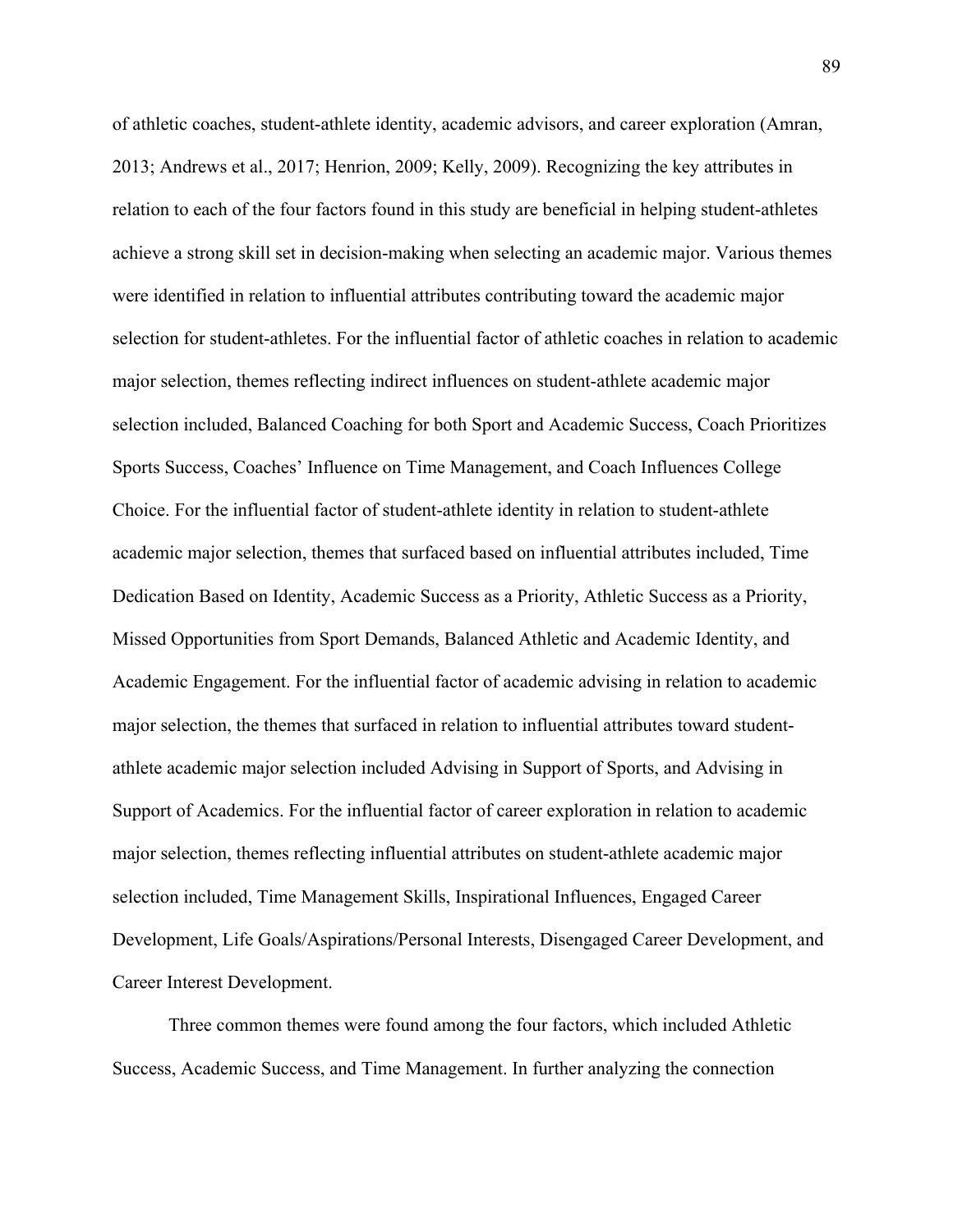between the three themes, the inability to balance time in relation to dedicating time toward academics and sports, led to a number of student-athletes not being able to select their first choice in academic major selection, and feeling overwhelmed with catering to both sport and academic demands. If successfully balancing and managing time became an option, then studentathletes may have the opportunity to select their first choice for an academic major, while also achieving academic and sport goals successfully. Nonetheless, even with the accomplishment of successfully balancing time, student-athletes who solely place value on sports success may still dedicate any and all additional time towards achieving sports success. In contrast, studentathletes who may only value their academic major and academic success, and consider sports as a vehicle toward various college opportunities and options, then additional time may be primarily dedicated toward the pursuit of success for their academic major as opposed to sport related goals, despite being able to balance and dedicate time towards both sport and academic goals.

Recommendations for action reflect findings, including a workshop dedicated toward strategies for high school and college level athletic coaches to successfully incorporate the importance of academic major selection, as well as academic and sport success when working with student-athletes. Secondly, providing college success programs in high school to help student-athletes engage in self-discovery and career exploration to be better prepared in selecting an academic major will improve student-athletes' decision-making. An additional recommendation is to provide a time management course in high school and during college orientation to help student-athletes successfully balance their time toward succeeding in their academic major selection as well as sports goals. Finally, recommendations for further study include exploring career exploration tools that student-athletes have found to be most significant toward academic major selection, as well as identifying skills in addition to time management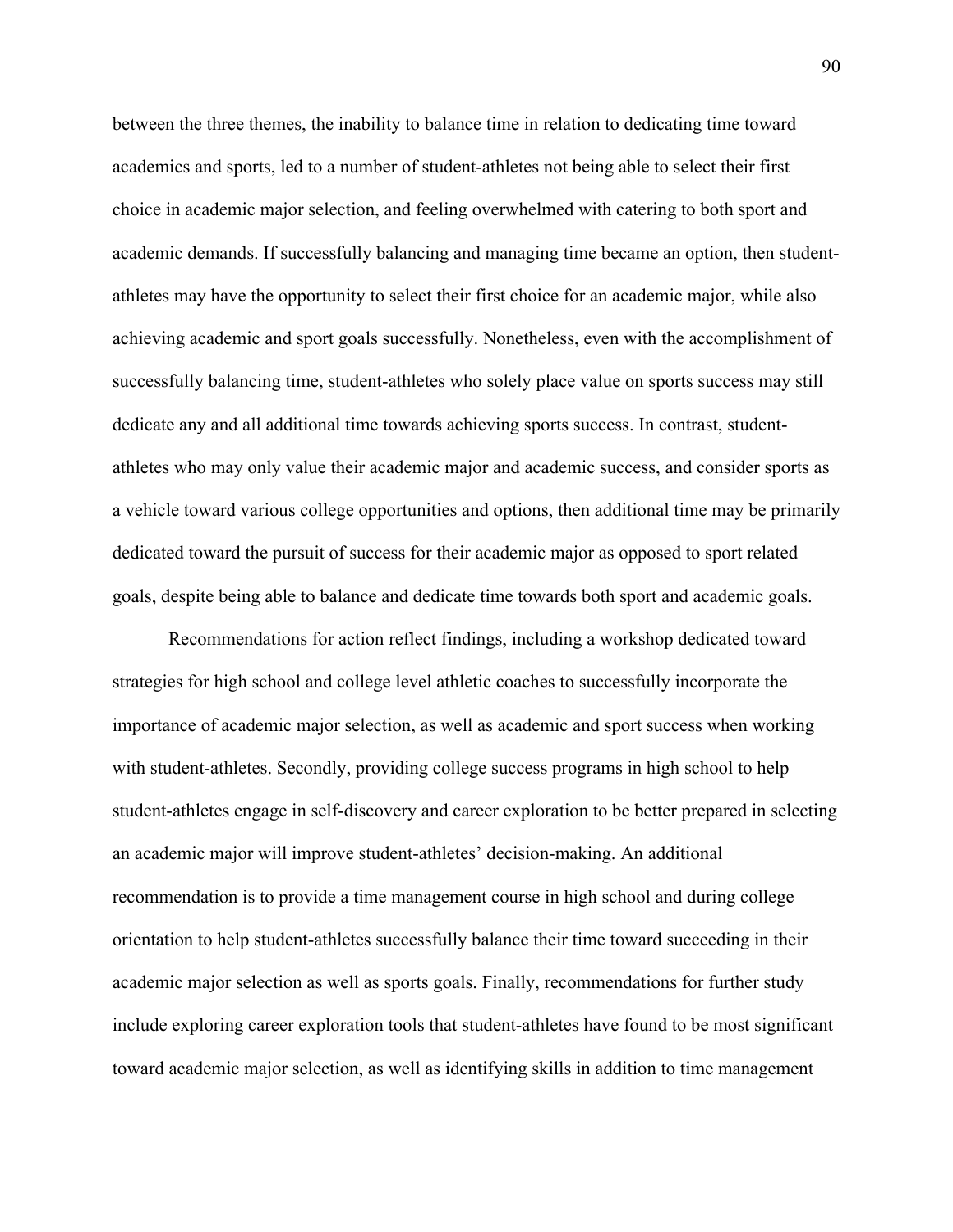that student-athletes have found to be helpful in balancing sports and academics, exploring individual studies on factors influencing academic major selection based on individual gender, or specific sports, and exploring why athletic facilities as opposed to academic majors have been considered as an important determinant for student-athletes in considering attending college.

Overall, student-athletes have an opportunity to shine in their sport and academics. As the majority of student-athletes have already selected their sport of interest when pursuing college, student-athletes must be educated about the importance of academic major selection and in successfully selecting an academic major that is reflective of their interests and future careers so that they can make the most of their talents and abilities (Navarro, 2015). By selecting the sport of choice to excel in, and the academic major of choice to succeed towards, student-athletes are able to fulfill both the 'student' component, and the 'athlete' component of their identity as a student-athlete, and strive towards achieving their full potential as a student-athlete.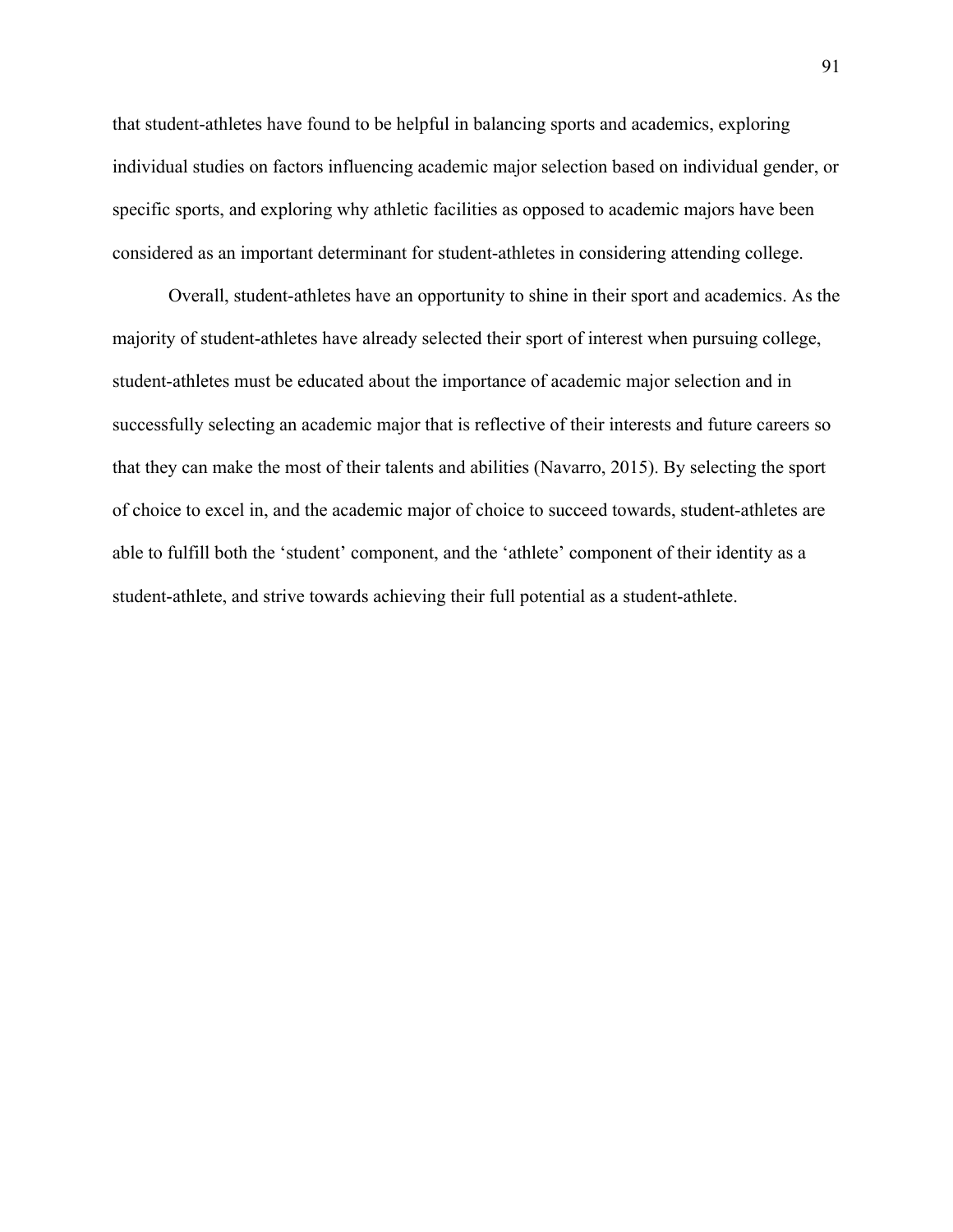- Andrews, S.R., Brewer, B.W., Cornelius, A.E., Petitpas, A.J., & Van Raalte, J. L. (2017). Student-athlete career self-efficacy: Workshop development and evaluation. *Journal of Clinical Sport Psychology.* Retrieved from http://web.a.ebscohost.com.une.idm.oclc.org/ehost/pdfviewer/pdfviewer?vid=1&sid=3ce 156e1- 82bd-4bcf-b8d5-60d2c23bac0c%40sdc-v-sessmgr01
- Amran, J. (2013). The perceived importance coaches have on student-athlete academic performance. *University of Southern California.* Retrieved from https://search-proquestcom.une.idm.oclc.org/docview/1498560295?pq-origsite=summon
- Appleby, R., Davis, L., Davis, P., Gustaffson, H., & Wetherell, M. (2018). The role of coachathlete relationship quality in team sport athletes' psychophysiological exhaustion: implications for physical and cognitive performance. *Journal of Sports Sciences.*  Retrieved from

https://www-tandfonline-com.une.idm.oclc.org/doi/full/10.1080/02640414.2018.1429176

- Ashley, R.A., Steele, A.R., & Rens, F. (2019). Well-being and performance in dual careers: The role of academic and athletic identities. *Human Kinetics.* Retrieved from http://web.b.ebscohost.com.une.idm.oclc.org/ehost/pdfviewer/pdfviewer?vid=1&sid=68a 240dd-dbb8-47a5-ab3c-66a40f9a3792%40pdc-v-sessmgr01
- Ayers, K., Dobose, C., & Pazmino-Cevallos, M. (2012). The 20-hour rule: Student-athletes time commitment to athletics and academics. *VAHPERD Journal.* Retrieved from http://link.galegroup.com.une.idm.oclc.org/apps/doc/A289621149/AONE?u=bidd97564 &sid=AONE&xid=dbf244e6.

Balsamo, M., Laruiola, M., & Saggino, A. (2013). Work values and college major choice.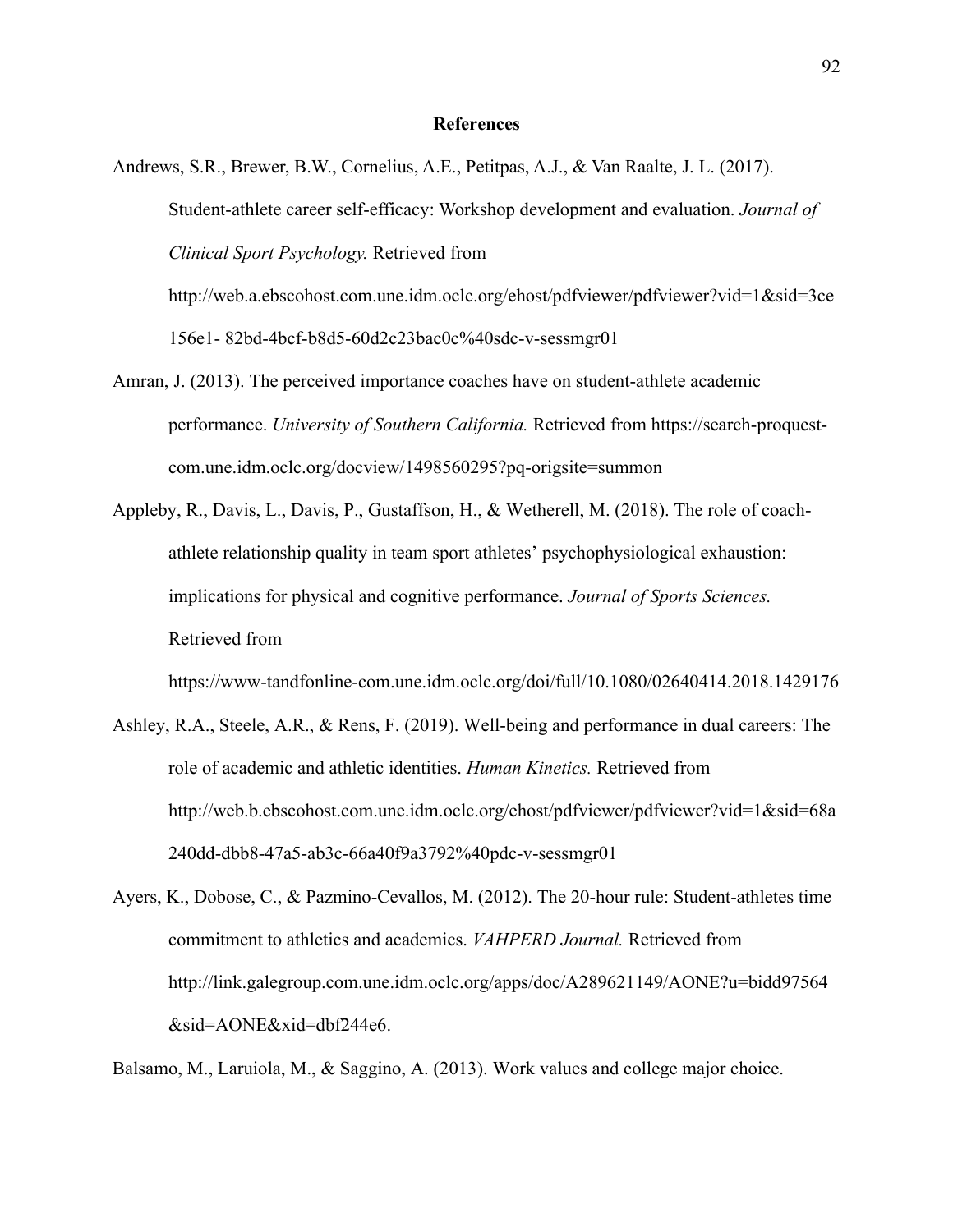*Learning and Individual Differences.* Retrieved from

https://www.sciencedirect.com/science/article/pii/S1041608013000034

- Bantham, J.H., Beggs, J.M., & Taylor, S. (2008). Distinguishing the factors influencing college students' choice of major. *College Student Journal.* Retrieved from http://go.galegroup.com.une.idm.oclc.org/ps/i.do?p=ITOF&u=bidd97564&id=GALE%7 CA179348418&v=2.1&it=r&sid=summon&authCount=1
- Barnes, J., Carroll, D., Kim, W., & Rhee, Y. C. (2018). Motivational factors influencing university selection of non-revenue generation sport student-athletes. *Journal of Contemporary Athletics.* Retrieved from

https://search-proquest-com.une.idm.oclc.org/docview/2189505976?pq-origsite=summon

Banwell, J., & Kerr, G. (2016). Coaches' perspectives on their roles in facilitating the personal development of student-athletes. *The Canadian Journal of Higher Education.* Retrieved from

https://search-proquest-com.une.idm.oclc.org/docview/1788523131?pq-origsite=summon

Barnhill, C.R., & Czekanski, A.W. (2016). Recruiting the student-athlete: An examination of the college decision process. *Journal for the Study of Sports and Athletics in Education.*  Retrieved from

https://www-tandfonline-com.une.idm.oclc.org/doi/full/10.1080/19357397.2015.1122999

Bell, L.F. (2009). Examining academic role-set influence on the student-athlete experience. *Journal of Issues in Intercollegiate Athletics.* Retrieved from jiia.org/old/documents/publications/special\_issues/2009/sp\_02\_Making\_of\_the\_Athlete-Student.pd

Bergman, M.J., Huml, M.R., & Hums, M.A. (2014). Comeback player of the year: A conceptual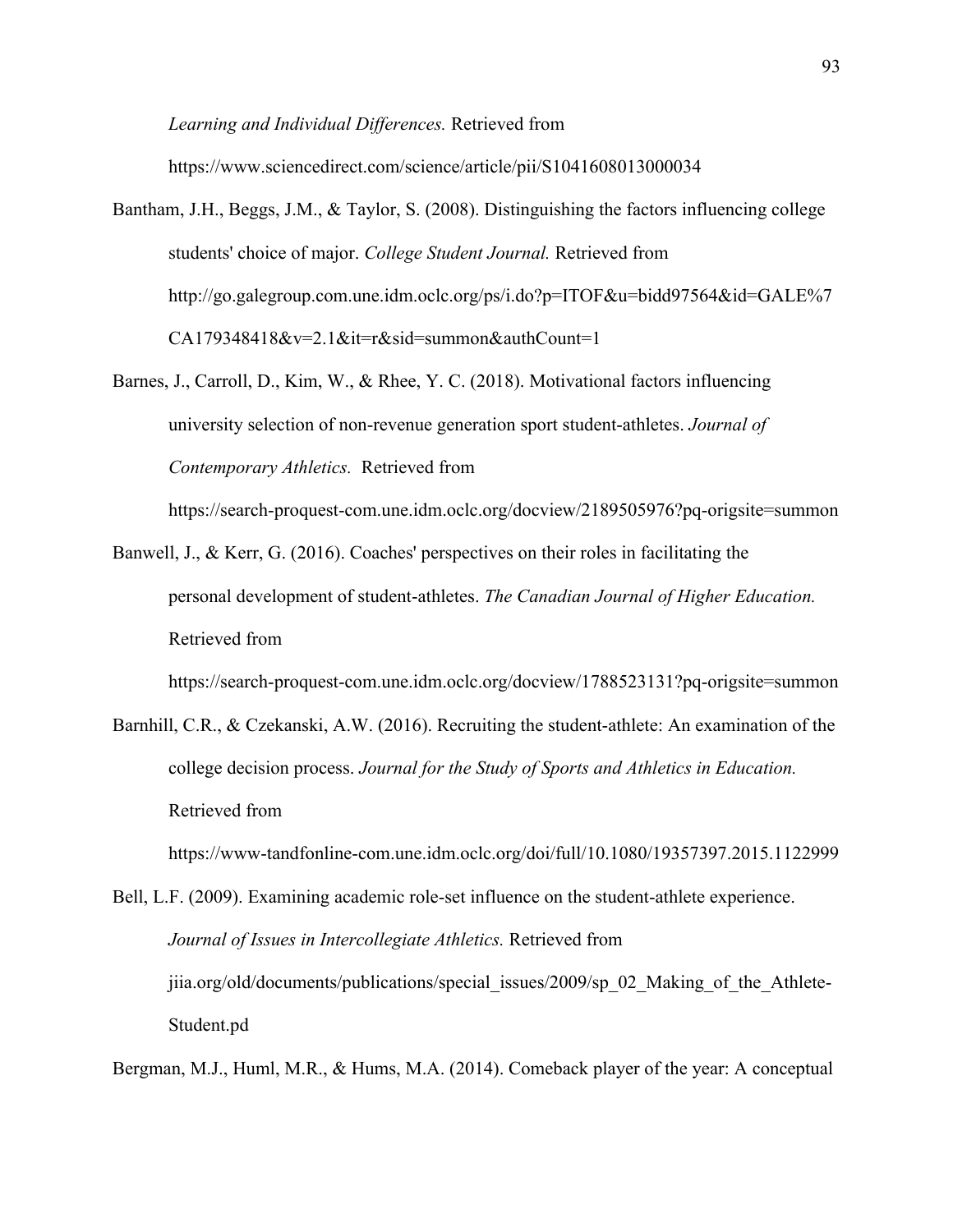model on former student-athletes returning as adult students. *Study of Sports and Athletes in Education.* Retrieved from https://www-tandfonlinecom.une.idm.oclc.org/doi/full/10.1179/1935739714Z.00000000028 Beauchemin, J. (2014). College student-athlete wellness: an integrative outreach model. *Project* 

*Innovation.* Retrieved from http://go.galegroup.com.une.idm.oclc.org/ps/i.do?p=AONE&u=bidd97564&id=GALE% 7CA377286771&v=2.1&it=r&sid=summon&authCount=1#

Byers, J., Mattern, K.D., Shaw, E.J., & Springall, R. (2011). It's major! College major selection & Success. *College Board.* Retrieved from https://files.eric.ed.gov/fulltext/ED563432.pdf

- University of California Berkeley. (*n.d.*). *Career Clarity: Career Exploration.* Retrieved from https://career.berkeley.edu/Plan/Explore
- University of California Berkeley. (*n.d.*). Connecting majors to careers. *Career Center.* Retrieved from

https://career.berkeley.edu/Resources/Majors2Careers

University of South Alabama. (*n.d.*). *Career Planning.* Retrieved from https://www.southalabama.edu/departments/careerservices/careerplanning.html

Boone, R.T., Brocavich, J.M., Keshishian, F., & Pal, S. (2010). Motivating factors influencing college students' choice of academic major. *American Journal of Pharmaceutical Education.* Retrieved from http://go.galegroup.com.une.idm.oclc.org/ps/i.do?p=AONE&u=bidd97564&id=GALE% 7CA354146887&v=2.1&it=r&sid=summon&authCount=1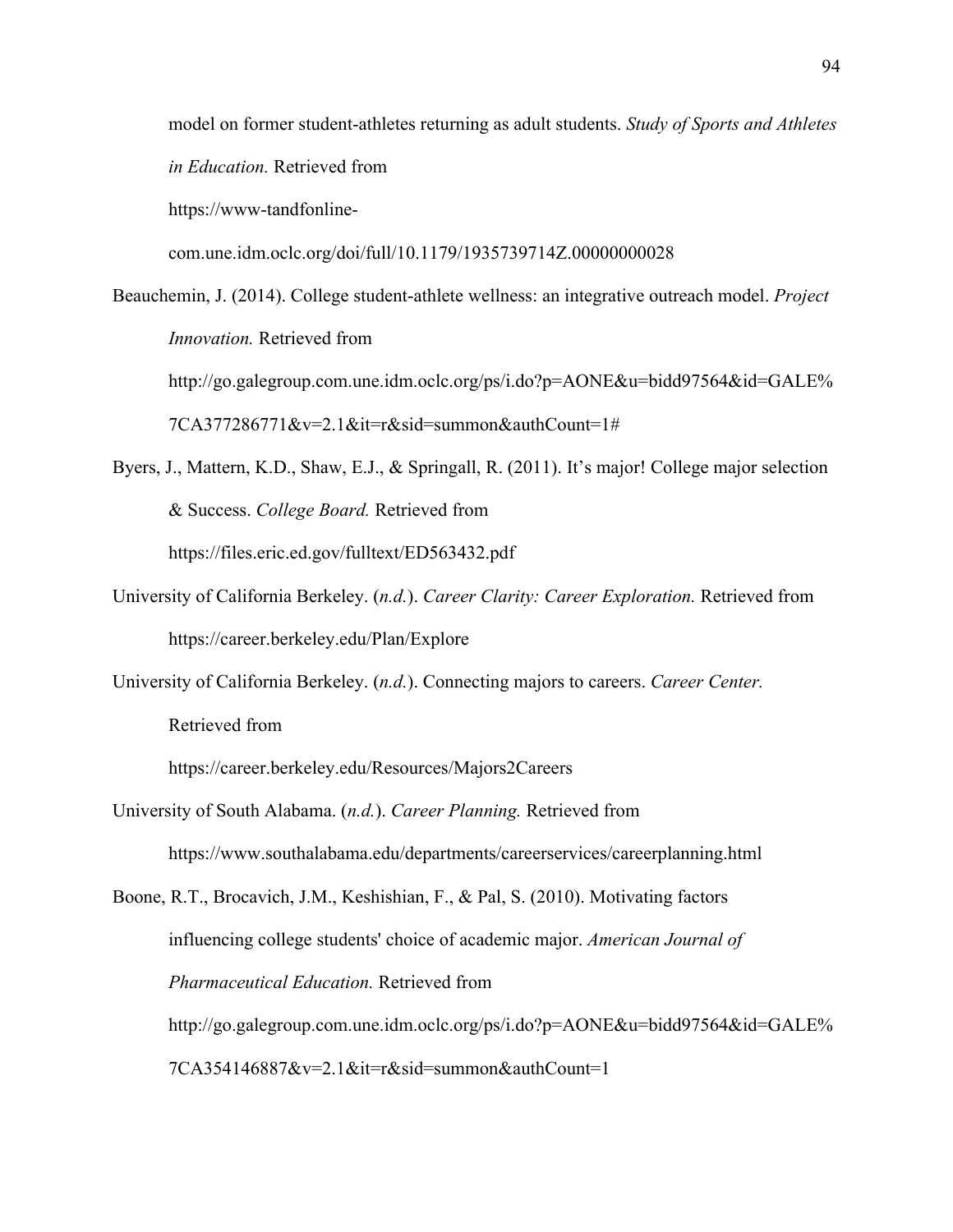- Boonen, T., Damme, J.V., De Fraine, B., Pinxten, M., Van Den Noortgate, W., & Vanlaar, G. (2014). 'I choose so I am': A logistic analysis of major selection in university and successful completion of the first year. *Routledge Taylor and Francis Group*. Retrieved from http://wwwtandfonlinecom.une.idm.oclc.org/doi/pdf/10.1080/03075079.2014.914904?ne edAccess=true
- Brown, A., Gordan, Z., & Siben, N. (2019). Interest in teaching, coaching, and careers in education: A survey of university student-athletes. *Teaching and Teacher Education.*  Retrieved from

https://www-sciencedirect-com.une.idm.oclc.org/science/article/pii/S0742051X18306280

Burns, G.N., Duncan, F., Dunn, S., & Jasinski. D., (2013). Academic support services and career decision-making self-efficacy in student athletes. *Career Development Quarterly*. Retrieved from

http://search.proquest.com.cmich.idm.oclc.org/eric/docview/1373086026/4A3E2965DBB 44256PQ/37?accountid=10181

http://dx.doi.org.une.idm.oclc.org/10.1108/09684881311293034

Buzzetta, M.E., Lenz, J.G., & Kennelly, E. (2017). Comparing two groups of student-athletes: Implications for academic and career advising. *NACADA Journal.* Retrieved from https://www.nacadajournal.org/doi/pdf/10.12930/NACADA-15-041 Bradley, J., Conway, P., & Gomez, J. (2018). The challenge of a high-performance student-athlete. *Taylor and Francis Online.* Retrieved from https://www-tandfonline-com.une.idm.oclc.org/doi/full/10.1080/03323315.2018.1484299

Calhoun, V.A. (2006). Division I student athletes and the experience of academic clustering.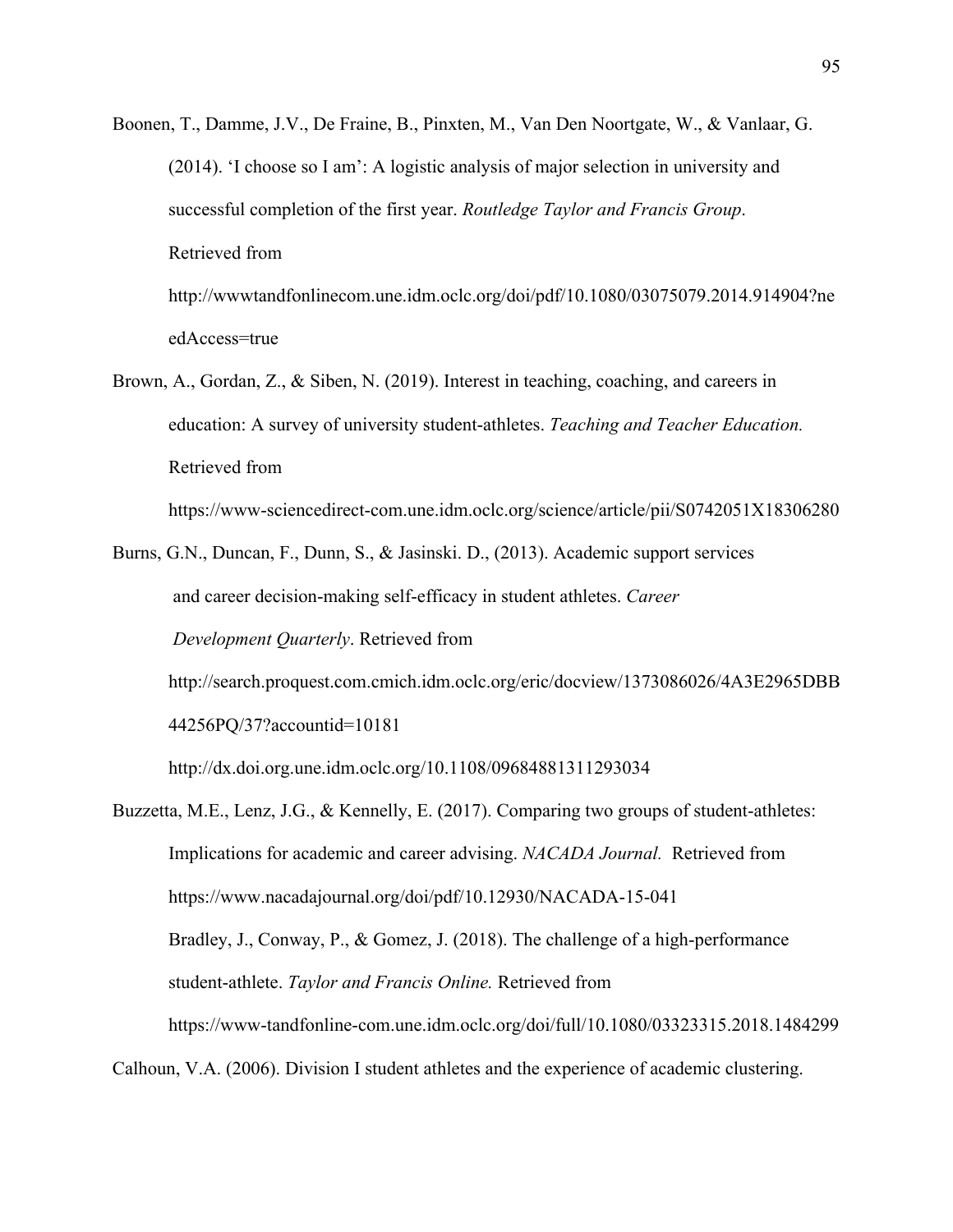*Northeastern University.* Retrieved from

https://search-proquest-com.une.idm.oclc.org/docview/1039154261?pq-origsite=summon

California State University, Bakersfield. (*n.d.*). *The Academic Advising & Resource Center.*  Retrieved from

https://www.csub.edu/aarc/

- Carduner, J., Padak, G.M., Reynolds, J. (2011). Exploratory honors students: Academic major and career decision making. *NACADA Journal.* Retrieved from https://www.nacadajournal.org/doi/pdf/10.12930/0271-9517-31.1.14
- Christensen, K.M., Erickson, L., Hagler, M.A., Raposa, E.B., & Rhodes, J.E. (2019). Role of athletic coach mentors in promoting youth academic success: Evidence from the Add Health national longitudinal study. *Applied Development Science.* Retrieved from https://www-tandfonline-

com.une.idm.oclc.org/doi/pdf/10.1080/10888691.2019.1582344?needAccess=true https://scholarworks.gvsu.edu/cgi/viewcontent.cgi?article=1838&context=theses

- Comeaux, E., Snyder, E., Speer, L, & Taustine, M. (2014). The role of engagement activities on college outcomes: A retrospective study of Division I male and female student-athletes. *College Student Affairs Journal, 32(1)*, 205-217.
- CollegeBoard. (*n.d.*). *The College Major: What It Is and How To Choose One.* Retrieved from https://bigfuture.collegeboard.org/explore-careers/college-majors/the-college-majorwhat-it-is-and-how-to-choose-one
- Cooper, J.N., Gawrysiak, E.J., & Hawkins, B. (2013). The impact of baseball participation on the educational experiences of black student-athletes at historically black colleges and universities. *Race Ethnicity and Education.* Retrieved from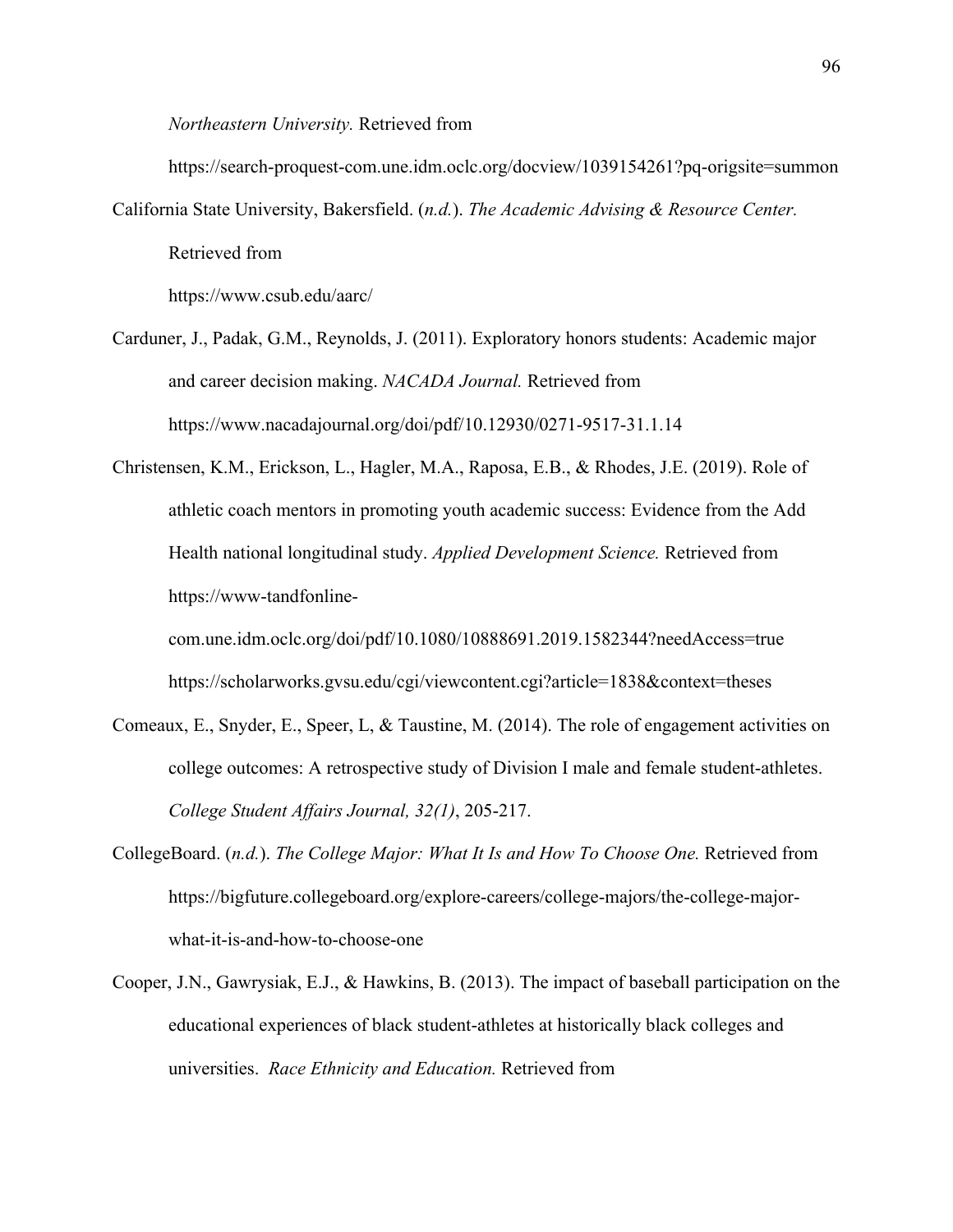https://www-tandfonline-com.une.idm.oclc.org/doi/full/10.1080/13613324.2013.792795

- Cornell, C. (2013). Differences in self-esteem between Division III collegiate athletes and non-athletes. *Marietta College.* Retrieved from https://etd.ohiolink.edu/!etd.send file?accession=marietta1368093554&disposition=inlin e
- Cosh, S. & Tully, P.J. (2014). "All I have to do is pass": A discursive analysis of student athletes' talk about prioritising sport to the detriment of education to overcome stressors encountered in combining elite sport and tertiary education. *Psychology of Sport and Exercise.* Retrieved from

https://www.sciencedirect.com/science/article/pii/S1469029213001246

- Creswell, J.W. (2015). *Educational research: Planning, conducting, and evaluating quantitative and qualitative research (5<sup>th</sup> ed.).* Upper Saddle River, NJ: Pearson Education Inc.
- Edmonson, M. (2016). *Major in happiness: Debunking the College Major Fallacies.* New York, NY: Business Expert Press.
- EducationPlanner.org. (*n.d.*). *About Us.* Retrieved from http://www.educationplanner.org/about/index.shtml
- Elias, M. (2016). Guide your students toward positive fulfillment. *Edutopia.* Retrieved from https://www.edutopia.org/blog/guide-your-students-toward-positive-fulfillment-mauriceelias
- Felce, A. (2018). Succeeding as a college athlete: The importance of finding a coach-mentor. *Azusa Pacific University.* Retrieved from

https://www.apu.edu/articles/succeeding-as-a-college-athlete-the-importance-of-finding-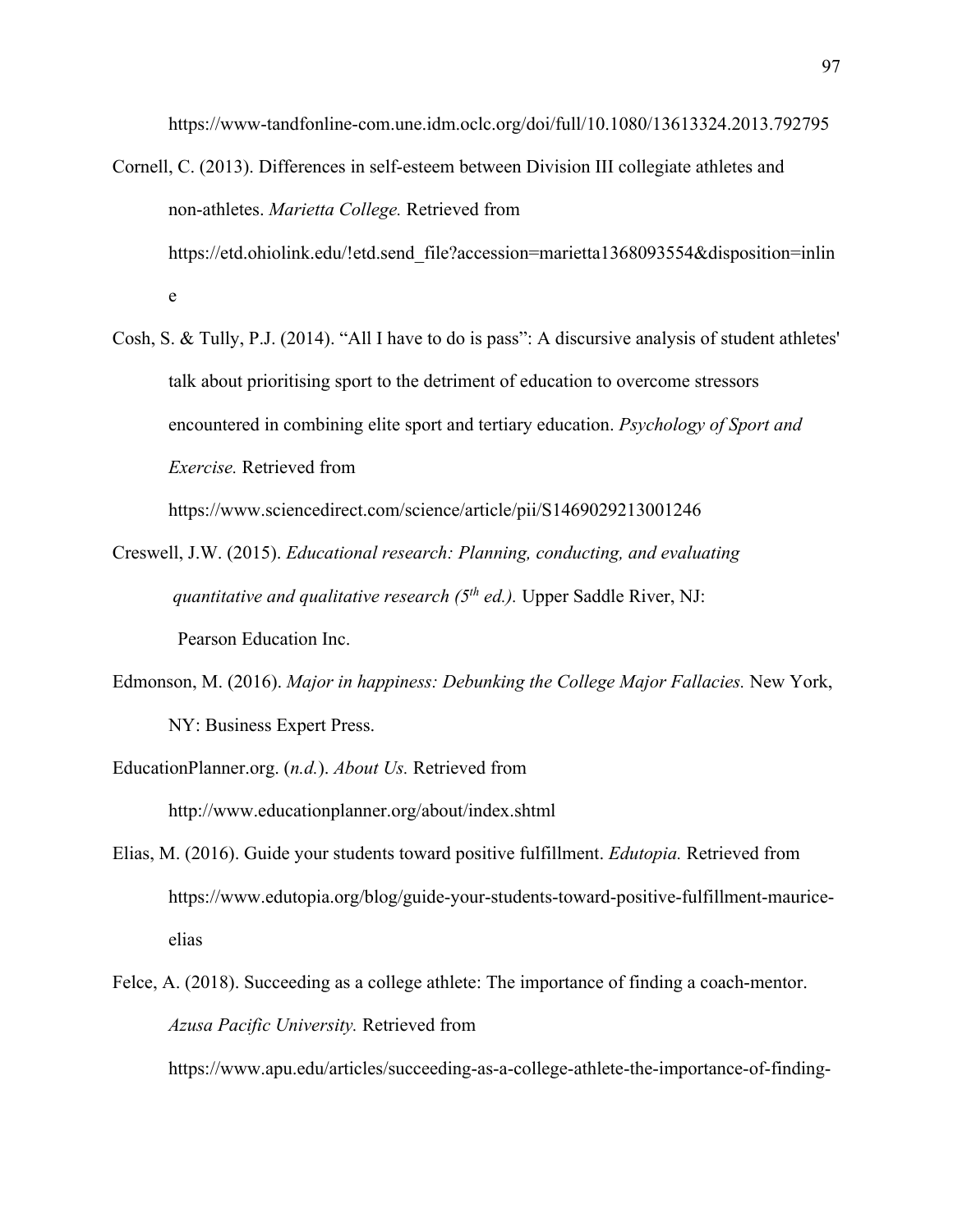a-coach-mentor/

- Feltz, D.L., Gilson, T.A., Sturm, J.E. (2011). A comparison of athlete and student identity for Division I and Division III athletes. *Journal of Sport Behavior.* Retrieved from https://search-proquest-com.une.idm.oclc.org/docview/882368793?pq-origsite=summon
- Festinger, L. (1957). *A Theory of Cognitive Dissonance.* Stanford, CA: Stanford University Press.
- Finch, B.L. (2007). Investigating college athletes' role identities and career development.  *Texas A&M University.* Retrieved from https://oaktrust.library.tamu.edu/bitstream/handle/1969.1/ETD-TAMU-1543/FINCH-DISSERTATION.pdf?sequence=1&isAllowed=y
- Finley, P., & Fountain, J. (2010). An investigation of successful Football Bowl Subdivision coaches and the disproportional academic achievement of their White and African-American football players. *Academic Leadership Journal, 8(3).* Retrieved from https://scholars.fhsu.edu/cgi/viewcontent.cgi?referer=https://www.google.com/&httpsredi r=1&article=1448&context=alj

=2.266446478.1089076403.1572379149-1942478991.1572379149

- Finley, P., & Fountain, J. (2011). Academic clustering: A longitudinal analysis of a Division I football program. *Journal of issues in Intercollegiate Athletics.* Retrieved from https://pdfs.semanticscholar.org/7927/b138b5a77c252bc3fe1809cd298aa718b322.pdf
- Fisher, M., Ross, S.R., & Schneider, R.G. (2010). Academic clustering and major selection of intercollegiate student-athletes. *College Student Journal.* Retrieved from http://go.galegroup.com.une.idm.oclc.org/ps/i.do?p=ITOF&u=bidd97564&id=GALE%7 CA221092138&v=2.1&it=r&sid=summon&authCount=1#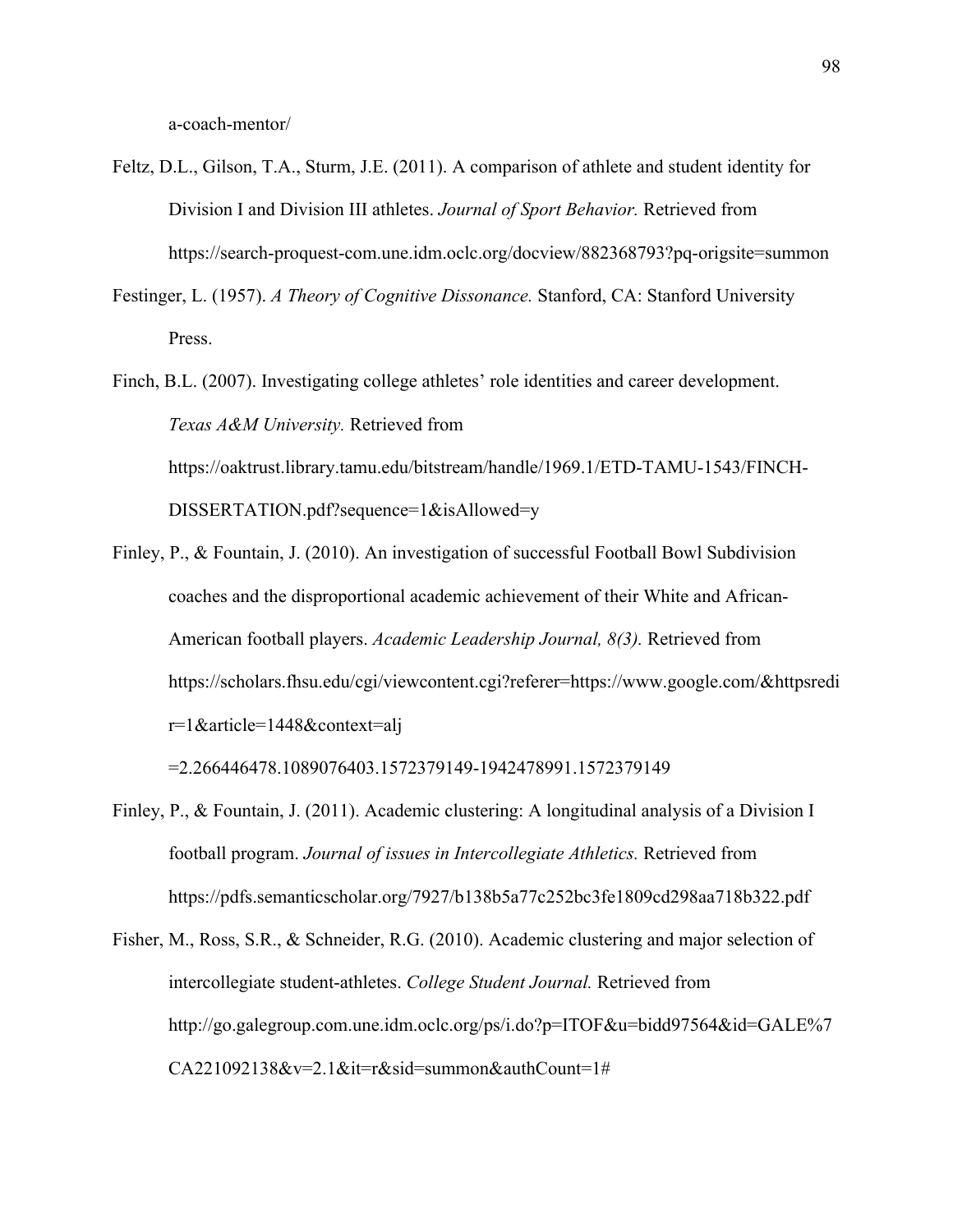Foster, S., & Huml, M.R. (2017). The relationship between athletic identity and academic major chosen by student-athletes. *International Journal of Exercise Science.*  Retrieved from

http://web.b.ebscohost.com.une.idm.oclc.org/ehost/pdfviewer/pdfviewer?vid=1&sid=792 70e86-6320-4831-bae4-25babdf28532%40sessionmgr120

Freedman, L. (2013). The developmental disconnect in choosing a major: Why institutions should prohibit choice until second year. *The Mentor - An Academic Advising Journal.*  Retrieved from

https://dus.psu.edu/mentor/2013/06/disconnect-choosing-major/

Fusch, P.I., & Ness, L.R. (2015). Are we there yet? Data saturation in qualitative research. *The Qualitative Report.* Retrieved from

https://cpb-us-e1.wpmucdn.com/sites.nova.edu/dist/a/4/files/2015/09/fusch1.pdf

- Gaston-Gayles, J.L. (2004). Examining academic and athletic motivation among student athletes at a Division I University. *Journal of College Student Development.* Retrieved from https://muse.jhu.edu/article/52880/pdf
- Gaston-Gayles, J.L. (2003). Advising student-athletes: An examination of programs with high graduation rates. *NACADA Journal.* Retrieved from https://www.nacadajournal.org/doi/pdf/10.12930/0271-9517-23.1-2.50
- Grant, C., & Osanloo, A. (2014). Understanding, selecting, and integrating a theoretical framework in dissertation research: Creating the blueprint for your "House". *Administrative Issues Journal: Connecting Education, Practice, and Research.* Retrieved from

https://files.eric.ed.gov/fulltext/EJ1058505.pdf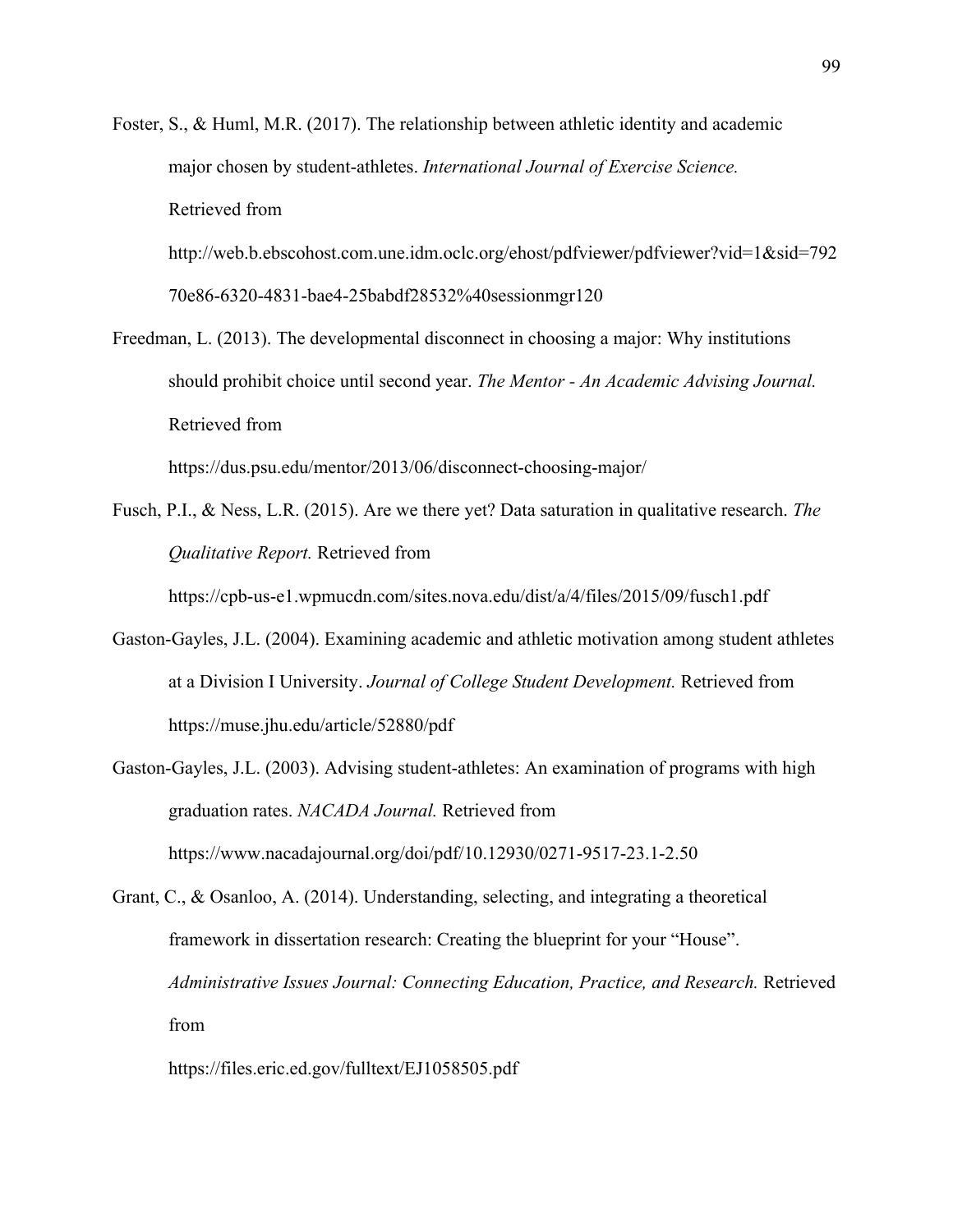Gilson, T. A., & Paule, A. L. (2011). Does athletic participation benefit or hinder academic performance? Non-revenue sport athletic experiences. *A Journal of Contemporary Athletics.* Retrieved from

https://search-proquest-com.une.idm.oclc.org/docview/1732935091?pq-origsite=summon

Goodson, A. (2015). Clustering by academic major at historically black colleges and universities (HBCUs). *West Virginia University.* Retrieved from

https://search-proquest-com.une.idm.oclc.org/docview/1682044983?pq-origsite=summon

Gustavus Adolphus College. (*n.d.*). *Choosing Your Major.* Retrieved from https://gustavus.edu/asc/majors/index.php

Grandy, J., Lough, N., & Miller, C. (2016). Improving student-athlete academic success: Evaluation of learning support tools utilized by academic advisors for athletics. *Journal for the study of sports and athletes in Education.* Retrieved from https://www-tandfonline-com.une.idm.oclc.org/doi/full/10.1080/19357397.2016.1258967

Grimit, N. (2014). Effects of student athletics on academic performance. *The Journal of Undergraduate Research.* Retrieved from

https://openprairie.sdstate.edu/cgi/viewcontent.cgi?article=1014&context=jur

Hardin, R., & Pate, J.R. (2013). Playbook vs. textbook: Examining academic transitioning of NCAA Division I-FBS football student-athletes. *Journal for the Study of Sports and Athletes in Education.* Retrieved from

https://www-tandfonline-

com.une.idm.oclc.org/doi/full/10.1179/1935739713Z.00000000014

Harackiewicz, J.M., Priniski, S.J., & Smith, J.L. (2016). Interest matters: The importance of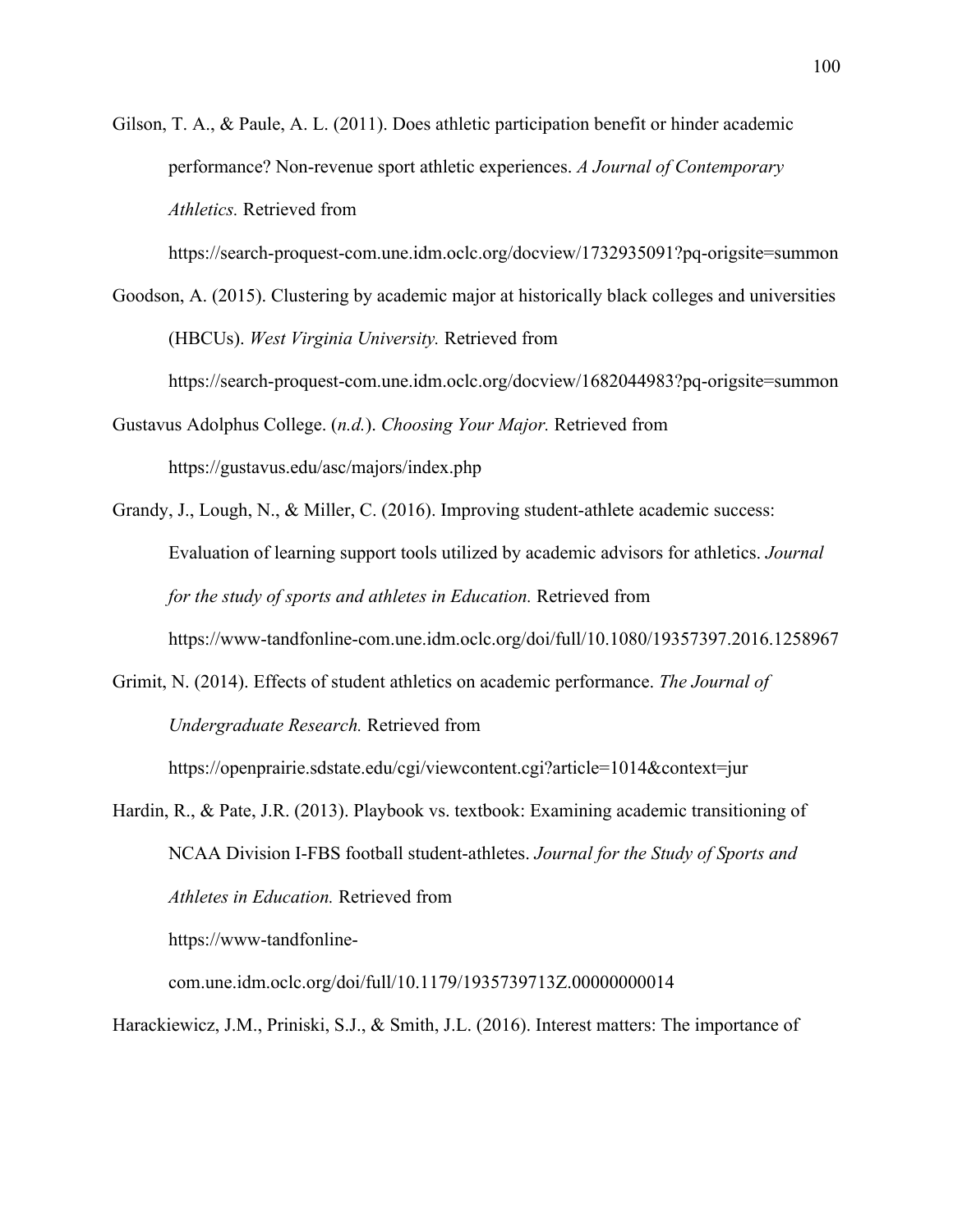promoting interest in education. *US National Library of Medicine National Institute of Health.* Retrieved from

https://www.ncbi.nlm.nih.gov/pmc/articles/PMC5839644/

- Harvard University. (*n.d.*). *Degree Programs.* Retrieved from https://gsas.harvard.edu/programs-study/degree-programs
- Heinze, K.L., Di Lu, L., & Soderstrom, S. (2018). Playing multiple positions: Student-athlete identity salience and conflict. *Journal for Intercollegiate Sport.* Retrieved from http://web.b.ebscohost.com.une.idm.oclc.org/ehost/detail/detail?vid=0&sid=cbeeea11-3200-4e79-803c-bb0f7dedd011%40pdc-vsessmgr05&bdata=JnNpdGU9ZWhvc3QtbGl2ZSZzY29wZT1zaXRl#AN=133789345&

db=s3h

- Henderson, A.C., Jenkins-Guarnieri, M.A., Murdock, J.L., & Strear, M.M. (2014). Collegiate athletes and career identity. *Sport, Education and Society.* Retrieved from https://www-tandfonline-com.une.idm.oclc.org/doi/full/10.1080/13573322.2014.924920
- Henrion, K.J. (2009). Key challenges facing student athletes and connection to their choice of major. *Western Michigan University.* Retrieved from

https://scholarworks.wmich.edu/cgi/viewcontent.cgi?article=1670&context=dissertations

- Highpoint. (2017). *How do you Define Student Success in 2017?* Retrieved from https://www.mhighpoint.com/blog/define-student-success-2017/
- Hildenbrand, K., & Sanders, J.P. (2010). Major concerns? A longitudinal analysis of studentathletes' academic majors in comparative perspective. *Journal of Intercollegiate Sport.*  Retrieved from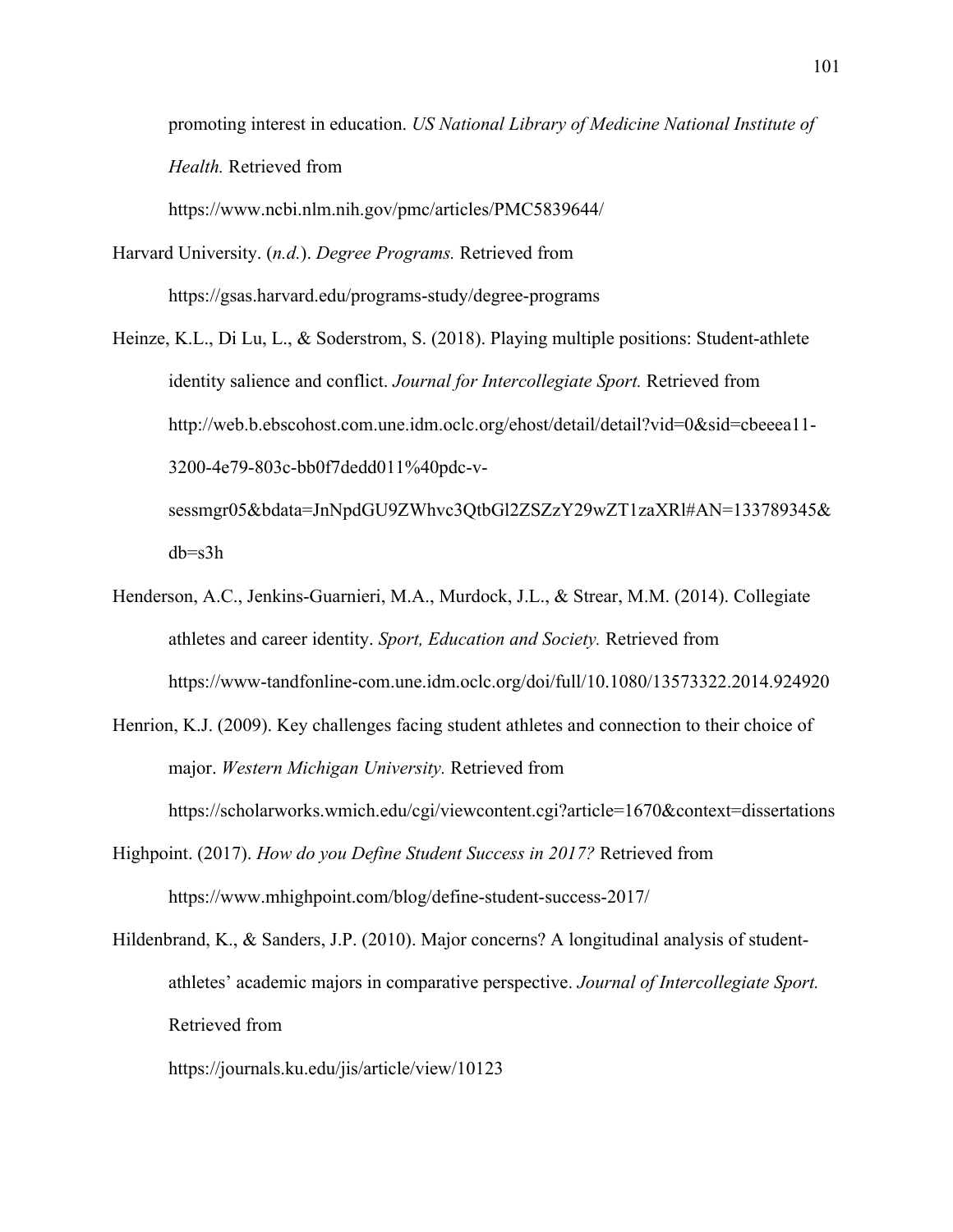Himmelfarb Health Sciences Library. (*n.d.*). *Systematic Review.* Retrieved from https://himmelfarb.gwu.edu/tutorials/studydesign101/systematicreviews.cfm

Hinson, M. (2013). Athletic academic advising for revenue sports: A unique challenge. *The Mentor – An Academic Advising Journal.* Retrieved from https://dus.psu.edu/mentor/2013/09/athletic-academic-advising-revenue-sports/

Holden, S.L., Pugh, S.F., & Richards, J.K. (2016). Factors that influence collegiate studentathletes to transfer, consider transferring, or not to transfer. *The Sports Journal.* Retrieved from

https://thesportjournal.org/article/factors-that-influence-collegiate-student-athletes-totransfer-consider-transferring-or-not-transfer/

Holly N. Pelum, Daniel P. Nadler, Michael T. Miller 2017. Community college student athletes: Regular students or pro-athletes in training? *College Student Journal.* Retrieved from https://go-

galecom.une.idm.oclc.org/ps/i.do?p=ITOF&u=bidd97564&id=GALE%7CA519935688& v=2.1&it=r&sid=summon

Ihle Helledy, K, L. (2003). Exploration of the factors related to the career development of collegiate student-athletes. *The University of Wisconsin – Milwaukee*. Retrieved from https://search-proquest-com.une.idm.oclc.org/docview/305285703?pq- origsite=summon

Jackson, N., Livingston, A., Lyons, R. (2015). Exploring advising models for effective student athlete advisement. *The Sport Journal.* Retrieved from https://thesportjournal.org/article/exploring-advising-models-for-effective-studentathlete-advisement/

Jeske, D.R., Kress, J., Vogel, B.L. (2019). Student-athletes vs. athlete-students: The academic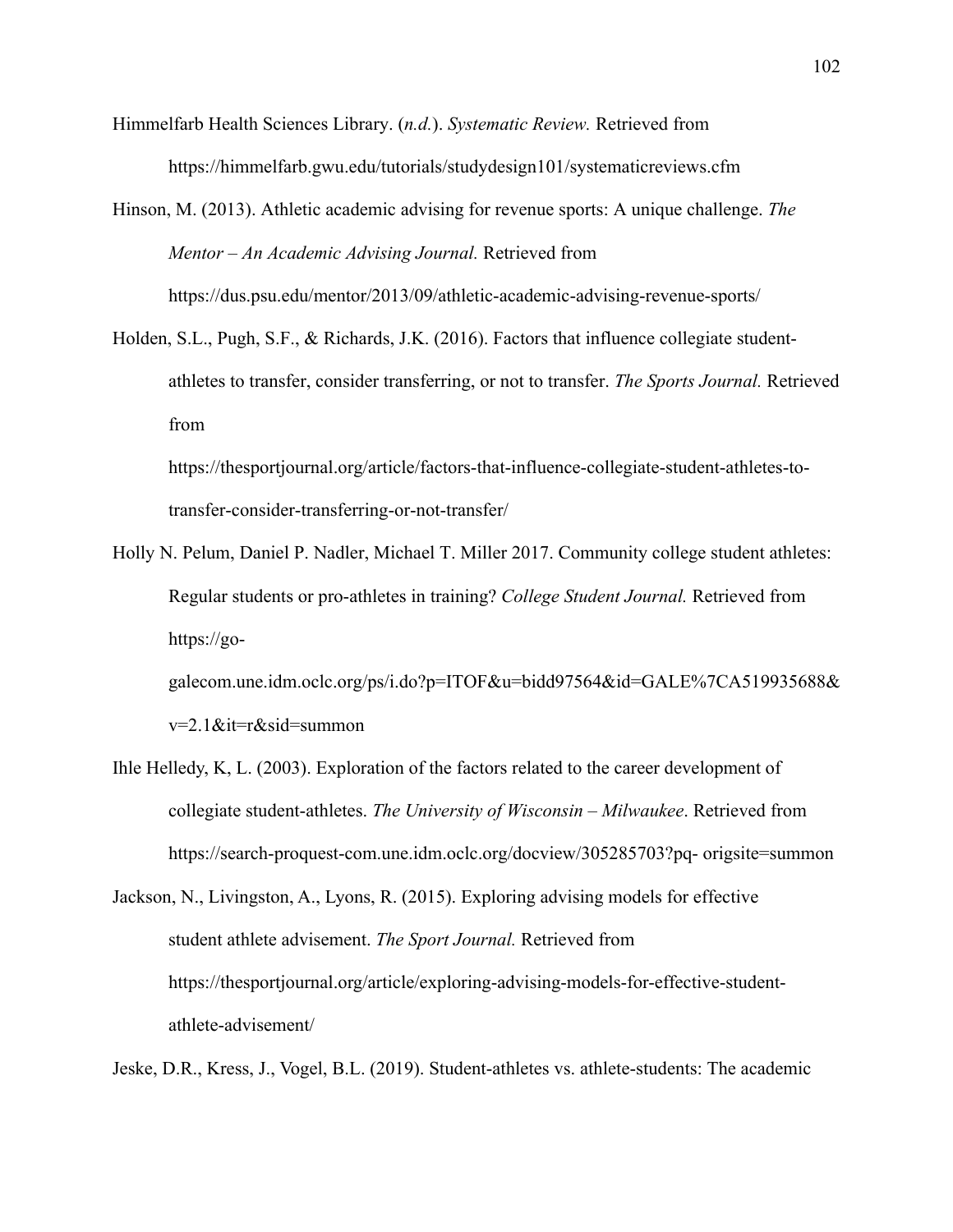success, campus involvement, and future goals of Division I student athletes who were university bound compared to those who would not have attended a university had they not been an athlete. *The Sport Journal.* Retrieved from https://thesportjournal.org/article/student-athletes-vs-athlete-students-the-academicsuccess-campus-involvement-and-future-goals-of-division-i-student-athletes-who-wereuniversity-bound-compared-to-those-who-would-not-have-attended/

- Jia, Y., Lorentson, M., LaBanca, F., Oh, Y.J., Sibuma, B., Snellback, M. (2015). Blended instruction. *Nellie Mae Education Foundation.* Retrieved from: https://elearn.une.edu/bbcswebdav/pid-1516675-dtcontentrid12158853\_1/courses/90173-201801- EDU803A1/Blended\_Learning\_Report\_April\_2015.pdf
- Joiner, L.L. (2016). Off the court: Are colleges preparing athletes for life after sports? *NBC News.* Retrieved from

https://www.nbcnews.com/news/nbcblk/court-are-colleges-preparing-gifted-athletes-lifeafter-sports-n595291

Jolly, J.C. (2007). Raising the question #9 is the student-athlete population unique? And why should we care? *Communication Education.* Retrieved from

https://www-tandfonline-com.une.idm.oclc.org/doi/full/10.1080/03634520701613676

Kamins, M.A., & Stewart, D.W. (1993). *Secondary research information sources and methods*  (*2nd* ed). Newbury Park, CA: Sage Publications

Kelly, M.L. (2009). Advising the college student-athlete: Issues and strategies. *Murray State University.* Retrieved from

https://dus.psu.edu/mentor/old/articles/090513mk.htm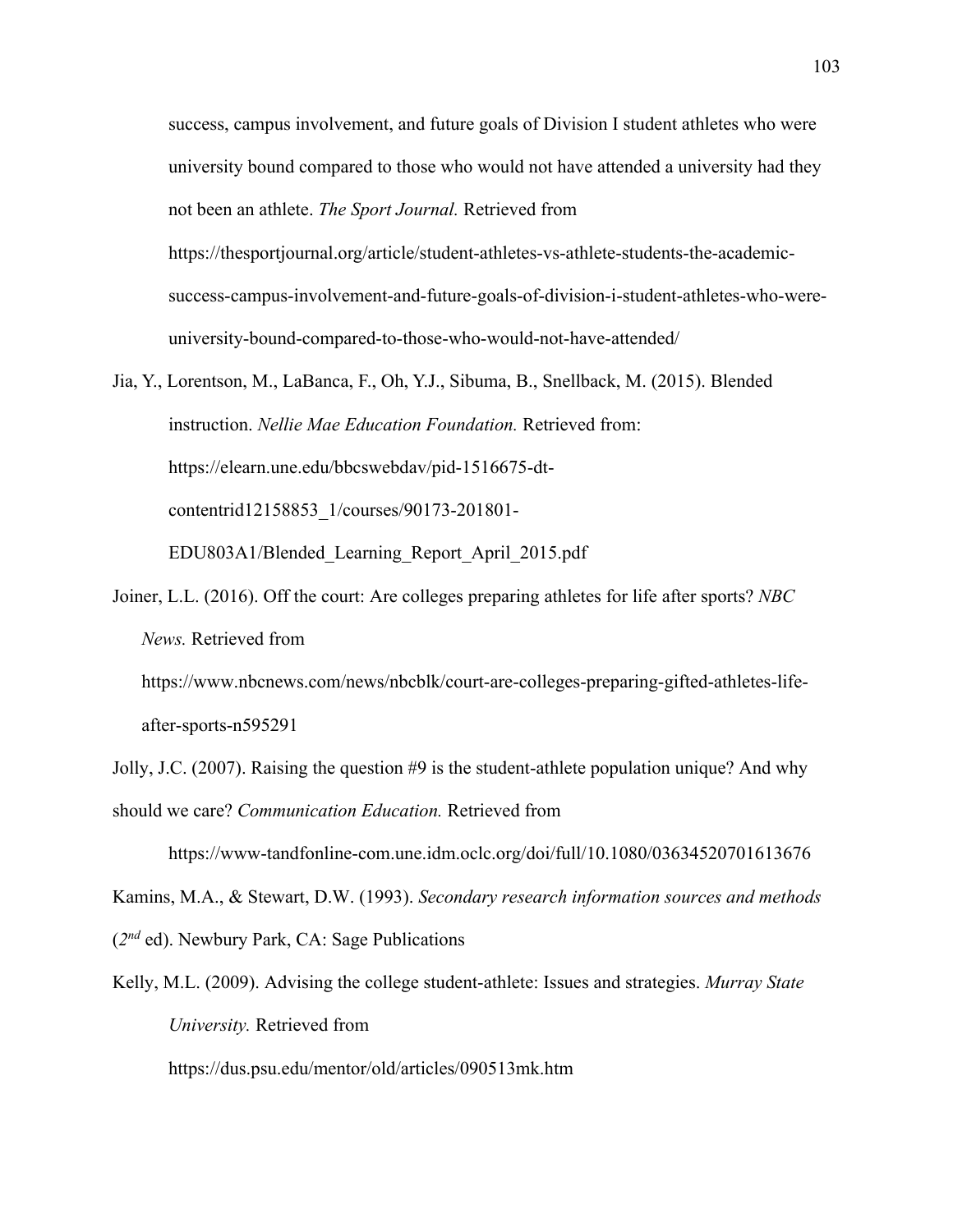Kelly, K.R., & Pulver, C.A. (2008). Incremental validity of the Myers-Briggs Type Indicator in predicting academic major selection of undecided university students. *Journal of Career Assessment, 16(4),* 441-455*. doi:* 10.1177/1069072708318902

Kornspan, A.S., Kretovics, M., & Kulics, J.M. (2015). An analysis of the academic behaviors and beliefs of Division I student-athletes: The impact of the increased percentage toward degree requirements. *College Student Journal.* Retrieved from http://go.galegroup.com.une.idm.oclc.org/ps/i.do?p=ITOF&u=bidd97564&id=GALE%7  $CA409068498&v=2.1⁢=rksid=summon&authCount=1$ 

Kiger, J., Mak, J.Y.., Eagle, T.R., & Letter, G. (2007; Ridpath, B. D. (2007). Factors that influence the academic performance of NCAA Division I athletes. *The SMART Journal*. Retrieved from

http://mds.marshall.edu/cgi/viewcontent.cgi?article=1158&context=mgmt\_faculty

- Kuntz, D.E. (2011). Professors and coaches educational approaches that support the NCAA Division III student athlete experience. *California Lutheran University.* Retrieved from https://search-proquest-com.une.idm.oclc.org/docview/887719040?pq-origsite=summon
- Lancaster, M. (2019). Missouri banned from bowl game after NCAA probe; Kelly Bryant reportedly will stay. *Sporting News.* Retrieved from http://www.sportingnews.com/us/ncaa-football/news/mizzou-bowl-game-ban-missouritutor-ncaa-penalties-academic-fraud-baseball-softballpostseason/1jf2gdnjcvcpt1i9b4sqpc4kem
- Largan, C., & Morris, T. (2019). *Qualitative secondary research.* Thousand Oaks, CA: Sage Publications.

Lederman, D. (2003). Major issue: Athletes' studies. *USA Today.* Retrieved from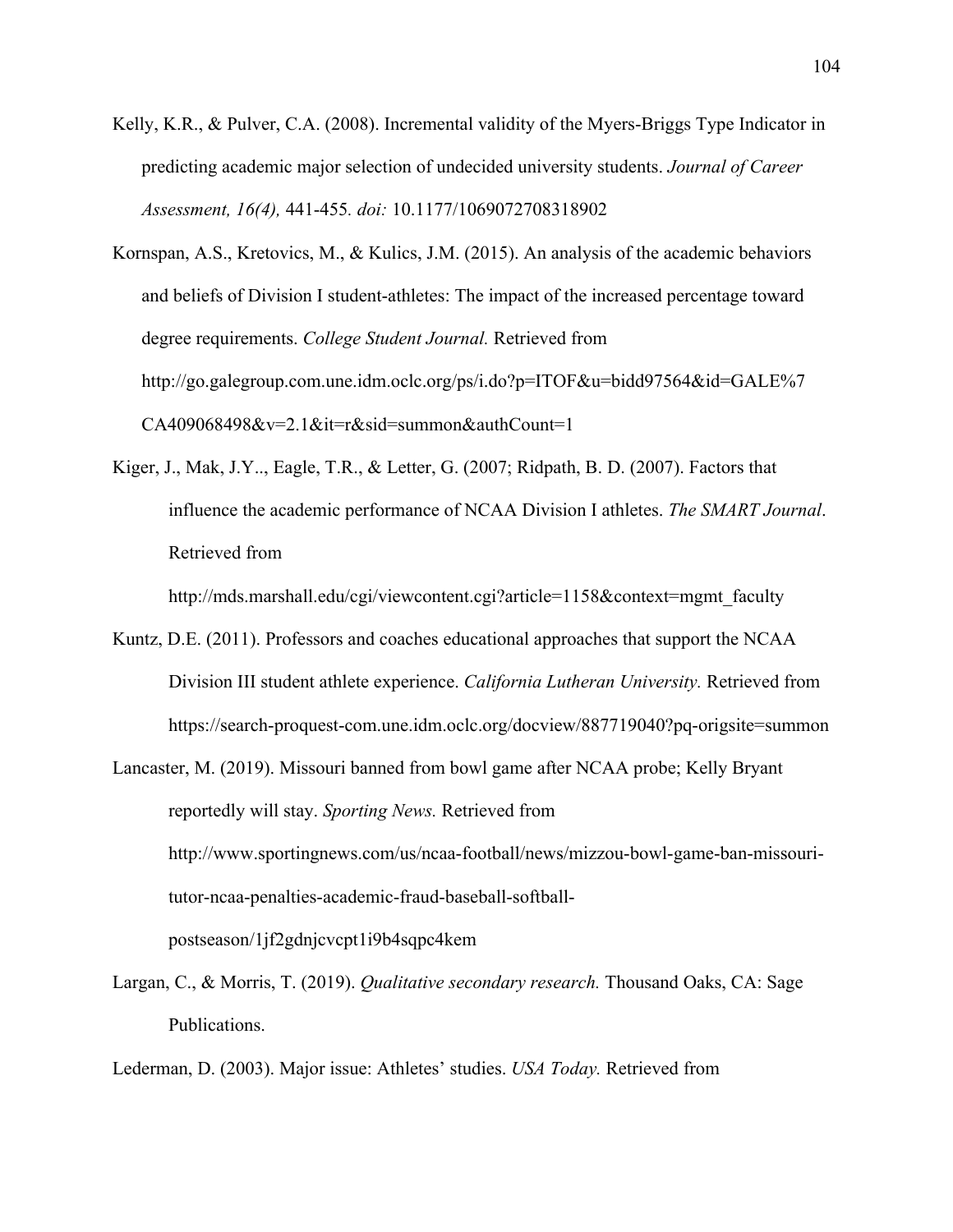https://usatoday30.usatoday.com/sports/college/2003-11-18-atheletes-majors\_x.htm

- Lee, F.K., Martens, M.P. (1998). Promoting life-career development in the student athlete: How can career centers help? *Journal of Career Development.* Retrieved from https://search-proquestcom.une.idm.oclc.org/docview/220431292?OpenUrlRefId=info:xri/sid:summon&accoun tid=12756
- Letawsky, N.R., Palmer, C.J., Pederson, P.M., & Schneider, R.G. (2003). Factors influencing the college selection process of student-athletes: Are the factors similar to non-athletes? *College Student Journal.* Retrieved from https://go-galecom.une.idm.oclc.org/ps/i.do?p=ITOF&u=bidd97564&id=GALE%7CA112720427&v=2

.1&it=r&sid=summon

Lin, J., Paulson, L., Romsa, B., Romsa, K., & Walker, H.J. (2017). Analysis of factors

influencing the college choice decisions of NCAA Division II elite track and field athletes. *Counseling and Human Development Faculty Publications.* Retrieved from https://pdfs.semanticscholar.org/d2f2/44af31ae270986d4e3cbcf6449c96c1f791c.pdf?\_ga =2.71826011.975660634.1573447944-1419159941.1573447944

- Love, S.M. (2018). Athletic and academic identity, motivation and success: An examination of DIII student-athletes. *VCU Scholars Compass.* Retrieved from https://scholarscompass.vcu.edu/cgi/viewcontent.cgi?article=6454&context=etd
- Mahoney, M.L. (2011). Student-athletes' perceptions of their academic and athletic roles: Intersections amongst their athletic role, academic motivation, choice of major, and career decision making. *California State University.* Retrieved from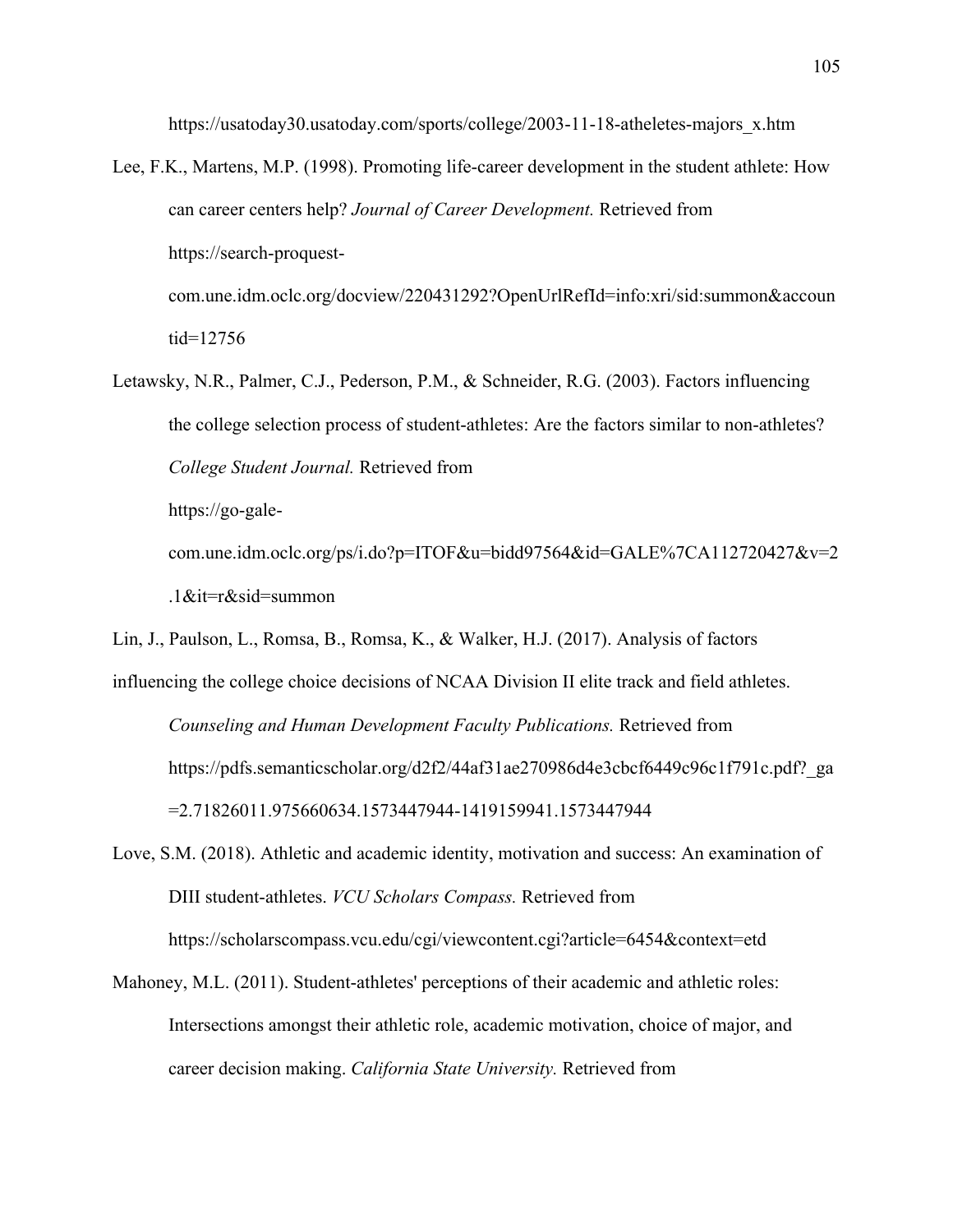https://search-proquest-com.une.idm.oclc.org/docview/903700328?pq-origsite=summon

Malvaso, S., & Navarro, K.M. (2016). Millennial student-athletes and career development: Toward an understanding of academic, athletic, and parental spheres of influence on career aspirations and undergraduate major choices. *College Student Affairs Journal.*  Retrieved from

https://search-proquest-com.une.idm.oclc.org/docview/1837174251?pq-origsite=summon

- Matos, A. (2017). To unleash your full potential, do these 3 things. *Forbes.* Retrieved from https://www.forbes.com/sites/alanamatos/2017/09/11/to-unleash-your-full-potential-dothese-3-things/#25829145bbe5
- Martin, H.E. (2017). Integrative advising and student-athletes at highly selective institutions. *NACADA Academic Advising Today*. Retrieved from https://nacada.ksu.edu/Resources/Academic-Advising-Today/View-Articles/Integrative-Advising-and-Student-Athletes-at-Highly-Selective-Institutions.aspx
- McGladrey, B., Pratt, E., Rima, M., & Weishaar, R. (2019). An exploration of female athletes' experiences and perceptions of male and female coaches: Ten years later. *The Sport Journal.* Retrieved from

http://thesportjournal.org/article/an-exploration-of-female-athletes-experiences-andperceptions-of-male-and-female-coaches-ten-years-later/

Mendes, L. (2016). Athletics or academics? An analysis of student-athlete collegiate sports. *Duke University.* Retrieved from

https://pdfs.semanticscholar.org/1297/09ec3596a0e1355dfba51c8c116f3e440db5.pdf

McKay, D.R. (2019). *Choosing Athletic Coaching as a Career Path.* Retrieved from https://www.thebalancecareers.com/athletic-coach-524874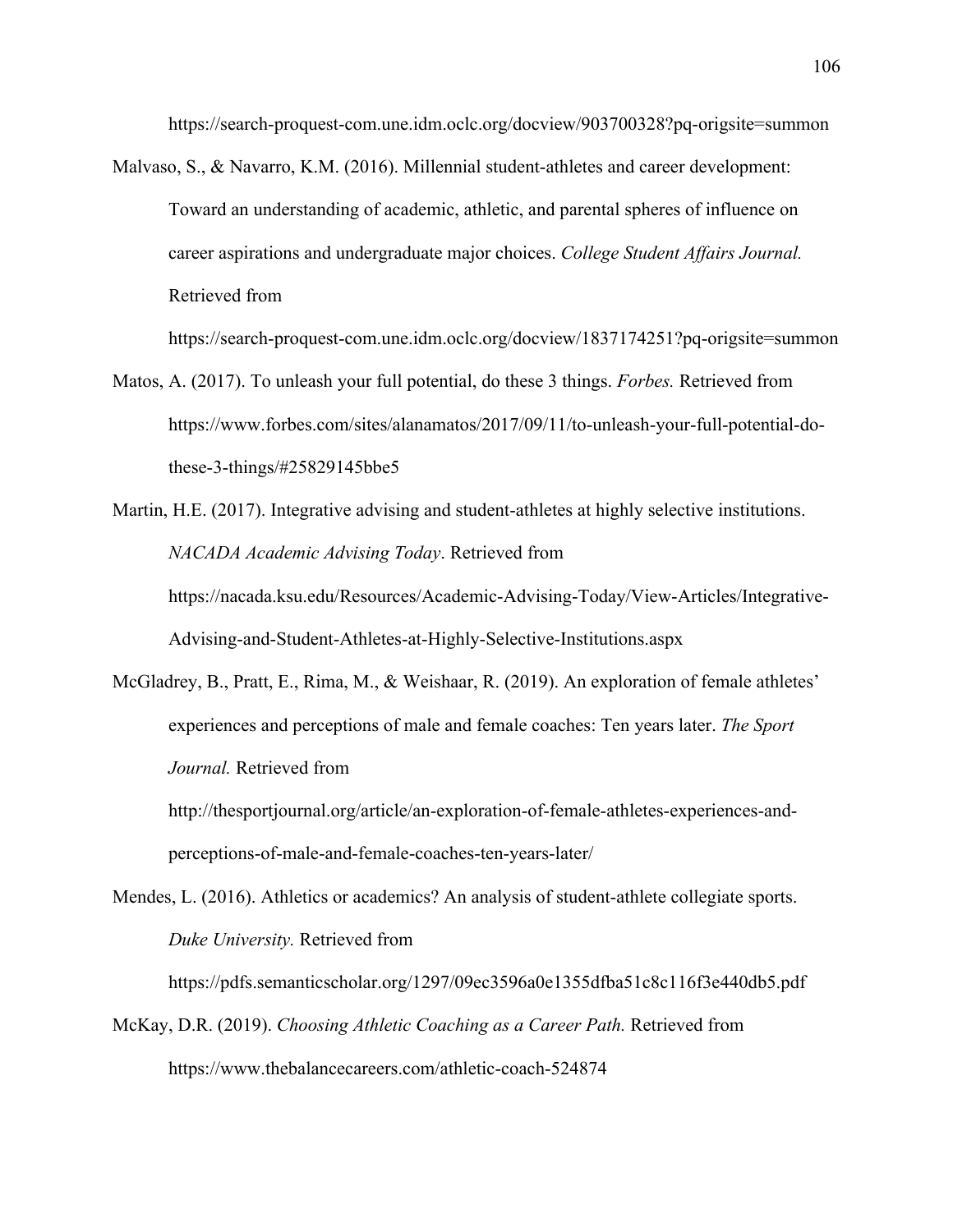Miner, K.J. (2018). Degree vs. major: What's the difference? *American Intercontinental University.* Retrieved from https://www.aiuniv.edu/blog/2016/may/degree-vs-major-difference

Monda, S. J., Etzel, E. F., Shannon, V. R., & Wooding, C. B. (2015). Understanding the academic experiences of freshman football athletes: Insight for sport psychology professionals. *Athletic Insight.* Retrieved from https://une.idm.oclc.org/login?url=https://search-proquestcom.une.idm.oclc.org/docview/1769724071?accountid=12756

Moser, L. (2016). We're graduating more students than ever, but are they prepared for life after high school? *Schooled with Columbia Journalism's School's Teacher Project.*  Retrieved from

http://www.slate.com/blogs/schooled/2016/04/05/high\_school\_students\_aren\_t\_prepared for college and careers says education.html

Moses, R.A., & Rubin, L.M. (2017). Athletic culture within student-athlete academic centers. *Human Kinetics.* Retrieved from http://web.b.ebscohost.com.une.idm.oclc.org/ehost/pdfviewer/pdfviewer?vid=1&sid=642 19271-b07f-467e-b58a-3614e78fb93f%40pdc-v-sessmgr05

Nantz, G., Nunn, R., Rotrosen, A., & Schanzenback, D.W. (2017). Where will your degree take you? Career paths after college. *Brookings Institution.* Retrieved from https://www.brookings.edu/blog/up-front/2017/05/11/where-will-your-degree-take-youcareer-paths-after-college/

Navarro, K.M. (2014). A conceptual model of Division I student-athletes' career construction processes. *College Student Affairs Journal.* Retrieved from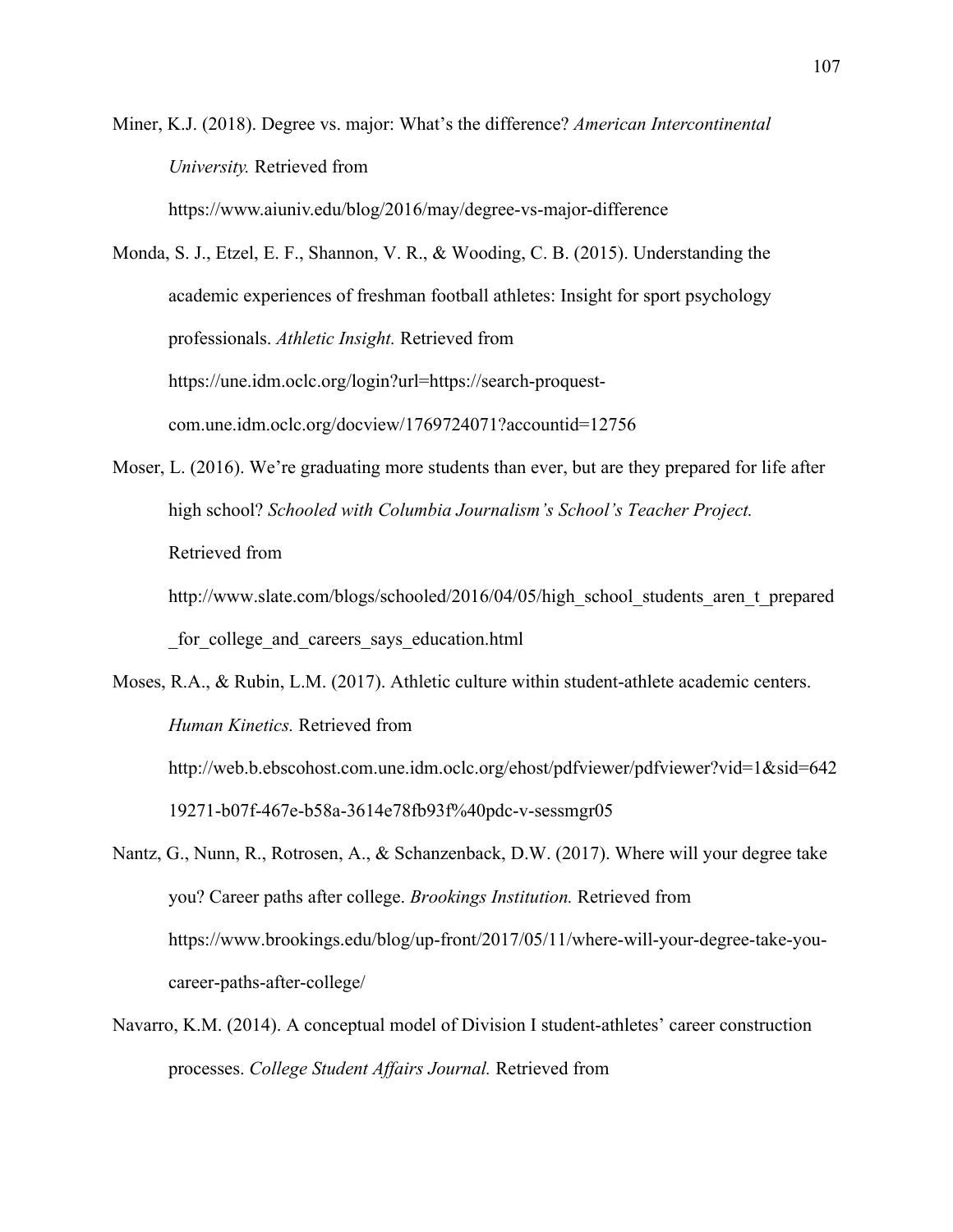https://search-proquest-com.une.idm.oclc.org/docview/1611000715?pq-origsite=summon

- Navarro, K. (2015). An examination of the alignment of student-athletes' undergraduate major choices and career field aspirations in life after sports. *Journal of College Student Development.* Retrieved from https://une.idm.oclc.org/login?url=https://search-proquestcom.une.idm.oclc.org/docview/1684200282?accountid=12756
- Navarro, K.M. (2015). Toward an understanding of best practices in student-athlete peer mentorship programs: Implications for Division I higher education and intercollegiate

athletics practitioners. *Journal for the Study of Sports and Athletes in Education*.

Retrieved from

https://www-tandfonline-

com.une.idm.oclc.org/doi/full/10.1179/1935739715Z.00000000033

NCAA. (*n.d.*). *Frequently Asked Questions About the NCAA.* Retrieved from http://www.ncaa.org/about/frequently-asked-questions-about-ncaa

NCAA. (*n.d.*). *Student-Athlete Eligibility.* Retrieved from

http://www.ncaa.org/about/student-athlete-eligibility

- Nelson, J. (2016). Using conceptual depth criteria: Addressing the challenge of reaching saturation in qualitative research. *Qualitative Research.* Retrieved from https://pure.qub.ac.uk/portal/files/121940009/ConceptPURE\_Document.pdf
- Noble, H., & Smith, J. (2014). Bias in research. *Evidence Based Nursing.* Retrieved from https://ebn.bmj.com/content/ebnurs/17/4/100.full.pdf
- Northern Michigan University, (*n.d.*). *The Importance of Choosing a Major.* Retrieved from https://www.nmu.edu/admissions/importance-choosing-major

O'Hanlon, J., & Potutu, J. (2007). National study of student-athletes regarding their experiences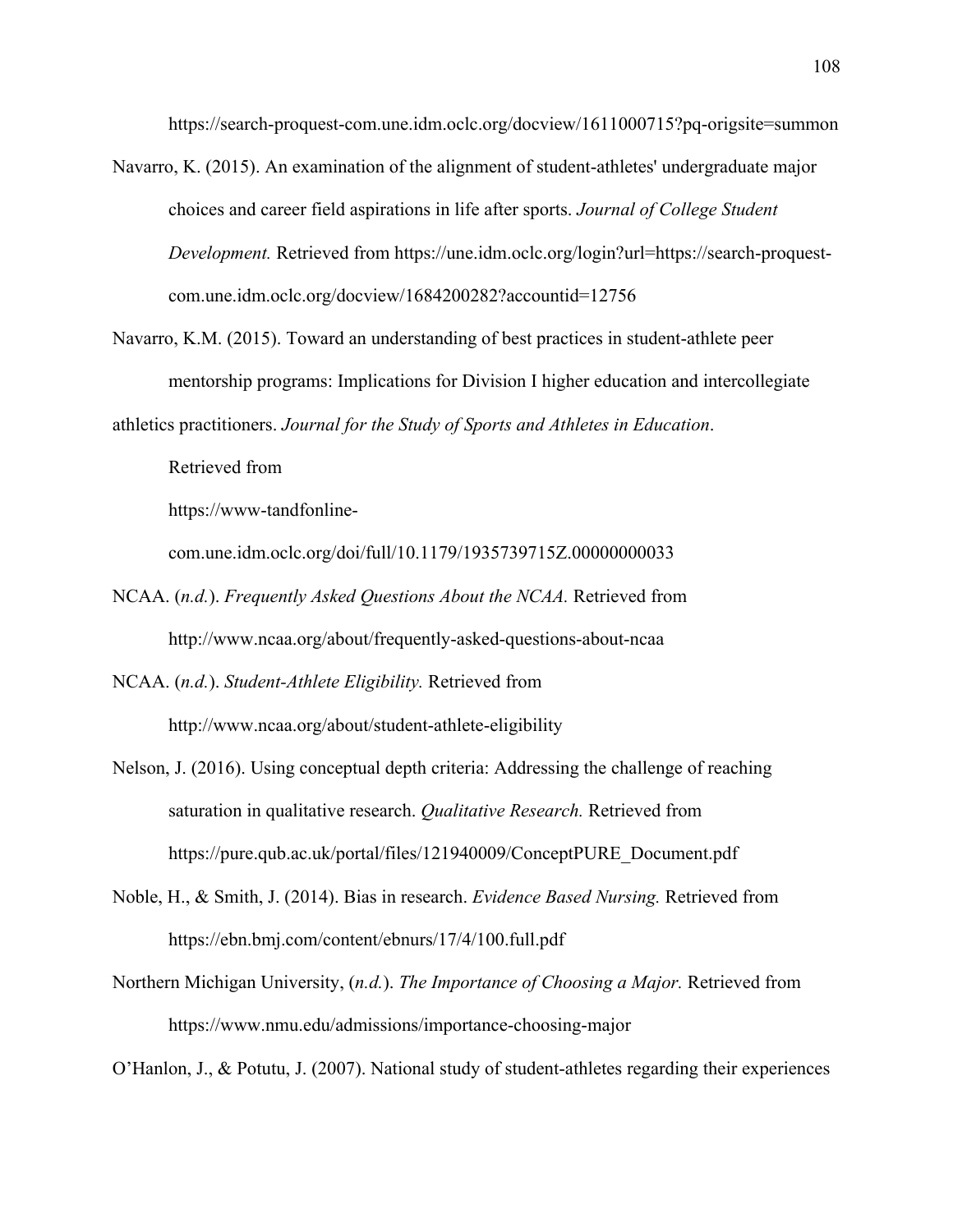as college students. *College Student Journal.* Retrieved from

https://go-gale-

com.une.idm.oclc.org/ps/i.do?p=ITOF&u=bidd97564&id=GALE%7CA172977992&v=2 .1&it=r&sid=summon

Ontario Provincial Government. (2015). *Ontario pilot program provides work experience and career coaching.* Retrieved from https://news.ontario.ca/opo/en/2015/09/ontario-pilot-program-provides-work-experience-

and-career-coaching.html

Parris, D.P. (2016). Cool down or warm up? Understanding student athlete major choices. *The University of North Carolina at Charlotte.* Retrieved from

https://search-proquest-com.une.idm.oclc.org/docview/1803308514?pq-origsite=summon

- Paule-Koba, A.L. (2019). Identifying athlete's majors and career aspirations: The next step in clustering research. *Journal of Athlete Development and Experience.* Retrieved from https://scholarworks.bgsu.edu/cgi/viewcontent.cgi?article=1019&context=jade
- Pauline, J. (2010). Factors influencing college selection by NCAA Division I, II, and II across players. The ICPER-SD Journal of Research in Health, Physical Education, Recreation, Sport & Dance. Retrieved from

https://search-proquest-com.une.idm.oclc.org/docview/917539423?pq-origsite=summon

Payscale. (*n.d.*). *Average Athletic Coach Salary.* Retrieved from https://www.payscale.com/research/US/Job=Athletic\_Coach/Salary

Pellegrino, R., & Saffici, C. (2012). Intercollegiate athletics vs. academics: The studentathlete or the athlete-student. *The Sport Journal.* Retrieved from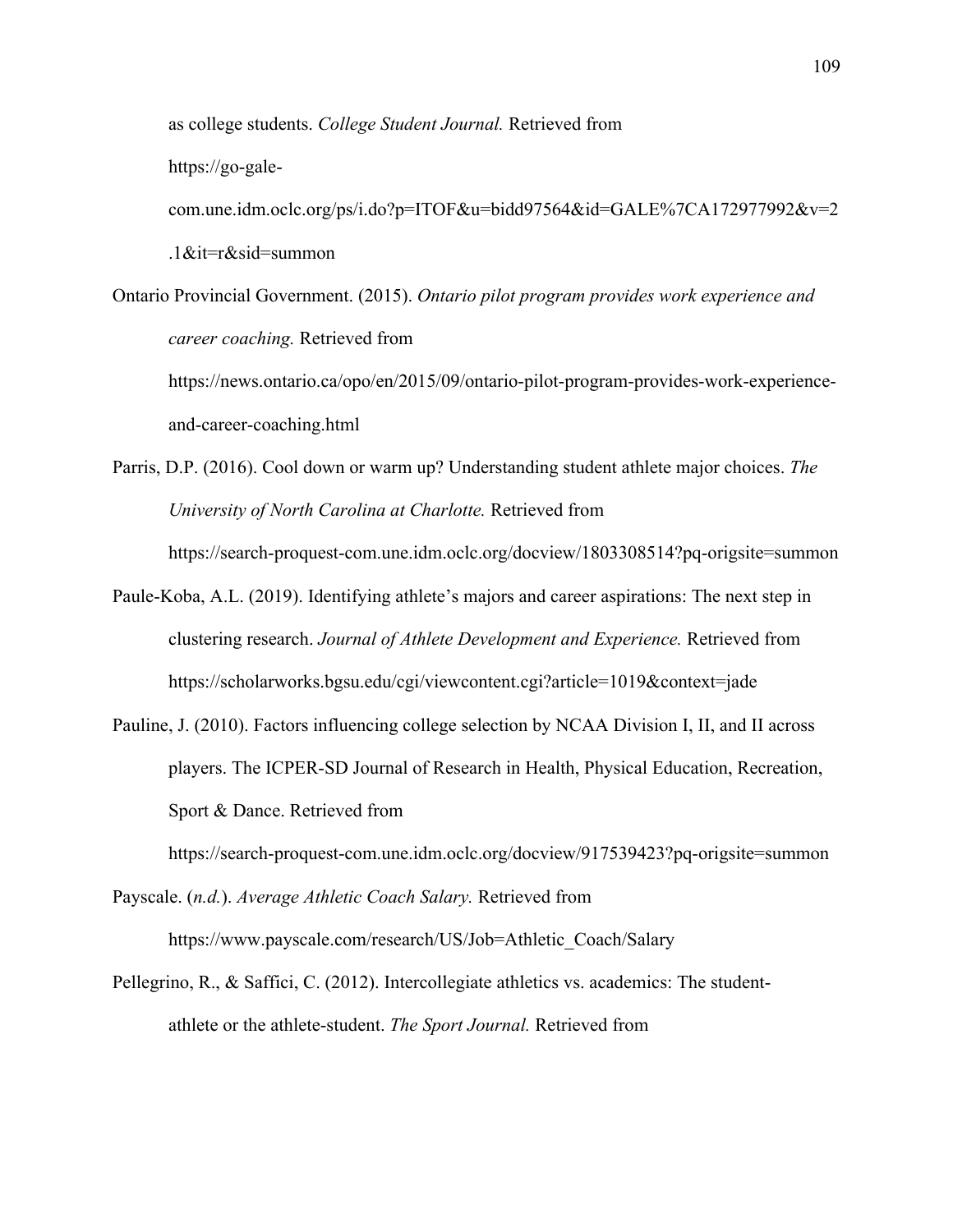https://thesportjournal.org/article/intercollegiate-athletics-vs-academics-the-studentathlete-or-the-athlete-student/

- Porter, S.R., & Umbach, P.D. (2006). College major choice: An analysis of person-environment fit. *Research in Higher Education.* Retrieved from https://www-jstororg.une.idm.oclc.org/stable/pdf/40197411.pdf?refreqid=excelsior%3A439ebbd2c52f177e 36870a8f84e7b0e7
- Portnoy, T. (2012). *College Apps. Selecting, Applying To, and Paying For the Right College For You.* Boston, MA: Cengage Learning
- Pritchard, M., & Wilson, G. (2005). Comparing sources of stress in college student athletes and non-athletes. *Athletic Insight, The Online Journal of Sports Psychology.* Retrieved from http://amyburris.atspace.com/StressPDF.pdf
- Ryska, T. A., & Vestal, S. (2004). Effects of sport motivation on academic strategies and attitudes among high school student-athletes. *North American Journal of Psychology*. Retrieved from

https://search-proquest-com.une.idm.oclc.org/docview/197923009?pq-origsite=summon

Simons, H.D. & Van Rheenen, D. (2014). Noncognitive predictors of student athletes' academic performance. *Journal of College Reading and Learning.* Retrieved from https://www-tandfonline-

com.une.idm.oclc.org/doi/abs/10.1080/10790195.2000.10850094

Smith, J., Vaughn, A. (2018). Advising student-athletes: Understanding job preparation, roles, and challenges of the athletic academic advisor. *The Sport Journal.* Retrieved from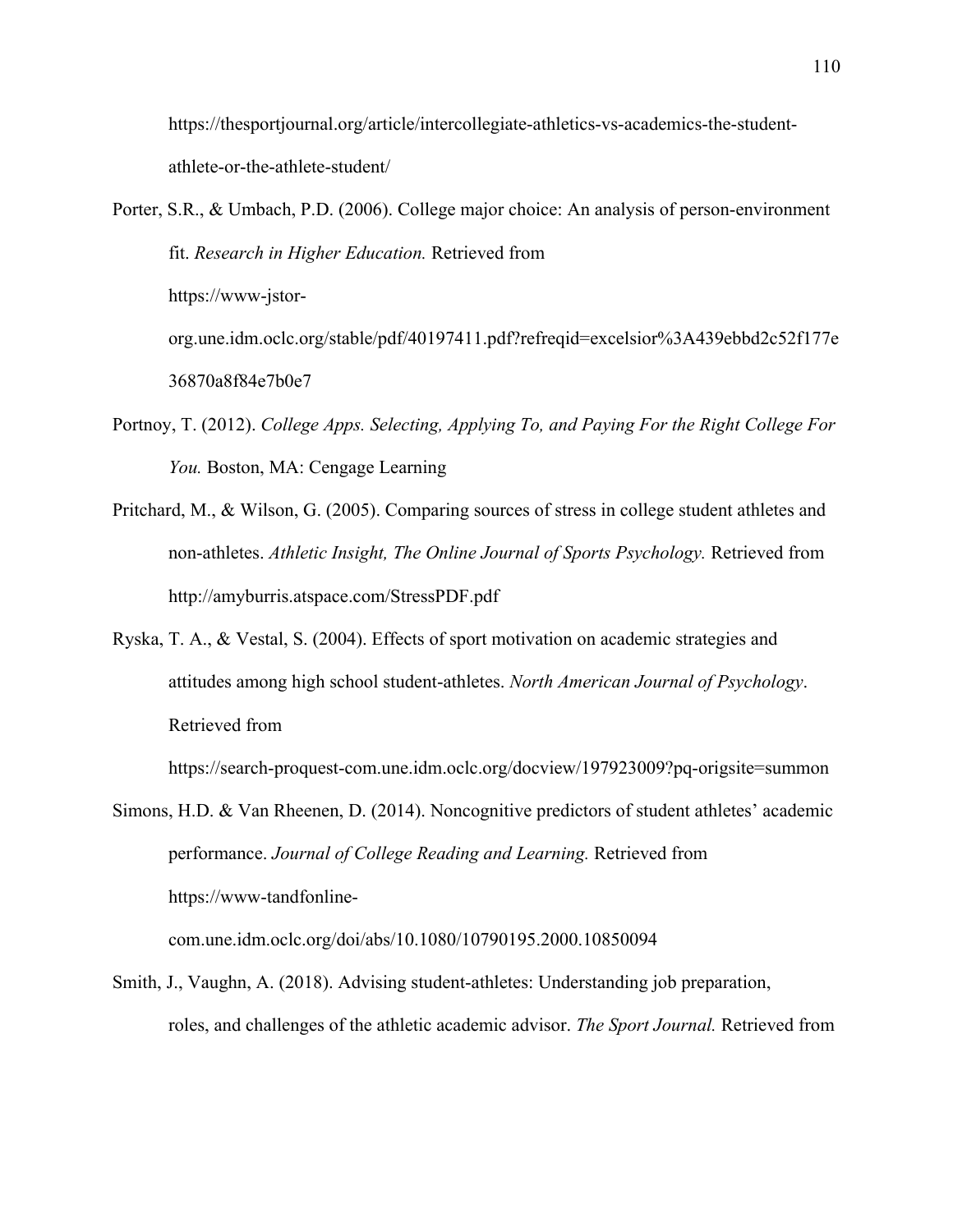http://thesportjournal.org/article/advising-student-athletes-understanding-job-preparationroles-and-challenges-of-the-athletic-academic-advisor/

- Stipanovic, N., Stringfield, S., & Witherell, E. (2017). The influence of a career pathways model and career counseling on students' career and academic self-efficacy. *Peabody Journal of Education, 92,* 209-221. doi: 10.1080/0161956X.2017.1302217
- Tajfel, H., & Turner, J. C. (1986). The social identity theory of intergroup behavior. In S. Worchel & W. G. Austin (Eds.), *Psychology of intergroup relations* (2nd ed., pp. 7-24). Chicago: Nelson-Hall.
- Terrell, T. (2012). Division I student-athlete degree choice assessment. *University of Nevada.*  Retrieved from

https://pdfs.semanticscholar.org/3510/26969f7fb17406405ace9d4b3f4d33bcf58e.pdf

The University of Arizona. (*n.d.*). *Major Exploration Guide, The Role of a Major in Your Academic Life.* Retrieved from

https://clas.arizona.edu/major-exploration/role-major-your-academic-life

The University of Edinburgh. (*n.d.*). *Systematic Reviews and Meta-Analyses: A Step-By-Step Guide.* Retrieved from

https://www.ccace.ed.ac.uk/research/software-resources/systematic-reviews-and-metaanalyses

- The University of Iowa. (*n.d.*) *Academic Advising Center.* Retrieved from *https://advisingcenter.uiowa.edu/what-we-do*
- University of Guelph. (*n.d.*). Stratified sampling. *School of Hospitality, Food, % Tourism.*  Retrieved from

https://www.uoguelph.ca/hftm/stratified-sampling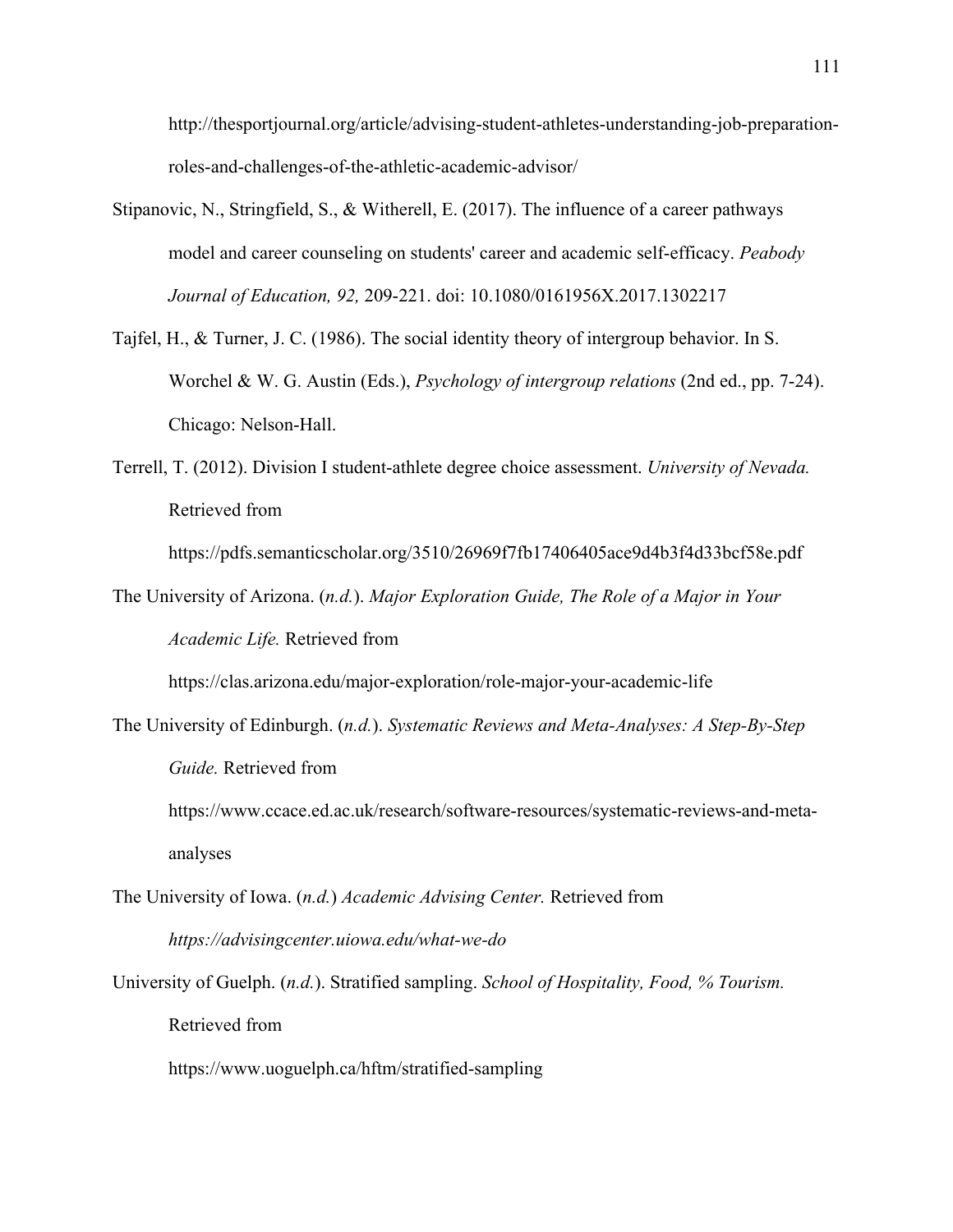University of Toronto. (*n.d.*). Choosing your program. *Academic Advising & Career Centre.*  Retrieved from

https://www.utsc.utoronto.ca/aacc/choosing-your-program

- U.S. Department of Labor. (*n.d.*). *Career Exploration & Planning Track.* Retrieved from https://www.dol.gov/agencies/vets/tap/career-exploration-planning
- Vermillon, M. (2010). College choice factors influencing community college softball players. *Journal of Coaching Education.* Retrieved from https://journals.humankinetics.com/doi/pdf/10.1123/jce.3.1.1
- Van Dijk, P.E. (2015). Student athletes balance sports and academics. *The Stanford Daily.*  Retrieved from

https://www.stanforddaily.com/2015/12/09/student-athletes-balance-sports-andacademics/

- Williams, T. (2017). How important is your college major? *Good Call.* Retrieved from https://www.goodcall.com/news/college-major-011490
- Wimmer Schwarb, A. (2015). A student-athlete's guide competing to get a job. *NCAA Champion Magazine.* Retrieved from

http://www.ncaa.org/static/champion/get-a-job/#sthash.jIXsa0AV.dpbs

Wilson, M. (2017). NCAA Division I football coaching contracts: A comparative analysis of incentives for athletic and academic team performance from 2006, 2009, and 2011. *Journal of Contemporary Athletics.* Retrieved from

https://search-proquest-com.une.idm.oclc.org/docview/1999052846?pq-origsite=summon

Wojciechowski, M. J. (2018). Commitment to athletic identity and retirement from sport. *The Ohio State University.* Retrieved from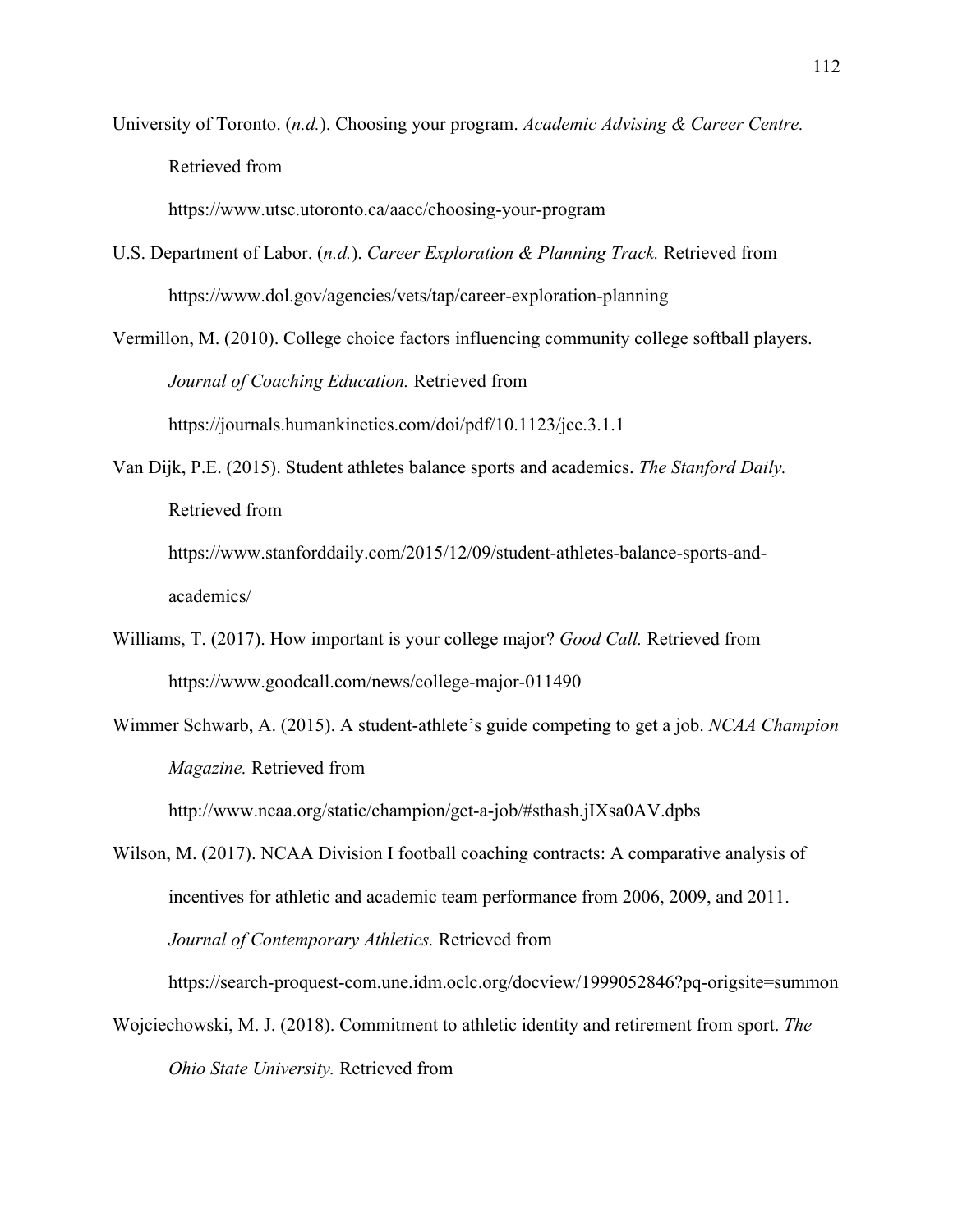https://etd.ohiolink.edu/!etd.send\_file?accession=osu1523615907011007&disposition=in line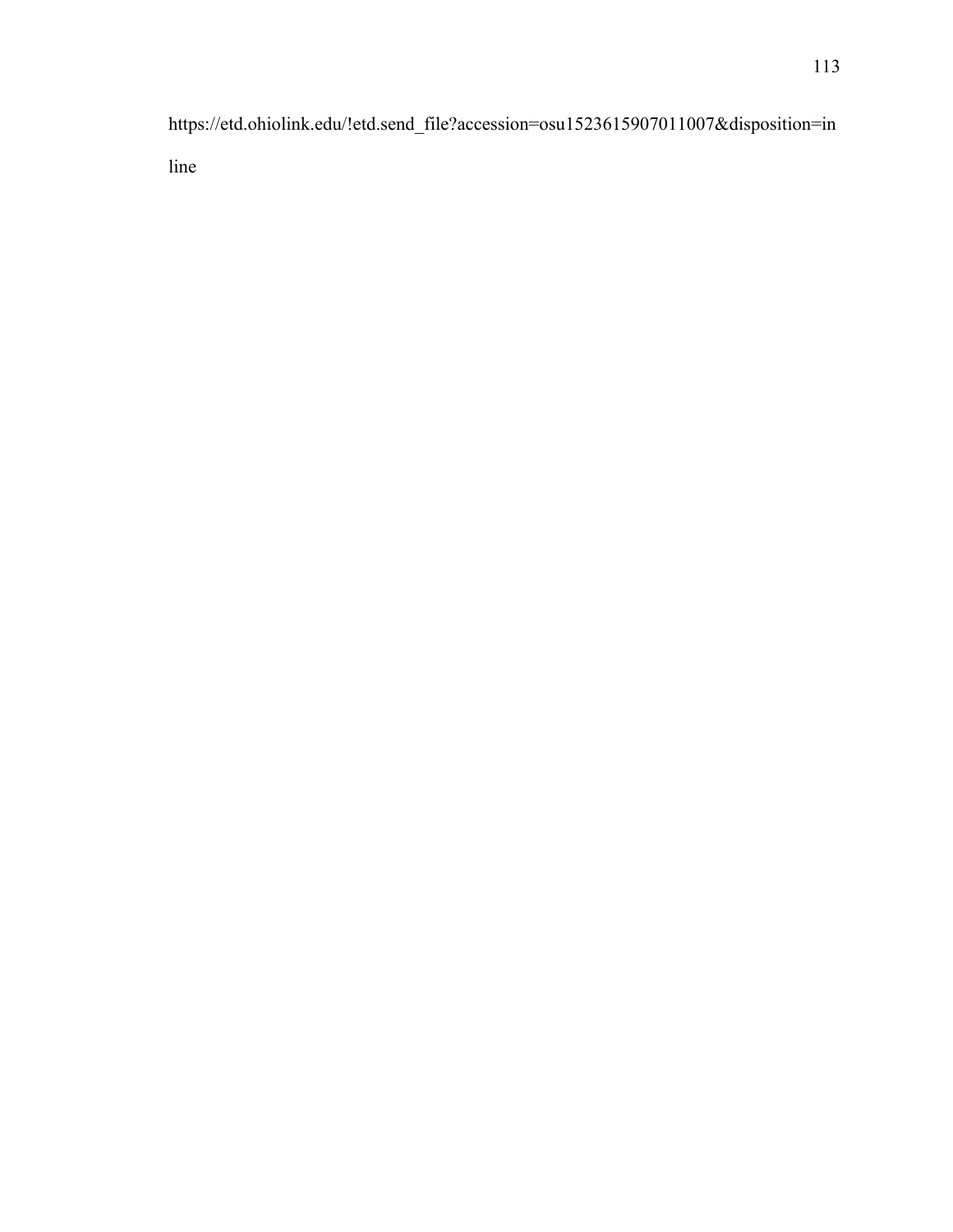### **APPENDIX A**

#### **List of 20 Peer-Reviewed Studies Selected for Data Collection**

**1. Student-Athletes vs. Athlete-Students: The A Success, Campus Involvement, and Future Goals of Division I Student Athletes Who Were University Bound Compared to Those Who Would Not Have Attended University had They Not Been an Athlete**

APA Citation:

Jeske, D.R., Kress, J., Vogel, B.L. (2019). Student-athletes vs. athlete-students: The academic success, campus involvement, and future goals of Division I student athletes who were university bound compared to those who would not have attended a university had they not been an athlete. *The Sport Journal.* Retrieved from

https://thesportjournal.org/article/student-athletes-vs-athlete-students-the-academic- successcampus-involvement-and-future-goals-of-division-i-student-athletes-who-were-universitybound-compared-to-those-who-would-not-have-attended/

## **2. Factors that Influence the Academic Performance of NCAA Division I Athletes**  APA Citation:

Ridpath, B. D., Kiger, J., Mak, J.Y.., Eagle, T.R., & Letter, G. (2007). Factors that influence the academic performance of NCAA Division I athletes. *The SMART Journal*. Retrieved from http://mds.marshall.edu/cgi/viewcontent.cgi?article=1158&context=mgmt\_faculty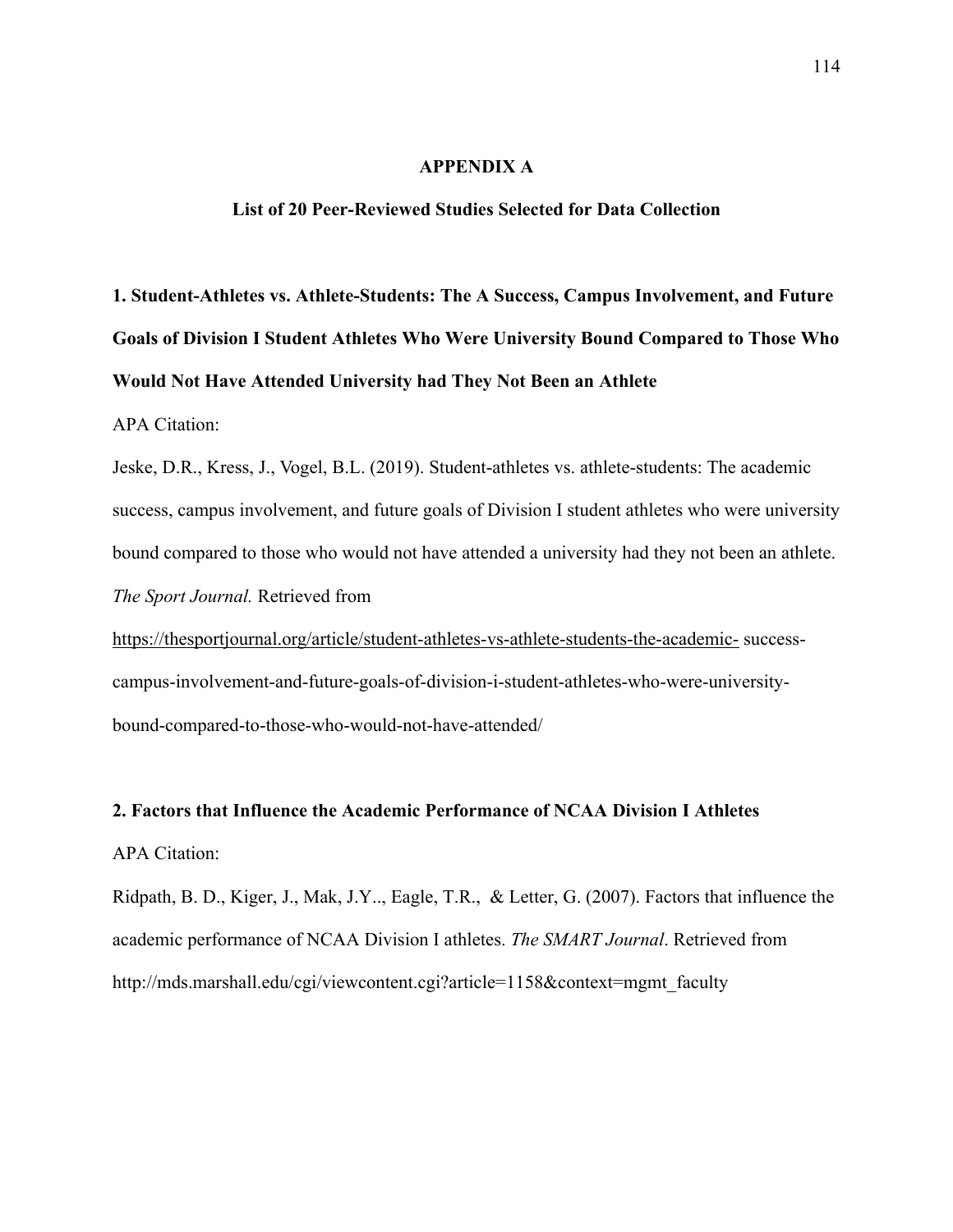**3. Playbook vs. Textbook: Examining Academic Transitioning of NCAA Division I-FBS**  APA Citation:

Hardin, R., & Pate, J.R. (2013). Playbook vs. textbook: Examining academic transitioning of NCAA Division I-FBS football student-athletes. *Journal for the Study of Sports and Athletes in Education.* Retrieved from

https://www-tandfonline-com.une.idm.oclc.org/doi/full/10.1179/1935739713Z.00000000014

#### **4. Playing Multiple Positions: Student- Athlete Identity Salience and Conflict.**

APA Citation:

Heinze, K.L., Di Lu, L., & Soderstrom, S. (2018). Playing multiple positions: Student-athlete identity salience and conflict. *Journal for Intercollegiate Sport.* Retrieved from http://web.b.ebscohost.com.une.idm.oclc.org/ehost/detail/detail?vid=0&sid=cbeeea11-3200- 4e79-803c-bb0f7dedd011%40pdc-v-

sessmgr05&bdata=JnNpdGU9ZWhvc3QtbGl2ZSZzY29wZT1zaXRl#AN=133789345&db=s3h

## **5. The Relationship Between Athletic Identity and Academic Major Chosen by Student-Athletes**

APA Citation:

Foster, S., & Huml, M.R. (2017). The relationship between athletic identity and academic major chosen by student-athletes. *International Journal of Exercise Science.*

Retrieved from

http://web.b.ebscohost.com.une.idm.oclc.org/ehost/pdfviewer/pdfviewer?vid=1&sid=792 70e86- 6320-4831-bae4-25babdf28532%40sessionmgr120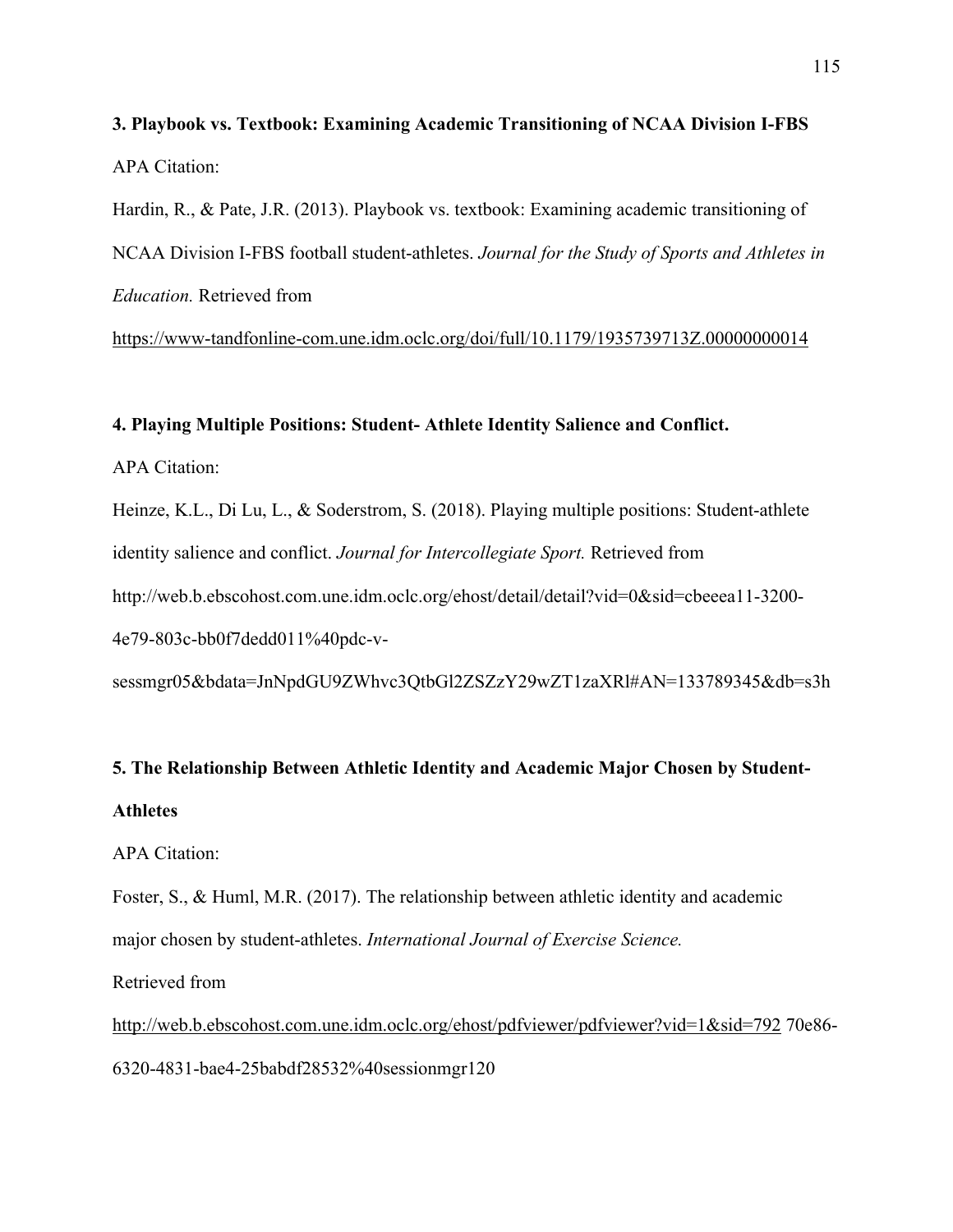**6. Recruiting the Student-Athlete: An Examination of the College Decision Process**  APA Citation:

Barnhill, C.R., & Czekanski, A.W. (2016). Recruiting the student-athlete: An examination of the college decision process. *Journal for the Study of Sports and Athletics in Education.* Retrieved from

https://www-tandfonline-com.une.idm.oclc.org/doi/full/10.1080/19357397.2015.1122999

# **7. Does Athletic Participation Benefit or Hinder Academic Performance? Non-revenue Sport Athletic Experiences**

APA Citation:

Gilson, T. A., & Paule, A. L. (2011). Does athletic participation benefit or hinder academic performance? Non-revenue sport athletic experiences. *A Journal of Contemporary Athletics.* Retrieved from https://search-proquest-com.une.idm.oclc.org/docview/1732935091?pqorigsite=summon

**8. Motivational Factors Influencing University Selection of Non-Revenue Generation Sport Student-Athletes, Barnes, J., Carroll, D., Kim, W., & Rhee, Y. C. (2018).**

#### APA Citation:

Barnes, J., Carroll, D., Kim, W., & Rhee, Y. C. (2018). Motivational factors influencing university selection of non-revenue generation sport student-athletes. *Journal of Contemporary Athletics.* Retrieved from

https://search-proquest-com.une.idm.oclc.org/docview/2189505976?pq-origsite=summon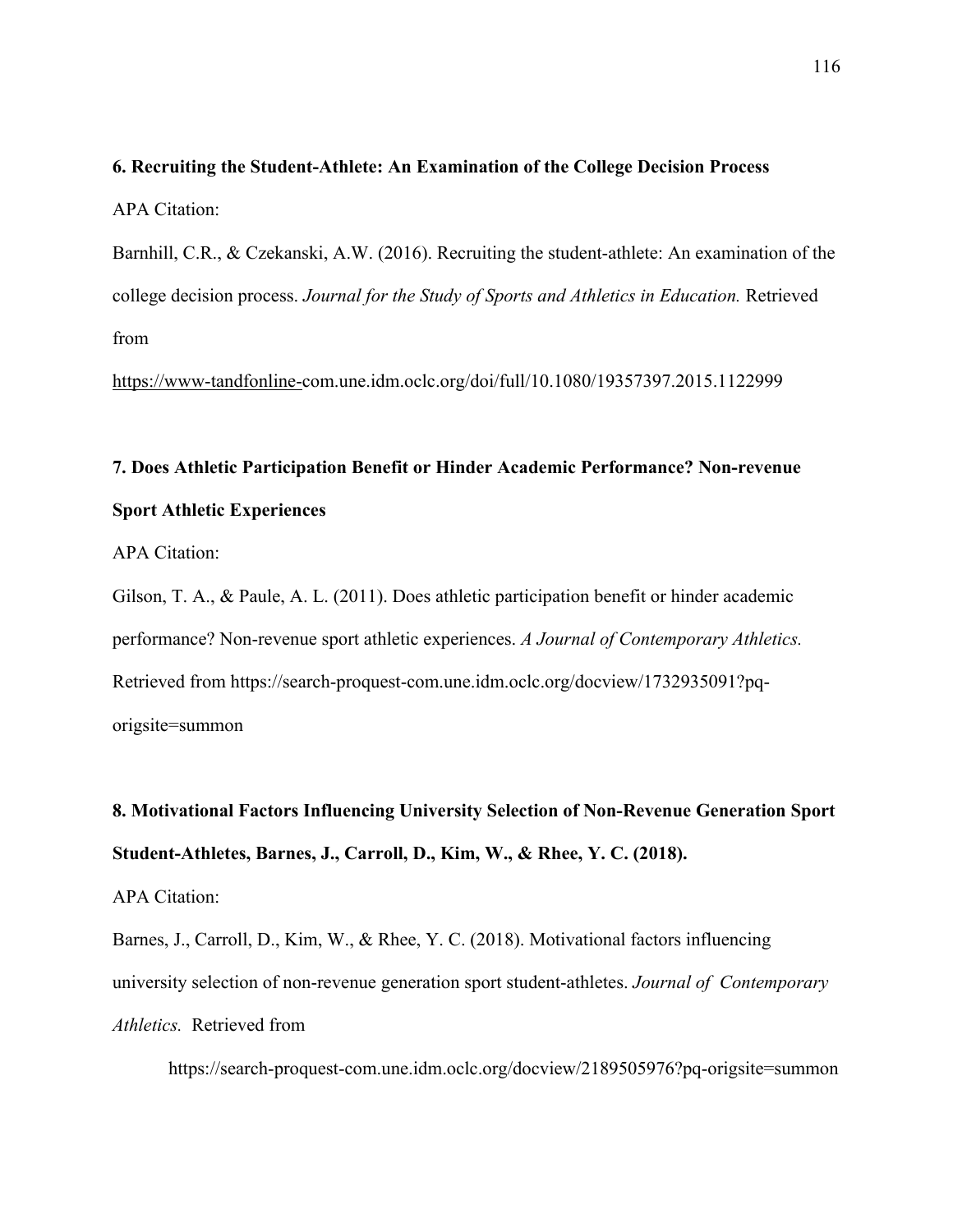## **9. National Study of Student-Athletes Regarding Their Experiences As College Students,**  APA Citation:

O'Hanlon, J., & Potutu, J. (2007). National study of student-athletes regarding their experiences as college students. *College Student Journal.* Retrieved from https://go-gale-

com.une.idm.oclc.org/ps/i.do?p=ITOF&u=bidd97564&id=GALE%7CA172977992&v=2.1&it=r &sid=summon

# **10. Noncognitive Predictors of Student Athletes' Academic Performance, Simons, H.D. & Van Rheenen, D. (2014).**

APA Citation:

Simons, H.D. & Van Rheenen, D. (2014). Noncognitive predictors of student athletes' academic performance. *Journal of College Reading and Learning.* Retrieved from

https://www-tandfonline-com.une.idm.oclc.org/doi/abs/10.1080/10790195.2000.10850094

## **11.Community College Student Athletes: Regular Students or Pro-Athletes in Training?** APA Citation:

Holly N. Pelum, Daniel P. Nadler, Michael T. Miller 2017. Community college student athletes: Regular students or pro-athletes in training? *College Student Journal.* Retrieved from https://go-

galecom.une.idm.oclc.org/ps/i.do?p=ITOF&u=bidd97564&id=GALE%7CA519935688&v=2.1 &it=r&sid=summon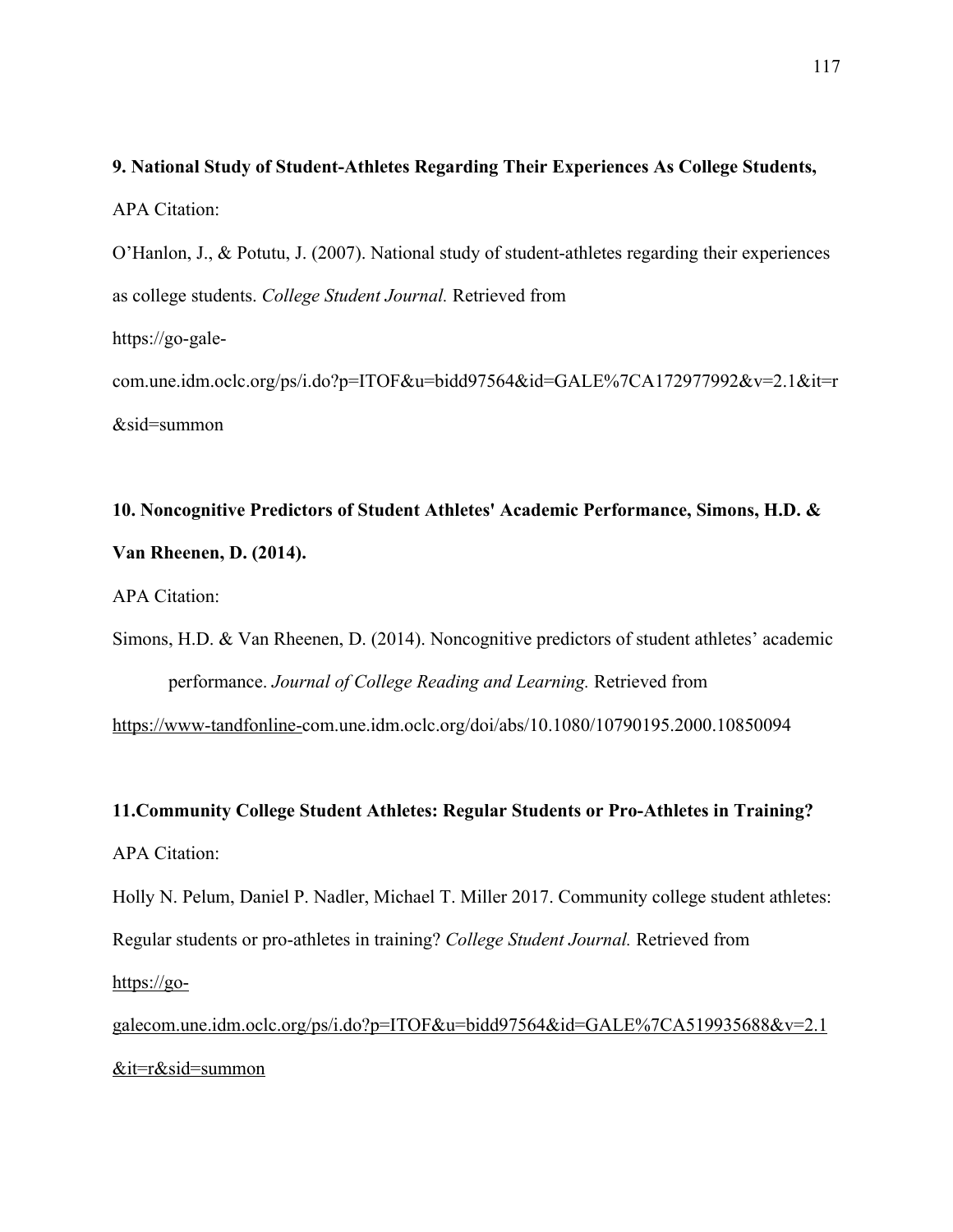**12.The Impact of Baseball Participation on the Educational Experiences of Black Student-Athletes at Historically Black Colleges and Universities. Cooper, J.N., Gawrysiak, E.J., & Hawkins, B. (2013).**

APA Citation:

Cooper, J.N., Gawrysiak, E.J., & Hawkins, B. (2013). The impact of baseball participation on the educational experiences of black student-athletes at historically black colleges and universities. *Race Ethnicity and Education.* Retrieved from

https://www-tandfonline-com.une.idm.oclc.org/doi/full/10.1080/13613324.2013.792795

**13. Factors Influencing The college selection process of Student-Athletes: Are the Factors Similar to Non-Athletes? Letawsky, N.R., Palmer, C.J., Pederson, P.M., & Schneider, R.G. (2003).**

APA Citation:

Letawsky, N.R., Palmer, C.J., Pederson, P.M., & Schneider, R.G. (2003). Factors Influencing the college selection process of Student-Athletes: Are the Factors Similar to Non-Athletes? *College Student Journal.* Retrieved from

https://go-gale-

com.une.idm.oclc.org/ps/i.do?p=ITOF&u=bidd97564&id=GALE%7CA112720427&v=2.1&it=r &sid=summon

## **14. The 20 Hour-Rule: Student-Athletes Time Commitment to Athletics and Academics.** APA Citation:

Ayers, K., Dobose, C. & Pazmino-Celvallos, M. (2012). The 20-hour rule: student-athletes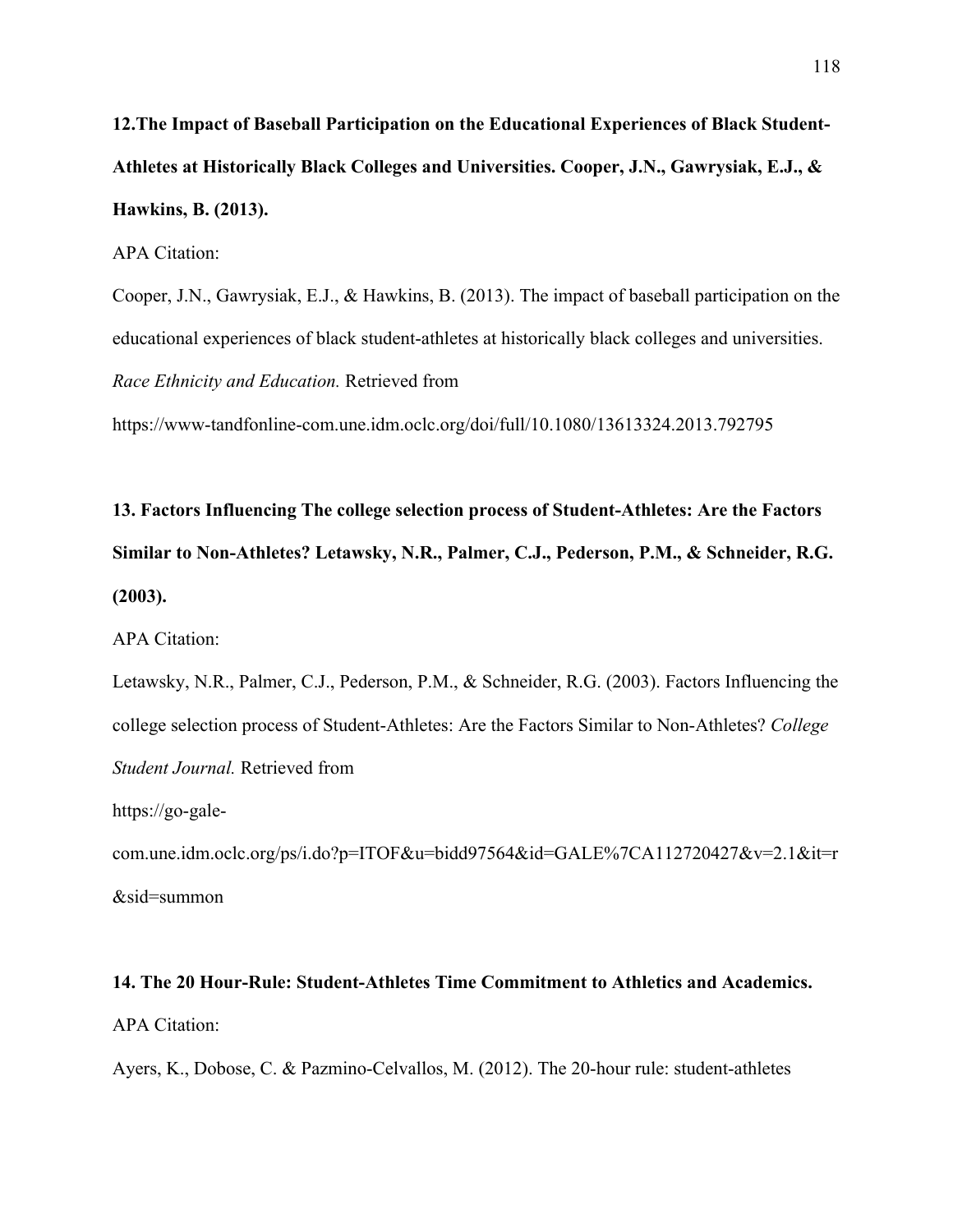time commitment to athletics and academics. *Virginia Association for Health, Physical Education and Dance.* 

Retrieved from https://go-gale-

com.une.idm.oclc.org/ps/i.do?p=AONE&u=bidd97564&id=GALE%7CA289621149&v=2.1&it =r&sid=summon

**15. A Conceptual Model of Division I Student-Athletes' Career Construction Processes** APA Citation:

Navarro, K.M. (2014). A conceptual model of Division I student-athletes' career construction processes. *College Student Affairs Journal.* Retrieved from

https://search-proquest-com.une.idm.oclc.org/docview/1611000715?pq-origsite=summon

**16. An Examination of the Alignment of Student-Athletes' Undergraduate Major Choices and Career Field Aspirations in Life After Sports.**

APA Citation:

Navarro, K. (2015). An examination of the alignment of student-athletes' undergraduate major choices and career field aspirations in life after sports. *Journal of College Student Development.* Retrieved from https://une.idm.oclc.org/login?url=https://search-proquestcom.une.idm.oclc.org/docview/1684200282?accountid=12756

**17. Millennial Student-Athletes and Career Development: Toward An Understanding of Academic, Athletic and Parental Spheres of Influence on Career Aspirations and Undergraduate Major Choices**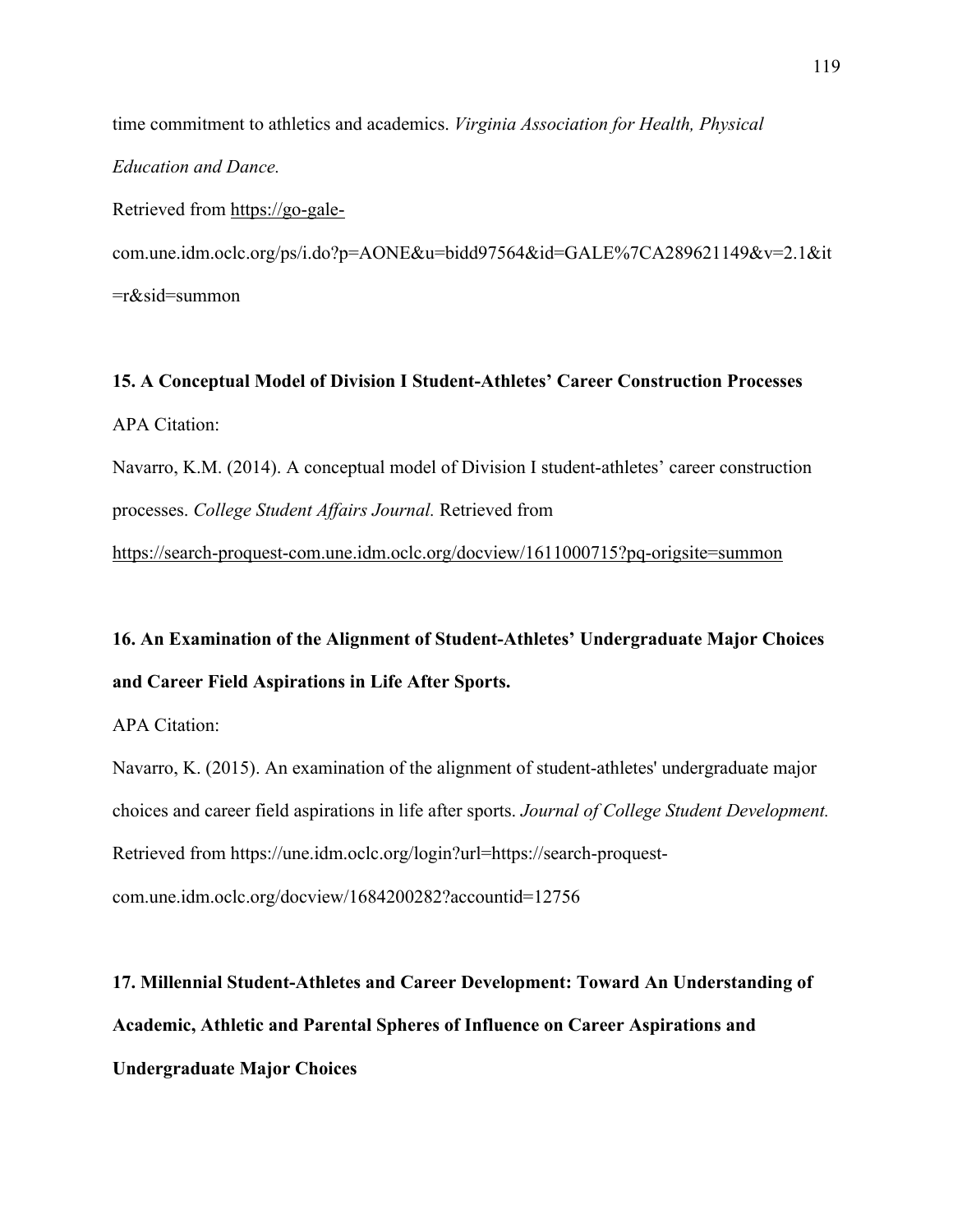APA Citation:

Malvaso, S., & Navarro, K.M. (2016). *Millennial student-athletes and career development: Toward an understanding of academic, athletic, and parental spheres of influence on career aspirations and undergraduate major choices. College Student Affairs Journal.* Retrieved from https://search-proquest-com.une.idm.oclc.org/docview/1837174251?pq- origsite=summon

## **18. Interest in Teaching, Coaching, and Careers in education: A Survey of University Student-Athletes**

APA Citation:

Brown, A., Gordan, Z., & Siben, N. (2019). Interest in teaching, coaching, and careers in education: A survey of university student-athletes. *Teaching and Teacher Education.*  Retrieved from https://www-sciencedirect-

com.une.idm.oclc.org/science/article/pii/S0742051X18306280

**19. Toward an Understanding of Best Practices in Student-Athlete Peer Mentorship Programs: Implications for Division I Higher Education and Intercollegiate Athletics Practitioners** 

APA Citation:

Navarro, K.M. (2015). Toward an understanding of best practices in student-athlete peer mentorship programs: Implications for division I higher education and intercollegiate athletics practitioners. *Journal for the Study of Sports and Athletes in Education.* 

Retrieved from https://www-tandfonline-

com.une.idm.oclc.org/doi/full/10.1179/1935739715Z.00000000033